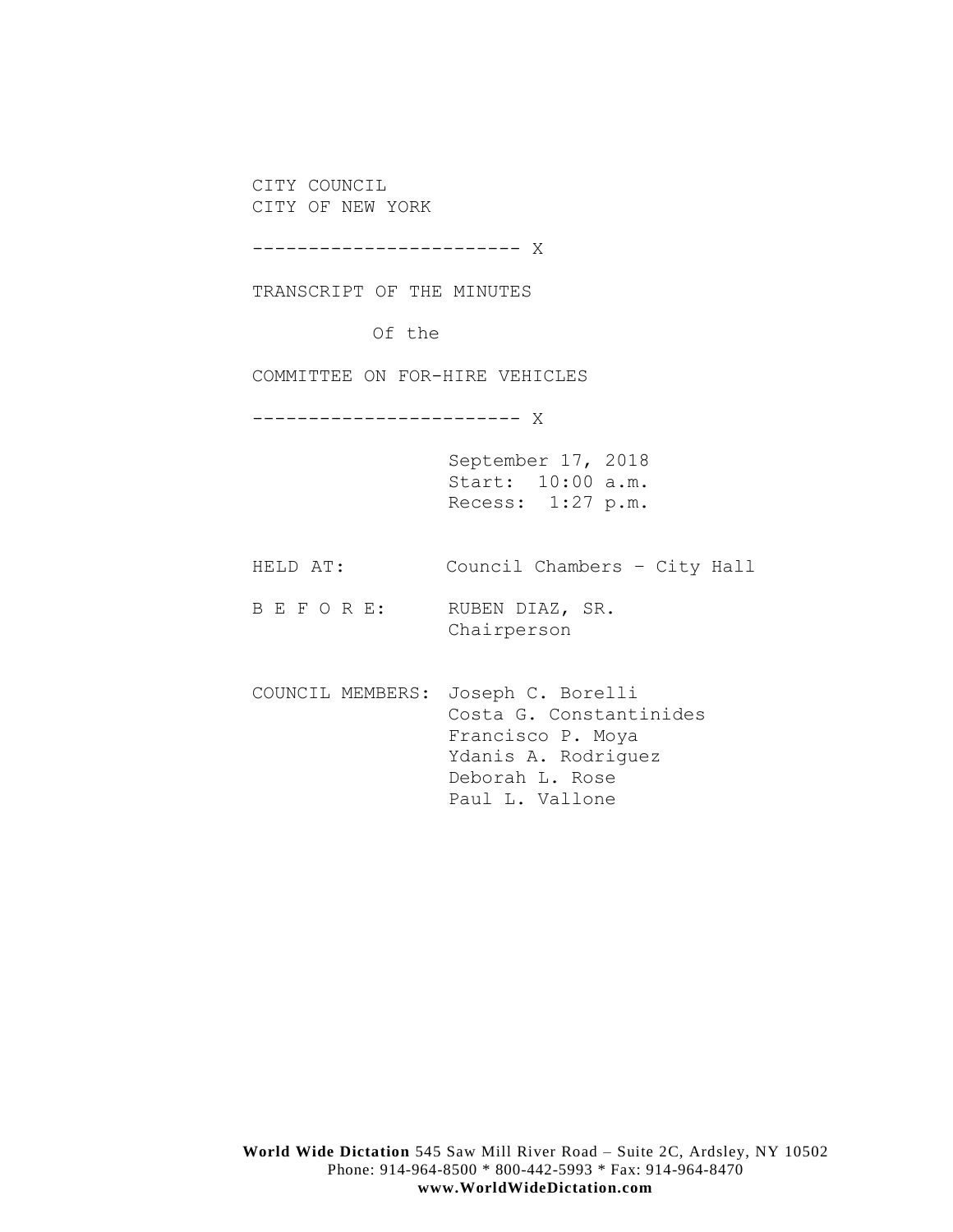## A P P E A R A N C E S (CONTINUED)

Meera Joshi, Commissioner New York City Taxi & Limousine Commission

Jim Conigliaro, Jr., President, Independent Drivers Guild, affiliate of Machinists Union

James Parrott, Director of Economic and Fiscal Polices, Center for New York City Affairs

Lucus Riccio, Former Commissioner, NYC City DOT and Former MTA Board Member

Kristen Johnson NAACP, Legal Defense and Educational Fund

Peter Mazer, General Counsel, Metropolitan Taxicab Board of Trade

Richard Lipsky

Bhairavi Desai, Executive Director, New York Taxi Workers Alliance

Michael Kilo, Committee for Taxi Safety Appearing for: David Byer, President

John Poklemba, General Counsel, American Transit Insurance Company

Zubeen Salamini, New York Taxi Workers Alliance

Jeff Rose President, Limo Association of New York, LANY

Jose Rodriguez, Driver, Via Translation

Basilio, Driver Via Translation

Bridget Felix, Driver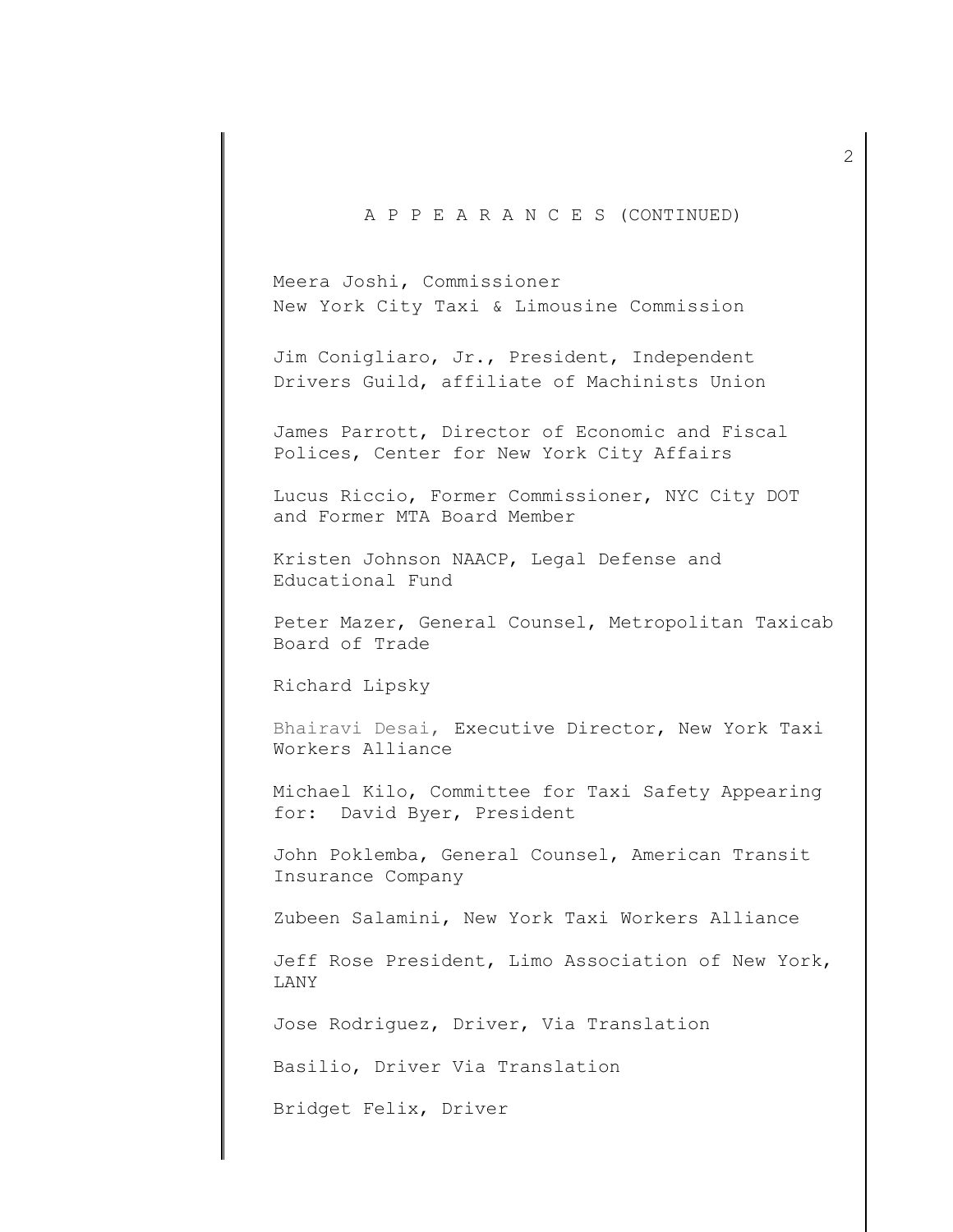Mario Martin, Driver, Via Translation

Carolyn Pratz, Taxi Medallion Owner

Andrew Greenblatt, Founder & President, Independent Drivers Guild Benefits Fund, IDG

Nina Godowski, Yellow Cab Driver

Hector Herman, Community Taxi Drivers of New York Via Translator

Guillermo Ambrille, Community Taxi Drivers of New York Via Translation

Jackie, Uber Driver

Rafid Manigault, Represents Uber Drivers & Independent Drivers Guild, IDG

Jenna Aveno, IDG member and Full-time Driver

Ozzie Barr, Driver, Independent Drivers Guild

Andy Islam, Uber Driver & Taxi Workers Alliance of New York City Member

Nicolai Hentz, Taxi Driver

Peter Lanza, Taxi Driver

Musai Doup, Taxi Driver

Kimberly Wright, FHV Driver

Nicole Epstein, Gotham Government Relations

Aaron Jones, Policy Analyst, SEIU 32BJ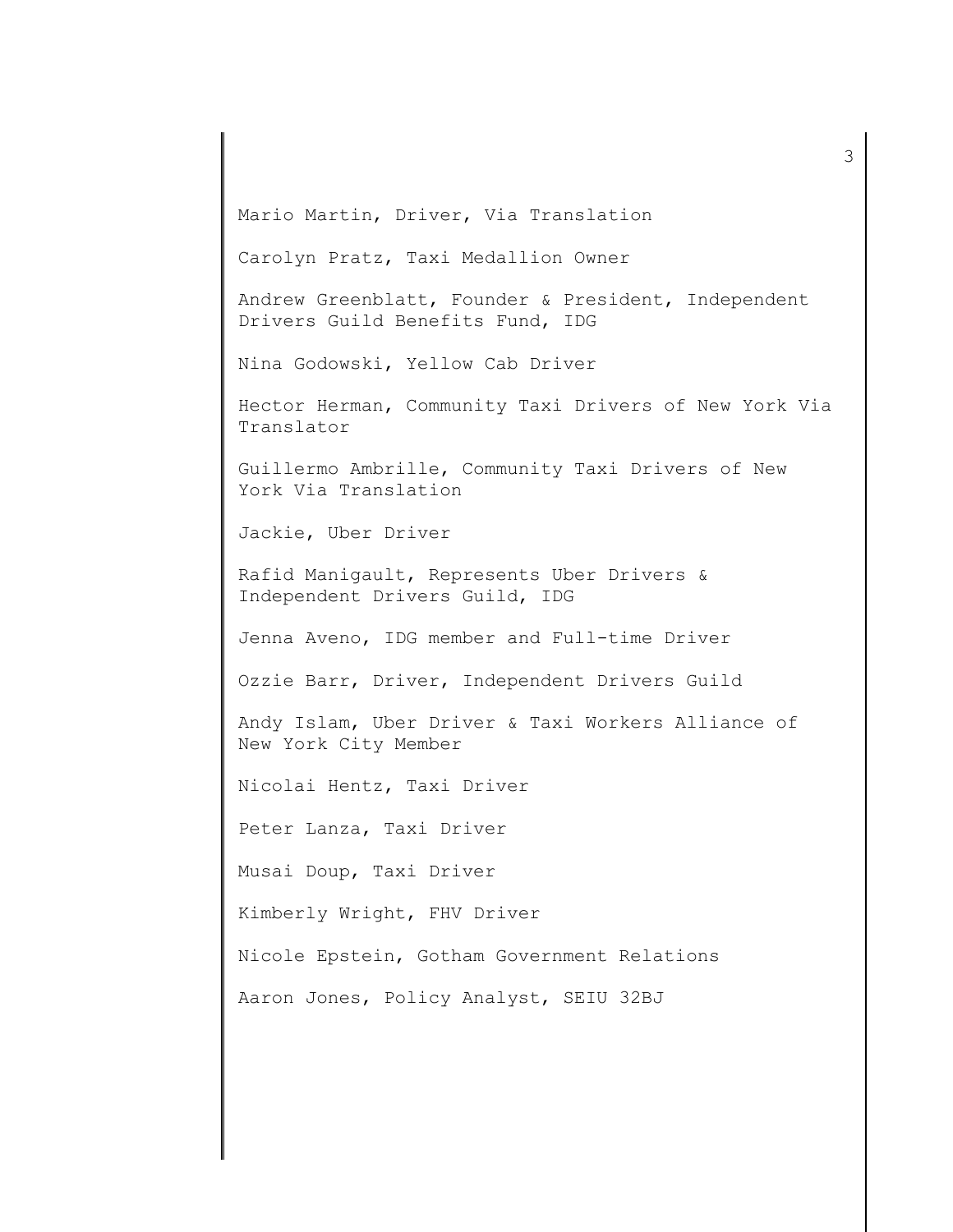2 3 [background comments] [sound check, pause] [gavel]

4 5 6 7 8 9 10 11 12 13 14 15 16 17 18 19 20 21 22 23 24 25 CHAIRPERSON DIAZ: Good morning ladies and gentlemen. This is the time that we call for a for a hearing again, and I am Reverend Ruben Diaz, Councilman Diaz. I'm the Chair of the Committee. Before we proceed, I would like to recognize some of my colleagues. None of them are here yet. [laughs] Today, we will be conducting a hearing on the following nine piece of legislation. By the way, they're telling me they're telling we're suppose to be out of here by 12:30. I doubt it. There's nine pieces of legislation that we will be discussing today. In truth—one, the first one Introduction 304 as introduced by Council Member Rodriguez, will--will create a task force to study taxicab medallion values. Intro 1052 is being introduced by Speaker Johnson will establish a program that would provide benefits such as healthcare services and disability insurance to drivers. Introduction—Intro No. 1062 by Council Member Grodenick—Grodenchik will require taxi and for-hire vehicle drivers to be paid the full amount for a trip regardless of whether a digital type payment is denied. Introduction—Intro 1068 by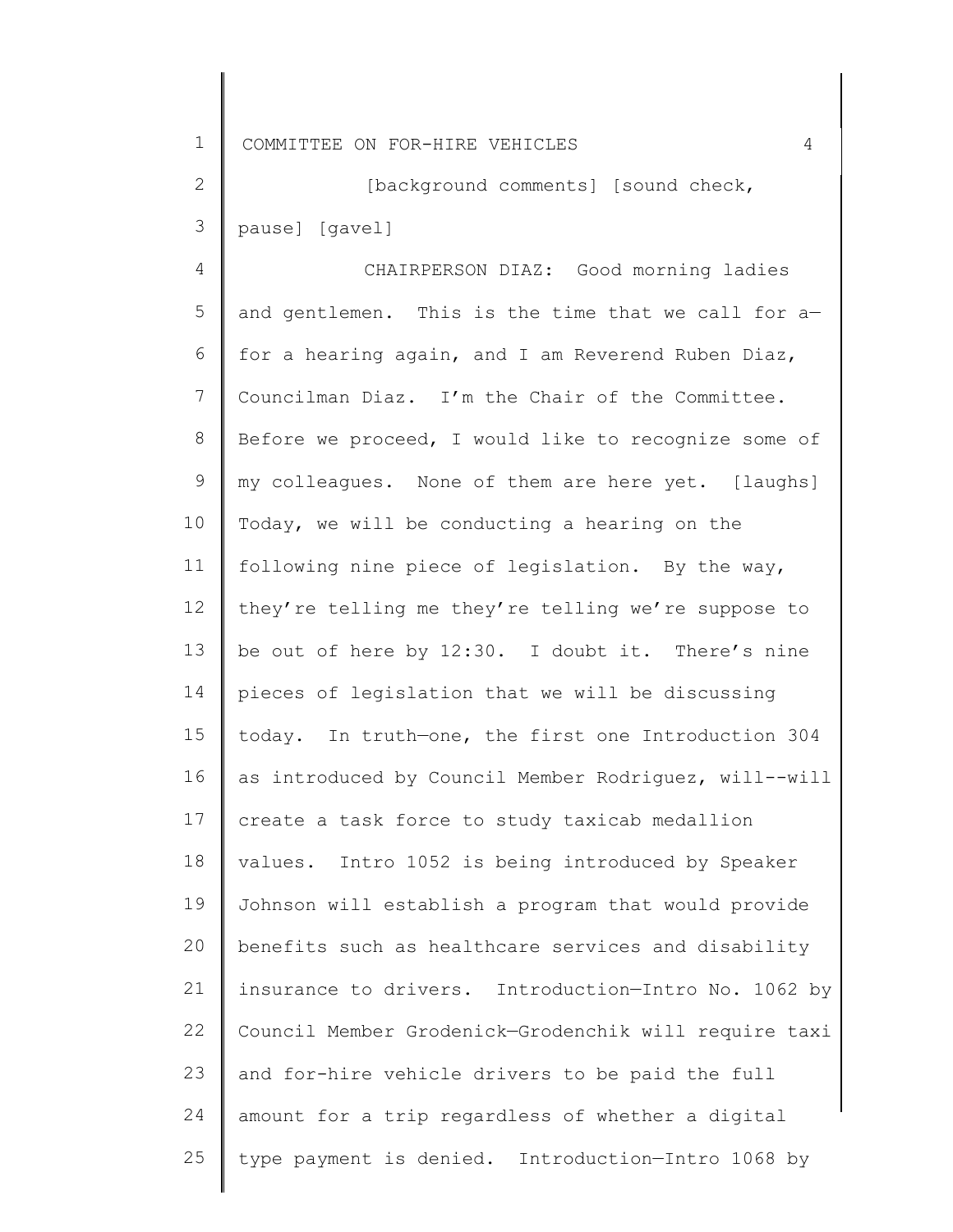## 1 COMMITTEE ON FOR-HIRE VEHICLES **FOULD** 5

2 3 4 5 6 7 8 9 10 11 12 13 14 15 16 17 18 19 20 21 22 23 24 25 Council Member Levine will require TLC to provide financial education to taxi and FHV drivers. Intro 1069 introduced by Council Member Levin will require the TLC to study the problems associated with medallion owner debts. Intro 10—Intro 1070 by Council Member Moya will require transparency and other rules in relation to the leasing, rental and conditional purchase of for-hire vehicles. Intro 1079 by Council Member Richards will create an Office of inclusion with TLC. Intro 1081 by Council Member Salamanca will establish driver assistant centers that will provide financial and mental health counseling and referrals to drivers, and finally, Intro 1096, which I have sponsored, will require high volume for-hire services to affirm that they will not take automatic deductions from driver's earnings to make payments for the rent, lease or purchase of a for-hire vehicle. These nine bills will—the nine bills that we are considering today build up on the work that we have done recently to bring much needed reform to the for-hire vehicle industry in order to level the play—the playing field and help drivers across the board earn a decent living. I am very proud of the work this committee has done over the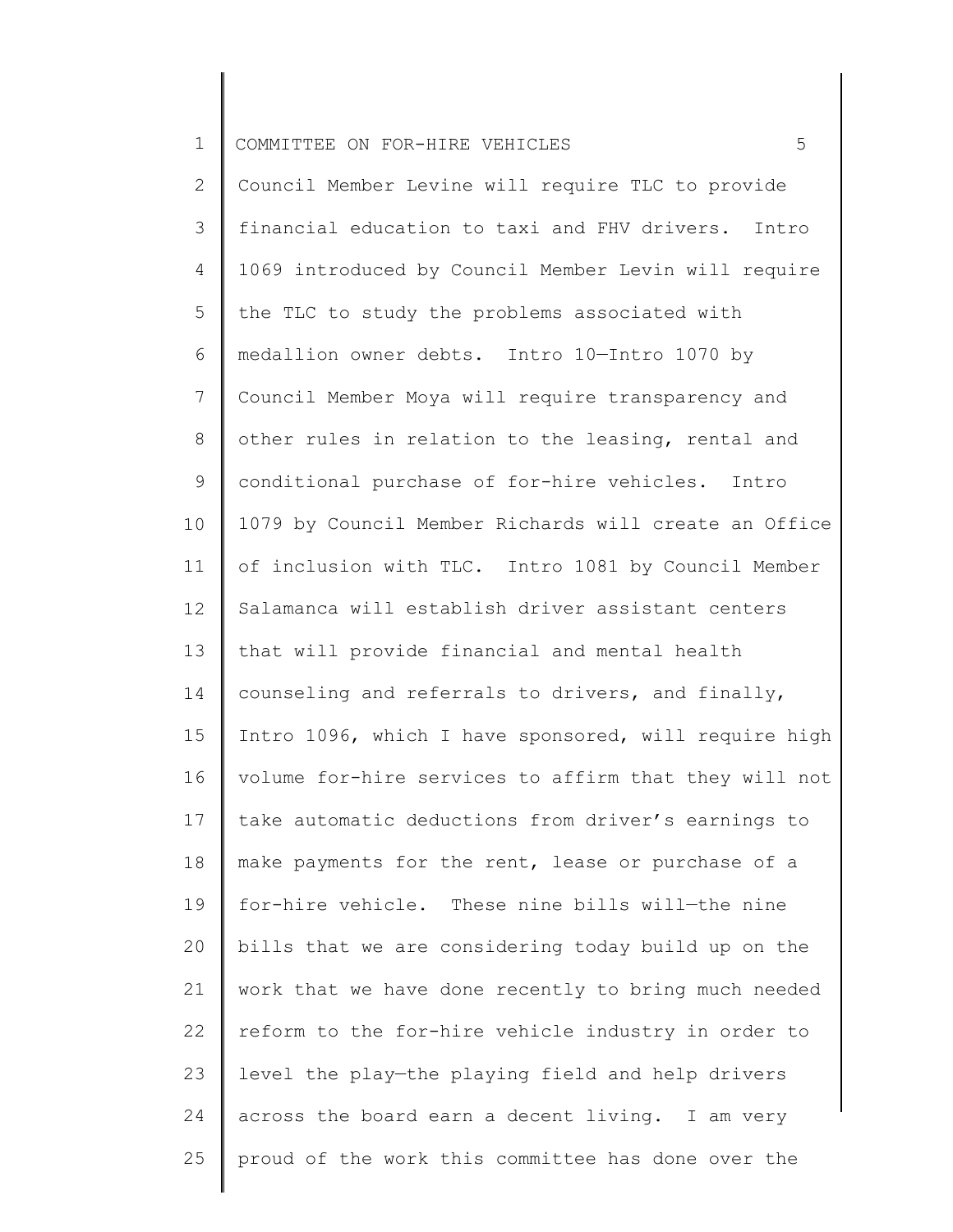| $\mathbf 1$   | 6<br>COMMITTEE ON FOR-HIRE VEHICLES                   |
|---------------|-------------------------------------------------------|
| 2             | last several months. I look forward to working with   |
| 3             | the Speaker, my colleagues, colleagues here in the    |
| 4             | Council, the TLC and all of the-and all of the        |
| 5             | various stakeholders. I am waiting for the Speaker    |
| 6             | Johnson to come up. He is-he's going to be here       |
| 7             | today.                                                |
| 8             | FEMALE SPEAKER: [off mic] He's on his                 |
| $\mathcal{G}$ | way.                                                  |
| 10            | CHAIRPERSON DIAZ: He's on the what?                   |
| 11            | FEMALE SPEAKER: On the way.                           |
| 12            | CHAIRPERSON DIAZ: Should I wait?                      |
| 13            | Should I wait on him?                                 |
| 14            | FEMALE SPEAKER: He's on the subway.                   |
| 15            | CHAIRPERSON DIAZ: He's on the subway,                 |
| 16            | but then ladies and gentlemen, when the Speaker is    |
| 17            | here, when he comes here, I know that my-none of my   |
| 18            | sponsors are here today to give their opening         |
| 19            | remarks, but the Commissioner is here.<br>The         |
| 20            | Commissioner is here today, and I thanks Commissioner |
| 21            | of the Taxi and Limousine Commissioner for being here |
| 22            | today, and leading this. Do we know how long-how      |
| 23            | long the Speaker is here?                             |
| 24            | MALE SPEAKER: The Speaker is five                     |
| 25            | minutes away.                                         |
|               |                                                       |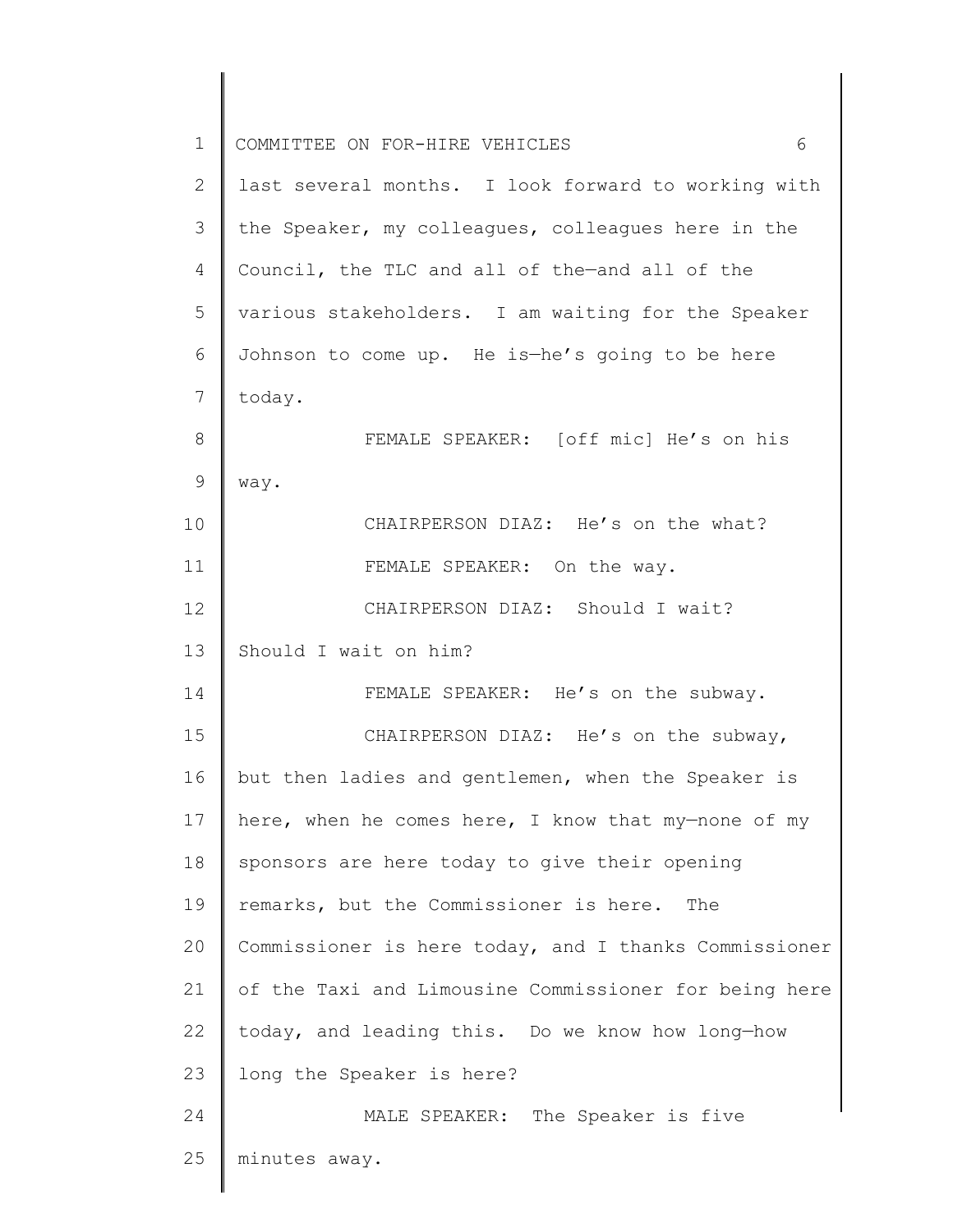1 COMMITTEE ON FOR-HIRE VEHICLES **7** 

2 3 4 5 6 CHAIRPERSON DIAZ: Five minutes away. I'm going to hold the meeting for five minutes until the Speaker gets here. He's the boss. So, [gavel] five minutes. [background comments, whistling, pause] Okay, ladies and gentlemen--

7 8 SERGEANT-AT-ARMS: [interposing] Quiet, please.

9 10 11 12 13 14 CHAIRPERSON DIAZ: --we will start again the meeting, and today is another for me pleasure and a privilege to have with us the Speaker of the City Council, the honorable—the honorable Corey Johnson, and I know will turn the microphone over to the distinguished Speaker of the City Council.

15 16 17 18 19 20 21 22 23 24 25 SPEAKER COREY JOHNSON: Thank you very much. Thank you Chair Diaz. Good morning. The yell—the New York City Yellow Cab is iconic. It's one of the most recognizable symbols of New York City, and for years the story of that industry was widely one of enormous success. It was a ladder to the middle-class for generations of New Yorkers including many immigrants whose introduction to American life began behind the wheel. If you look at classic old pictures of New York City, chances are you're going to see Yellow Cabs. That's how much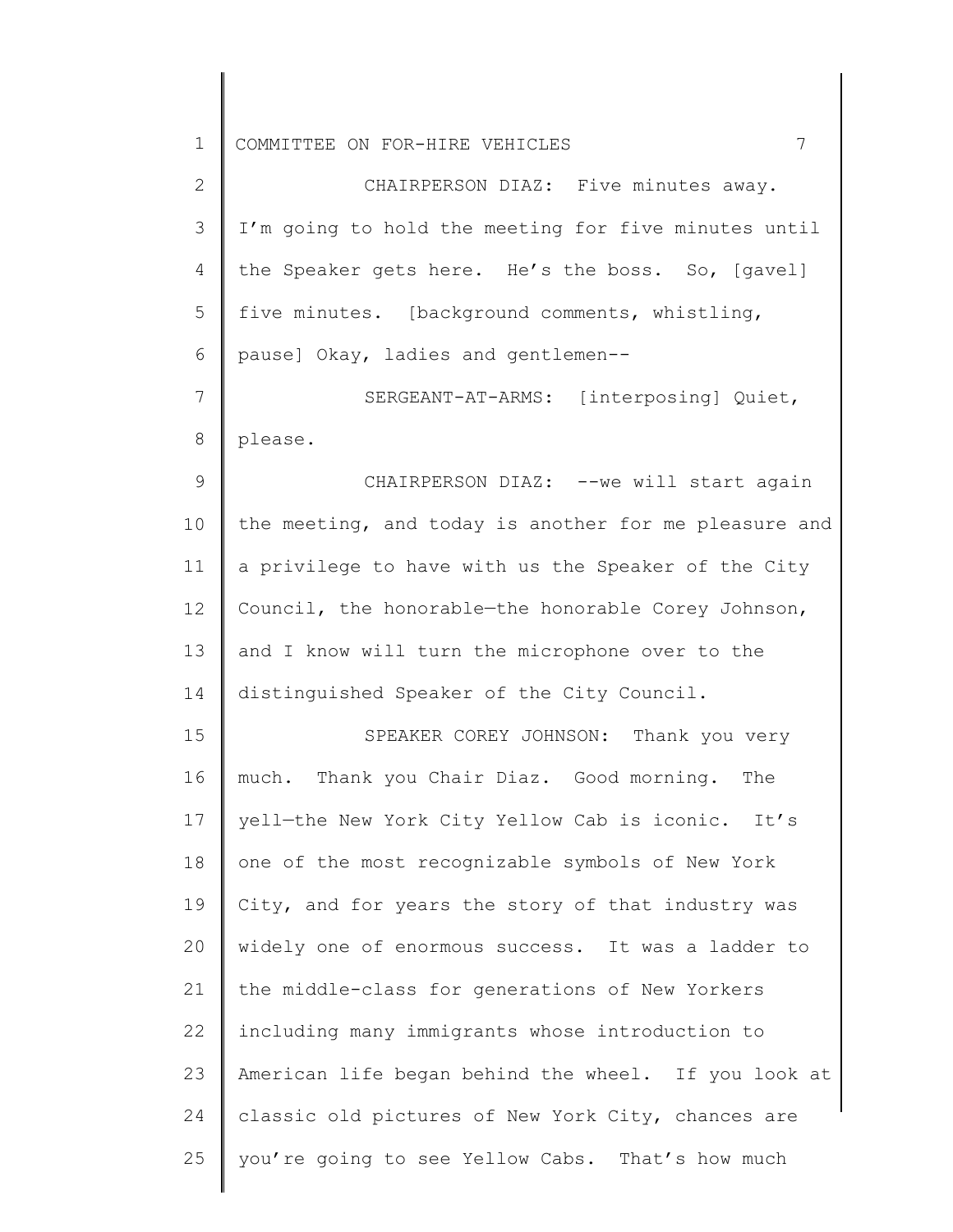|  | 1 COMMITTEE ON FOR-HIRE VEHICLES |  |  |  |  |  |
|--|----------------------------------|--|--|--|--|--|
|--|----------------------------------|--|--|--|--|--|

2 3 4 5 6 7 8 9 10 11 12 13 14 15 16 17 18 19 20 21 22 23 24 25 people associate the taxi industry with the city, but things, of course, have changed rapidly, which is why we are here today. Five years ago, New York City Yellow Cab Medallions were going for over a million dollars at auction, and their rate of return was outperforming standard employers. That, of course, is not the landscape that we are in today. The industry, which was once dominated by Yellow Cabs has been upended in large part due to app-based cab service companies. There's been exclusive growth over the past three years. We've seen 2,000 license applications flood into the TLC every month for month after month now. We had 65,000 for-hire vehicles on the city streets in 2015, and today there are now over 100,000. None of this happened in vacuum. There have been—there has been a very human toll that has been exacted by these changes. The people who relied on driving a cab or a black car for their livelihoods found they no longer could. They're swimming in debt, working longer hours for pay, and many of these people are immigrants and many are living in poverty. The American Dream has turned into a nightmare for many of them. Most tragic we've seen some drivers who have taken their own lives.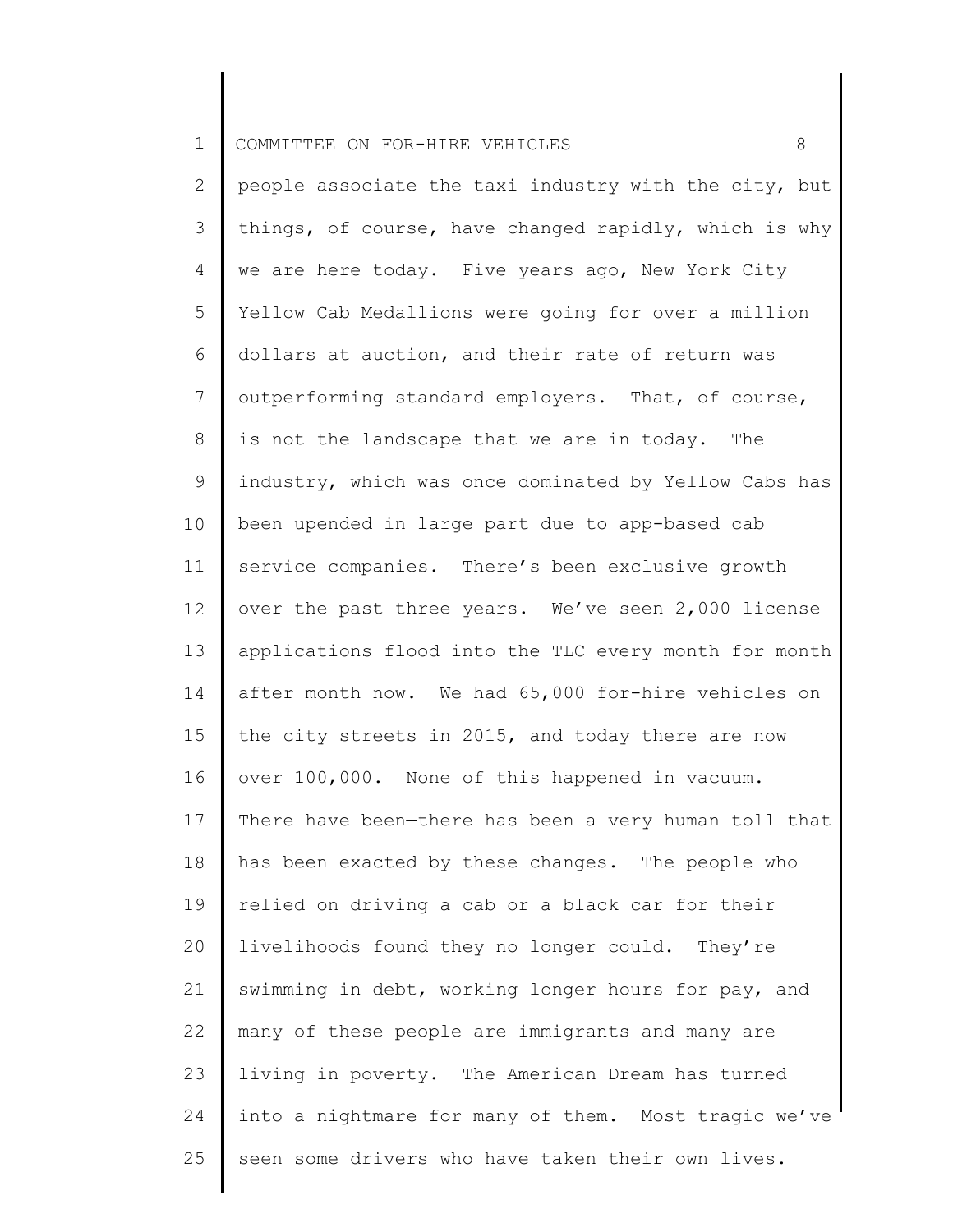1 COMMITTEE ON FOR-HIRE VEHICLES 9

2 3 4 5 6 7 8 9 10 11 12 13 14 15 16 17 18 19 20 21 22 23 24 25 Since November of 2017, we've lost Kenny Chow, Abdul Saleh, Nicanor Ochisor, Douglas Shifter, Danilo Castillo, and Alfredo Perez. I say their names every time I talk about what we as a Council are doing to protect drivers because I do not want them to be forgotten, and I don't think I'm alone in saying these six tragedies served as a wake-up call to many of us. City Council acted. We passed a law placing a pause on the issuance of for-hire vehicle license with the important exception of wheelchair accessible vehicles because we want as many of those on the streets as we can get. With that law, we can better examine the changes taking place now. We're also ensuring all New Yorkers have access to the fore-hire vehicles. We also required the city to set a minimum payment for drivers working for high volume for-hire for-hire services. It's the right thing to do considering all the financial turmoil drivers have been facing, and I'm proud of that work, but I'm also a realist, and consider myself an honest broker. So, I can say here today that what we did wasn't enough. Our work is not done, and that's what today's hearing is about. There are still issues that we need to address in the for-hire vehicle industry. Many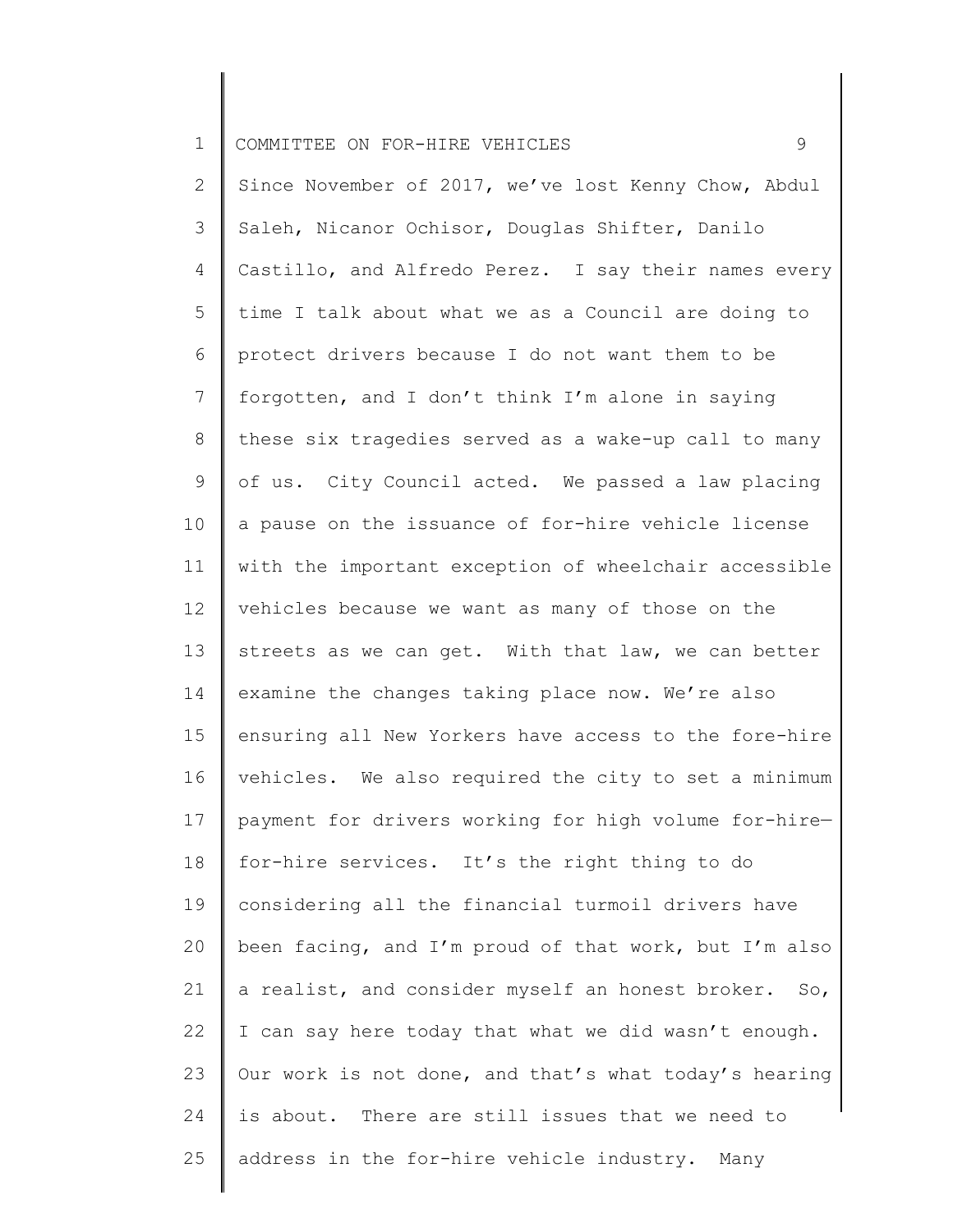| ᅩ | COMMITTEE ON FOR-HIRE VEHICLES |  |  |  |  |  |  |
|---|--------------------------------|--|--|--|--|--|--|
|---|--------------------------------|--|--|--|--|--|--|

2 3 4 5 6 7 8 9 10 11 12 13 14 15 16 17 18 19 20 21 22 23 24 25 drivers in the city are working without health benefits. Sixteen percent of drivers have no health benefits. Forty percent of drivers have incomes so low that they qualify for Medicaid. So, I think we have to ask ourselves: Are we doing enough to protect these workers? Many of them work more than 40 hours a week in an industry that we count on to move people around the city. The answer to me is clear: We need to find a way to make sure drivers have healthcare, and the benefits that they deserve. One of the bills that we're going to hear today, one that I introduced Introduction 1052 [coughs] would create a health benefits fund for drivers to address that need. We also still need to address our drivers who are struggling to make ends meet. This is a relatively new development, and it is serious. We don't want people's lives to become so hard they feel boxed in, and they end up taking their own life. It is important to offer a helping hand where we can, which is why the bills introduced by Council Members Levin and Salamanca aim to do just that. One, Council Member Levin's bill Introduction 1068, would require city agencies to provide drivers with financial education on medallion purchases, and in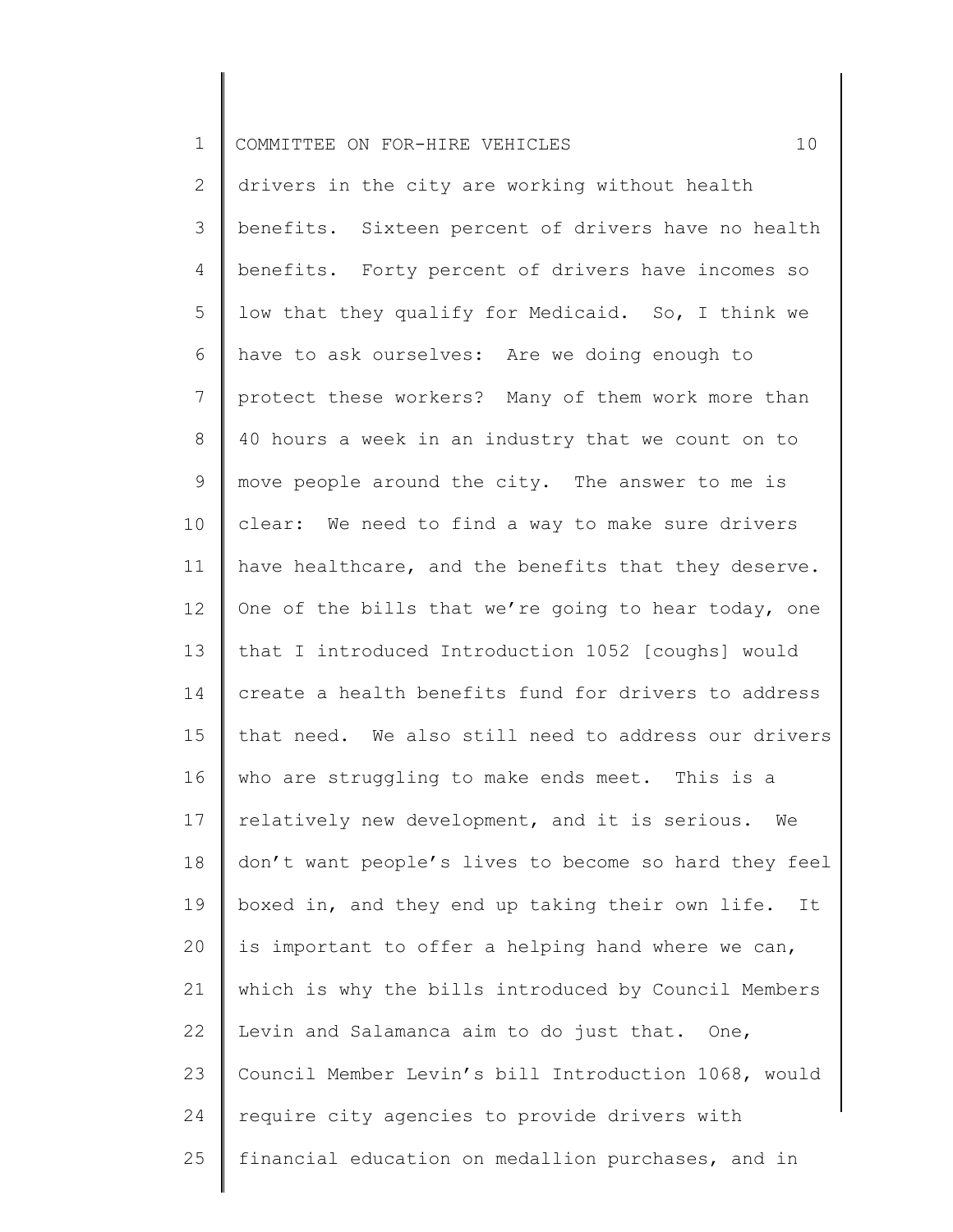| $\mathbf 1$     | 11<br>COMMITTEE ON FOR-HIRE VEHICLES                  |
|-----------------|-------------------------------------------------------|
| 2               | the case of Yellow Cabs and car purchases, leases and |
| 3               | rentals, and in the case of app based companies and   |
| 4               | black cars. The other, introduction 1081 from         |
| 5               | Council Member Salamanca, would require the TLC to    |
| 6               | provide financial counseling and mental health        |
| $7\phantom{.0}$ | services to drivers. We'll also be hearing about      |
| 8               | several other bills today. All of them are aimed at   |
| 9               | making the for-hire vehicles industry a more fair and |
| 10              | more transparent industry for everyone involved.      |
| 11              | Given what we've seen in the past year, I urge        |
| 12              | everyone to keep in mind how difficult it has been    |
| 13              | for so many people working in the industry. We        |
| 14              | should all keep that central in our discussion of     |
| 15              | what changes can and should be made to these bills.   |
| 16              | [coughing] I want to thank the Chair Reverend Ruben   |
| 17              | Diaz, Sr. for holding this hearing today, and for the |
| 18              | partnership that we had together in passing the       |
| 19              | previous series of bills, which I think are very,     |
| 20              | very important. I want to thank the staff. I want to  |
| 21              | thank the counsel here Christopher Lynn, and I look   |
| 22              | forward to continuing to ensure that drivers are      |
| 23              | protected in New York City and I look forward to      |
| 24              | doing that together. I'm very happy to see the        |
| 25              |                                                       |

 $\parallel$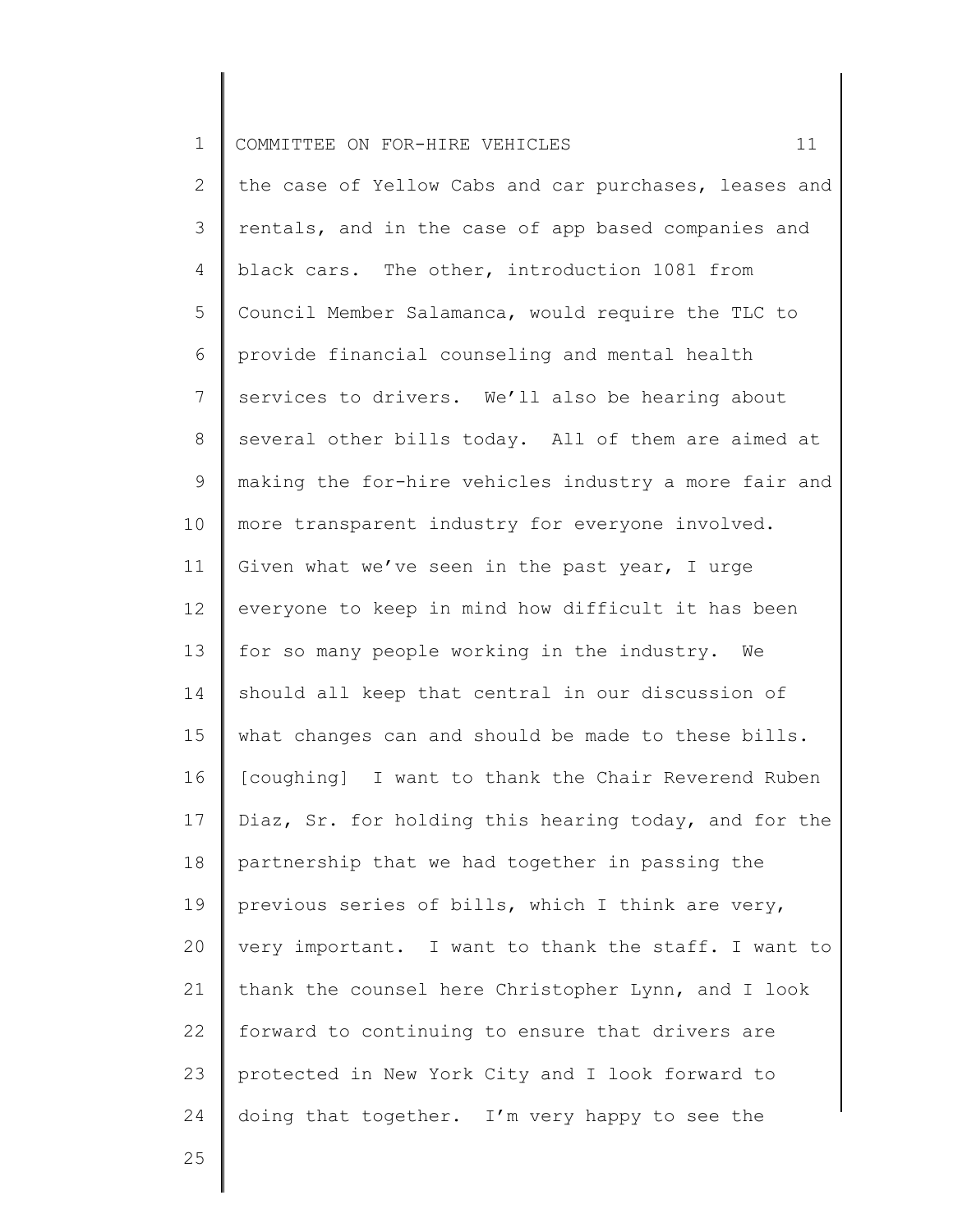1 2 3 4 5 6 7 8 9 10 11 12 13 14 15 16 17 18 19 20 21 22 23 24 COMMITTEE ON FOR-HIRE VEHICLES 12 Commissioner here today who has done such a great job. Thank you very much, Mr. Chair. CHAIRPERSON DIAZ: Mr. Speaker, I would like to express my appreciation for all the things that you have done since you became Speaker. You created this committee, and you have given this committee all the tools necessary to work and to do for the drivers of the industry things that before were not done, and you have shown your interest and your commitment and your human—humanity for this industry and for the—for the drivers, and I appreciate you appointing me chairman, and we have done that. In the past eight or nine months, we have done things that—that are incredible, and today we have nine bills, and we will continue, and you have opened the door for every single Council Member to think free to—to do things for the drivers and for the industry, and today is an indication of that. So, thank you, Mr. Speaker, and thank you for being here today, and again, thank you for your support. SPEAKER COREY JOHNSON: Thank you, Mr. Chair. I'm going to remind you of those words moving forward. (laughter/pause]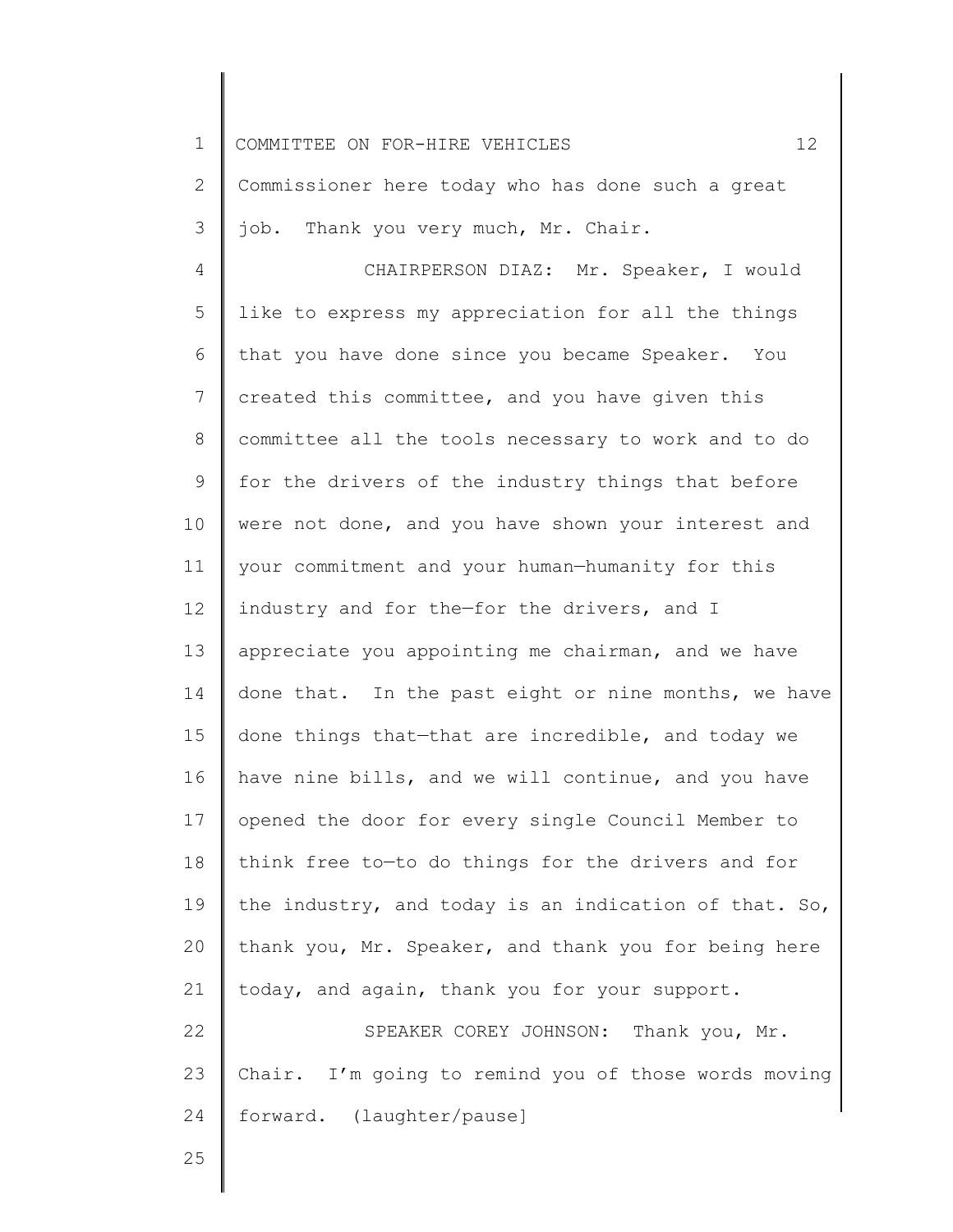1 COMMITTEE ON FOR-HIRE VEHICLES 13

| $\mathbf{2}$    | CHAIRPERSON DIAZ: Okay, now today,                    |
|-----------------|-------------------------------------------------------|
| $\mathcal{S}$   | ladies and gentlemen, I don't know if one of my       |
| 4               | colleagues are here, one of the with this-with the-   |
| 5               | none of the sponsors are here today. So, I would      |
| 6               | like to open what I have today, Council Member        |
| 7               | Vallone and Council Member Lander. Okay, and I'm      |
| 8               | going to call now on the Commissioner Meera Joshi,    |
| 9               | the-the honorable Commissioner of Taxi and Limousine  |
| 10              | Commission, and I appreciate you being here today.    |
| 11              | Good morning Commissioner. Thank you for being here   |
| 12 <sup>°</sup> | and please.                                           |
| 13              | LEGAL COUNSEL: Please raise your right                |
| 14              | hand. Do you affirm to tell the truth, the whole      |
| 15              | truth and nothing but the truth in your testimony     |
| 16              | before this committee and to respond honestly to      |
| 17              | Council Member questions?                             |
| 18              | COMMISSIONER JOSHI: I do.                             |
| 19              | LEGAL COUNSEL: Thank you.                             |
| 20              | COMMISSIONER JOSHI: Good morning Chair                |
| 21              | Diaz, and the Count-Speaker Johnson, Council Member   |
| 22              | Lander, Rodriguez, and Vallone. Thank you very much   |
| 23              | for being here and what I think is an extremely       |
| 24              | important hearing, and I'll give you a spoiler alert. |
| 25              | We heartily support all of the bills. [coughs] So, I  |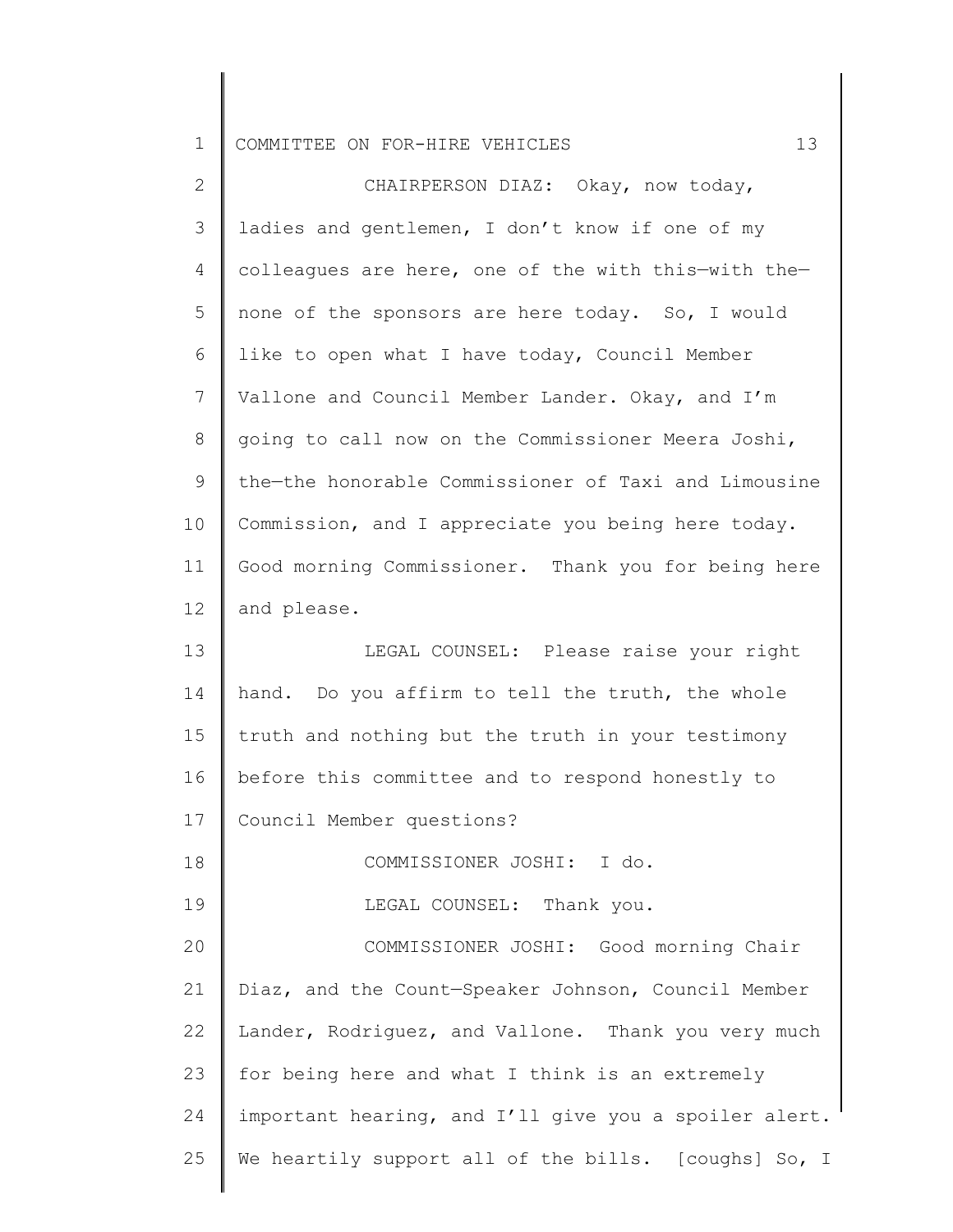| $\mathbf 1$     | 14<br>COMMITTEE ON FOR-HIRE VEHICLES                   |
|-----------------|--------------------------------------------------------|
| $\mathbf{2}$    | want to just give you a few details of why. Intros     |
| 3               | 1068 and 1081 would require the city to provide        |
| 4               | additional counseling and support to drives and        |
| 5               | potential drivers. Intro 1068 would require TLC in     |
| 6               | consultation with the Department of Consumer Affairs   |
| $7\phantom{.0}$ | and other agencies to engage in outreach and           |
| 8               | education to people considering purchasing or leasing  |
| $\mathsf 9$     | a for-hire or taxi medallion. Outreach and education   |
| 10              | materials would describe the common terms involved in  |
| 11              | vehicle and medallion transactions, and be translated  |
| 12              | into most spoken languages. Drives would be given      |
| 13              | access to counseling intended to help people           |
| 14              | understand these terms. TLC agrees with the Council    |
| 15              | that it is crucial that current and potential drivers  |
| 16              | and owners fully understand the costs associated with  |
| 17              | working in their respective industries. In support     |
| 18              | of this mission, TLC already partners with DCA's       |
| 19              | Office of Financial Empowerment to distribute          |
| 20              | materials and help existing owners and drivers book    |
| 21              | appointments with financial empowerment centers.<br>We |
| 22              | also promote OSC offerings in our TLC newsletter Keys  |
| 23              | to the City and we've created different education      |
| 24              | materials for current and potential FHV and medallion  |
| 25              | drivers to break down all of the expected or assumed   |
|                 |                                                        |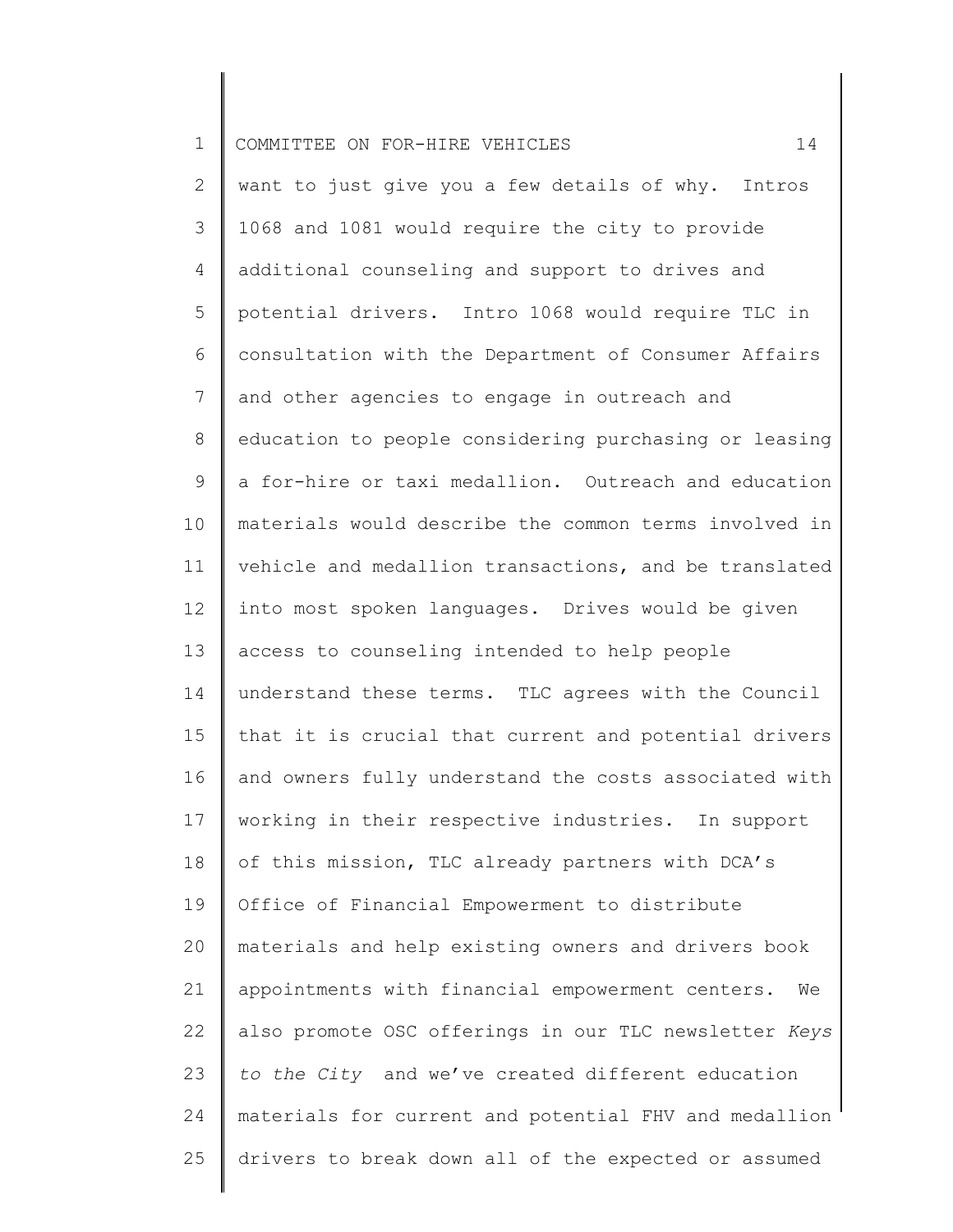| $\mathbf 1$    | 15<br>COMMITTEE ON FOR-HIRE VEHICLES                  |
|----------------|-------------------------------------------------------|
| $\mathbf{2}$   | costs for driving and/or owning an FHV or Yellow      |
| 3              | Taxi. Additionally, our Driver Protection Unit helps  |
| 4              | drivers by providing agency attorneys to assist them  |
| 5              | with predatory or legal leasing arrangements or other |
| 6              | financial disputes. We look forward to continuing     |
| $7\phantom{.}$ | our partnership with DCA and expanding our financial  |
| 8              | education outreach, and I'll note many of the flyers  |
| 9              | that I'm talking about I've brought copies of here.   |
| 10             | So, please feel free to take them. Intro 1081 would   |
| 11             | require TLC to establish driver assistance centers to |
| 12             | provide services and information for drivers and      |
| 13             | vehicle owners including information on mental health |
| 14             | services and referrals. On a daily basis, TLC         |
| 15             | conducts this crucial driver outreach through our     |
| 16             | External Affairs Team, which handles emails and calls |
| 17             | from driver daily in addition to many driver cases    |
| 18             | referred by elected officials. As you know, Chair     |
| 19             | Diaz, members of this team have worked closely with   |
| 20             | your legislative assistant Jenny Mahia to help over   |
| 21             | 300 drivers understand the TLC process and            |
| 22             | regulations, and this work is only one component of a |
| 23             | city wide outreach strategy meant to reach as many    |
| 24             | drivers as possible whenever they have questions or   |
| 25             | concerns. TLC goes into the community to meet with    |
|                |                                                       |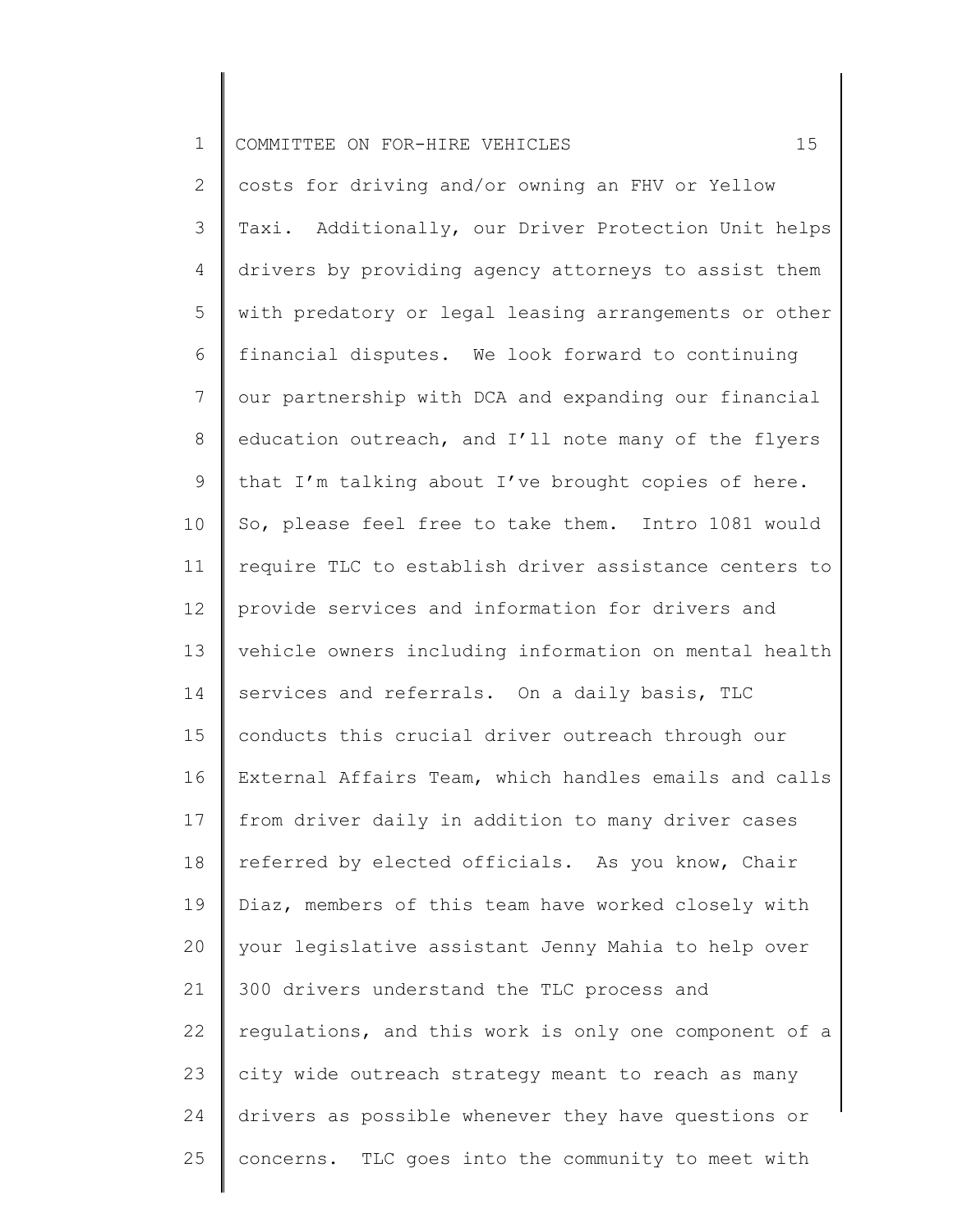| $\mathbf 1$ | 16<br>COMMITTEE ON FOR-HIRE VEHICLES                               |
|-------------|--------------------------------------------------------------------|
| 2           | drivers at events organized by other agencies such as              |
| 3           | Small Business Services and Community Affairs, and we              |
| 4           | organize our own drivers' events citywide, which have              |
| 5           | been branded TLC in your borough where we coordinate               |
| 6           | with Local community and driver groups to maximize                 |
| 7           | turnout and driver outreach. TLC has hosted events                 |
| 8           | in all five boroughs frequently in neighborhoods                   |
| 9           | populated with many drivers or at religious centers                |
| 10          | frequented by drivers. Our next TLC and your borough               |
| 11          | event will be at the Bronx Lebanon Hospital on                     |
| 12          | September 25 <sup>th</sup> . We work closely with Thrive NYC to    |
| 13          | increase awareness among drivers. Our External                     |
| 14          | Affairs enforcement and licensing teams that's almost              |
| 15          | 250 people have all received mental health first aid               |
| 16          | training from Thrive NYC, and we provide information               |
| 17          | about the city's mental health resources directly to               |
| 18          | our licensees at all our events as well as well as in              |
| 19          | our monthly newsletter. So, far we have co-hosted                  |
| 20          | four events with Thrive, and on September 21 <sup>st</sup> , we'll |
| 21          | begin monthly meetings at houses of worship with a                 |
| 22          | meeting at the Bangladeshi Muslim Center in                        |
| 23          | Kensington. We're excited to continue this                         |
| 24          | partnership to reach as many drivers in need of these              |
| 25          | services as possible. TLC supports these bills and                 |
|             |                                                                    |

║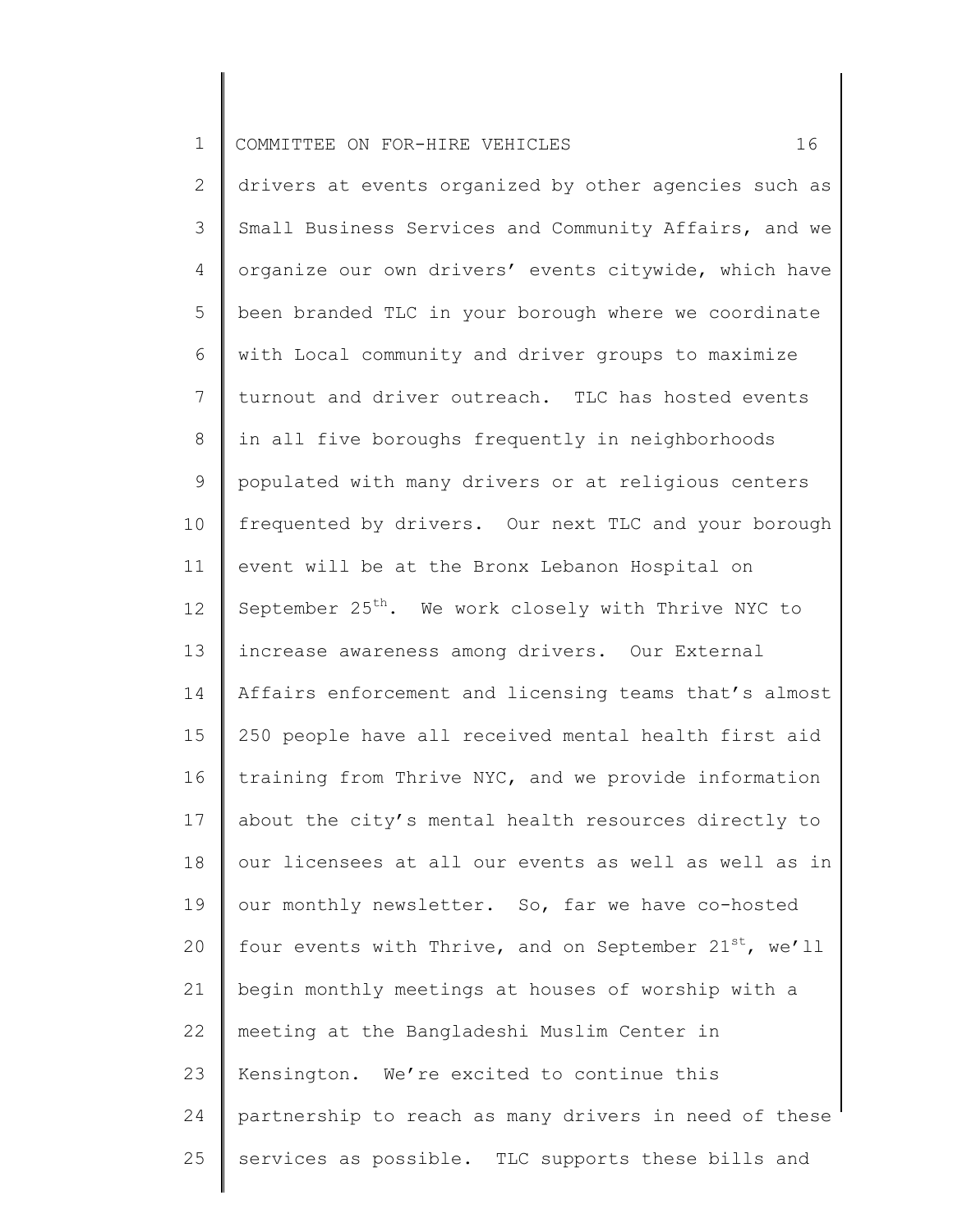| $\mathbf 1$    | 17<br>COMMITTEE ON FOR-HIRE VEHICLES                  |
|----------------|-------------------------------------------------------|
| $\mathbf{2}$   | applauds Council's recognition of the importance of a |
| 3              | strong and substantive outreach targeted to drivers'  |
| 4              | needs. Intro 1052 would require TLC to study the      |
| 5              | feasibility and cost of providing certain benefits    |
| 6              | from drivers including medical care, mental health    |
| $7\phantom{.}$ | care, vision, disability insurance, sick-and sick     |
| 8              | pay, and to recommend to the Speaker which benefits   |
| 9              | should be offered. The bill would also require TLC    |
| 10             | to establish a program to administer those benefits   |
| 11             | (coughs) after determining the overall program costs  |
| 12             | and determining how to fund such a program. TLC       |
| 13             | supports the goal of providing benefits to the city's |
| 14             | hardworking TLC licensed drivers. As you may know,    |
| 15             | five years ago, the TLC established a driver benefit  |
| 16             | fund for the same reasons the Council is considering  |
| 17             | one today. The fund was struck down because the       |
| 18             | court found that its creation exceeded our agency's   |
| 19             | jurisdiction, and although there are certainly        |
| 20             | complex federal and state laws relating to health     |
| 21             | care that need to be considered, today's bill         |
| 22             | addresses that challenge to our jurisdiction, and     |
| 23             | we're excited to restart the efforts to bring         |
| 24             | healthcare services to drives. Today there are over   |
| 25             | 180,000 drivers. So, the effort to determine how      |
|                |                                                       |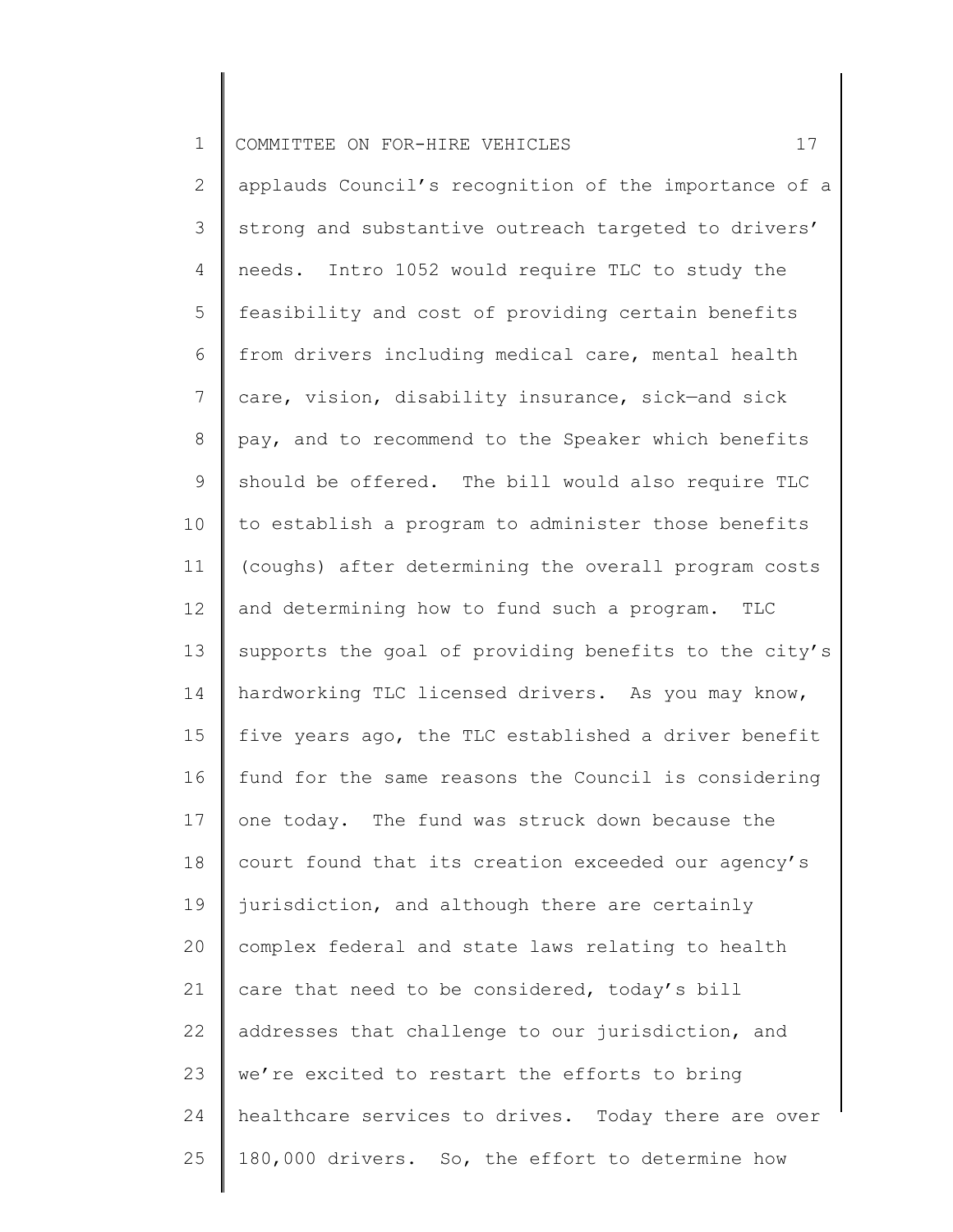| $\mathbf 1$    | 18<br>COMMITTEE ON FOR-HIRE VEHICLES                 |
|----------------|------------------------------------------------------|
| $\mathbf{2}$   | best to structure that benefit fund for all of them  |
| 3              | will be very different from what it was in 2012, and |
| 4              | take considerable time more than is currently        |
| 5              | allotted in the bill. It will also require expertise |
| 6              | that is beyond the TLC's and we look forward to      |
| $\overline{7}$ | working with Council on a timeline to ensure a       |
| 8              | comprehensive study and partnering with our sister   |
| 9              | agencies with the next-necessary expertise and       |
| 10             | experience. Intro 1062 would provide-protect drivers |
| 11             | against being charged when a passenger credit card   |
| 12             | transaction sale, so-called charge-back. In the      |
| 13             | event of such a failure-based technology systems     |
| 14             | providers, agents or medallion owners must cover any |
| 15             | charges, and there's a penalty of \$250 to \$500 for |
| 16             | each offense. We agree that drivers should not bear  |
| 17             | the burden of technology errors over which they have |
| 18             | no control, and we support the intent of the bill.   |
| 19             | Intro 304 and 1069 focus on the current state of     |
| 20             | medallion owners. So, I want to highlight for some   |
| 21             | context the steps TLC and the City Council have      |
| 22             | taken. City Council created one universal TLC        |
| 23             | driver's license so drivers can more easily move     |
| 24             | between sectors, and this is enhanced earning        |
| 25             | potential and widen the pool of drivers for both     |
|                |                                                      |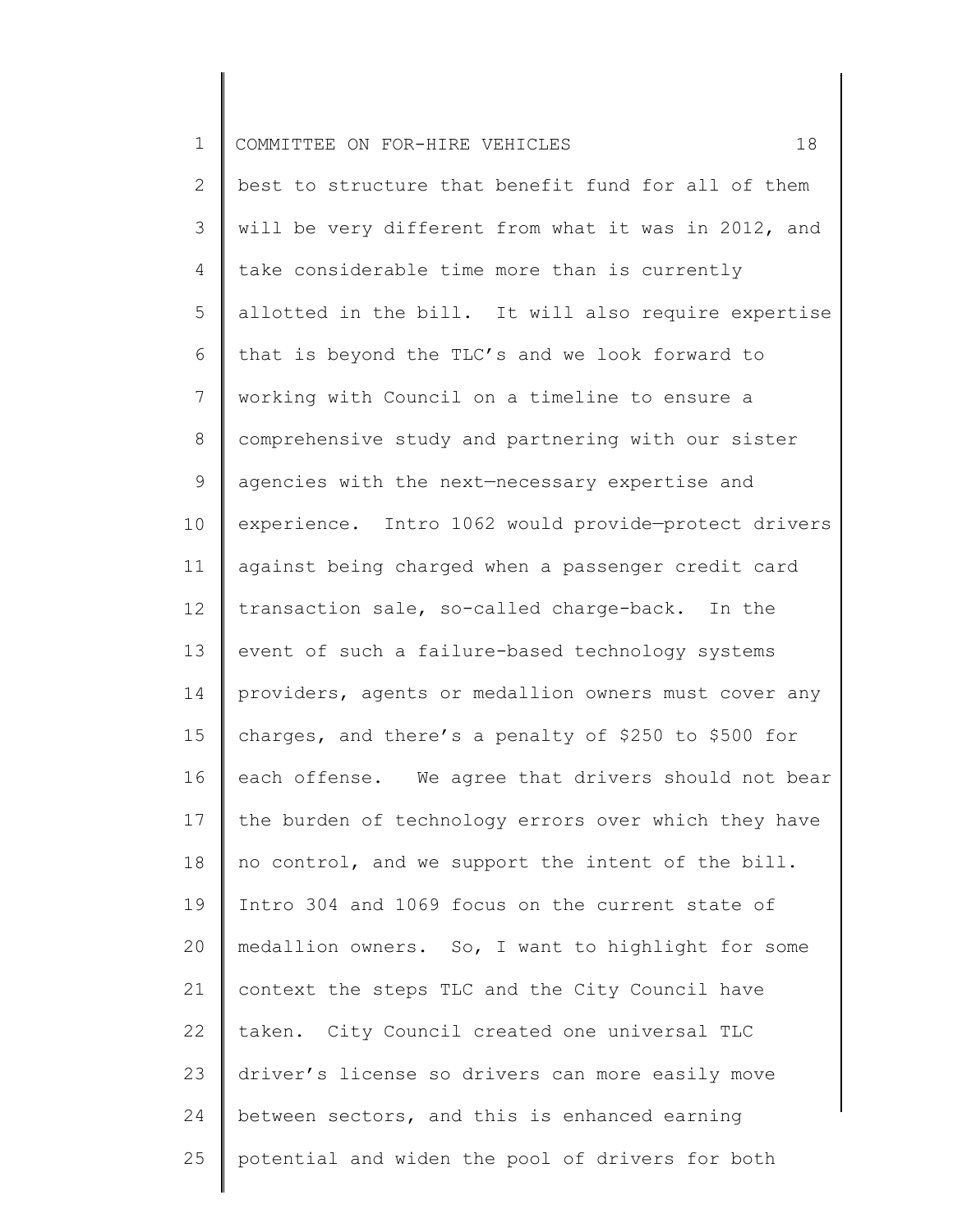| $\mathbf 1$    | 19<br>COMMITTEE ON FOR-HIRE VEHICLES                  |
|----------------|-------------------------------------------------------|
| $\mathbf{2}$   | sectors. TLC recently approved the Flex Fare Pilot    |
| 3              | that allows taxi apps to quote an upfront fare to     |
| 4              | passengers. This gives taxi passengers the same       |
| 5              | benefit that for-hire vehicle passengers have: Ease   |
| 6              | of Smart Phone hailing, access to upfront pricing and |
| $\overline{7}$ | seamless payment. TLC has extended vehicle            |
| $8\,$          | retirement periods for taxis, and significantly       |
| 9              | expanded the pool of vehicles that can be used as a   |
| 10             | taxicab. Additionally, TLC pilot allows taxi owners   |
| 11             | to lease to drives on a commission basis rather than  |
| 12             | a fixed lease-lease payment. TLC has eliminated the   |
| 13             | owner must drive requirement so that independent      |
| 14             | medallion owners have greater flexibility to drive.   |
| 15             | The Council eliminated the distinction between the    |
| 16             | independent and corporate medallion, and also lower   |
| 17             | the transfer tax from 5% to .5% to reduce expenses    |
| 18             | associated with medallion transactions, and this year |
| 19             | TLC launched Citywide Accessible Dispatch, which      |
| 20             | allows taxi drivers to receive not only the metered   |
| 21             | fare for the trip, but also dispatch payments to      |
| 22             | compensate for time spent traveling to the pickup     |
| 23             | point and assisting passengers. We continue to work   |
| 24             | with the MTA as they experiment using taxis for       |
| 25             | Access-A-Ride, and these are just some of the steps   |
|                |                                                       |

║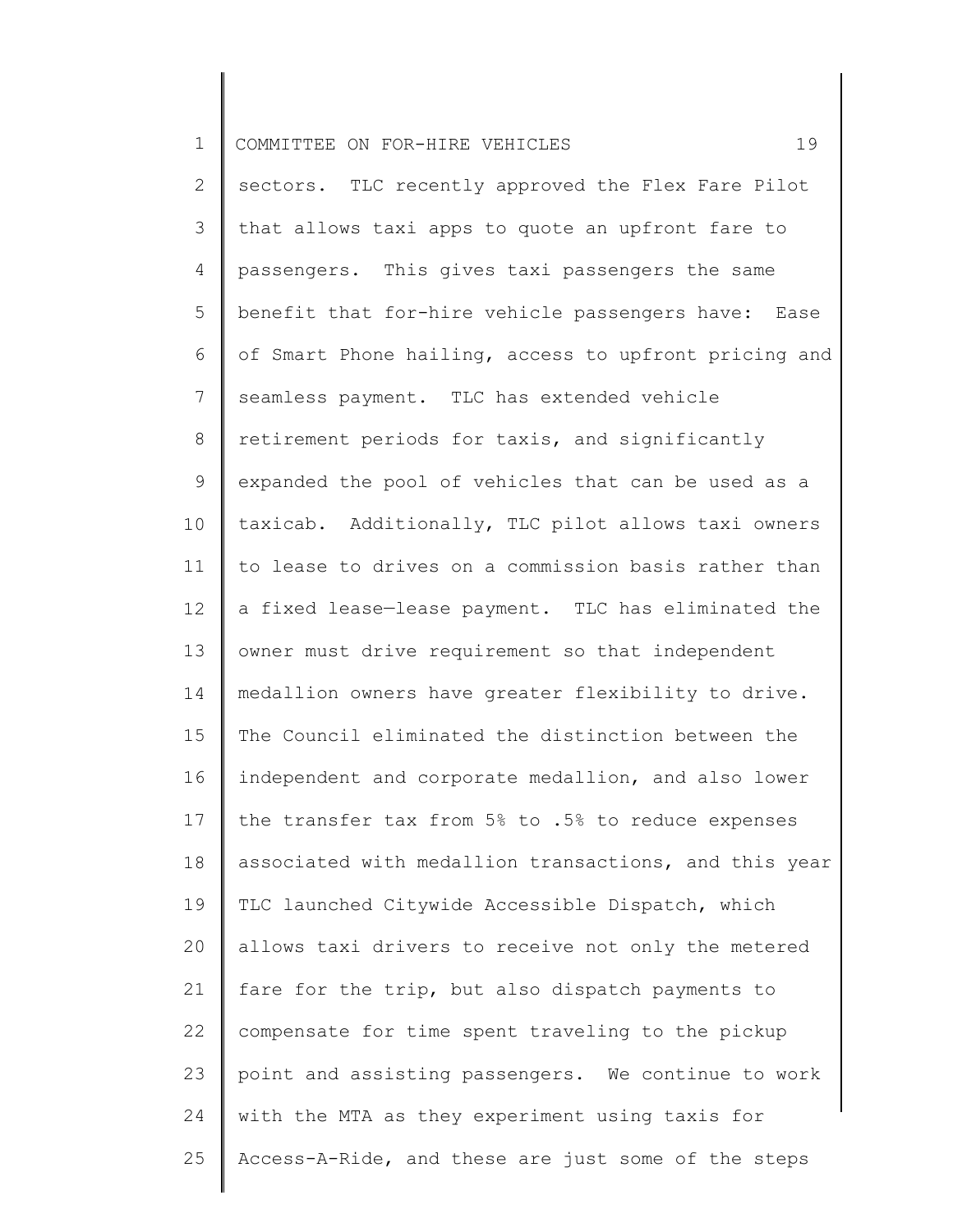| $\mathbf 1$     | 20<br>COMMITTEE ON FOR-HIRE VEHICLES                  |
|-----------------|-------------------------------------------------------|
| 2               | that we've taken to support the medallion industry.   |
| 3               | Intro 304 would establish a task force to study       |
| 4               | taxicab medallion values and the impact of taxi       |
| 5               | medallion sales on the city's budget, and within six  |
| 6               | months make recommendations to increase the value of  |
| 7               | taxi medallions. We support the effort, as I've       |
| 8               | testified before on Intro 304, which was number Intro |
| 9               | 963 in the previous session, and as I said last year, |
| 10 <sub>o</sub> | TLC always supports developing new ideas to help our  |
| 11              | licensees, and we're interested in hearing new        |
| 12              | proposals for additional steps the city might take.   |
| 13              | Intro 1069 would require TLC in consultation with the |
| 14              | Department of Finance to study the problem medallion  |
| 15              | owners with excessive debt due to the decline in      |
| 16              | medallion values. The bill would require the study    |
| 17              | to be completed by June 1, 2019 after which the TLC   |
| 18              | would consider the findings and determine any         |
| 19              | appropriate actions, which may include identifying    |
| 20              | organizations that may offer assistance including     |
| 21              | financial assistance to medallion owners.             |
| 22              | Unfortunately, the city's access to information about |
| 23              | the extent of medallion debt is limited, and this may |
| 24              | hamper review of these issues and the interplay of    |
| 25              | state and federal finance laws may limit the tools    |
|                 |                                                       |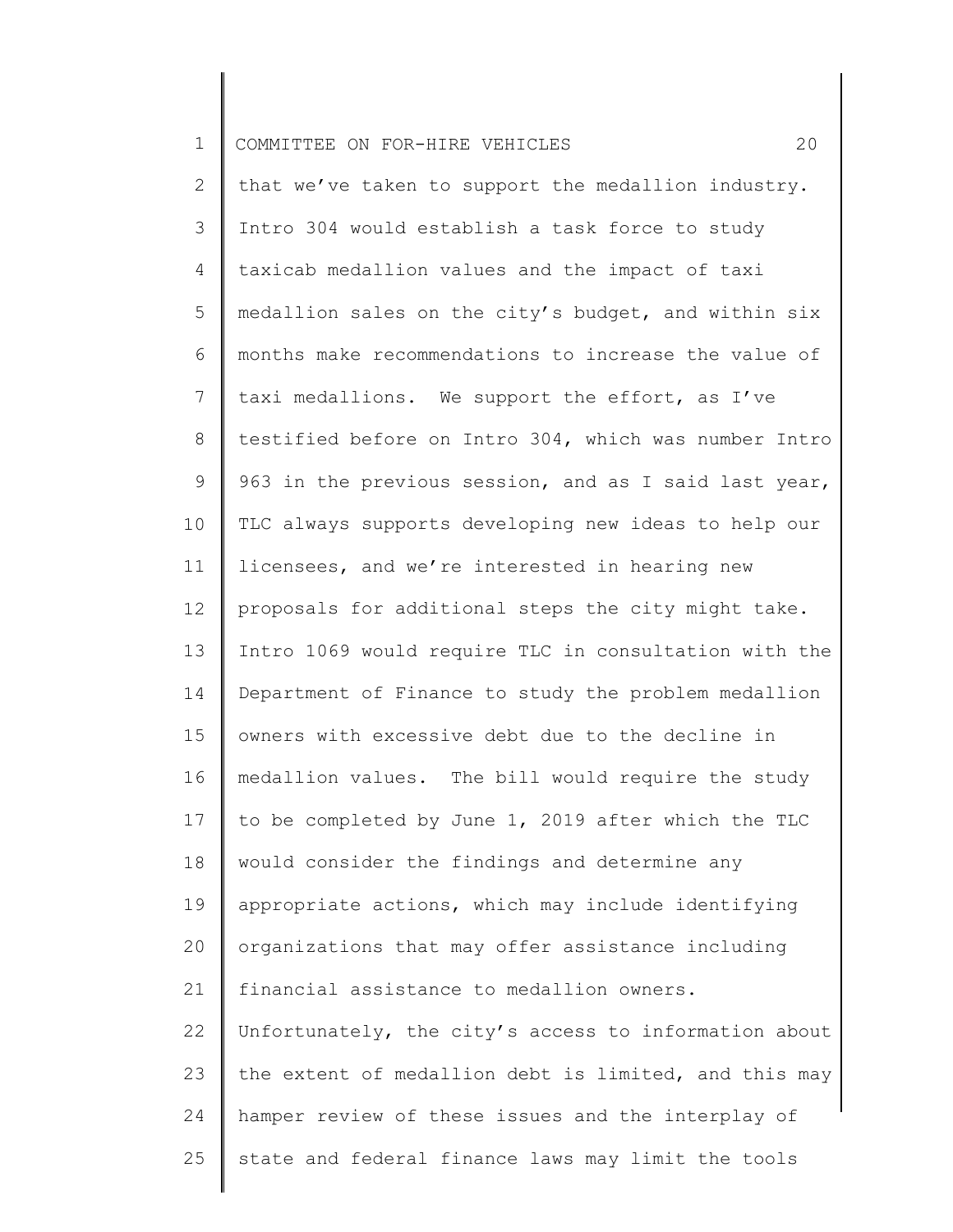| $\mathbf 1$     | 21<br>COMMITTEE ON FOR-HIRE VEHICLES                  |
|-----------------|-------------------------------------------------------|
| $\mathbf{2}$    | the city can employ to address challenges associated  |
| 3               | with medallion debt. So, we will continue to work     |
| 4               | closely with the Council to determine the most        |
| 5               | effective way to review these issues and support      |
| 6               | owners. Intro 1070 would require TLC to promulgate    |
| $7\overline{ }$ | rules regarding for-hire vehicle leasing, rental,     |
| 8               | lease to own and conditional purchase agreements.     |
| 9               | TLC would be required to consider mandatory           |
| 10              | disclosure requirements, consumer protection          |
| 11              | practices and setting caps on the amounts payable     |
| 12              | under these agreements. For example, deposits. We     |
| 13              | also support the financing limits proposed in Intros  |
| 14              | 1070, as we've long recognized the need for           |
| 15              | protections in this area, and since 2012 we have      |
| 16              | regulated the conditional purchase of a taxi vehicle. |
| 17              | The city has jurisdiction over vehicle leases to      |
| 18              | drivers when the individual or company leasing the    |
| 19              | vehicle is licensed by the TLC. What we cannot        |
| 20              | currently do is requlate the entity that's not        |
| 21              | licensed by us, and that provides vehicles and        |
| 22              | financing for TLC vehicles. So, we'd like to explore  |
| 23              | with Council how Intro 1070 could be amended to grant |
| 24              | the city that express authority. Another approach     |
| 25              | may be to require-a requirement that only vehicles    |
|                 |                                                       |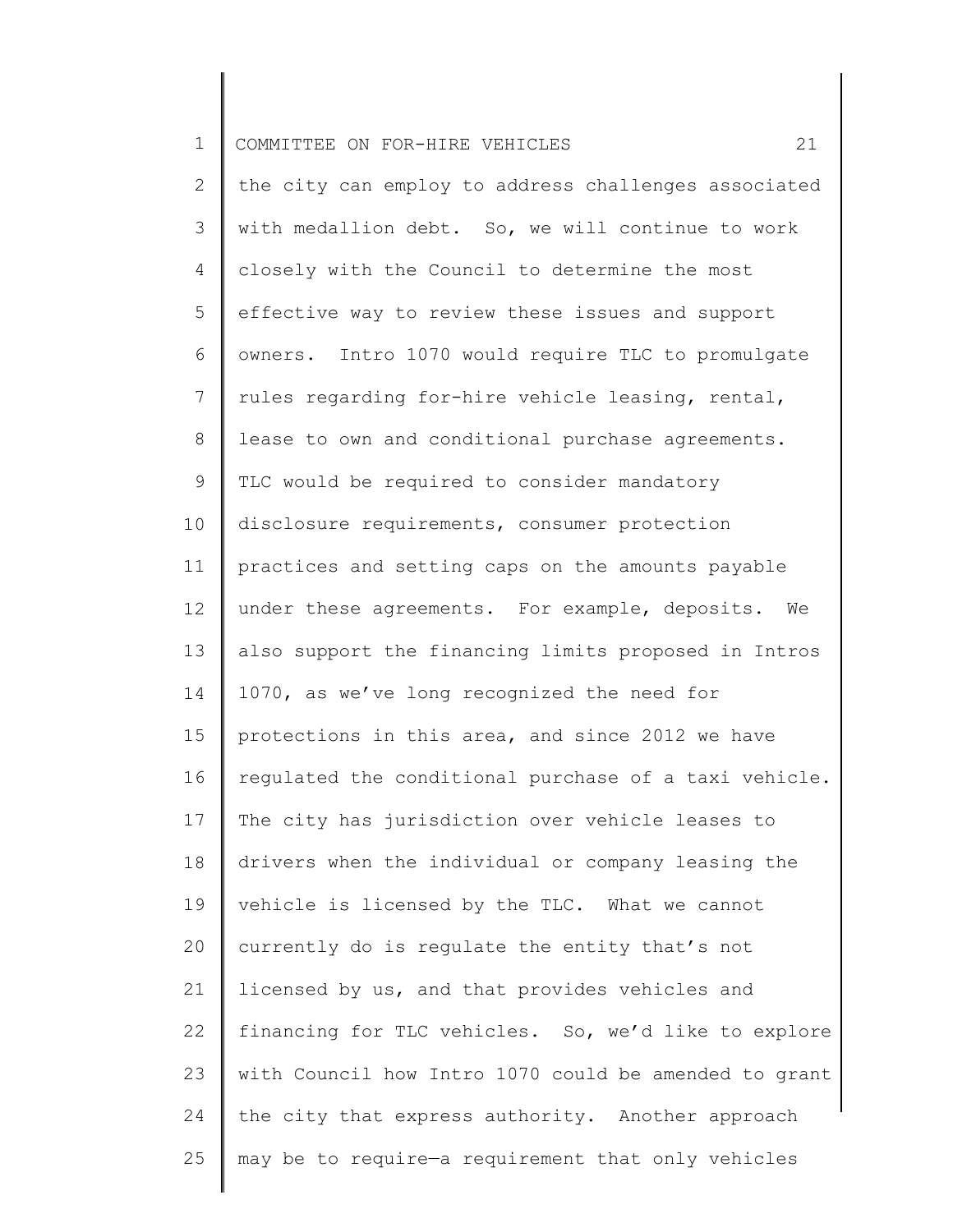| $\mathbf 1$     | 22<br>COMMITTEE ON FOR-HIRE VEHICLES                  |
|-----------------|-------------------------------------------------------|
| $\overline{2}$  | that are financed according to specific criteria may  |
| 3               | be licensed by the TLC. We support the need for       |
| 4               | great transparency in FHV leasing. With the large     |
| 5               | expansion of the FHV market, leases have taken on a   |
| 6               | greater importance for drivers, most of whom buy or   |
| $7\phantom{.0}$ | lease their vehicles often at a high interest rate.   |
| 8               | TLC fully supports shedding more light on these       |
| 9               | agreements so that driver better understand the risks |
| 10              | of leasing or purchasing. TLC has proposed            |
| 11              | transparency rules for an October 3rd hearing that    |
| 12              | will require several new protections including that   |
| 13              | FHV leases be written in plain language and that they |
| 14              | specify all costs to drivers, the key lease terms be  |
| 15              | disclosed, written in plain language and that bases   |
| 16              | provide drivers with an itemized breakdown of how     |
| 17 <sub>2</sub> | much a driver earned, the amount of a passenger fare  |
| 18              | and driver expense. Intro 1096, which we received a   |
| 19              | few days ago, would amend Section 19548 of the        |
| 20              | Administrative Code. It was enacted last month and    |
| 21              | creates a new category, the High Volume For-Hire      |
| 22              | Service category. The proposed legislation would      |
| 23              | require those companies to affirm in their license    |
| 24              | application that they will not charge or deduct from  |
| 25              | for-hire owners or drivers automatic payments for the |
|                 |                                                       |

║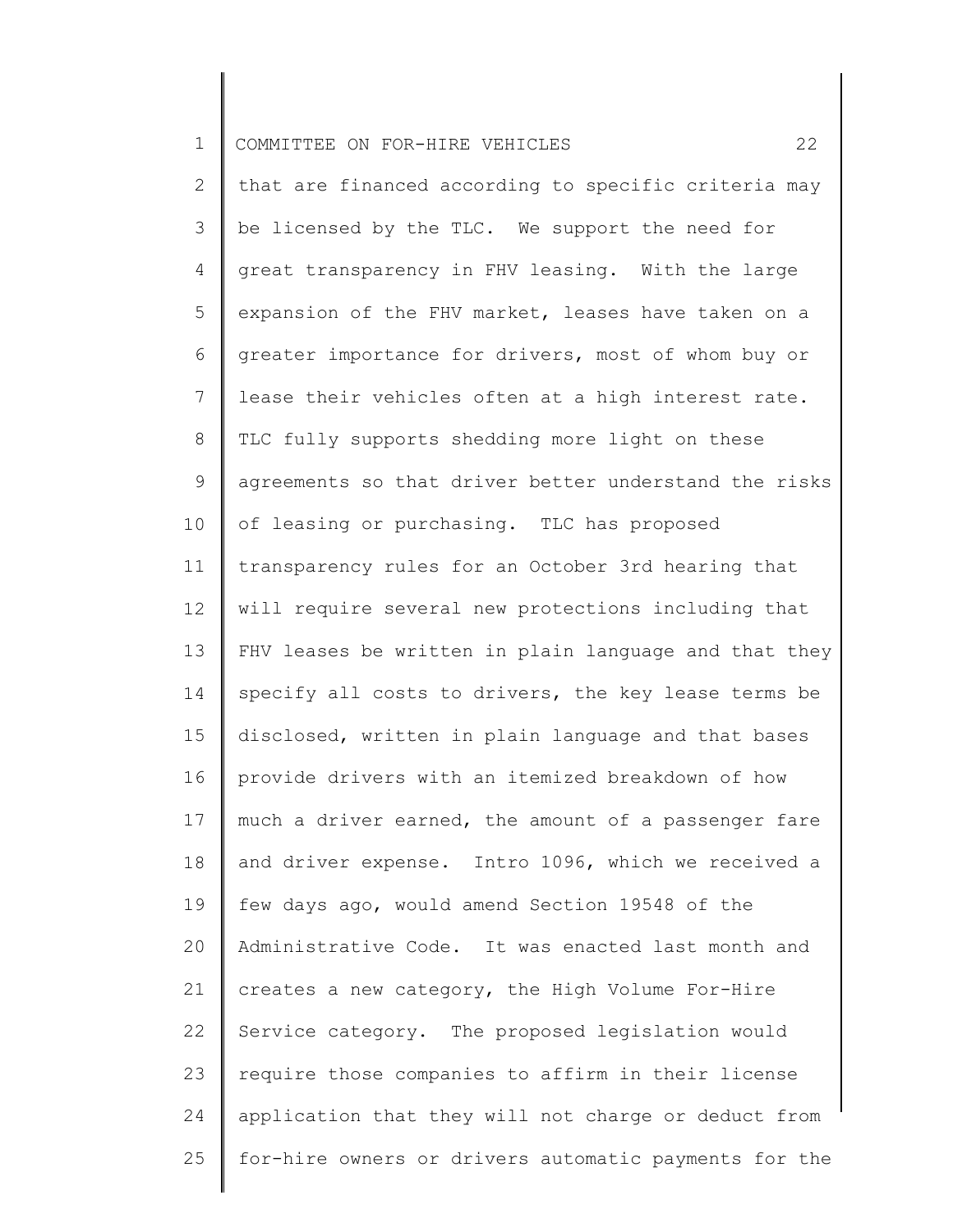| $\mathbf 1$    | 23<br>COMMITTEE ON FOR-HIRE VEHICLES                  |
|----------------|-------------------------------------------------------|
| $\overline{2}$ | rental, lease or purchase of a vehicle. We support    |
| 3              | the transparency goal of Intro 1096, and we look      |
| 4              | forward to hearing input about automatic deductions   |
| 5              | from the drivers many of whom are here today. Intro   |
| 6              | 1079 would create and office of inclusion to address  |
| 7              | the problem of service refusals. Service refusals     |
| 8              | are illegal and unacceptable. Every passenger has     |
| 9              | the right to service regardless of race, ethnicity,   |
| 10             | disability, gender or sexual orientation, and we take |
| 11             | refusal complaints very seriously. Our Prosecution    |
| 12             | Unit investigates them fully, and the drivers face    |
| 13             | significant fines and revocation for service          |
| 14             | refusals. We encourage passengers to report through   |
| 15             | 311 or TLC, and when an FHV passenger complains only  |
| 16             | to the company and not the TLC, there's no way for    |
| 17             | the city to track the complaints or hold the driver   |
| 18             | accountable. Service refusal complaints are heard at  |
| 19             | OATH, and the passengers can participate in the       |
| 20             | hearing by phone, and about 90% of them do.           |
| 21             | Potential fines range from \$350 to \$1,000 and       |
| 22             | revocation, and since January 2017, we've received    |
| 23             | about 3,500 service refusal complaints, and about 65% |
| 24             | of these have ended up in a conviction. Over the      |
| 25             | last year, TLC has met with the NAACP's Legal Defense |
|                |                                                       |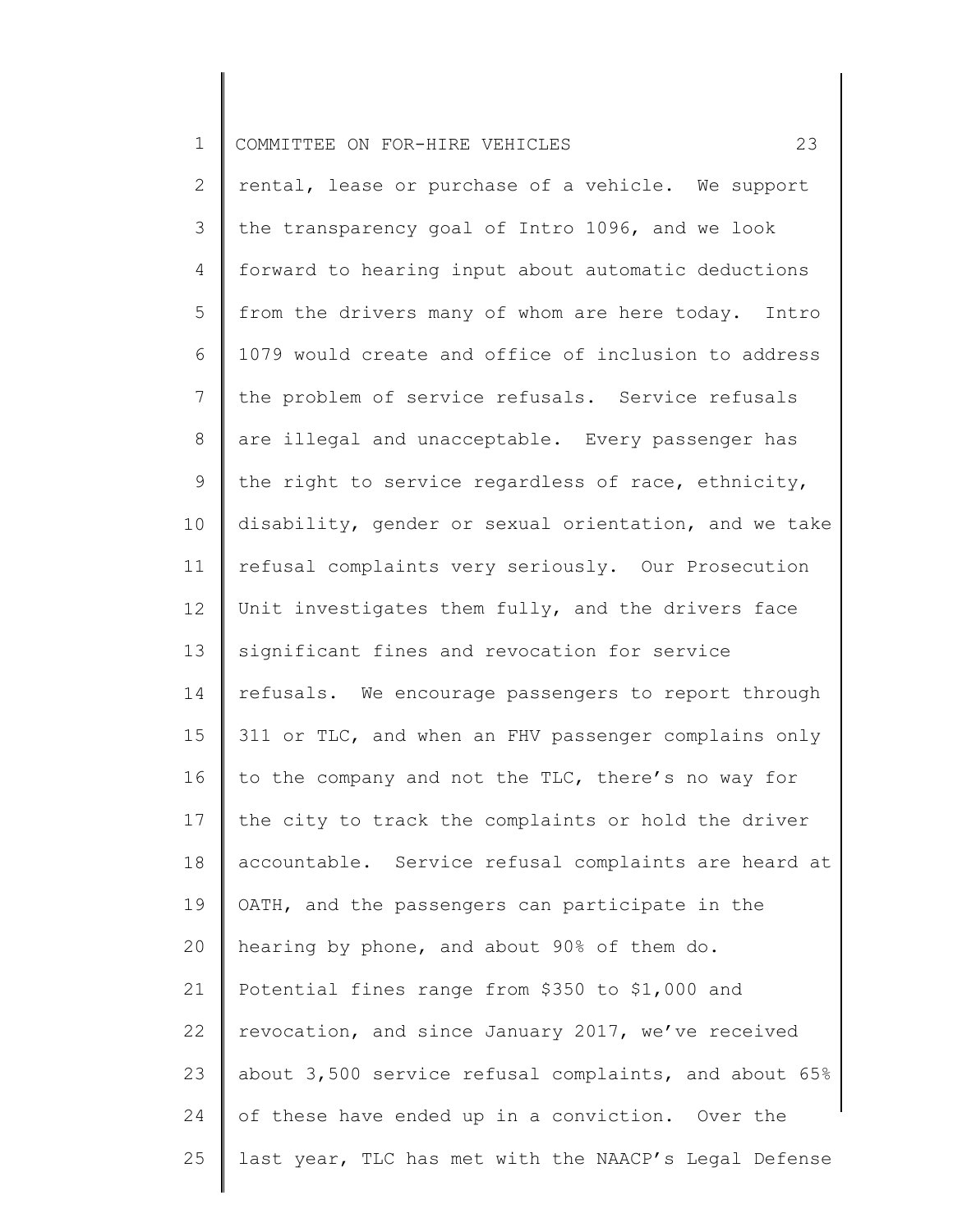1 COMMITTEE ON FOR-HIRE VEHICLES 24

2 3 4 5 6 7 8 9 10 11 12 13 14 15 16 17 18 19 20 Fund in New York City about race-based service refusals, and we've incorporated many of their suggestions into our work. We've held extensive discussion groups with drives, faith leaders and community leaders about ending service refusals. These discussions significantly shape the short film that TLC is making with NYC Media, featuring Journalist Errol Louis, which we will use for driver education and additional outreach. Over the last summer our social media advertising campaign led to more than 32,000 people in predominantly African-American zip codes clicking on a city website to learn how to file a service refusal. We anticipate the Office of Inclusion building upon and expanding prosecution enforcement education and outreach work that the TLC does in this area, and we appreciate the City Council's support for this critical work. Thank you for giving me an opportunity to share TLC's views today.

21 22 23 24 25 CHAIRPERSON DIAZ: Thank you, Commissioner. I would like to express my appreciation and thanks for the support you have given my office to Ginny Mahia (sp?) in helping us solve so many problems of those—of drivers that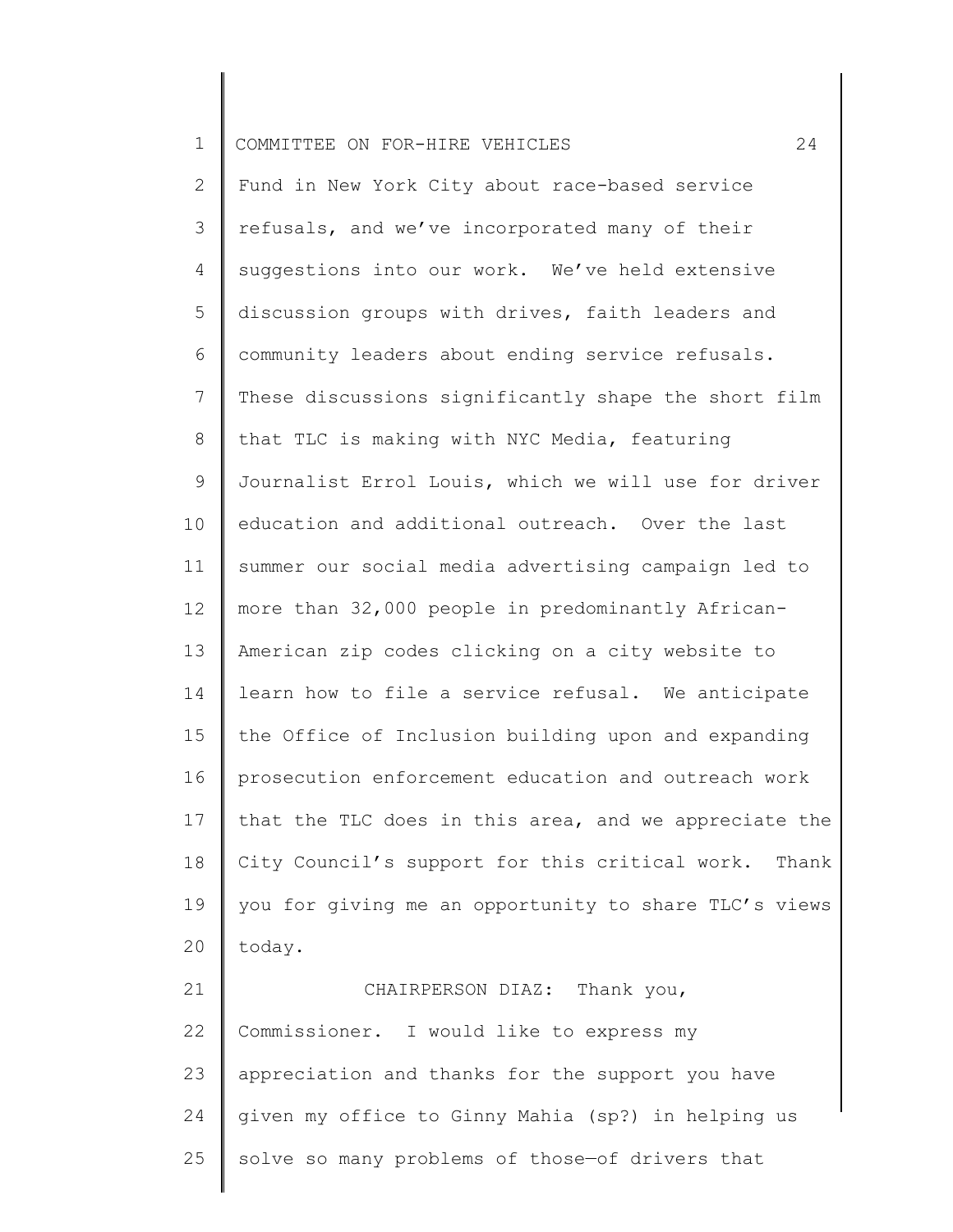| $\mathbf 1$    | 25<br>COMMITTEE ON FOR-HIRE VEHICLES                  |
|----------------|-------------------------------------------------------|
| $\mathbf{2}$   | before they used-they have to pay someone to go and   |
| 3              | work for them. Now, in the office they could come     |
| 4              | and there's a free service, and your office has been  |
| 5              | very-very open and very helpful in helping the        |
| 6              | drivers and Jenny Mahia from my office I think that   |
| $7\phantom{.}$ | everyday from 9:00 to 5:00 for five days. Now, I      |
| $8\,$          | will allow the Speaker-I'll ask Speaker Johnson if he |
| $\mathsf 9$    | has any questions or any remarks.                     |
| 10             | SPEAKER COREY JOHNSON: No, I don't have               |
| 11             | any (coughs) I don't have any questions, but I-I      |
| 12             | really want to thank you, Commissioner. I think       |
| 13             | again, as I said in my opening statement I think      |
| 14             | you've done a fantastic job, and the partnership      |
| 15             | between the Council and the TLC in the package of     |
| 16             | bills we were able to pass in August was tremendous,  |
| 17             | and I really appreciate the work that you and your    |
| 18             | staff have done on a very again complicated look at   |
| 19             | things, and this new package of bills that we're      |
| 20             | hearing today are things that we think continue the   |
| 21             | step in the right direction. So, I look forward to a  |
| 22             | continue partnership and cooperation together and-and |
| 23             | figuring out how to best move forward to continue to  |
| 24             | look at a rapidly changing industry and continue to   |
| 25             | protect drivers all across the entire industry. So, I |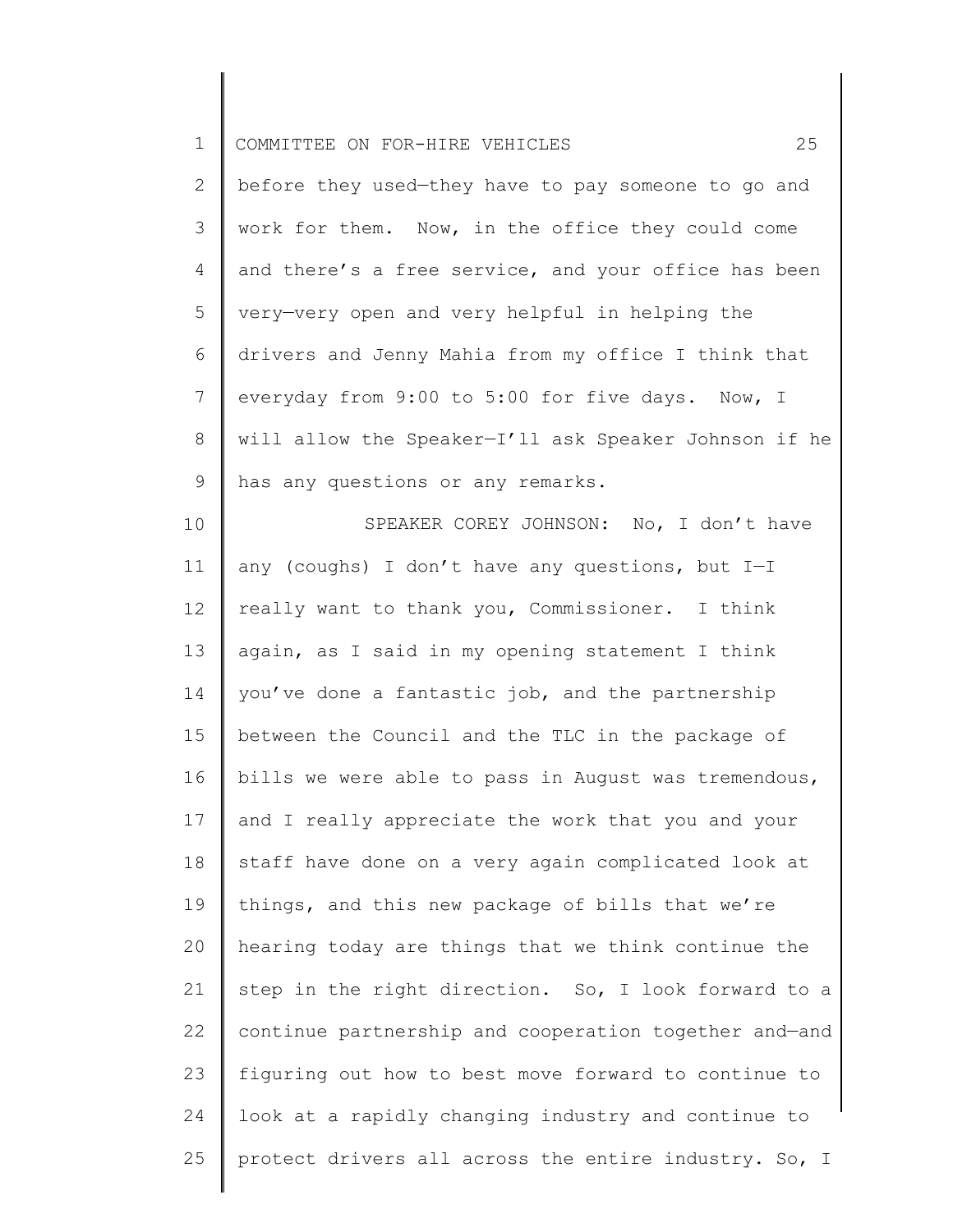| $\mathbf 1$    | 26<br>COMMITTEE ON FOR-HIRE VEHICLES                  |
|----------------|-------------------------------------------------------|
| $\overline{2}$ | don't want to take up time today. There are members   |
| 3              | who are here who have questions. I'm particularly     |
| 4              | excited about the Health Benefit Fund, which as you   |
| 5              | mentioned in your opening statement and testimony     |
| 6              | that this was something the TLC tried to do on its    |
| $\overline{7}$ | own, but a judge ruled that there needed to be        |
| 8              | legislative action, and so Council Member Lander and  |
| 9              | I have been working on this bill for a few years now, |
| 10             | and we're really grateful that the bill is being      |
| 11             | heard today and we look forward to working with you,  |
| 12             | and your team to bring health coverage to as many     |
| 13             | drivers as possible. So, again, I want to thank you   |
| 14             | Commissioner for everything you've done, and I look   |
| 15             | forward to continuing to work with you.               |
| 16             | CHAIRPERSON DIAZ: Thank you, Mr.                      |
| 17             | Speakers. I also would like to recognize that         |
| 18             | Council member Rodriguez, and Borelli are joining us  |
| 19             | today. Commissioner, I have a question.<br>A few      |
| 20             | months ago this City Council approved Introduction    |
| 21             | 830-A. How much money does the TLC need to process-   |
| 22             | to process data in order to implement the provisions  |
| 23             | in that law?                                          |
| 24             |                                                       |
|                |                                                       |

Ι

║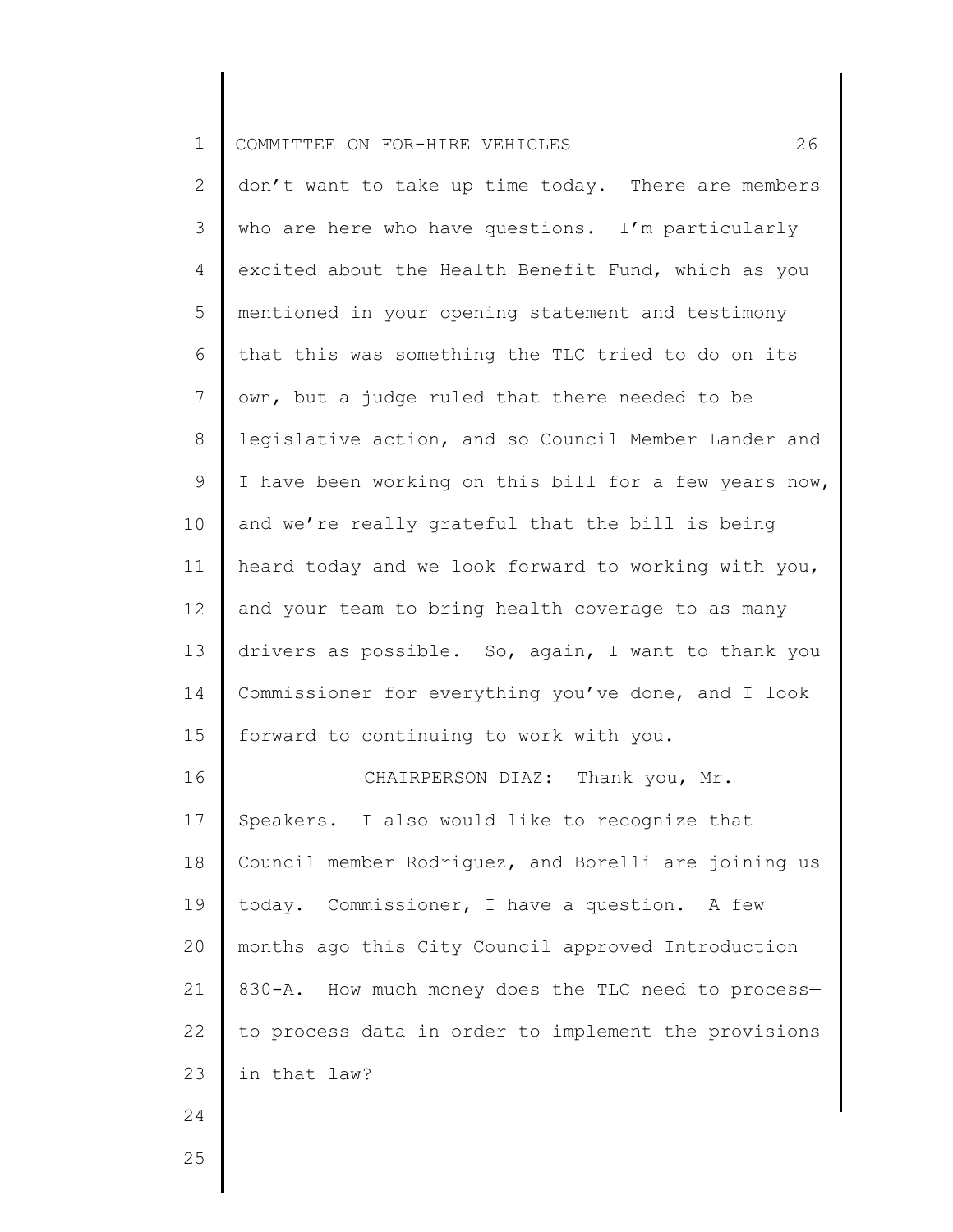1 2 3 4 5 6 7 8 9 10 11 12 13 14 15 16 17 18 19 20 21 22 23 24 25 COMMITTEE ON FOR-HIRE VEHICLES 27 COMMISSIONER JOSHI: You're referring to the creation of the high volume for-hire vehicle category? CHAIRPERSON DIAZ: I believe so. COMMISSIONER JOSHI: Okay. So, yes, that will take additional funds because there's additional analysis that's involved in determining whether to issue a license and under what conditions. We're in the process of determining what exactly the scope of that will be, but we've—in discussions with OMB and I'm confident we'll get the resources that we need. CHAIRPERSON DIAZ: On August 14, 20…this year, the Mayor signed five bills into law. Three of them require that the TLC issue regulations, and as of today where are you with these? How are we doing? COMMISSIONER JOSHI: It was August 14th. Today is September 17th. CHAIRPERSON DIAZ: Yes. COMMISSIONER JOSHI: Um, so some of the regulations we were asked to promulgate have to be preceded by a study. So, that is one—a study that's a year-long study. That's underway. So, we can't promulgate those regulations until the study is complete. On driver pay we proposed and published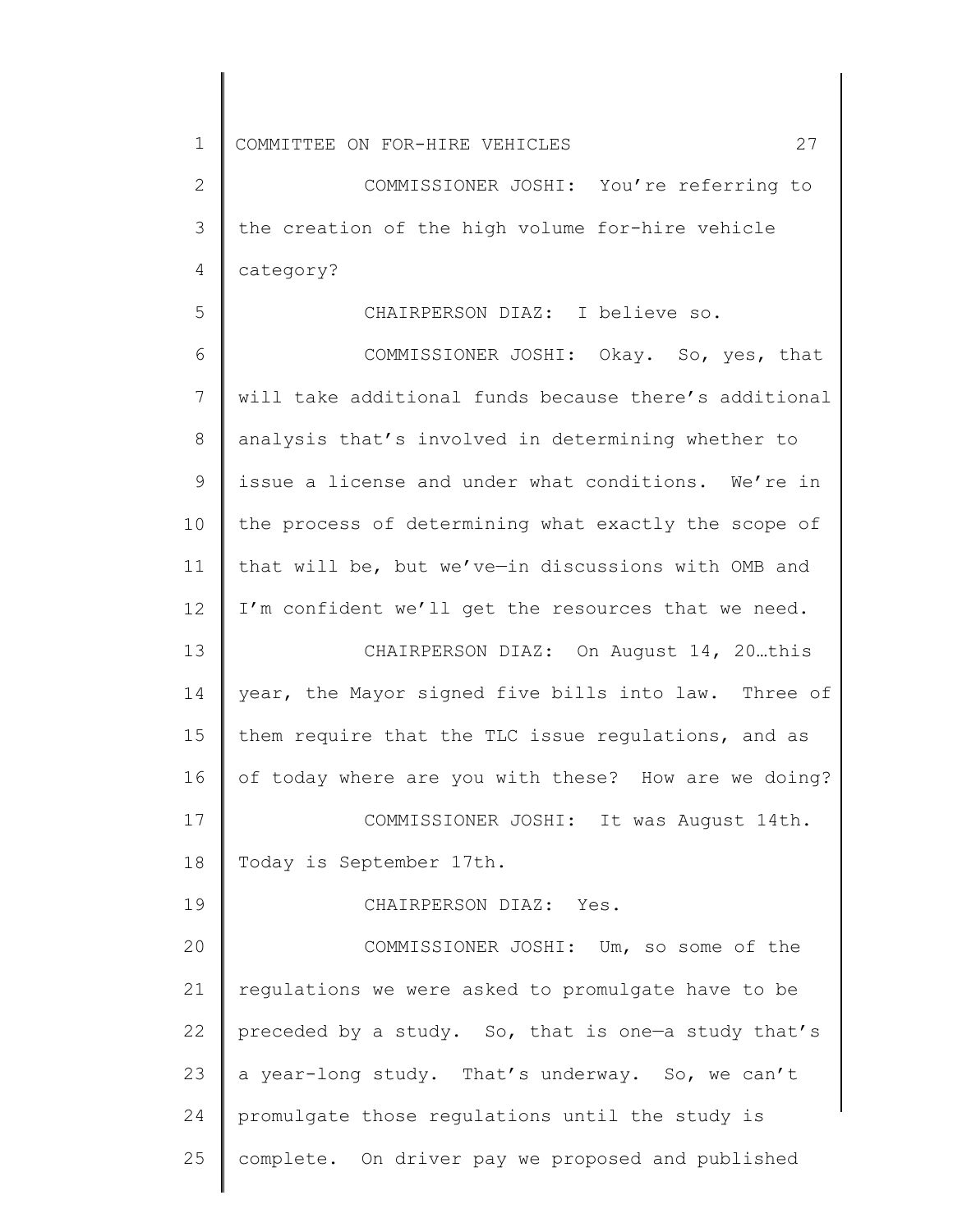1 2 3 4 5 6 7 8 9 10 11 12 13 14 15 16 17 18 19 20 21 22 23 24 25 COMMITTEE ON FOR-HIRE VEHICLES 28 those regulations some two to three weeks ago. There's a hearing on October 3rd on the driver pay regulations. CHAIRPERSON DIAZ: Commissioner, do you believe that—that it is—it is the job of the TLC to protect the value of taxi medallions as it is—isn't this stated in the City Charter? COMMISSIONER JOSHI: The job of the TLC is to make—ensure service, and taxis represent the only sector that provides publicly available, hailable, and—and accessible, although the FHV industry is going to be catching up service, and that's service that can be provided to people whether they have a credit card or not, whether they have a Smart Phone or not. And making sure that that service is available, we have an interest in making sure that there is an economic model that works so that drivers and owners are out on the streets providing service. CHAIRPERSON DIAZ: What advice or how to you think the—the city should do that we should do as a city? How should we do-should—how should the city act to raise the value of medallions?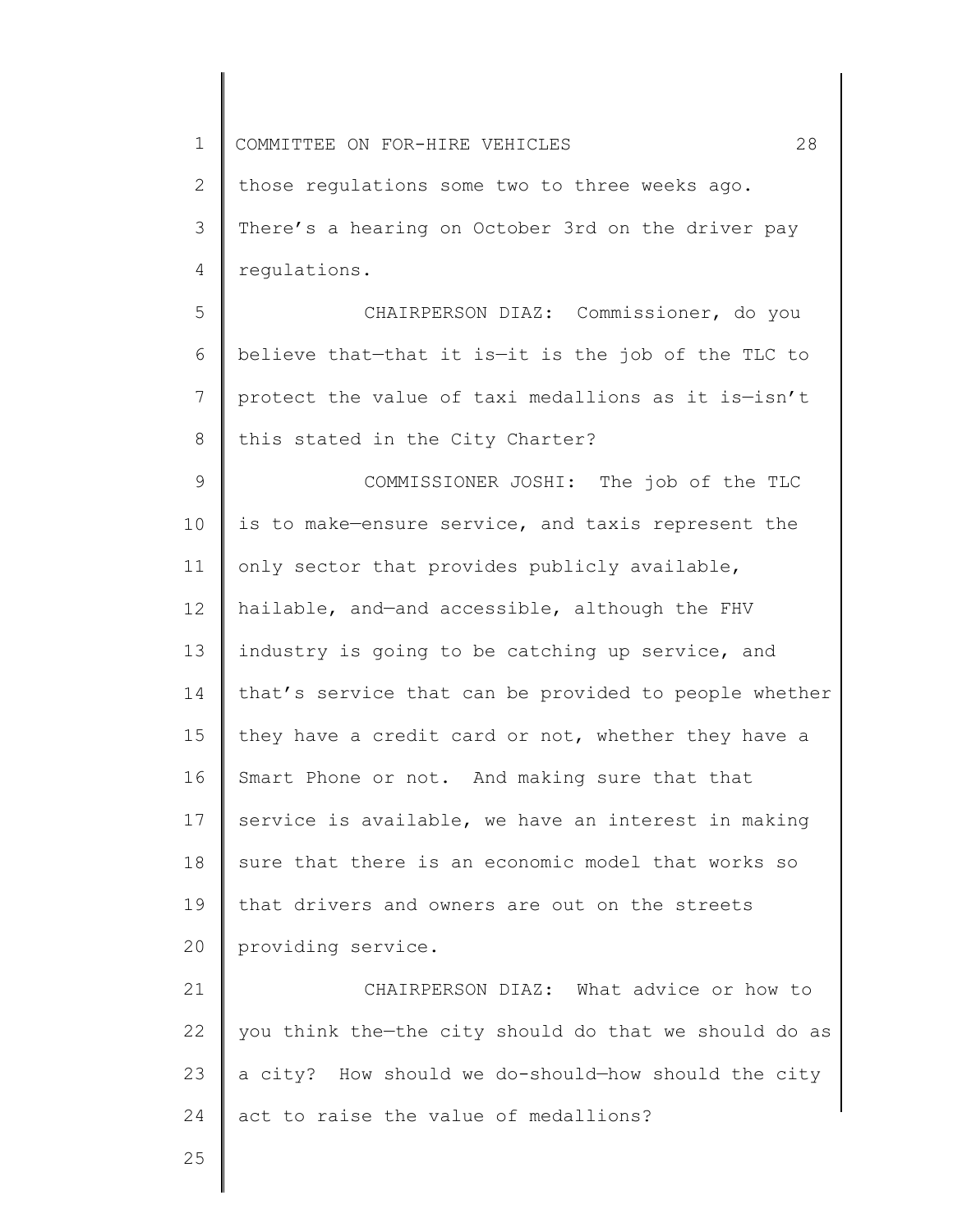| ᅩ | $\mathbf{I}$<br>COMMITTEE ON FOR-HIRE VEHICLES |  |  |  |  |  |  |
|---|------------------------------------------------|--|--|--|--|--|--|
|---|------------------------------------------------|--|--|--|--|--|--|

2 3 4 5 6 7 8 9 10 11 COMMISSIONER JOSHI: The bill contemplates consultation with the Department of Finance, and I think that is the exact right direction because of the things the TLC monitors on a daily basis, it doesn't include financial investments and some of the ways to improve them or to tackle things like debts. So, I look forward to getting the input of the experts in the—that area the Department of Finance to answer our questions just like what you've posed.

12 13 14 15 CHAIRPERSON DIAZ: Okay, I want to—I want to switch to the—to—to Introduction 1052, the Health Benefit Bill. Is health insurance a compelling need for taxi medallion owners?

16 17 18 19 20 21 22 23 24 25 COMMISSIONER JOSHI: It's—it's a variety of issues. So most drivers are independent contractors. So, some may have health insurance, but some—a significant portion do not. Some may have some coverage, but it's not adequate. When we looked at the Health Benefits Fund in 2012, one of the biggest complaints that we go, and it wasn't just a complaint, it was a real life situation, and in—and in some cases a life and death situation is when driver are injured or fall ill, the workers comp and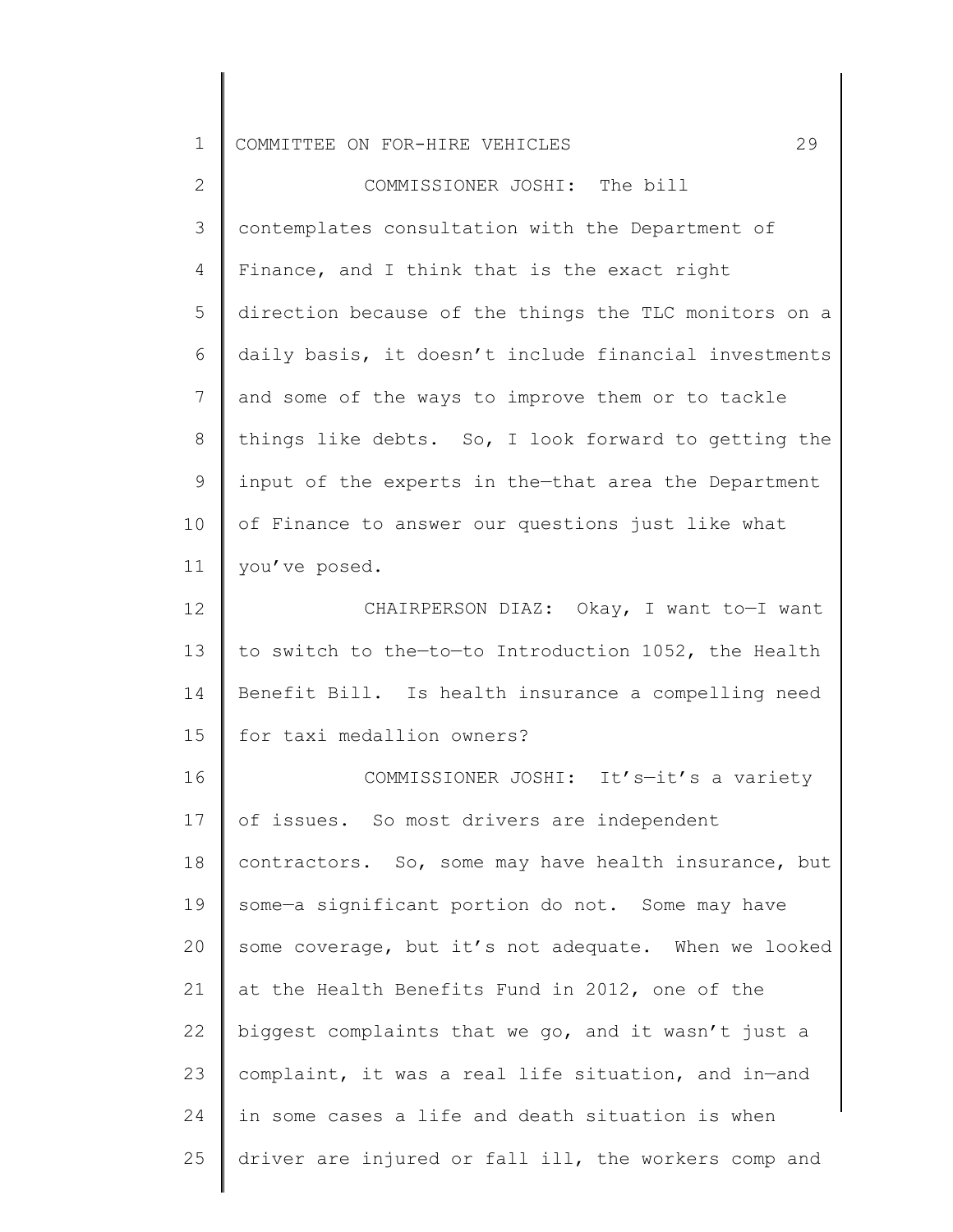| $\mathbf 1$    | 30<br>COMMITTEE ON FOR-HIRE VEHICLES                  |
|----------------|-------------------------------------------------------|
| $\overline{2}$ | unemployment sometimes is either not available or     |
| 3              | inadequate to bridge the time that they're out of     |
| 4              | work, and they have no other way for earning money.   |
| 5              | We-in July lost I think a-a very important voice in   |
| 6              | the taxi industry, Barret Fitzsimmons, and he is an   |
| $\overline{7}$ | unfortunate example of somebody who was often ill and |
| 8              | couldn't support himself because he couldn't drive    |
| 9              | his taxi, but there was no other disability payments  |
| 10             | that were available to him. So, I think that still    |
| 11             | remains a big issue for drivers what to do when       |
| 12             | you're unable to drive due to a health crisis whether |
| 13             | it be on the job or not, and I think what makes the   |
| 14             | situation more complex today is in 2012 we were       |
| 15             | looking at about 30,000 drivers. Today, the pool is   |
| 16             | 180,000 drivers. So, not only has that pool grown,    |
| 17             | but the complexity of what their different needs are  |
| 18             | has grown. So, I think the study will be extremely    |
| 19             | enlightening. It will have to be very comprehensive   |
| 20             | so that we identify what exactly are the benefits     |
| 21             | that drivers need, how much that costs, and the best  |
| 22             | vehicle for funding it.                               |
| 23             | CHAIRPERSON DIAZ: Okay, this is-we all                |
| 24             | agree that having insurance for drivers is a must,    |
| 25             | but reading your statement you say that the fund was  |
|                |                                                       |

 $\parallel$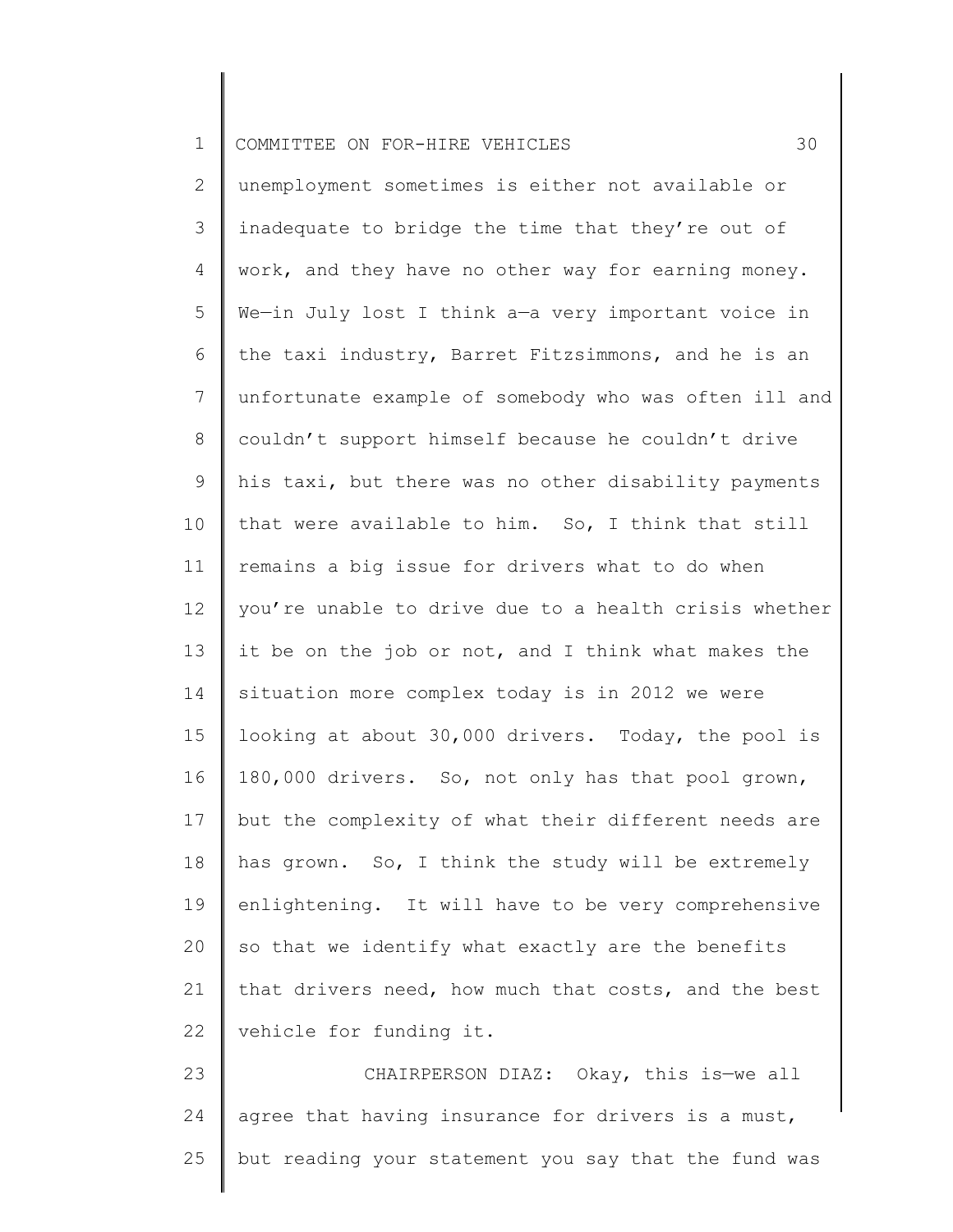1 2 3 4 COMMITTEE ON FOR-HIRE VEHICLES 31 struck down because a court found that its creation exceeded our agency jurisdiction. That was—when was that? When was it?

5 6 7 8 9 10 11 12 13 14 15 16 17 COMMISSIONER JOSHI: In 2012, actually the—the decision came out in April of 2014 under the Charter, the City Charter that defines the TLC, which is the agency's jurisdiction. We can oversee with broad authority over for-hire vehicle transportation, setting licensing standards, how for-hire vehicle interacts with public transportation. But the court felt because the charter didn't also say: And the health and welfare of drivers, that we lacked the jurisdiction to promulgate rules to support a healthcare fund. The bill that's introduced today that we're having a hearing on, would in essence give TLC that authority.

18 19 20 21 22 23 24 CHAIRPERSON DIAZ: So, do you there is a possibility that this time the court will—will allow it, and that we—because the Speaker is introducing the bill again. Do you see that it—that it will—it will go through the court or it will happen as something that—that—and--? COMMISSIONER JOSHI: I—I certainly expect

25 that any driver healthcare fund will—will be—the—the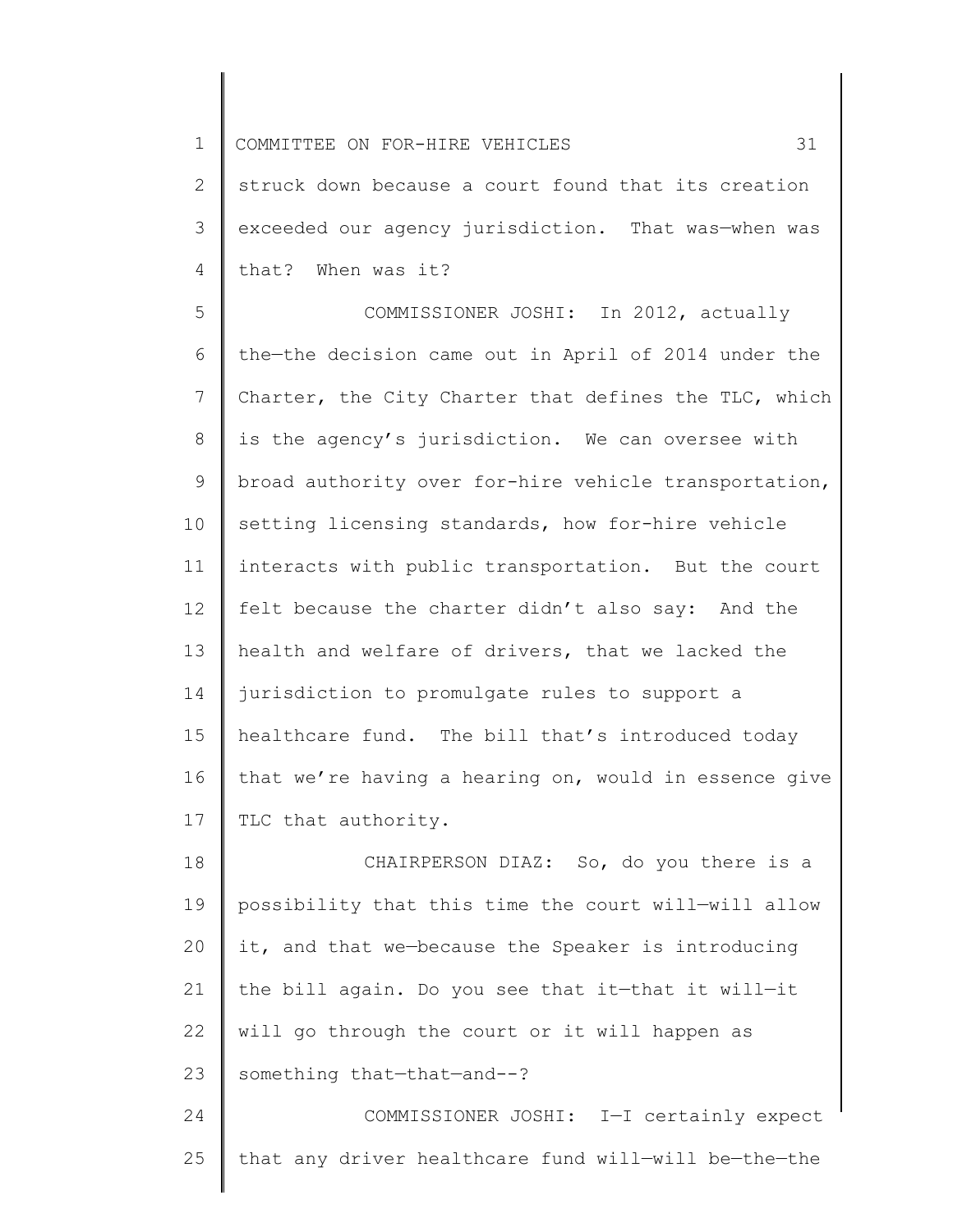| $\mathbf 1$  | 32<br>COMMITTEE ON FOR-HIRE VEHICLES                  |
|--------------|-------------------------------------------------------|
| $\mathbf{2}$ | validity of it will be litigated because on my TLC    |
| 3            | policies that are a significant change to the         |
| 4            | industry, litigation follows. That doesn't            |
| 5            | necessarily mean that the bill will not be held up.   |
| 6            | I think what Council is doing to day is exactly what  |
| 7            | the judge was saying needed to be done in order to    |
| 8            | expand the TLC's jurisdiction, but luckily we both    |
| 9            | have the benefit of your counsel, legal team, our Law |
| 10           | Department and our city leg teams to make sure that   |
| 11           | it's done right and that it does withstand any        |
| 12           | challenge, which I'm sure will come.                  |
| 13           | CHAIRPERSON DIAZ: I-I just-I would like               |
| 14           | to see you-to hear your personal opinion. Do you      |
| 15           | think this has a future or this-or do you think this  |
| 16           | is an exercise to all of them?                        |
| 17           | COMMISSIONER JOSHI: Oh, I certainly                   |
| 18           | think it has a future.                                |
| 19           | CHAIRPERSON DIAZ: It's a future. So, it               |
| 20           | could be true-this time we could-it went through the  |
| 21           | court? (sic)                                          |
| 22           | COMMISSIONER JOSHI: Absolutely. You're                |
| 23           | addressing the-the fault the-the fault that the judge |
| 24           | found in the first version of healthcare.             |
| 25           |                                                       |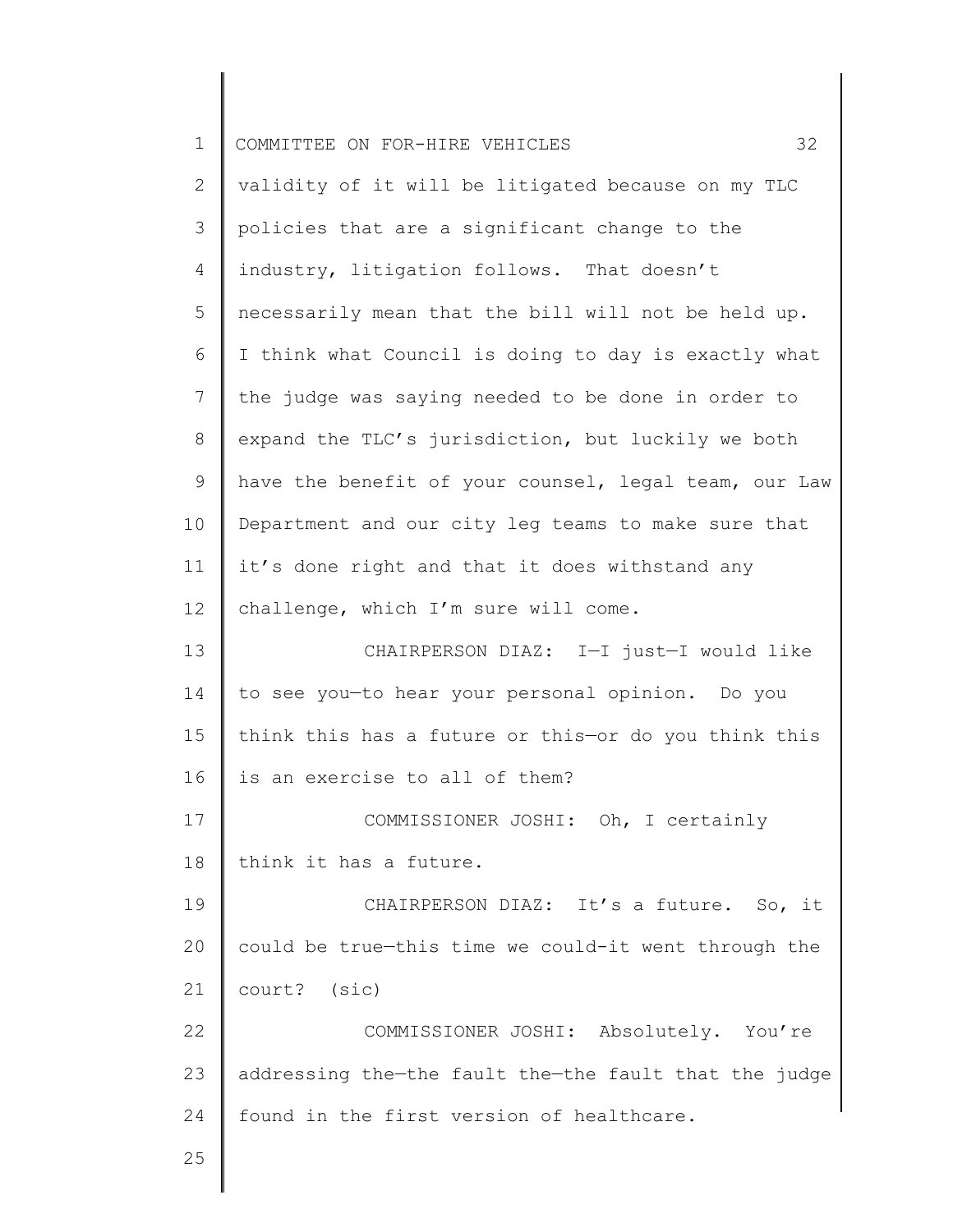1 COMMITTEE ON FOR-HIRE VEHICLES 33

2 3 4 5 6 7 8 9 10 11 CHAIRPERSON DIAZ: Thank you, thank you, and the other one is a bill—the one that I am introducing. As you know, when the—when drivers—Uber drivers have a car, and—and they made the money. Uber takes the money to pay their cars. So, Uber is acting as a—as a leasing company, too, and we're trying to say to Uber, you cannot keep taking the money away and make the driver pay the car. You cannot keep taking away like that. So, I hear that you're supporting that.

12 13 14 15 16 17 18 19 20 21 22 23 24 25 COMMISSIONER JOSHI: Yeah, we've seen— I've seen leases that where the interest rate that the driver gets on the loan is conditioned on them having the loan payment deducted from their Uber pay. So, if they choose to end that Uber pay deduction, they will get a higher interest rate. And so, you know, sometimes it—it—it's very difficult from drivers to get the car loan, and the Uber deduction, you know, allows them to get a little lower interest rate, but what's troublesome about a deduction like that is in a world where we have lots of expenses, maybe due to children or family or rent or—the deduction because it's automatically taken out, prioritize payment of the car over other life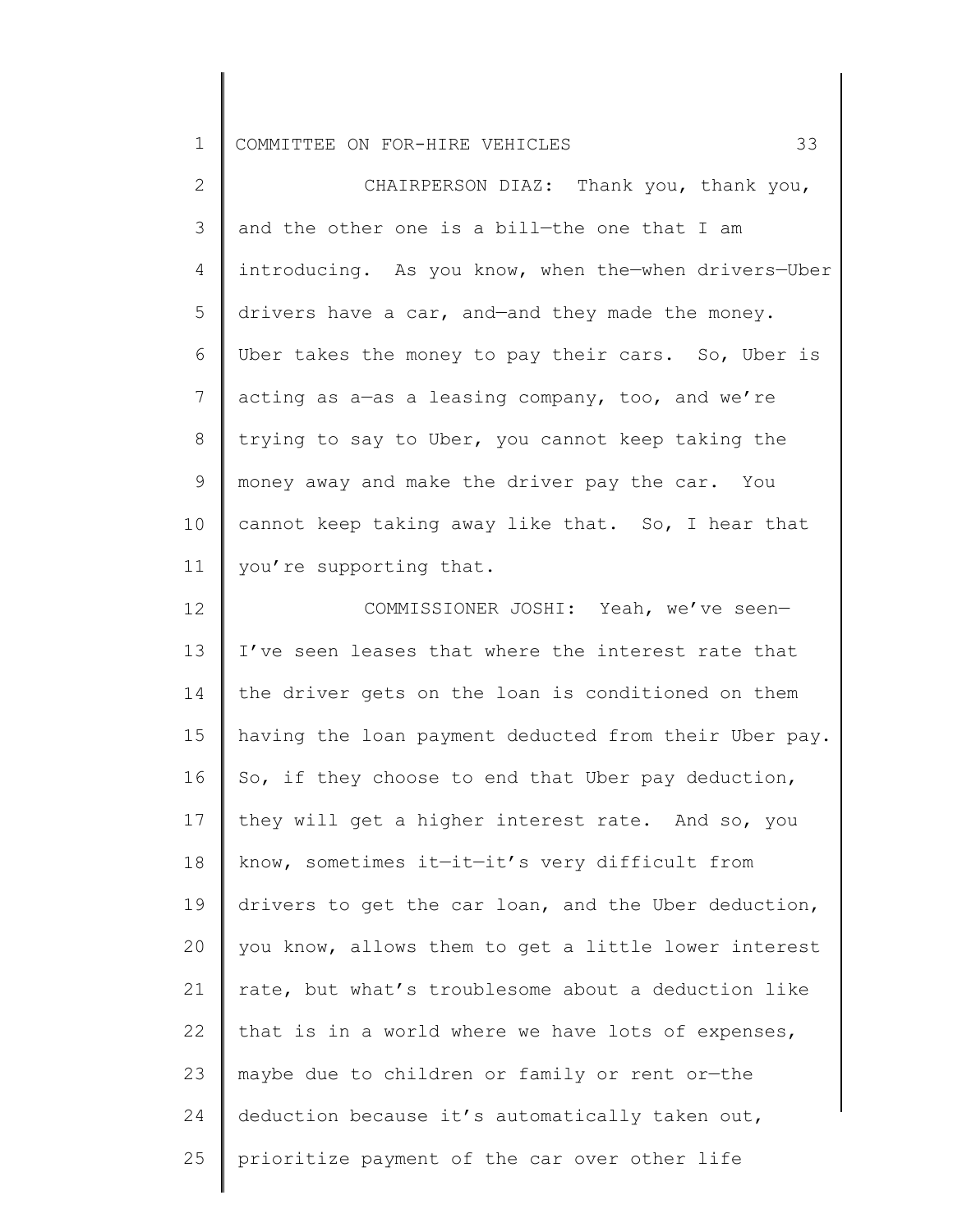1 2 3 4 5 6 7 8 9 10 11 12 13 14 15 16 17 18 19 20 21 22 23 24 25 COMMITTEE ON FOR-HIRE VEHICLES 34 expenses that a driver might need to meet. So, there may be some drivers that—that like it, but, you know, I think that's a—you've identified an area where assuming that it's okay in every case is something that we should review. CHAIRPERSON DIAZ: Thank you, Commissioner. I just have no more questions. Just to tell you that I am looking forward to seeing you in the Bronx-- COMMISSIONER JOSHI: [interposing] Laughs. CHAIRPERSON DIAZ: --on September 25<sup>th</sup>. COMMISSIONER JOSHI: Okay, I'll see you there. CHAIRPERSON DIAZ: The Bronx is the—the Bronx is the best county in the USA. COMMISSIONER JOSHI: [laughs] CHAIRPERSON DIAZ: I don't know if any—if any of my—Levine. Council Member Levine is also with us, Council Member Lander. Council Member Lander. COUNCIL MEMBER LANDER: Thank you. You know I always have questions, Mr. Chair. CHAIRPERSON DIAZ: Thank you, sir.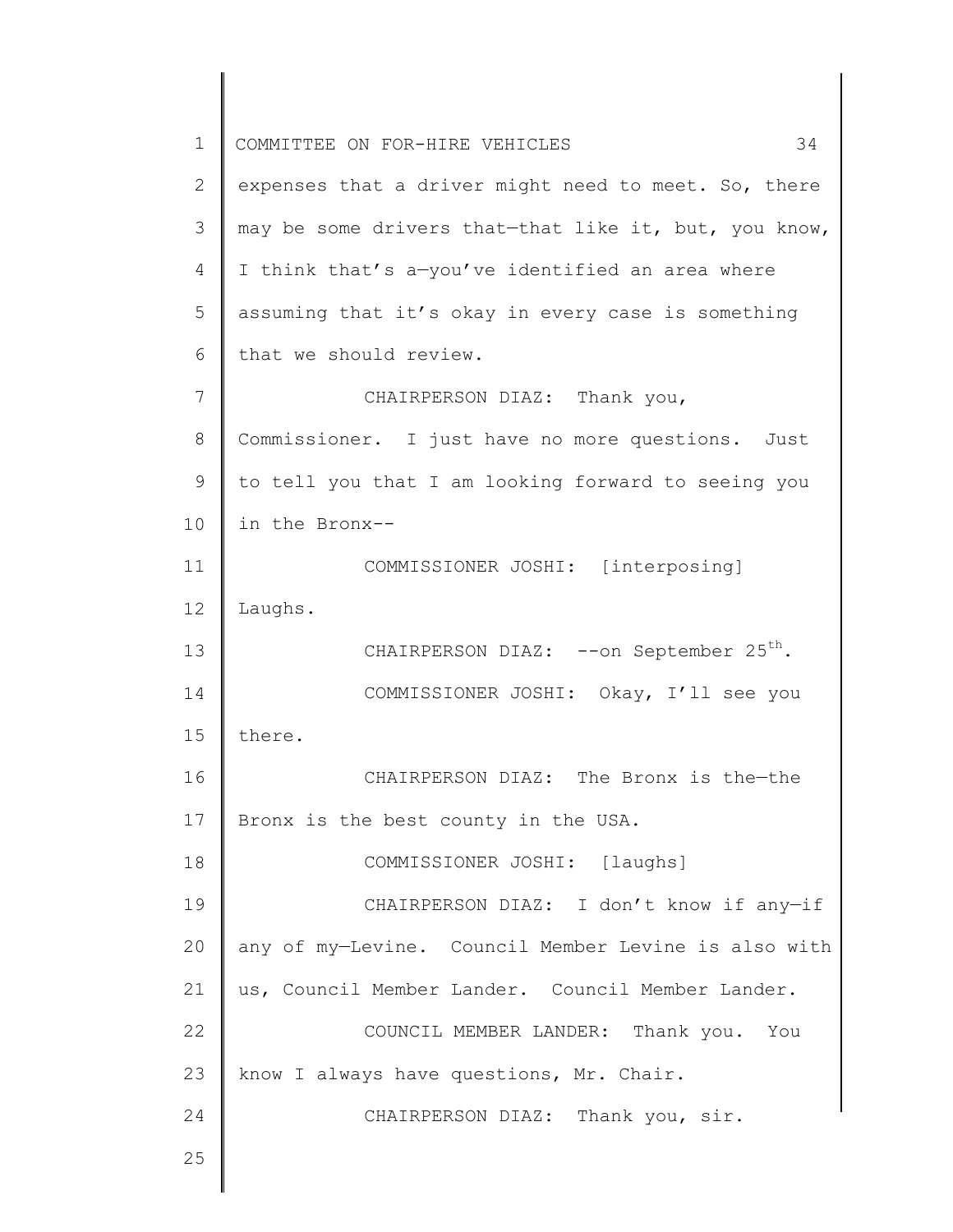## 1 COMMITTEE ON FOR-HIRE VEHICLES 35

2 3 4 5 6 7 8 9 10 11 12 13 14 15 16 17 18 19 20 21 22 23 24 25 COUNCIL MEMBER LANDER: Um, thank you, Mr. Chair for convening this hearing and again to you and the Speaker for you leadership in getting us here moving through that prior package and moving forward to get this package of bills introduced at the same time so that we can really make significant progress in this sector. I want to thank you and the Speaker for doing it. You've already had meaningful conversation about Intros 1052 and the Driver Benefits Fund, but I'm really grateful to the TLC, to you personally. You've take leadership on this issue long before the Council did, you know, under—in the prior Administration trying to find a way through a thorny set of practical and legal issues to meet a very real need. We just all know. We all live in a work that's very difficult without, you know, good access to health insurance, without access to disability, without access to paid sick days, without access to retirement benefits to function as a human being, in the work and those of us that are lucky enough to collect our wages on a W-2 have structures set up for us to help us manage and support our lives in ways that all people need, and we are not providing not just for-hire vehicle and taxi drivers,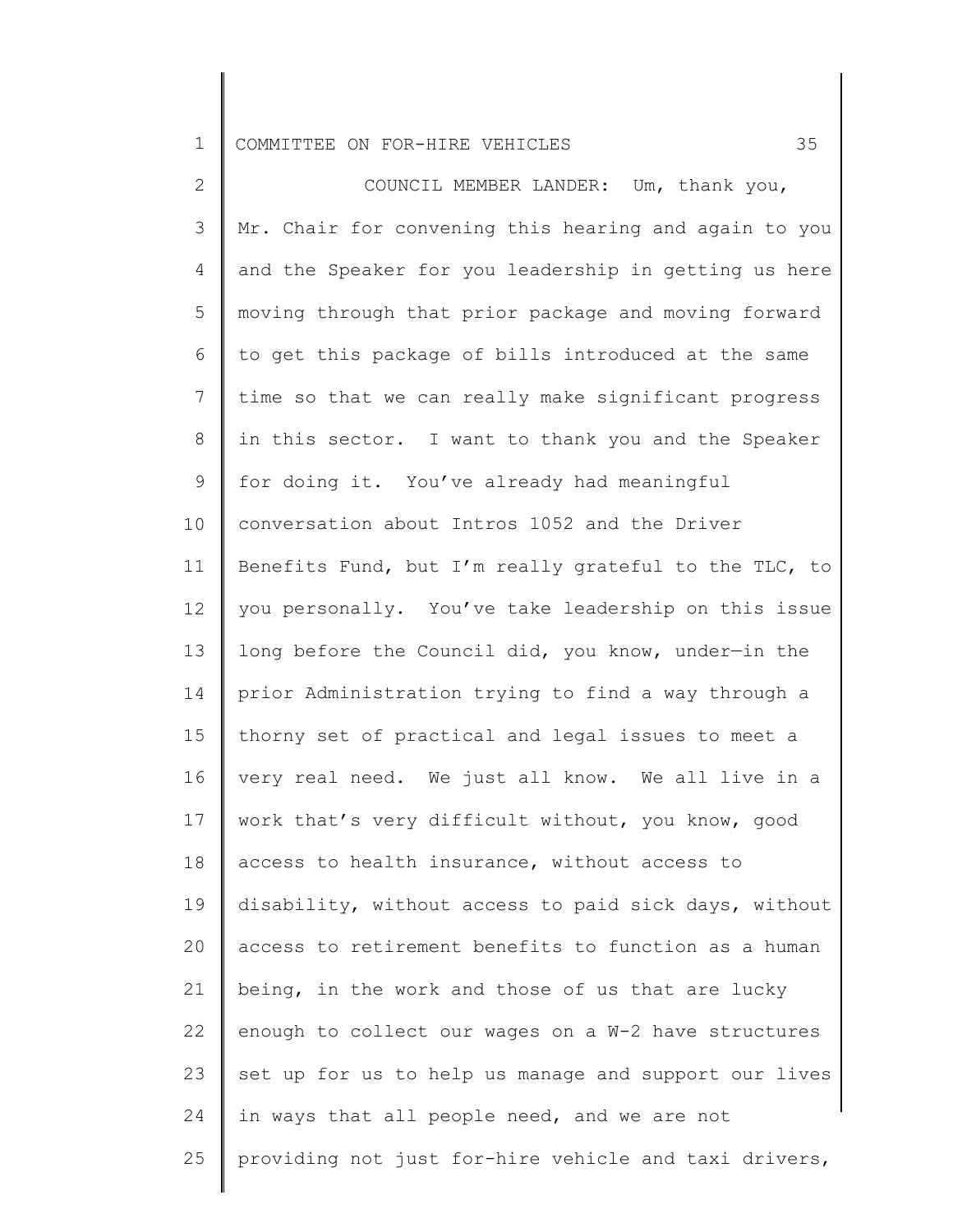| $\mathbf 1$     | 36<br>COMMITTEE ON FOR-HIRE VEHICLES                  |
|-----------------|-------------------------------------------------------|
| 2               | but, of course to the growing number o independent    |
| 3               | workers and freelancers in the economy, and we've-    |
| 4               | we've allowed the economy to shift and grow a whole   |
| 5               | sector where people don't have a social safety net.   |
| 6               | And I think it's really important and valuable in New |
| $7\phantom{.0}$ | York City is trying to say that's not alright, and    |
| $8\,$           | we're going to do what we can to put a new social     |
| 9               | safety net in place. That is hard in areas where we   |
| 10              | don't have a real regulatory hold, and this is a      |
| 11              | place where we do. So, I'm grateful to the TLC for    |
| 12              | working with New York Taxi Workers Alliance           |
| 13              | previously to try to figure this out. I'm sorry the   |
| 14              | judge found that the authority didn't-wasn't there at |
| 15              | that time especially after what I thought was         |
| 16              | reasonable deal had been negotiated, but I am glad.   |
| 17              | I've been working, you know, with you and your team   |
| 18              | now for five years in the hopes that we could create  |
| 19              | clear legal authority for you to be able to take this |
| 20              | important step, and I think it's really valuable. I'm |
| 21              | glad we're on the cusp, I hope, of doing it, and that |
| 22              | these bills are being heard. I want to just ask you   |
| 23              | to drill down a little bit in the kind of thinking we |
| 24              | need to do. I think the legal questions are pretty    |
| 25              | straight forward. Once we have passed this bill, we   |
|                 |                                                       |

║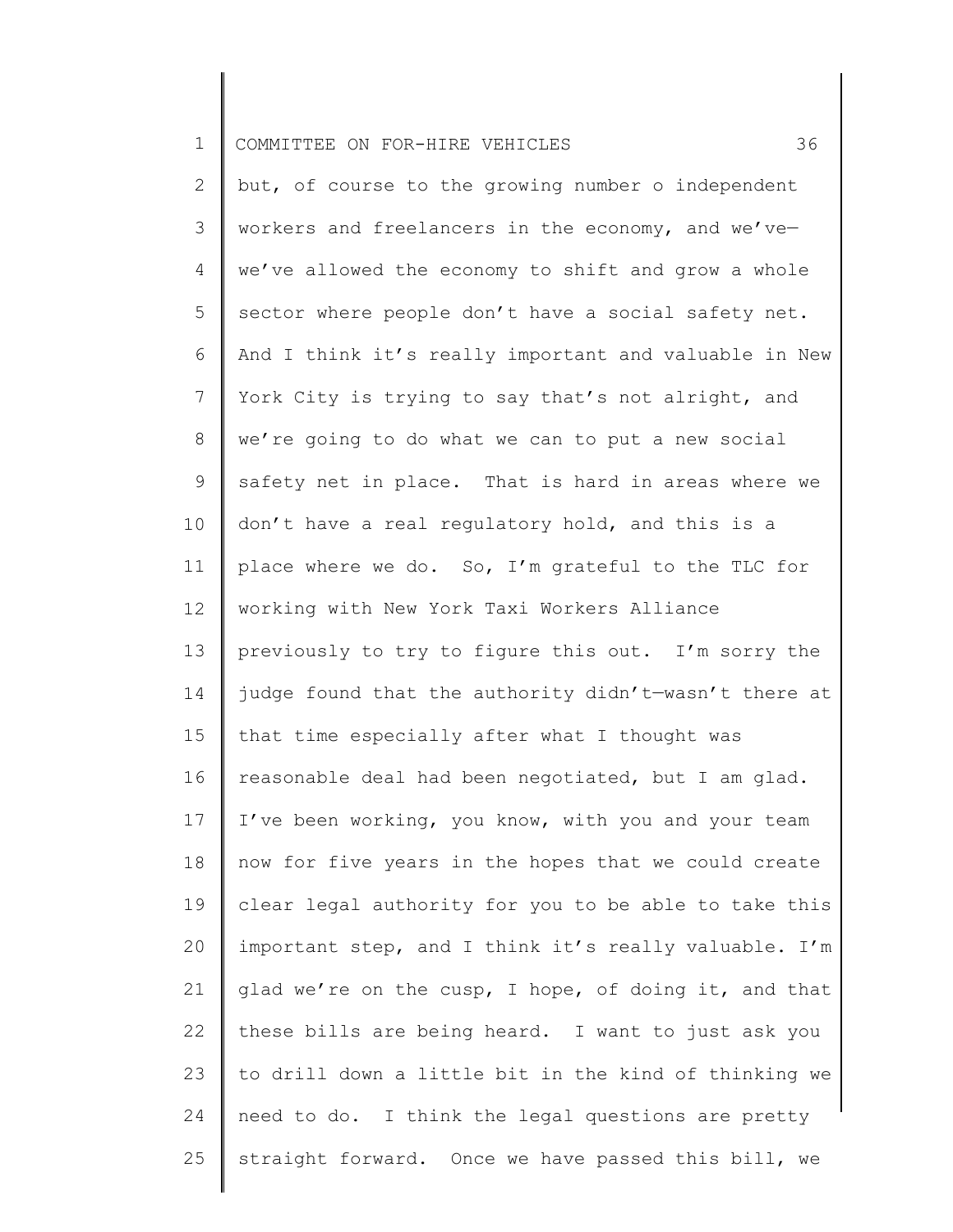| $\mathbf 1$    | 37<br>COMMITTEE ON FOR-HIRE VEHICLES                   |
|----------------|--------------------------------------------------------|
| $\mathbf{2}$   | will have satisfied what the judge identified as the   |
| 3              | need to give clear legal authority to the TLC to do    |
| 4              | it. So, that's great but that's just question one.     |
| 5              | Obviously as you started to lay out how do we pay for  |
| 6              | it, you know, in a world where so many things have     |
| $7\phantom{.}$ | shifted and we've got different forms of payment and   |
| 8              | different surcharges, and a whole different            |
| 9              | regulatory environment, part of which we just helped   |
| 10             | create. How do we think with drivers about the         |
| 11             | diversity and range of benefits that would be          |
| 12             | valuable to them given this whole set of needs?<br>How |
| 13             | do we think about what the tax treatment is? You've    |
| 14             | set up a bunch of these studies in thoughtful ways,    |
| 15             | but I just wonder if you could say a little bit more   |
| 16             | about how you'll think about, you know, getting all    |
| 17             | those questions researched, getting as much input as   |
| 18             | you can so we can not only come out with a good piece  |
| 19             | of legislation but with a-a really strong program in   |
| 20             | a complicated space.                                   |
| 21             | COMMISSIONER JOSHI: So, I think it's two               |
| 22             | parts: Deciding what benefits are the priorities, and  |
| 23             | the figuring out the funding mechanism, and then that  |
| 24             | third part, how much does this all cost? For           |

25 figuring out what benefits should be the priority, we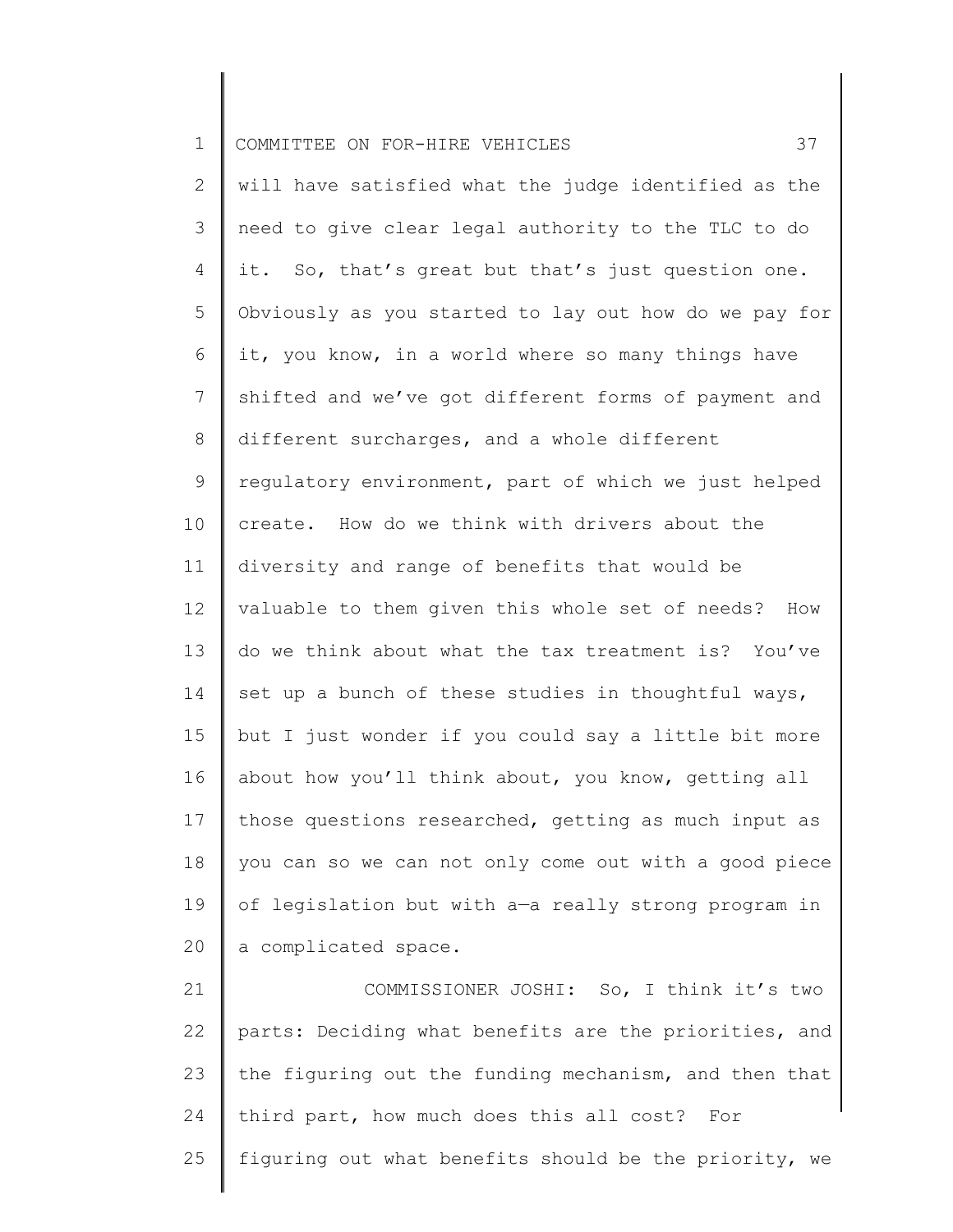| $\mathbf 1$    | 38<br>COMMITTEE ON FOR-HIRE VEHICLES                      |
|----------------|-----------------------------------------------------------|
| 2              | have to work with the Department of Health and            |
| 3              | Hygiene as well as other city agencies that are           |
| $\overline{4}$ | knowledgeable on health benefits administration.<br>$I-I$ |
| 5              | think that that will-that will ultimately end up          |
| 6              | being something that will take time. I mean it will       |
| $7\phantom{.}$ | be detailed but, it's what need to be done, which is      |
| 8              | a survey of all of our drives to find out what            |
| 9              | they're missing in healthcare coverage, and not just      |
| 10             | healthcare. I've heard drivers testify about the          |
| 11             | need for some kind of, you know, retirement option        |
| 12             | because many drivers as they get older they can't         |
| 13             | drive those hours any more, and if they stop work,        |
| 14             | they have no support system. So, that's something I       |
| 15             | would like us to be exploring as well as well as the      |
| 16             | sort of supplemental disability that I identified         |
| 17             | earlier. That-that will be a painstaking study, but       |
| 18             | I think it has to be done in order to get a better        |
| 19             | handle on it. In terms of funding, the bill outlines      |
| 20             | surcharge, and I would encourage the council to sort      |
| 21             | of explore whether it has to be a surcharge for a         |
| 22             | number of reasons, but primarily because a surcharge      |
| 23             | for a driver adds to the total cost of the fare, and      |
| 24             | a passenger just sees the cost of the fare go up, and     |
| 25             | whenever something happens in a direction that a          |
|                |                                                           |

║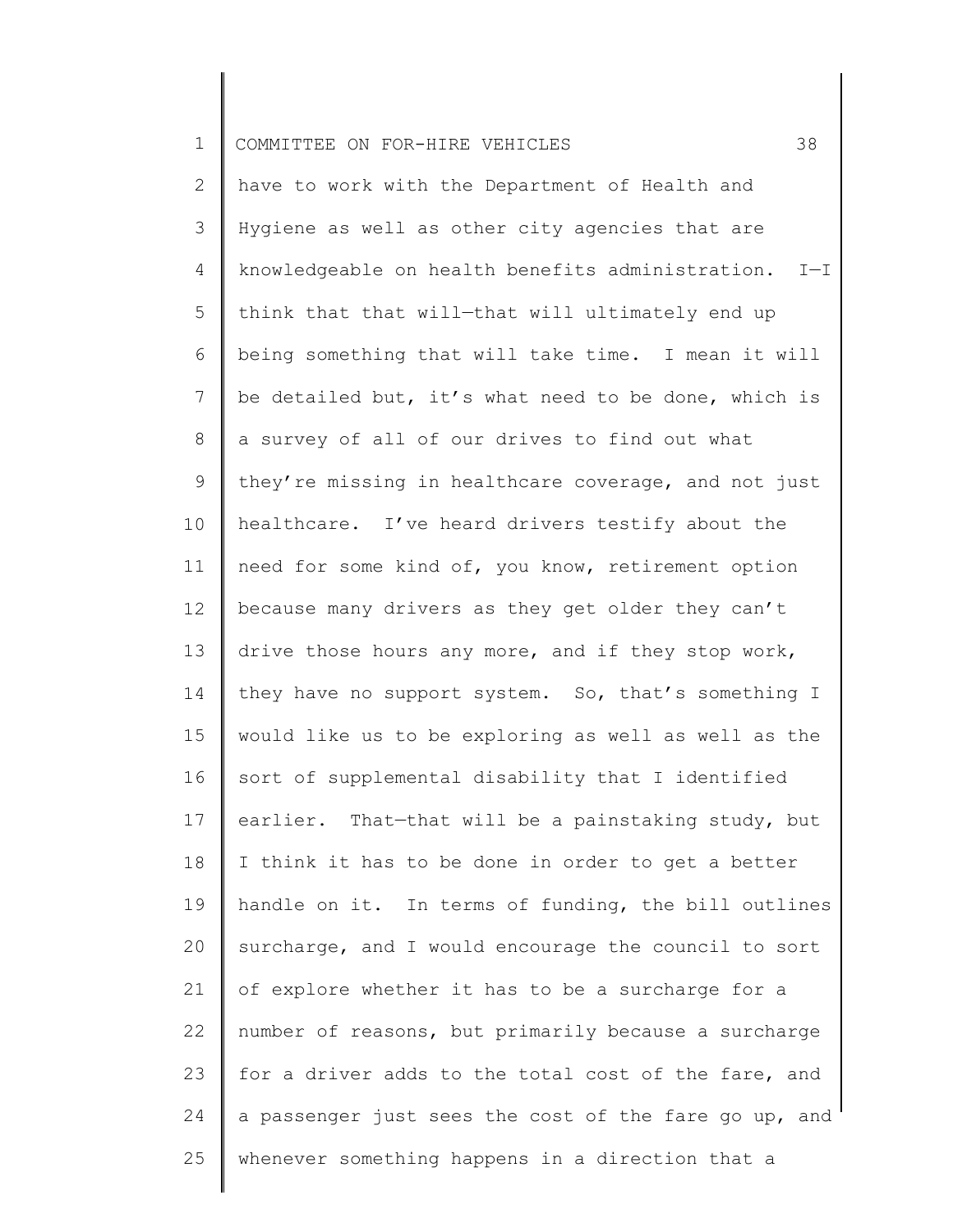| $\mathbf 1$    | 39<br>COMMITTEE ON FOR-HIRE VEHICLES                  |
|----------------|-------------------------------------------------------|
| $\mathbf{2}$   | passenger is not happy with they, of course, you      |
| 3              | know, that reflects on the driver whether that's the  |
| $\overline{4}$ | driver's fault or not. They're the one in the car.    |
| 5              | If my bill-my trip just went up a dollar, you know,   |
| 6              | the driver is there, and so that's not necessarily    |
| 7              | customer service plus for drivers to have it labeled  |
| $8\,$          | as another surcharge, but I do believe there are      |
| 9              | other funding mechanisms. When we did this last       |
| 10             | time, the-the-we raised the fares, and added a        |
| 11             | portion of that raised to fund healthcare. So,        |
| 12             | $we$ (CROSS-TALK)                                     |
| 13             | COUNCIL MEMBER LANDER: So, just so I                  |
| 14             | understand that distinction, a surcharge like appears |
| 15             | as an additional charge.                              |
| 16             | COMMISSIONER JOSHI: [interposing] As an               |
| 17             | itemized--                                            |
| 18             | COUNCIL MEMBER LANDER: You're like                    |
| 19             | saying to the customer you're paying an extra         |
| 20             | whatever it is. Whereas, you could build it into the  |
| 21             | fare still collected, but not kind of hold it in the- |
| 22             |                                                       |
| 23             | COMMISSIONER JOSHI: [interposing] Right.              |
| 24             | COUNCIL MEMBER LANDER: -- customer's--                |
| 25             |                                                       |
|                |                                                       |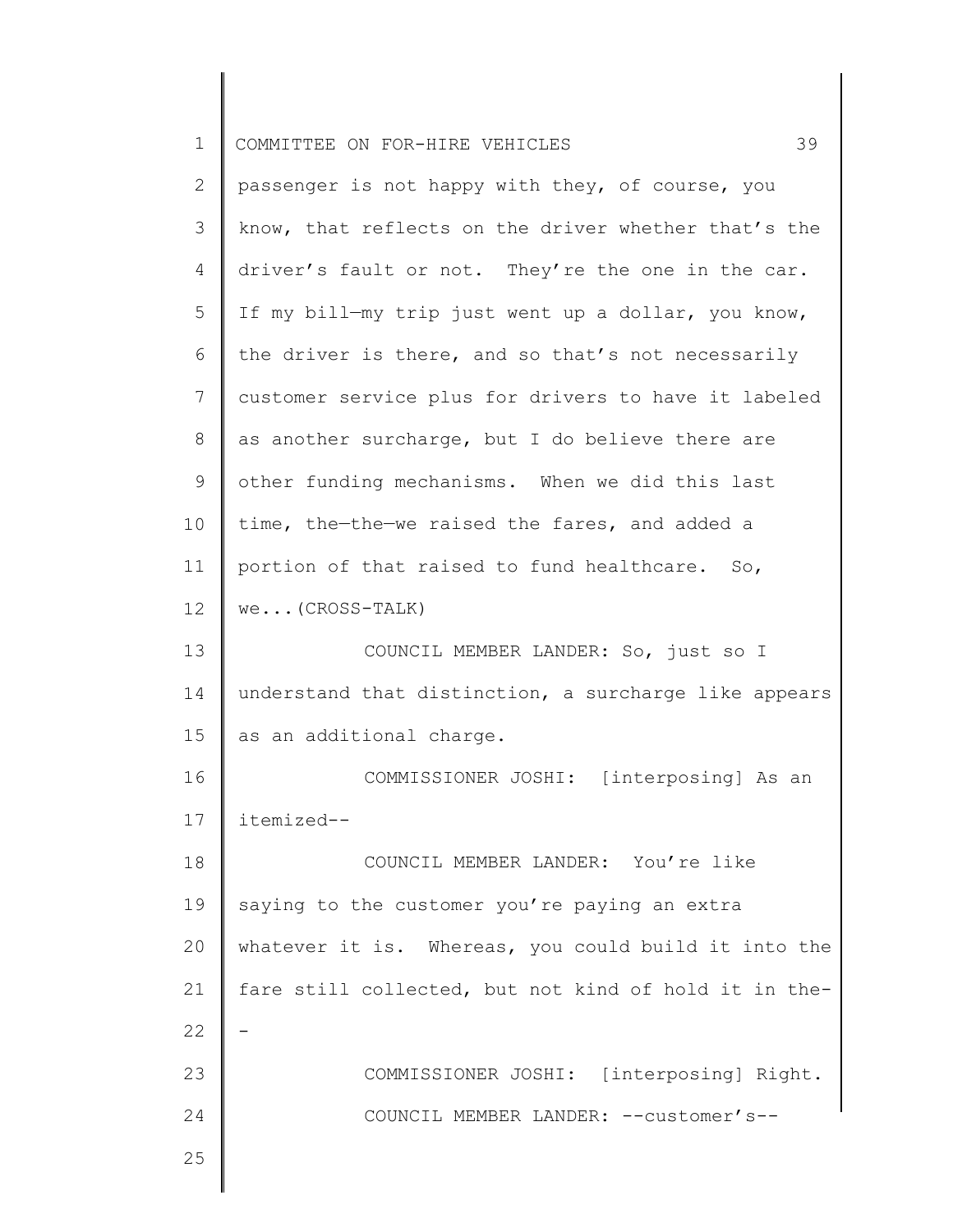1 2 3 4 5 6 7 8 9 10 11 12 13 14 15 16 17 18 19 20 21 22 23 24 25 COMMITTEE ON FOR-HIRE VEHICLES 40 COMMISSIONER JOSHI: [interposing] So, a taxi today-- COUNCIL MEMBER LANDER: --faces like the same way. COMMISSIONER JOSHI: --a customer is going to see a 50 cent surcharge for the MTA, 30 cents for the Taxi Improvement Fund, the new Congestion fee is coming in in January 1st and that will be another \$2.50. If there's a night differential, or, you know, or anything like that, that's another surcharge. So, to add one more surcharge, I don't think we'll be well received among passengers both in the black car livery lux limo and and taxi industries. COUNCIL MEMBER LANDER: Have you done surveys of drivers of the type you're describing here? Was there one done last time or have you done something comparable? COMMISSIONER JOSHI: There's um, there's been more informal than I think is required here, but what we did last time was I think much more focused and again the group was 30,000 more easily identifiable, and so it was I think easier for us to get a handle on what we could provide, and because it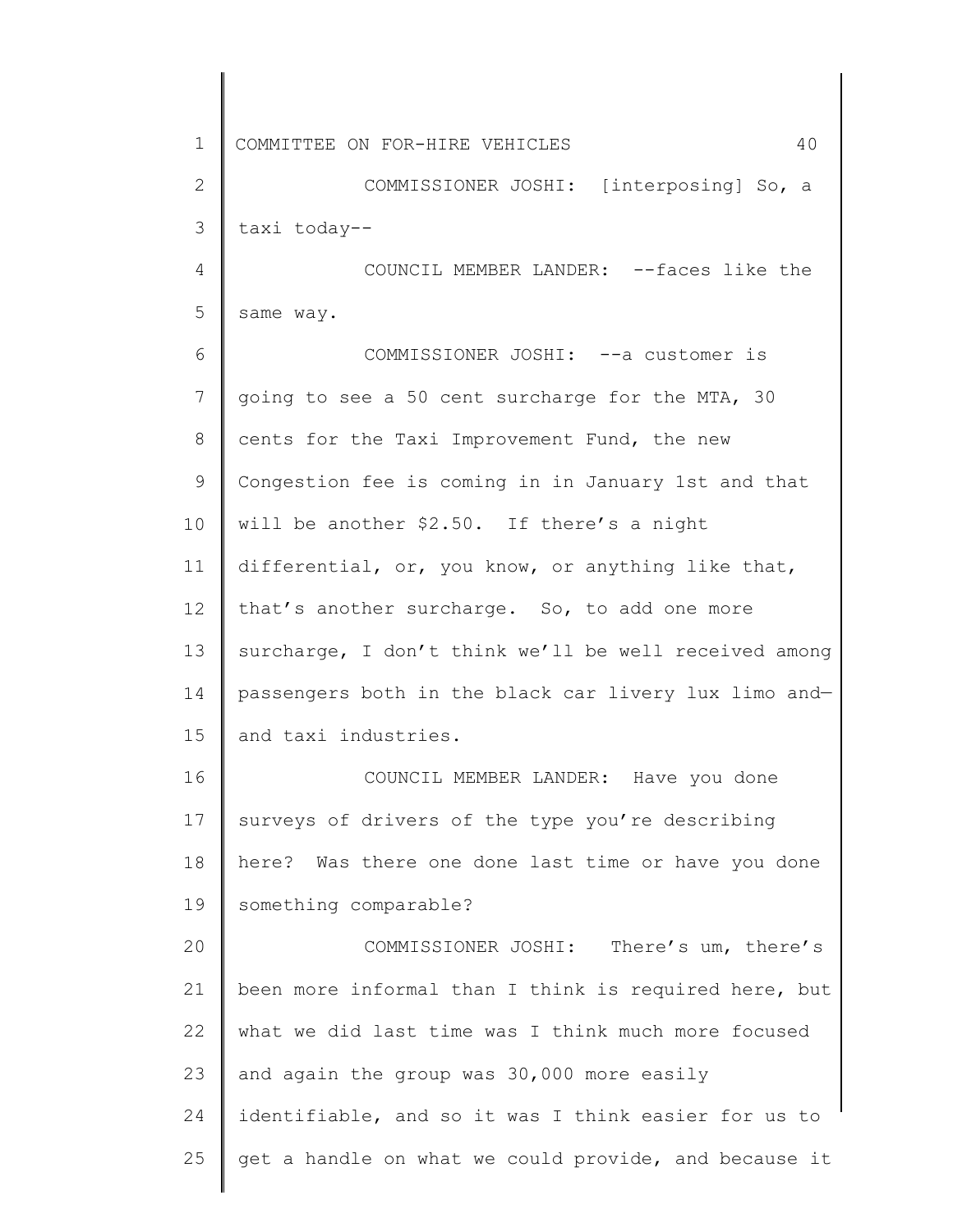| $\mathbf 1$  | 41<br>COMMITTEE ON FOR-HIRE VEHICLES                  |
|--------------|-------------------------------------------------------|
| $\mathbf{2}$ | was funding not a-not a specific healthcare           |
| 3            | provision, it was a little easier for us to sort of   |
| 4            | not master, but like provide the-the framework for    |
| 5            | getting that going. But, I-I will say that, um, that  |
| 6            | we will get to the bottom of what really-I mean it's  |
| 7            | not an unsolvable problem. It's just a question that  |
| 8            | we need to take the time to answer correctly.         |
| $\mathsf 9$  | COUNCIL MEMBER LANDER: And then my last               |
| 10           | and this is maybe more a suggestion than a question.  |
| 11           | Just in addition to folks in the TLC universe,        |
| 12           | drivers and stakeholders to the Department of Health  |
| 13           | and Mental Hygiene, it seems to me that the set of    |
| 14           | questions around independent worker benefits and      |
| 15           | incentives for them, you know, these questions of     |
| 16           | might there be favorable tax treatment for some uses  |
| 17           | under existing state or federal law or could there be |
| 18           | some of the thinking Freelancers Union has been       |
| 19           | doing, some of the thinking around Office of Labor    |
| 20           | and Policy Standards have been doing. We should just  |
| 21           | really-you know, we're-we're at the cutting edge of   |
| 22           | something that I think is-is important, and it's      |
| 23           | going to have a lot broader future in thinking about  |
| 24           | what portable benefits look like more broadly for     |
| 25           | independent workers.                                  |
|              |                                                       |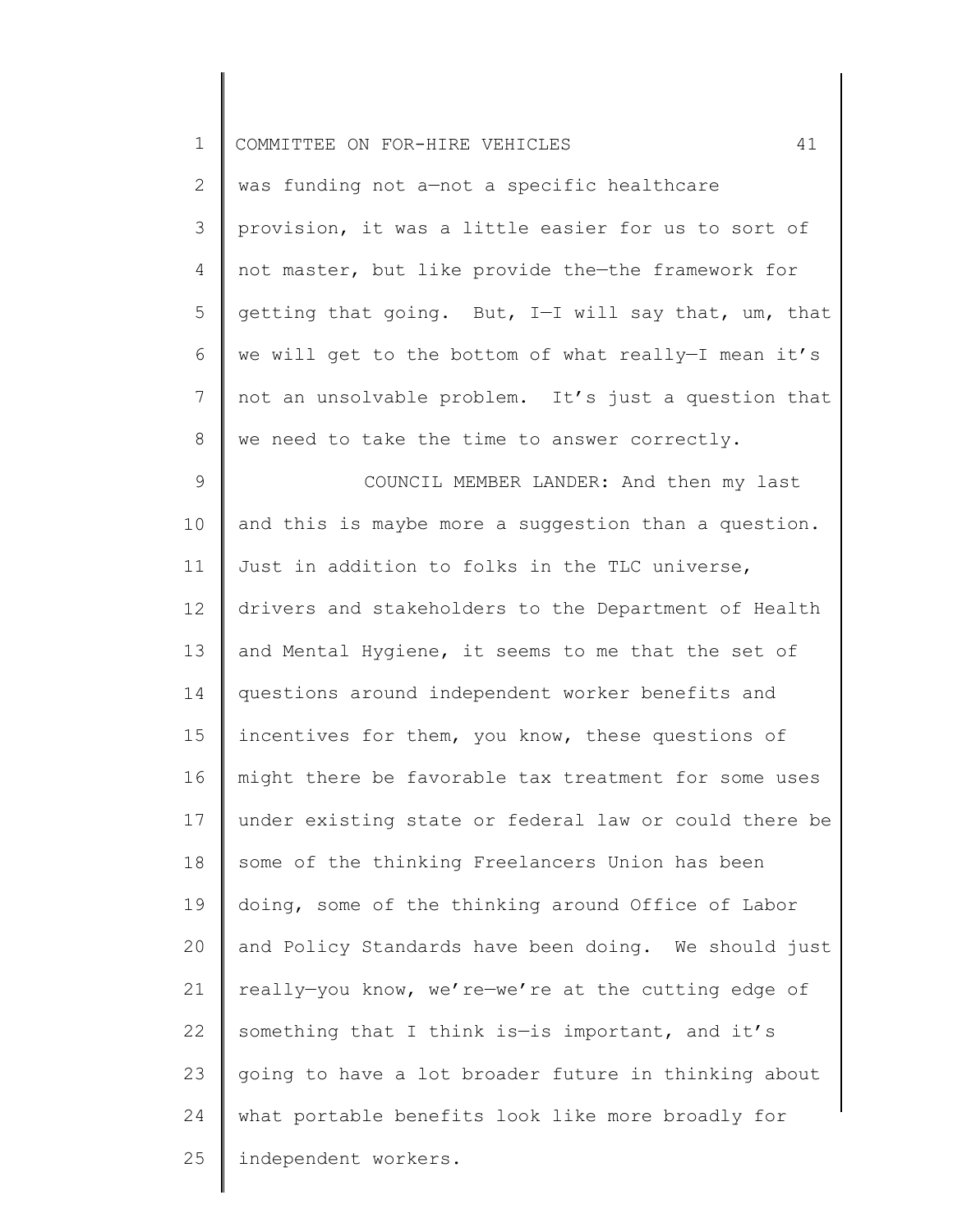1 2 3 4 5 6 7 8 9 10 11 12 13 14 15 16 17 18 19 20 21 22 23 24 25 COMMITTEE ON FOR-HIRE VEHICLES 42 COMMISSIONER JOSHI: And it could be a mode for other jurisdictions if we get it right. So- - COUNCIL MEMBER LANDER: [interposing] Very good. COMMISSIONER JOSHI: --we need to. COUNCIL MEMBER LANDER: Thank you very much again for all your leadership on this. Thank you. Mr. Chair. CHAIRPERSON DIAZ: Thank you, Council Member. We have joined—have been joined by Council Member Constantinides. To all my colleagues I have about 50 people that would like to testify today. So, we have a long day, but I—who has a question? So, I'm going to ask my colleagues to—to make it as brief as possible. Council Member Levine ahs some questions. COUNCIL MEMBER LEVINE: Thank you, Mr. Chair. Hello, Commissioner. I'm pleased to be lead sponsor of Intro 1069, which you referenced in your opening remarks, and would direct the city to conduct a study of the problem of excessive medallion debt, and this committee had covered this topic extensively being know as human toll that that is taking on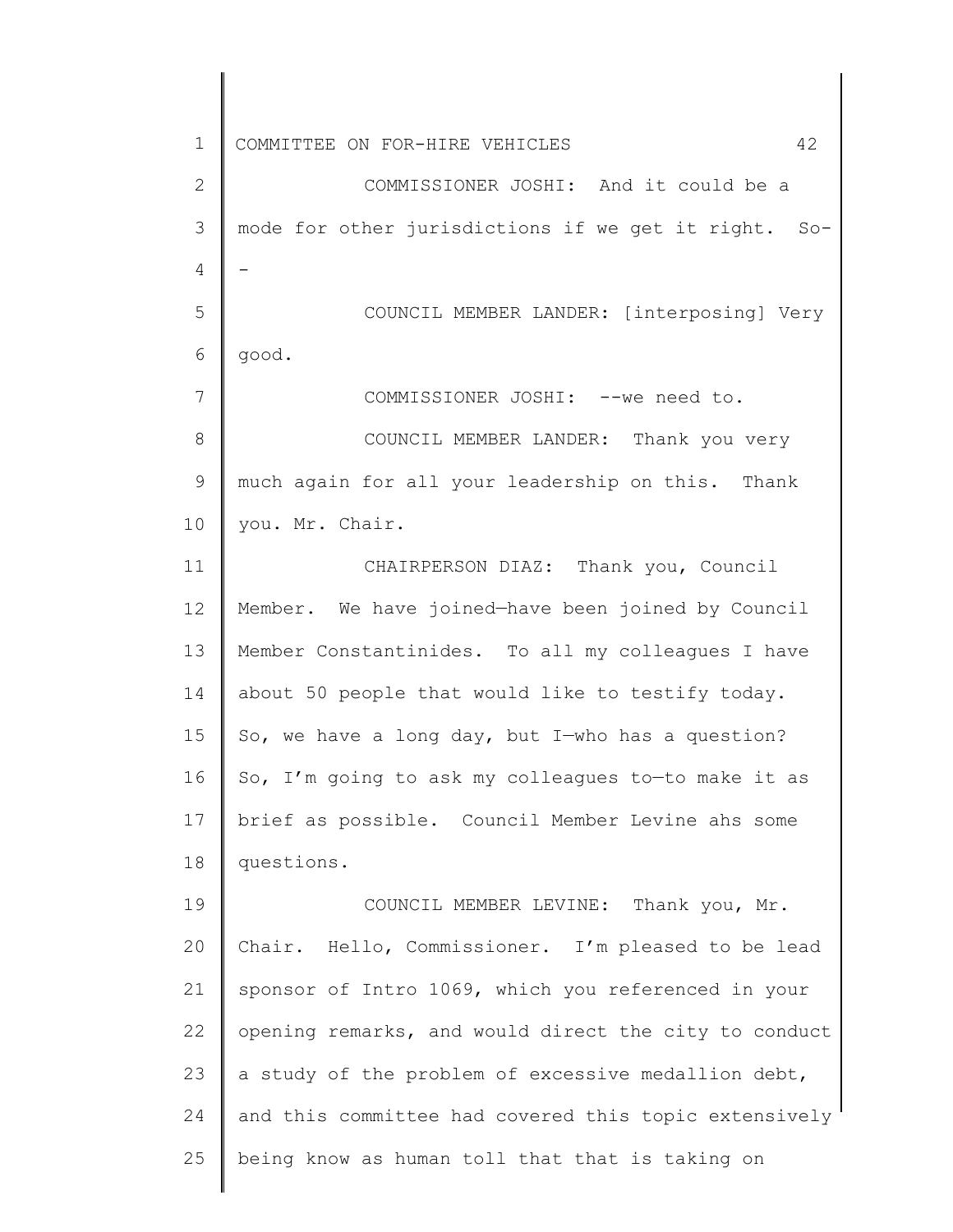| $\mathbf 1$ | 43<br>COMMITTEE ON FOR-HIRE VEHICLES                  |
|-------------|-------------------------------------------------------|
| 2           | particularly independent drivers who have sunk their  |
| 3           | life savings into this asset, and the public          |
| 4           | unfortunately probably identified taxi ownership with |
| 5           | people like Michael Cohen who are doing to do just    |
| 6           | fine. They don't need our support, but there are      |
| 7           | thousands of driver operator/owners who are suffering |
| 8           | enormous hardship after having bought an asset        |
| $\mathsf 9$ | because they had a guarantee from the city about its  |
| 10          | underlying worth, and=-and we can and should debate   |
| 11          | who's responsible for the collapse of this asset, but |
| 12          | we cannot divulge (sic) who the victims are, and-and  |
| 13          | those are deeply sympathetic New Yorkers              |
| 14          | predominantly immigrant working class people who are- |
| 15          | are facing the financial abyss because of the         |
| 16          | collapse of this asset, and I think we need-we owe it |
| 17          | to them to explore solutions, to find a solution and  |
| 18          | to do it quick, not to wait years and years because   |
| 19          | people's lives are on the line. You in your remarks   |
| 20          | in response to this bill I think cited a number of-of |
| 21          | concerns and obstacles. One is that we feel we have   |
| 22          | inadequate information. Did you mean we don't have    |
| 23          | enough information to identify a solution today or    |
| 24          | that we lack information sufficient enough even to    |
| 25          | conduct a study of solutions?                         |
|             |                                                       |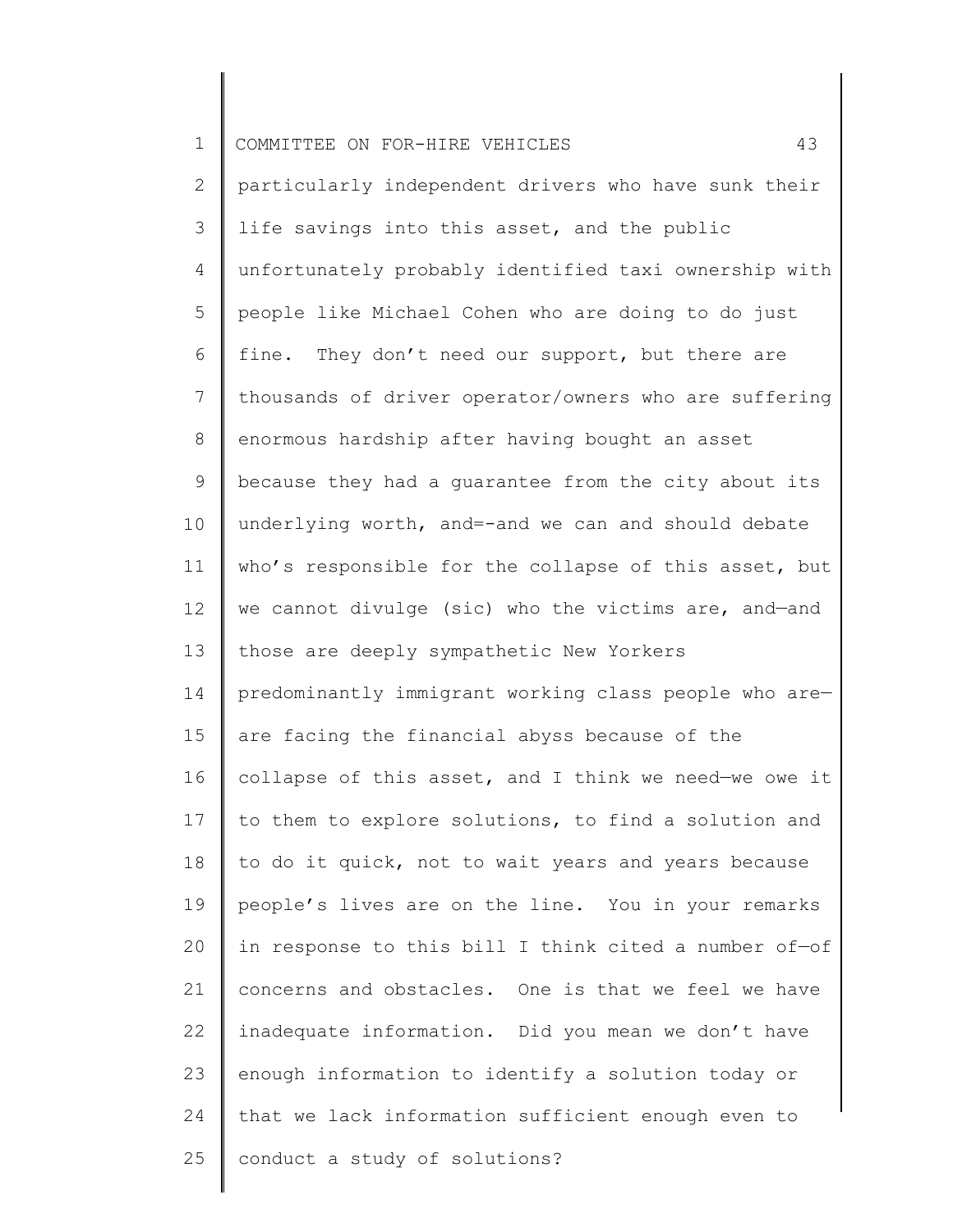1 COMMITTEE ON FOR-HIRE VEHICLES 44

2 3 4 5 6 7 8 9 10 11 12 13 14 15 16 17 18 19 20 21 22 23 24 25 COMMISSIONER JOSHI: I think today we do not have a good understanding of what the whole universe of medallion lending—I mean actually individual medallion lending. I'll put the corporate aside for the moment, and that is because when we do a medallion, we authorize a medallion transfer. We don't see the underlying loan agreement, and we don't know the terms. We don't know if there's other collateral attached. Ideally, we would get a full—a full picture of how—so, for example how many loans fall in the \$800,000 to \$400,000 category. How many loans fall into \$400 to \$200? What were the refinancing terms? Is there other collateral attached to that, and I think that would all be very important to understand how best to work out debt relief on a very broad, and I am not an economist or a banker. So, I get to say this, you know, my sort of broad overview is that banks should—they have two choices right now, they can, you know, try to get as much as they can out of the borrowers and the foreclose on the loan, which is not a happy ending for anybody or they can right—what I would call right size the loan, which is look at what medallion owners can actually bring in today, and yes they'll have to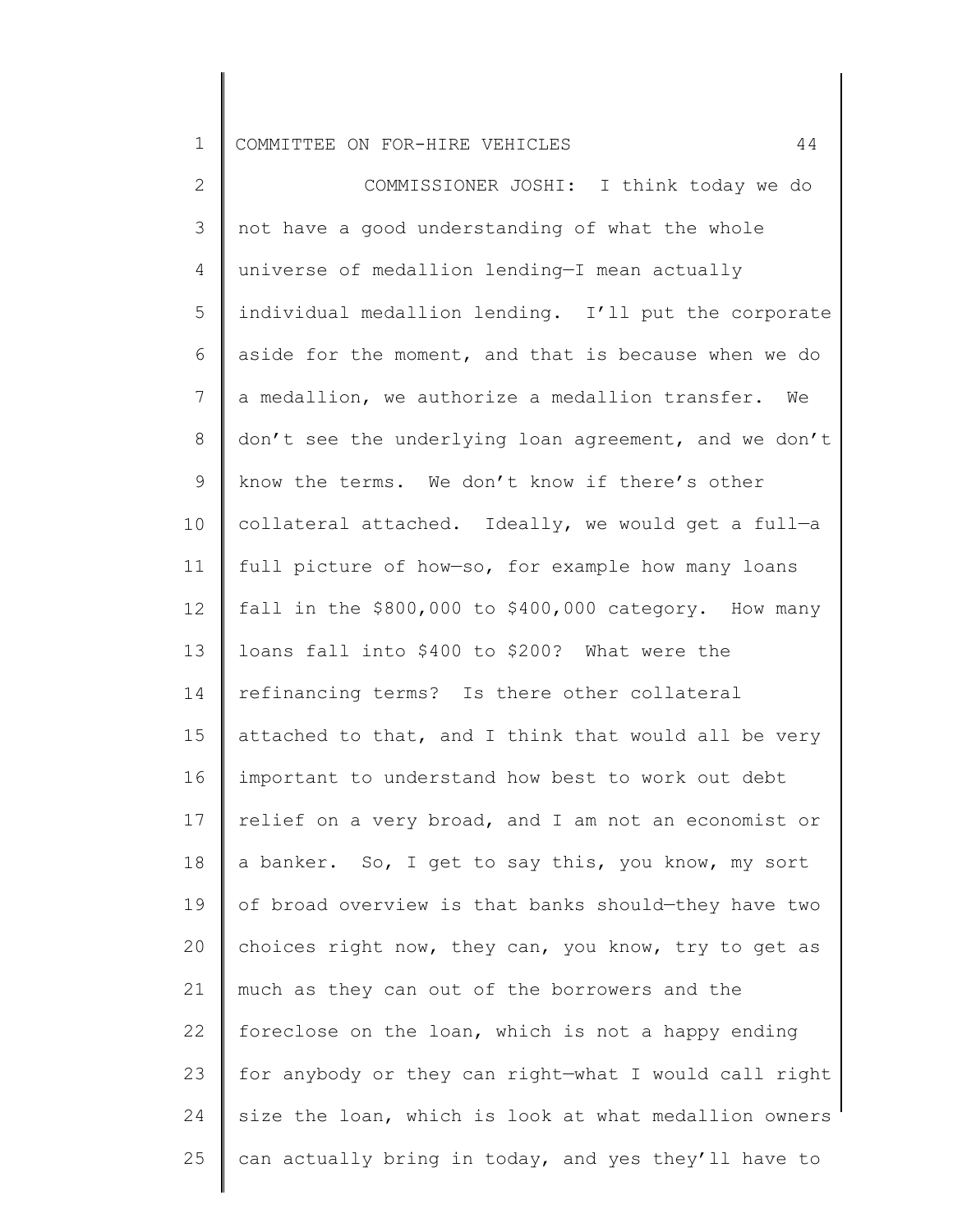| $\mathbf 1$    | 45<br>COMMITTEE ON FOR-HIRE VEHICLES                  |
|----------------|-------------------------------------------------------|
| $\mathbf{2}$   | give up part of the-of the loan. It will-they'll      |
| 3              | have to reduce the principal, but they will also be   |
| $\overline{4}$ | able to continue a relationship with the borrower and |
| 5              | the borrower will not be in sort of, you know, at-    |
| 6              | with nothing. The borrower will still then be able    |
| 7              | to continue doing what they've been doing for decades |
| 8              | in many cases. And so that takes some, you know,      |
| 9              | that takes a haircut on the banks' part, but it does  |
| 10             | provide a more longstanding solution for the          |
| 11             | medallion owner, and really the bank, too, because    |
| 12             | then it is a viable loan. It is no longer a loan      |
| 13             | that they can't collect on.                           |
| 14             | COUNCIL MEMBER LEVINE: Well, I'm all for              |
| 15             | banks and there's also a lot of non-bank lenders,     |
| 16             | credit unions and loan funds.                         |
| 17             | COMMISSIONER JOSHI: And I'm just lumping              |
| 18             | them altogether.                                      |
| 19             | COUNCIL MEMBER LEVINE: Yes, I'm all for               |
| 20             | all these lenders showing flexibility in a way that   |
| 21             | avoids the lose-lose that you described that a        |
| 22             | foreclosure is. I think we'd be naïve if we thought   |
| 23             | that was going to happen if a sale--                  |
| 24             |                                                       |
|                |                                                       |

25

║

 $\begin{array}{c} \hline \end{array}$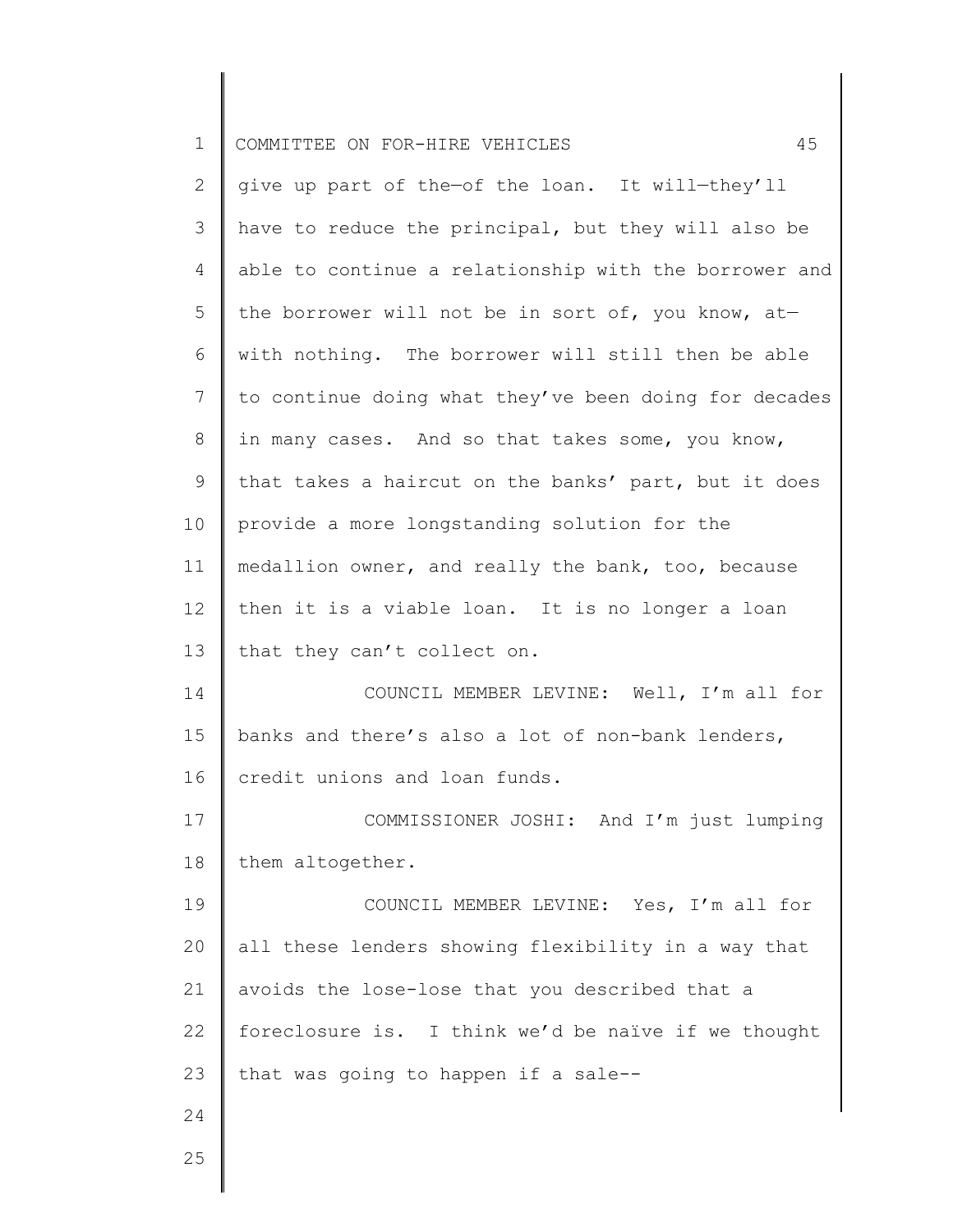1 COMMITTEE ON FOR-HIRE VEHICLES 46

2 3 4 COMMISSIONER JOSHI: [interposing] That's why I said I—I get to see this even though I'm not a banker.

5 6 7 8 9 10 11 12 13 14 15 16 17 COUNCIL MEMBER LEVINE: --and—and it's incumbent on the public sector I think to figure this out. Other cities have explored some sort of bail out mechanism. I think New York City should as well. The obvious solution is that it could be financed out of the app-based business because it was the rise of the apps, which have brought upon this crisis. So, it seemed like charging for app-based fares, putting that money into a fund, which then can help compensate owner-operator drivers. Not the Michael Cohens of the world, but the little guys. To me, it seems like a smart solution. Why would that not be the best answer?

18 19 20 21 22 23 24 25 COMMISSIONER JOSHI: I would actually say I would complement because many of the loans today are so high because it's a function of sort of churning the market, which, you know, the Michael Cohens maybe of the world where part and parcel to having this inflated loan value because every time you bought and sold you went back to the bank, and now your medallion was worth more so they lent you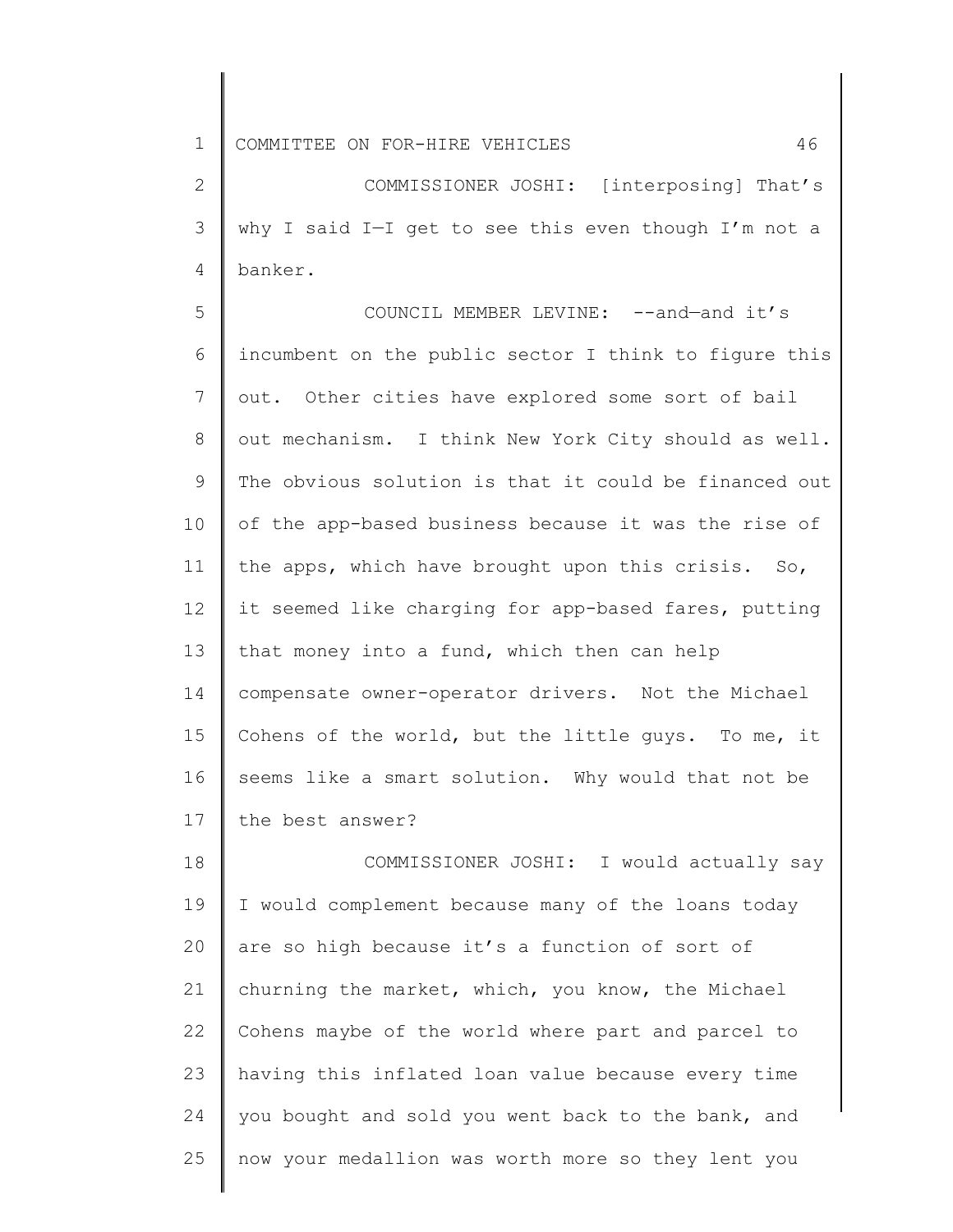| $\mathbf 1$ | 47<br>COMMITTEE ON FOR-HIRE VEHICLES                  |
|-------------|-------------------------------------------------------|
| 2           | more, but that affected individual owners, too. And   |
| 3           | so yes, they could borrow more, but it continued to   |
| 4           | inflate the value of the medallion and-and therefore, |
| 5           | the-the loans were larger, and they were              |
| 6           | significantly not high to the income. So, any         |
| 7           | bailout or financial-financial assistance should also |
| 8           | be accompanied by making those loans in line with     |
| 9           | what somebody can earn because they are often out of  |
| 10          | line today, and I think that combination would        |
| 11          | actually be the ideal combination.                    |
| 12          | COUNCIL MEMBER LEVINE: Yes, the lenders               |
| 13          | deserve plenty of blame, but again I think we need to |
| 14          | find a pool of funds to help ease the pain on these   |
| 15          | individuals who did nothing wrong, played by the      |
| 16          | rules as they were established for generations, and   |
| 17          | the obvious place to look for that money are the app- |
| 18          | based services, which have driven the clutch of this  |
| 19          | asset, and I would hope that the study of this        |
| 20          | legislation would mandate, would explore the          |
| 21          | feasibility and legality of that because I do think   |
| 22          | that's the best solution.                             |
| 23          | COMMISSIONER JOSHI: Absolutely.                       |
| 24          | COUNCIL MEMBER LEVINE: And I'm going to               |
| 25          | pass it back to the chair.                            |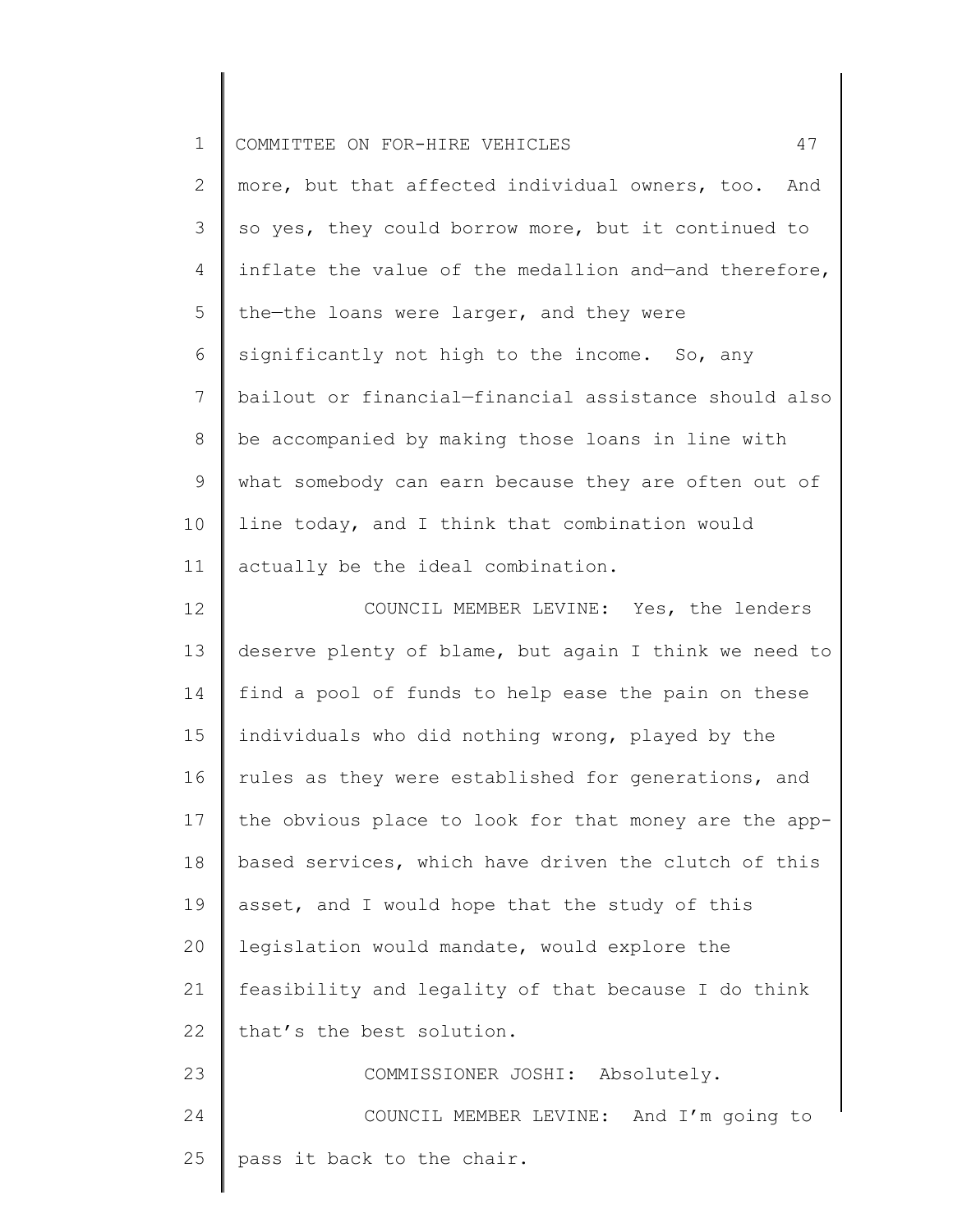1 2 3 4 5 6 7 8 9 10 11 12 13 14 15 16 17 18 19 20 21 22 23 24 25 COMMITTEE ON FOR-HIRE VEHICLES 48 CHAIRPERSON DIAZ: Thank you. Council Member Vallone. COUNCIL MEMBER VALLONE: Thank you, Mr. Chair. Good morning, Commissioner. COMMISSIONER JOSHI: Good morning. COUNCIL MEMBER VALLONE: You should be applauded. Once again, you are handling the hearing on your own without the staff to your left and right as almost every other commissioner does. So thank you for that. Studies are—I'm always a big fan, I think we all are of trying to get a better gauge of the industry and seeing how we bring protection and parity. So, I think the City Council's for that are important. As we go forward, I think it might help what is in existence today on the state level for state and insurance protection, workers comp insurance, and first is what the drivers fund will create to fill the gap as a safety net? Because I—we also want to try to avoid duplicity and any extra costs if we don't have to. COMMISSIONER JOSHI: Yeah, I—I think that's an important point, and I'm give you what I know from my limited, but we'll certainly consult with the Department of Health and Hygiene as well as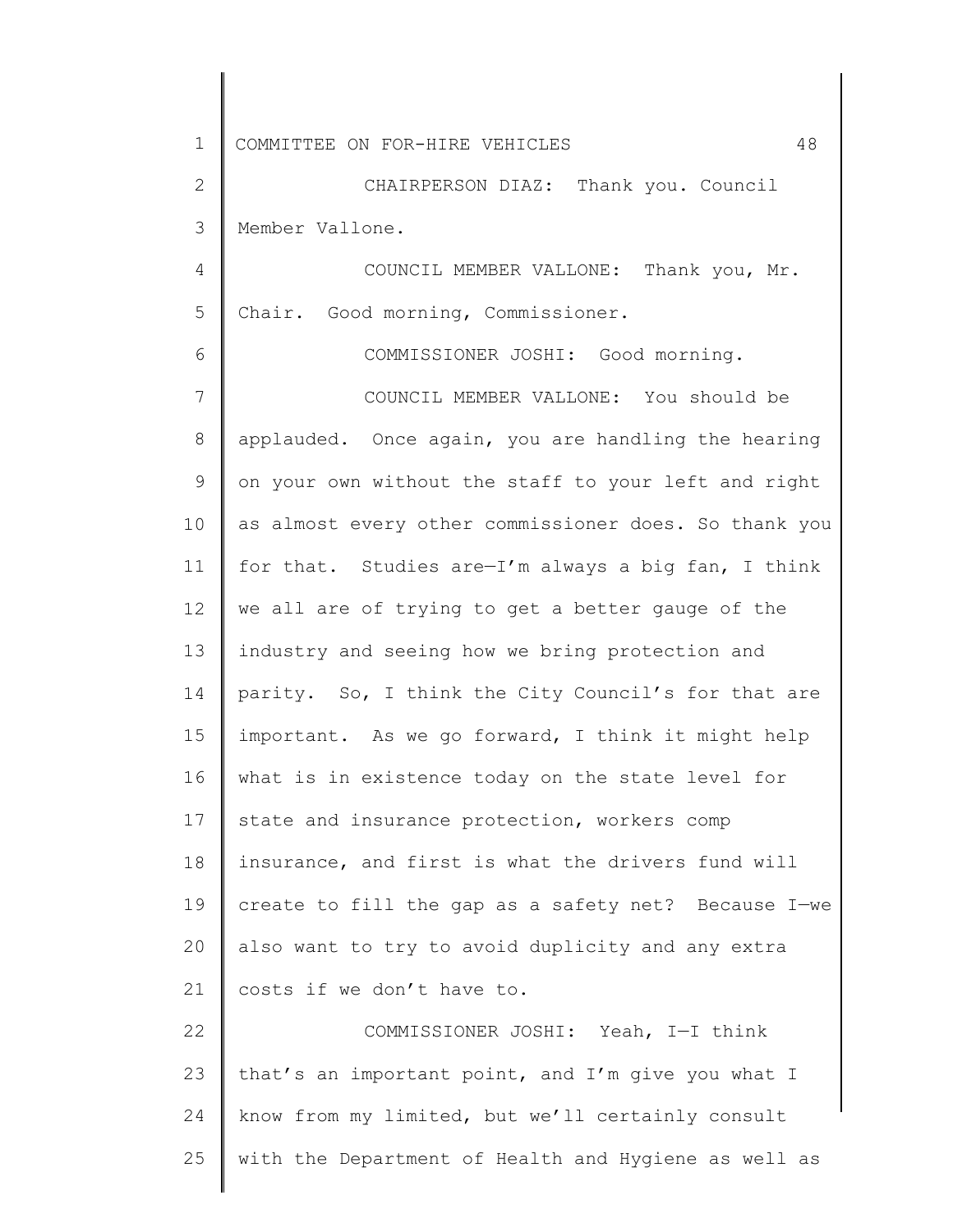| $\mathbf 1$ | 49<br>COMMITTEE ON FOR-HIRE VEHICLES                  |
|-------------|-------------------------------------------------------|
| 2           | HRA to get a better understanding and can give you a  |
| 3           | more comprehensive answer, but what we come across    |
| 4           | the most is Workers Comp, which is what the taxi      |
| 5           | industry is entitled to under state law. If you're    |
| 6           | in the livery sector, you have what's called the      |
| 7           | Livery Benefits Fund, which unfortunately only        |
| 8           | compensates you if you're hurt while you're           |
| 9           | transporting a passenger and if the injury is         |
| 10          | basically catastrophic, you lose a limb. If it is     |
| 11          | something less than that, you will not get any        |
| 12          | compensation. The other Workers Comp-the other        |
| 13          | Workers Comp is for the black car and lux limo and    |
| 14          | that's administered by the Black Car Fund, and that   |
| 15          | also provides full Workers Comp benefits, but again,  |
| 16          | it's while you're transporting passengers. So, if     |
| 17          | it's an off-duty injury or-or any health crisis like, |
| 18          | you know, you know, cancer is certainly something     |
| 19          | that takes somebody out of work, and you can't sort   |
| 20          | of pint it down to a specific ride, then those        |
| 21          | programs aren't of much help to drivers.              |
| 22          | COUNCIL MEMBER VALLONE: So, then-so then              |
| 23          | two things: You have places in the industry where     |
| 24          | there's some, but not enough, and other places in the |
| 25          | industry where there's barely anything?               |
|             |                                                       |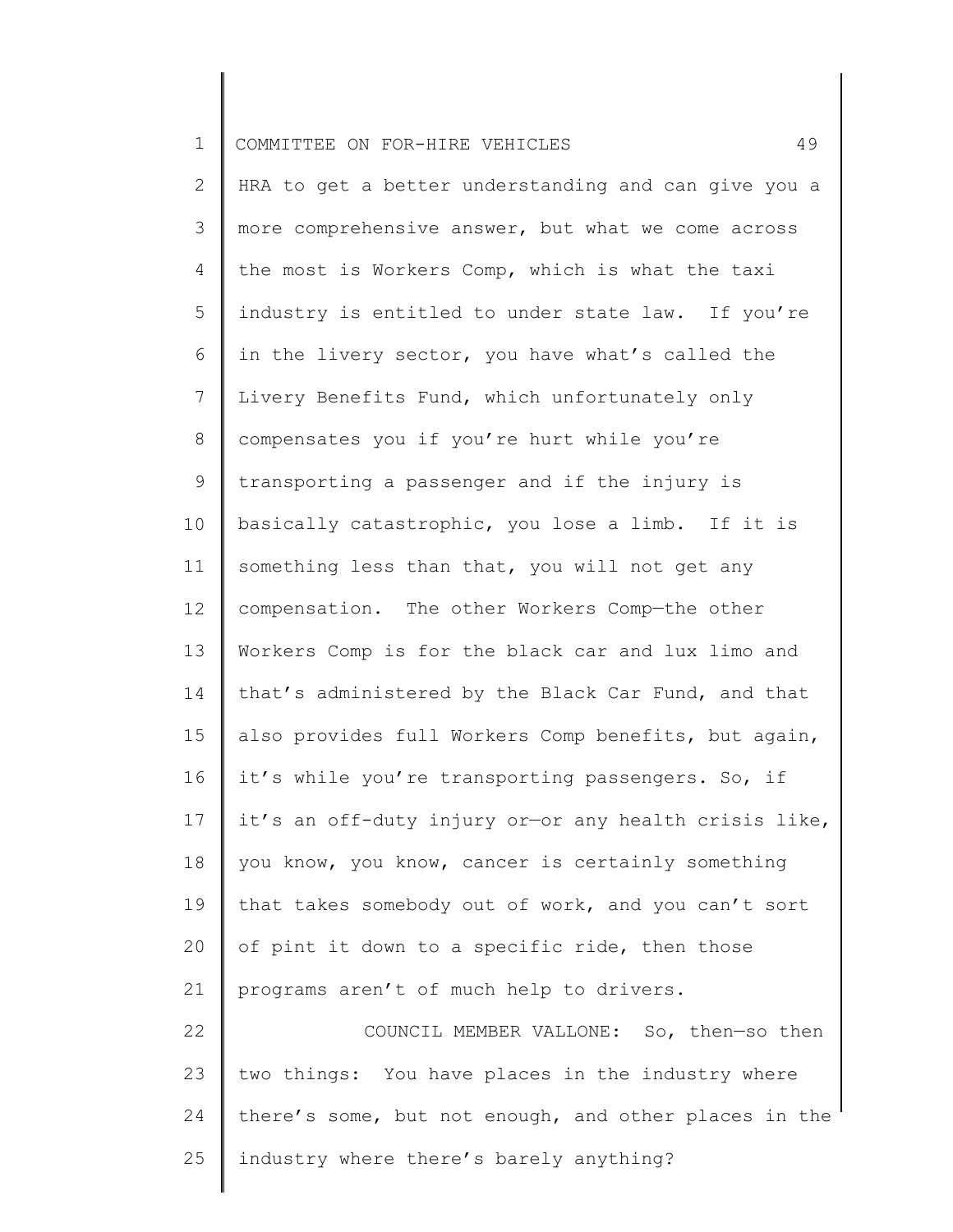1 2 3 4 5 6 7 8 9 10 11 12 13 14 15 16 17 18 19 20 21 22 23 24 COMMITTEE ON FOR-HIRE VEHICLES 60 COMMISSIONER JOSHI: Right. COUNCIL MEMBER VALLONE: So, if these were to pass, we are going to provide that net for those instances or are we going to put a layer over the whole thing? And that's what my concern is. COMMISSIONER JOSHI: Yeah, so I think we first have to understand what are the—what are the pro—what protections does sort of across the board people have, or have available to them, and kind of building up to see where that pool gets narrower and narrower where some people are getting lots of benefits and this sort of group of people that have less than ideal benefits, but you really want to be able to give a consistent package to the entire group especially since drivers move from sector to sector. So, they couldn't—it would be hard to have your benefits package changed depending on whether you were driving a livery or a Yellow, but I really-- COUNCIL MEMBER VALLONE: [interposing] I think we can work around that because if—if today two people got into a car accident if there was a primary insurance, a secondary insurance, a Workers Comp insurance, a no-fault insurance, they work it out.

25 There's always one that's primary over the other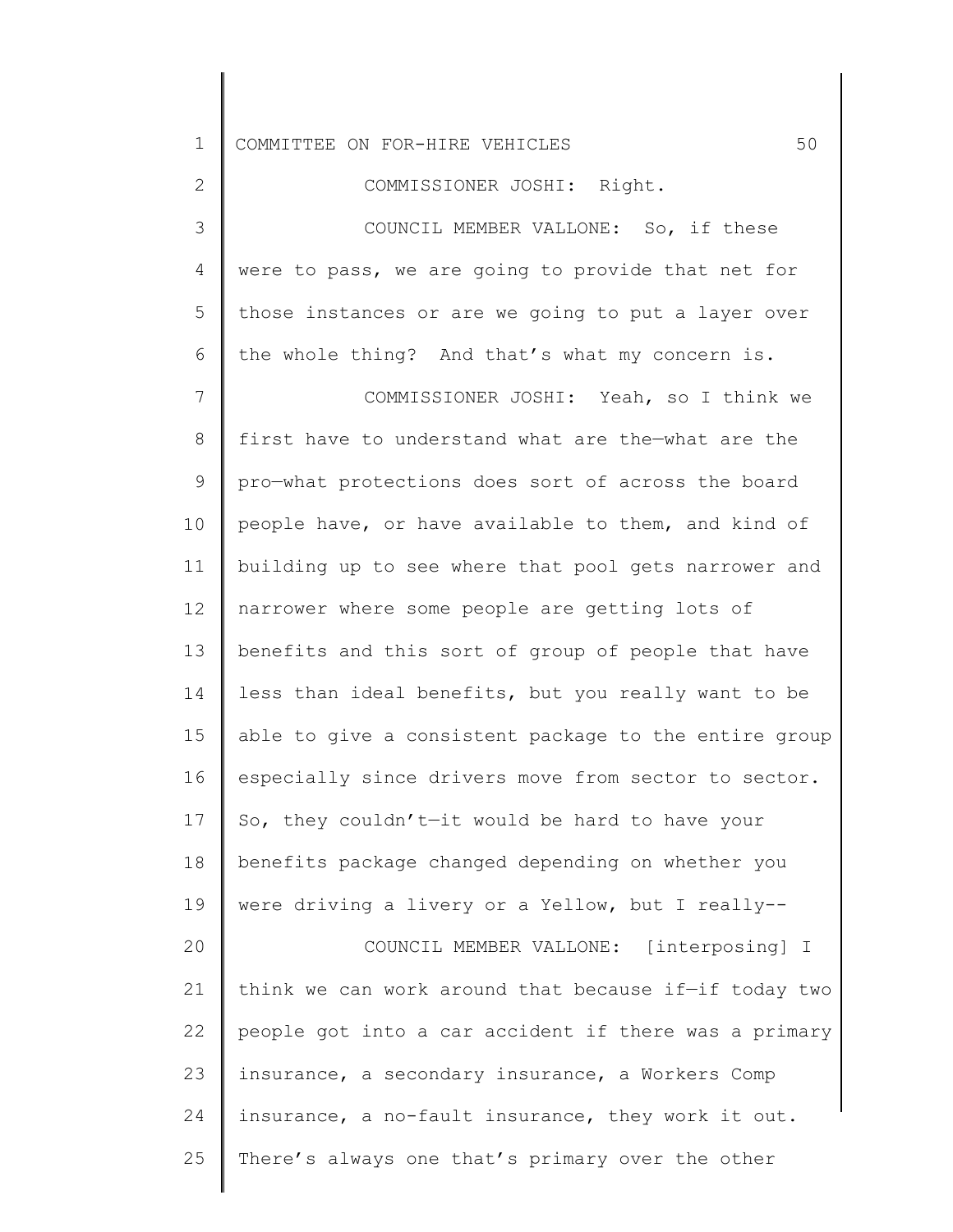| $\mathbf 1$ | 51<br>COMMITTEE ON FOR-HIRE VEHICLES                 |
|-------------|------------------------------------------------------|
| 2           | depending on if it was at work or whether it was for |
| 3           | private use. I like the idea of providing an overall |
| 4           | umbrella, and if there is a more primary insurance   |
| 5           | that we don't create that duplicate cost on any one, |
| 6           | the driver-the-the passenger or the owner, that that |
| 7           | insurance company will still have the primary role,  |
| 8           | and I think that's important. I'm one of the last    |
| 9           | lawyers in the Council.                              |
| 10          | COMMISSIONER JOSHI: [interposing] And                |
| 11          | you could be a consultant on this study.             |
| 12          | COUNCIL MEMBER VALLONE: Yes, and I think             |
| 13          | that's-that's important. Would you say there's       |
| 14          | certain sectors that are different throughout the    |
| 15          | city or as you're looking at where the cars are      |
| 16          | driving in each borough it's-it's uniform?           |
| 17          | COMMISSIONER JOSHI: In terms of what                 |
| 18          | drivers need?                                        |
| 19          | COUNCIL MEMBER VALLONE: Uh-hm.                       |
| 20          | COMMISSIONER JOSHI: I think it's                     |
| 21          | definitely brought a difference when it comes to     |
| 22          | Workers Comp among the sectors, but I don't know     |
| 23          | today whether there's a difference among the sectors |
| 24          | when it comes to health benefits like medical        |
| 25          | services and the like.                               |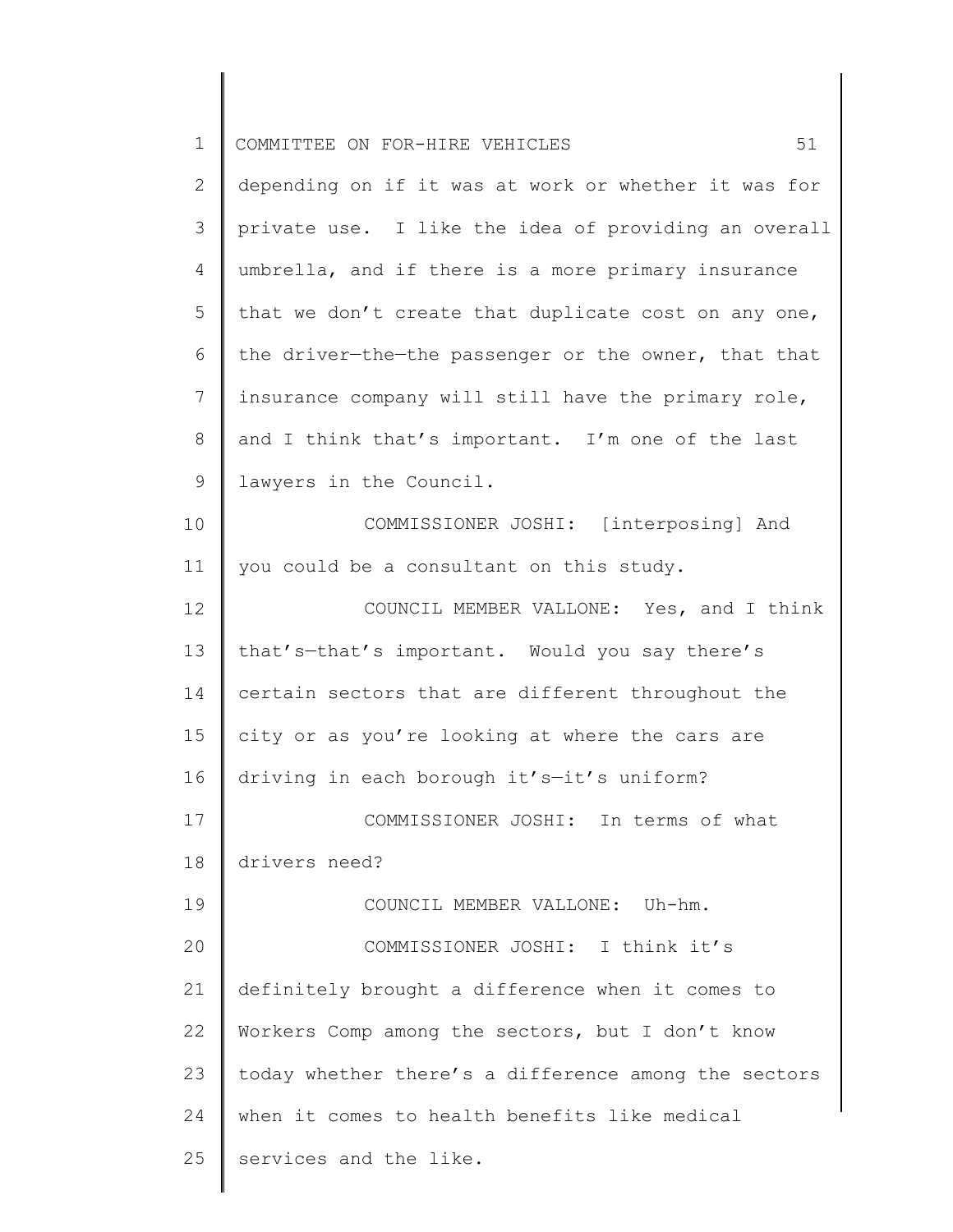| $\mathbf 1$ | 52<br>COMMITTEE ON FOR-HIRE VEHICLES                  |
|-------------|-------------------------------------------------------|
| 2           | COUNCIL MEMBER VALLONE: And I think                   |
| 3           | that's where the study is important.                  |
| 4           | COMMISSIONER JOSHI: Yes.                              |
| 5           | COUNCIL MEMBER VALLONE: I'm just trying               |
| 6           | to get a handle on looking at that will make us       |
| 7           | better to be prepared for that. If we have to extend  |
| 8           | the 90 days, I think we should do that. If we need    |
| 9           | more time, I think we should do that, and make sure   |
| 10          | we give you the tools to make sure that the industry  |
| 11          | is fairly. An example: When we tried to raise the     |
| 12          | minimum insurance that each car must carry, it was    |
| 13          | all over the place.                                   |
| 14          | COMMISSIONER JOSHI: Yeah.                             |
| 15          | COUNCIL MEMBER VALLONE: And we got                    |
| 16          | attacked for saying hey you have to provide the same  |
| 17          | insurance in every car because if my daughter is in a |
| 18          | car, I want to make sure that there's enough          |
| 19          | insurance if God forbid there's an accident. This is  |
| 20          | a similar situation.                                  |
| 21          | COMMISSIONER JOSHI: Yes.                              |
| 22          | COUNCIL MEMBER VALLONE: I just want                   |
| 23          | parity across the board for everyone.                 |
| 24          | COMMISSIONER JOSHI: And-and for                       |
| 25          | insurance, as you know, TLC cars have a higher level  |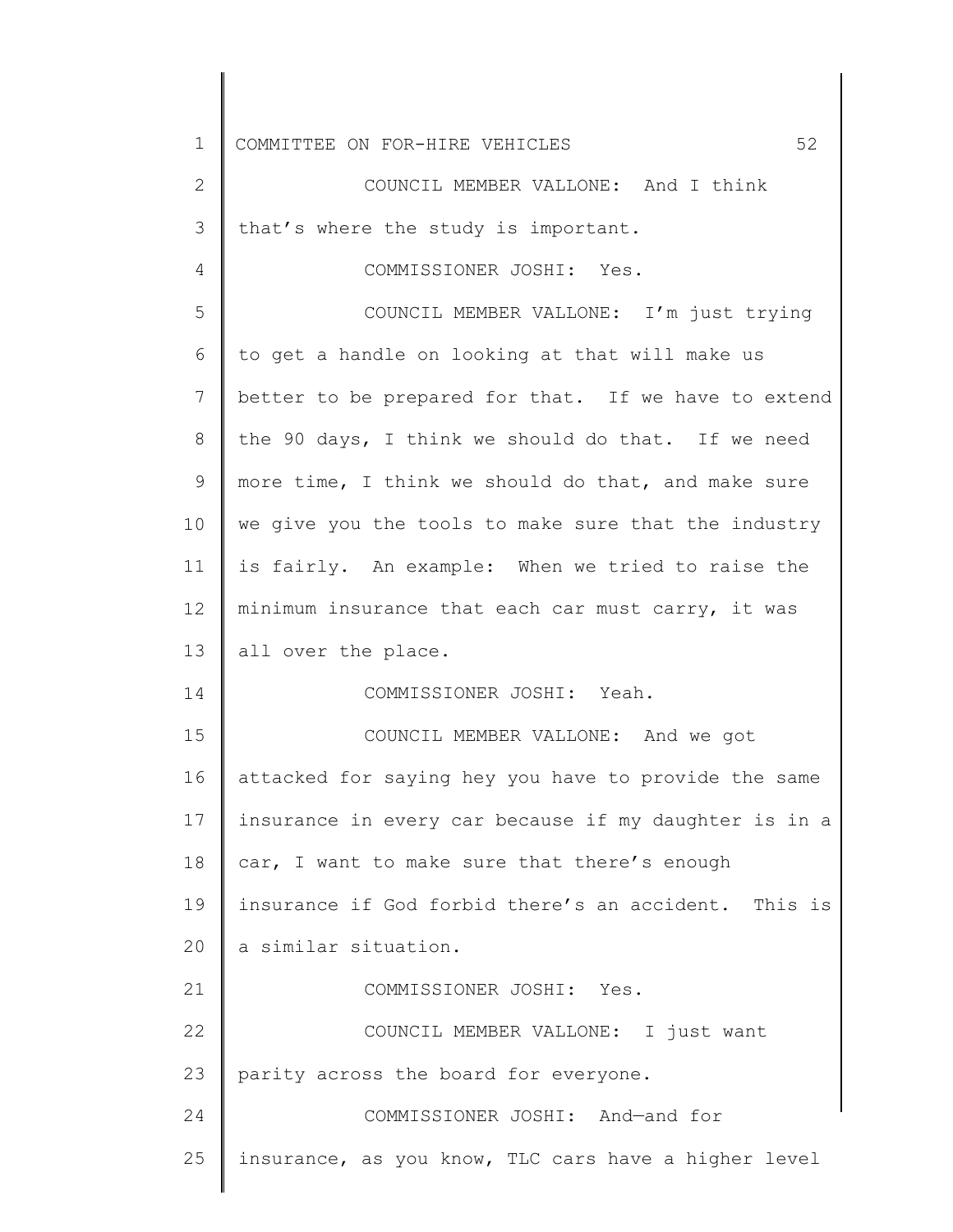1 2 3 4 5 6 7 8 9 10 11 12 13 14 15 16 17 18 19 20 21 COMMITTEE ON FOR-HIRE VEHICLES 53 of insurance thank required by the state, but it's the same level across sectors. They all have to pay the—have a policy for that higher level. COUNCIL MEMBER VALLONE: And the last thing I have, Mr. Chair is if in determining the costs, I know we used the language on a—on a cap on the recent costs. Is that the best way to determine because I just—whether it's an owner or homeowner or an employee, my costs vary year to year. So, is there maybe a better way than capping what the costs should be because there's good and there's bad in every industry? Some people walk away from leases. They don't pay their tickets, don't pay the—the overpass. Sometimes the owner gets stuck and visa versa. The owners are going to increase the fees higher than it should be. So, maybe we should look at an annual maximum amount that can be charged based on the industry standards. I'm just—I get nervous when they're capped. COMMISSIONER JOSHI: Yeah. So, we're

22 23 24 25 open—certainly open to exploring and get—and getting some flexibility to regulate in this area. What we do in the taxi space is we—for people that lease on like a weekly basis or on a daily basis, we set a cap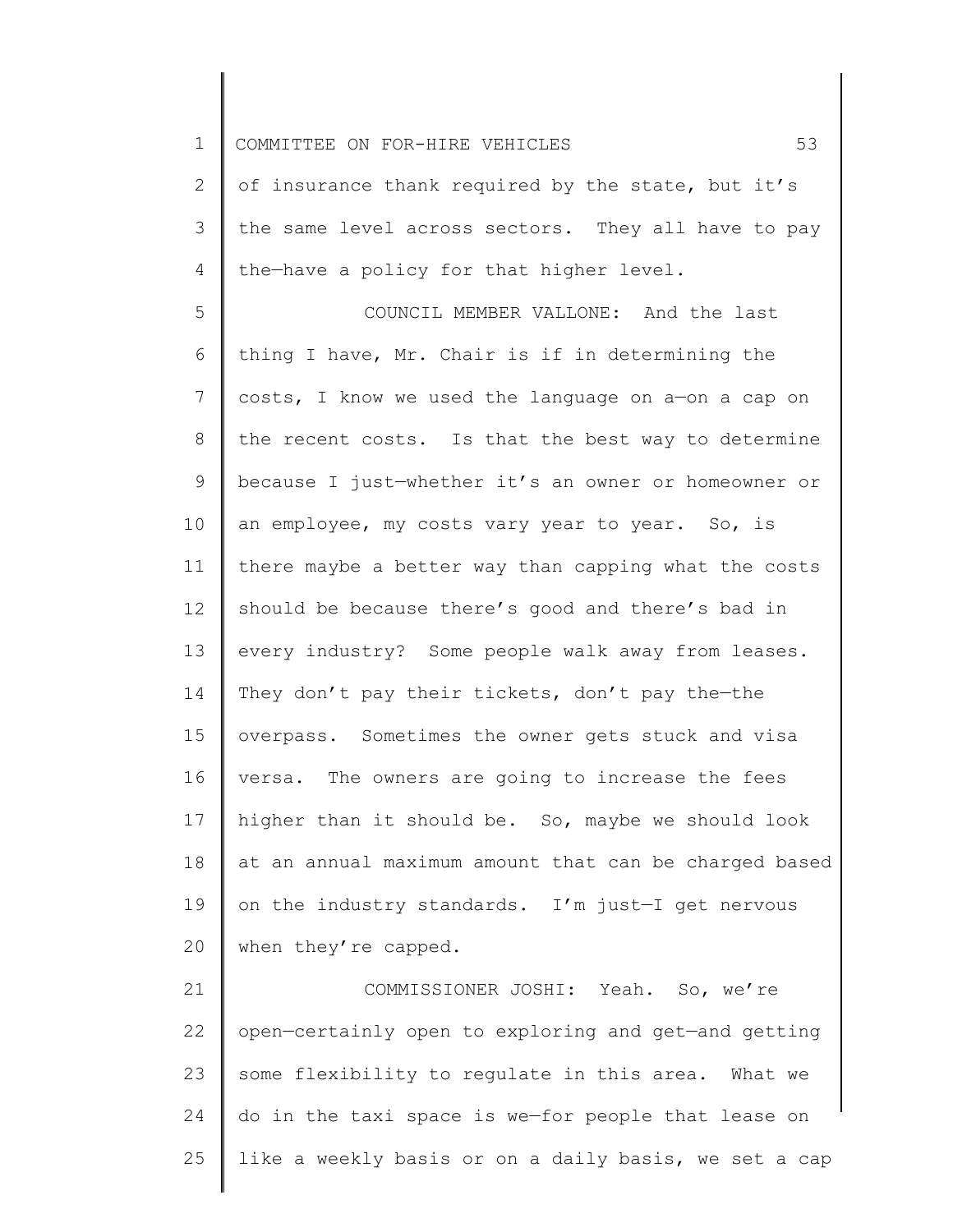| ᅩ | I COMMITTEE ON FOR-HIRE VEHICLES |  |  |  |  |  |
|---|----------------------------------|--|--|--|--|--|
|---|----------------------------------|--|--|--|--|--|

2 3 4 5 6 7 8 9 10 11 12 13 14 15 16 17 18 19 20 21 22 23 24 25 for the amount that can be charged for the vehicle. For people that are in a lease to own, we initially started out with a cap for the—the final dollars that were owed that would be spread out over three years as well as with a weekly cap on the payments, but what we found is that people didn't really love on both sides the three years, and so we then went back and said okay, you can extend the loan period for a longer period of time as long as you still aren't at the end of the day charging someone more than X. So, I appreciate what you say about having some flexibility. That doesn't mean that you're not overseeing that area. It just allows sort of individuals to sometimes customize depending on what their borrowing ability is and lending ability is. COUNCIL MEMBER VALLONE: Perfect. Thank you, Mr. Chair. Thank you, Commissioner. CHAIRPERSON DIAZ: Thank you, Commissioner. Before I—before I bring Council Member Rodriguez, let me—let me ask you a question with leasing. I have my office generally he has so many complaints of drivers that have been exploited by—by leasing companies, and the—the car that costs \$25,000 they end up paying \$60,000.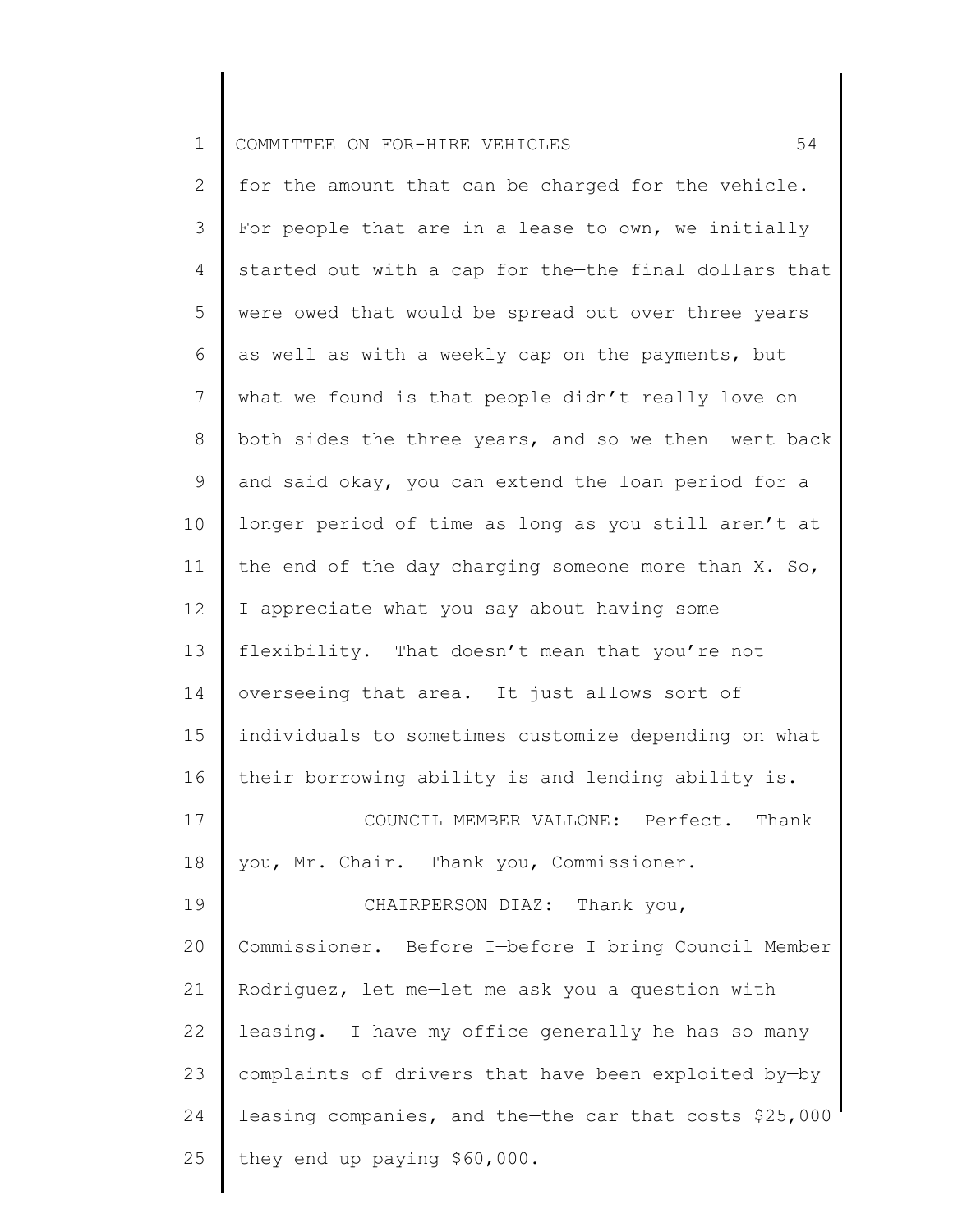| $\mathbf 1$    | 55<br>COMMITTEE ON FOR-HIRE VEHICLES                  |
|----------------|-------------------------------------------------------|
| $\mathbf{2}$   | COMMISSIONER JOSHI: And more.                         |
| 3              | CHAIRPERSON DIAZ: And more. So, I know.               |
| 4              | I'm glad you-you are aware of this--                  |
| 5              | COMMISSIONER JOSHI: Uh-hm.                            |
| 6              | CHAIRPERSON DIAZ: --and I need your help              |
| $7\phantom{.}$ | to-to be sure that we-that we could stop this         |
| 8              | because this is a big abuse they're doing-they're     |
| 9              | doing to the drivers, and today we have some drivers  |
| 10             | that will be testifying. We'll hear testimony on      |
| 11             | them-on those kinds of abuses. I'm-I'm glad that      |
| 12             | the-that you-you know what's going on with the        |
| 13             | drivers and with the leasing companies. They're       |
| 14             | making too much money, and-and killing the drivers.   |
| 15             | I use the word killing. Not killing physically,       |
| 16             | killing that's the word I used, and I think somebody  |
| 17             | better do so. So, thank you for-for--                 |
| 18             | COMMISSIONER JOSHI: [interposing] You're              |
| 19             | welcome.                                              |
| 20             | CHAIRPERSON DIAZ: -- your concern on                  |
| 21             | that, and we are hopefully going to work together to- |
| 22             | to end-to end those abuses. Council Member            |
| 23             | Rodriguez.                                            |
| 24             | COUNCIL MEMBER RODRIGUEZ: Thank you,                  |
| 25             | Chair. I-I feel that-first of all, thank you,         |
|                |                                                       |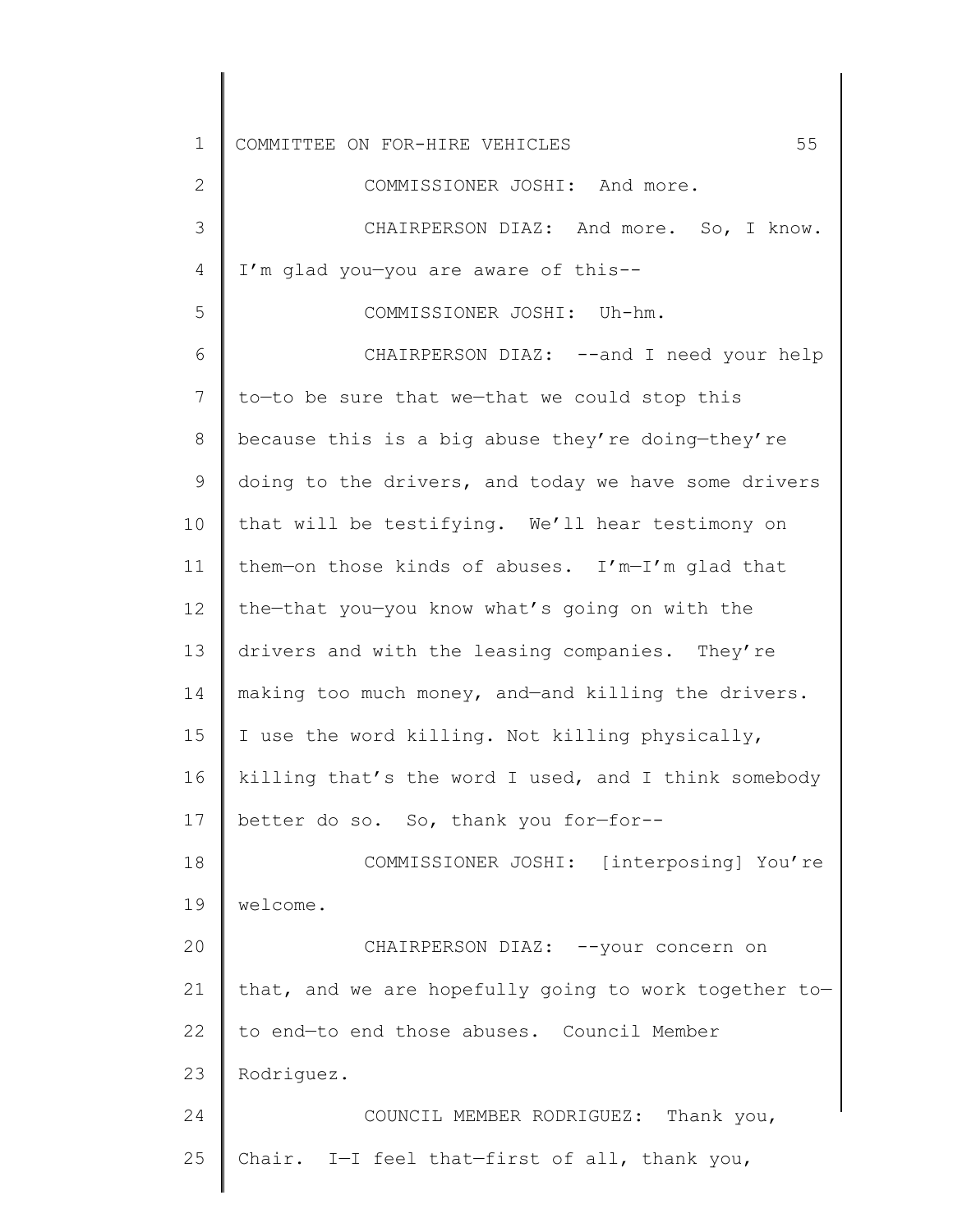| $\mathbf 1$     | 56<br>COMMITTEE ON FOR-HIRE VEHICLES                  |
|-----------------|-------------------------------------------------------|
| 2               | Commissioner for the great job you've been doing and  |
| 3               | being in a difficult situation. You know, this        |
| $\overline{4}$  | reality of the taxi industry is like, you know, it's  |
| 5               | like tsunami for those 6,000 individual medallion     |
| 6               | owners that they broke their promise that we made to  |
| 7               | them that if they will invest in medallion owners     |
| 8               | they will be able to have something valuable that     |
| 9               | they could use to get a loan to send their kid to     |
| 10 <sub>o</sub> | college, to buy the house, and so many of them they   |
| 11              | woke up and they saw how the city failed them. So,    |
| 12              | here we are and as you say trying to do the best we   |
| 13              | can in a crisis that didn't happen over night that    |
| 14              | has been happening as a result of the accumulation    |
| 15              | of, you know, individual and corporations trying to   |
| 16              | take advantage of the open market society that we     |
| 17              | have, and it works, but in these particular cases, we |
| 18              | have not been a strong advocate and we have failed to |
| 19              | the industry. So, we tried to establish and did the   |
| 20              | Universal License, and we were able to pass some law  |
| 21              | in the past, and now with the Chairman we also been   |
| 22              | moving other important laws, but now the question is, |
| 23              | you know, are we ready to discuss a potential type of |
| 24              | bailout to those 6,000 medallion owners that we       |
| 25              | failed, and I know that we have to look at the 15,000 |
|                 |                                                       |

║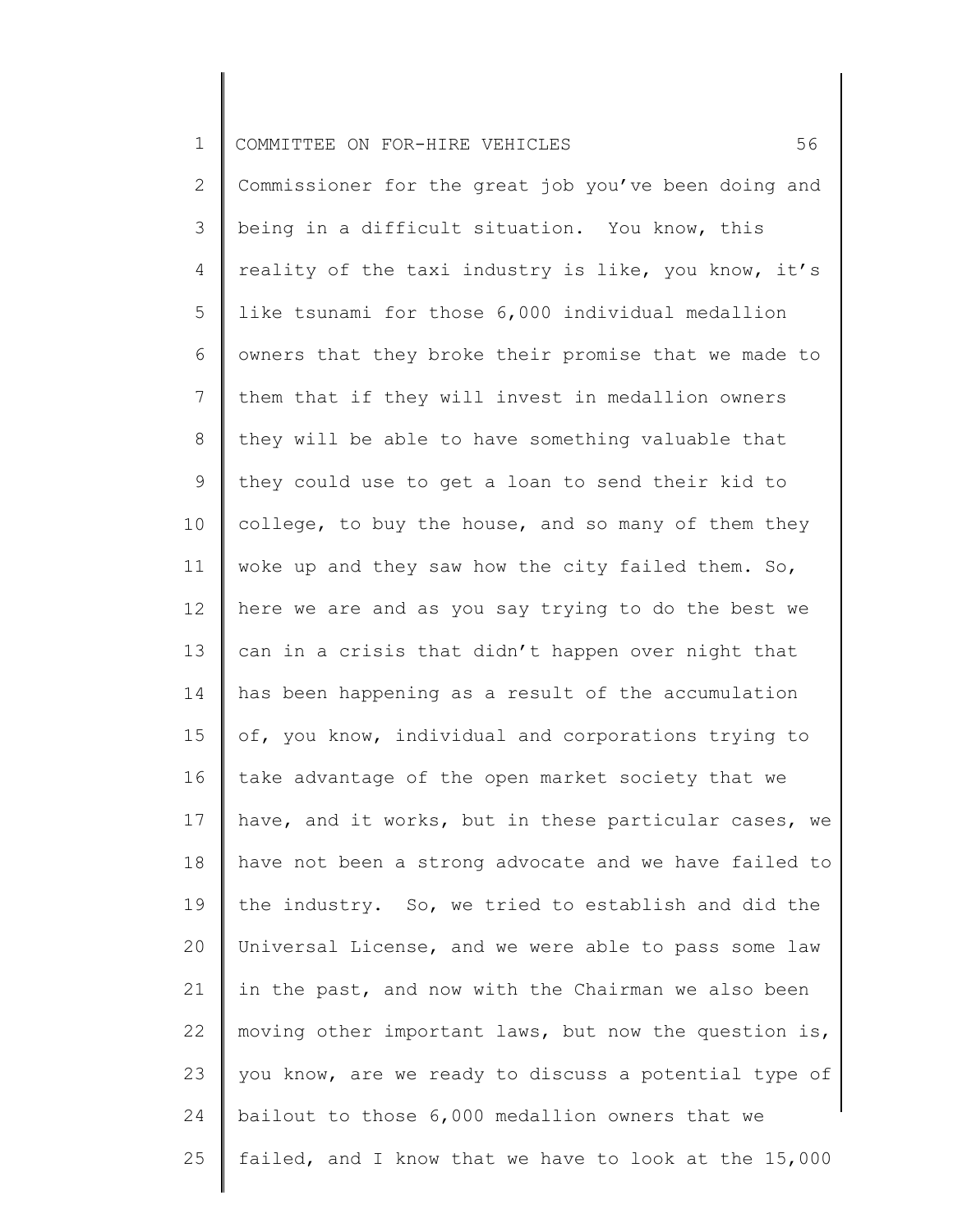| $\mathbf 1$    | 57<br>COMMITTEE ON FOR-HIRE VEHICLES                 |
|----------------|------------------------------------------------------|
| 2              | as universe, individuals that they own those         |
| 3              | medallions, corporation on an individual owner's     |
| $\overline{4}$ | back. When-where do we have to go in order to give   |
| 5              | hope to those individuals especially a thousand      |
| 6              | medallion owners that they are in some kind of       |
| 7              | arrears with the bank and credit unions? Some as     |
| $8\,$          | close as say to go for a foreclosure?                |
| $\mathsf 9$    | COMMISSIONER JOSHI: So, I think that the             |
| 10             | bill reviewing medallion debt is extremely important |
| 11             | as well as your task force, which will look more     |
| 12             | broadly at medallion issues, but they take time. So, |
| 13             | more immediately, we've been working with the        |
| 14             | Department of Consumer Affairs to make sure that     |
| 15             | medallion owners can get to financial empowerment    |
| 16             | centers where they can meet with a financial advisor |
| 17             | and determine what choices they have. The choices    |
| 18             | may not be pleasant, but they need to know they have |
| 19             | choices because without that kind of consultation, a |
| 20             | sense of hopelessness and lack of choices sets in.   |
| 21             | So, we've been working with financial empowerment    |
| 22             | centers as well as Neighborhood Trust to send owners |
| 23             | and drivers to that resource as well. So, we need to |
| 24             | continue and the Driver Assistant Center will        |
| 25             | certainly help us with that, continue to make sure   |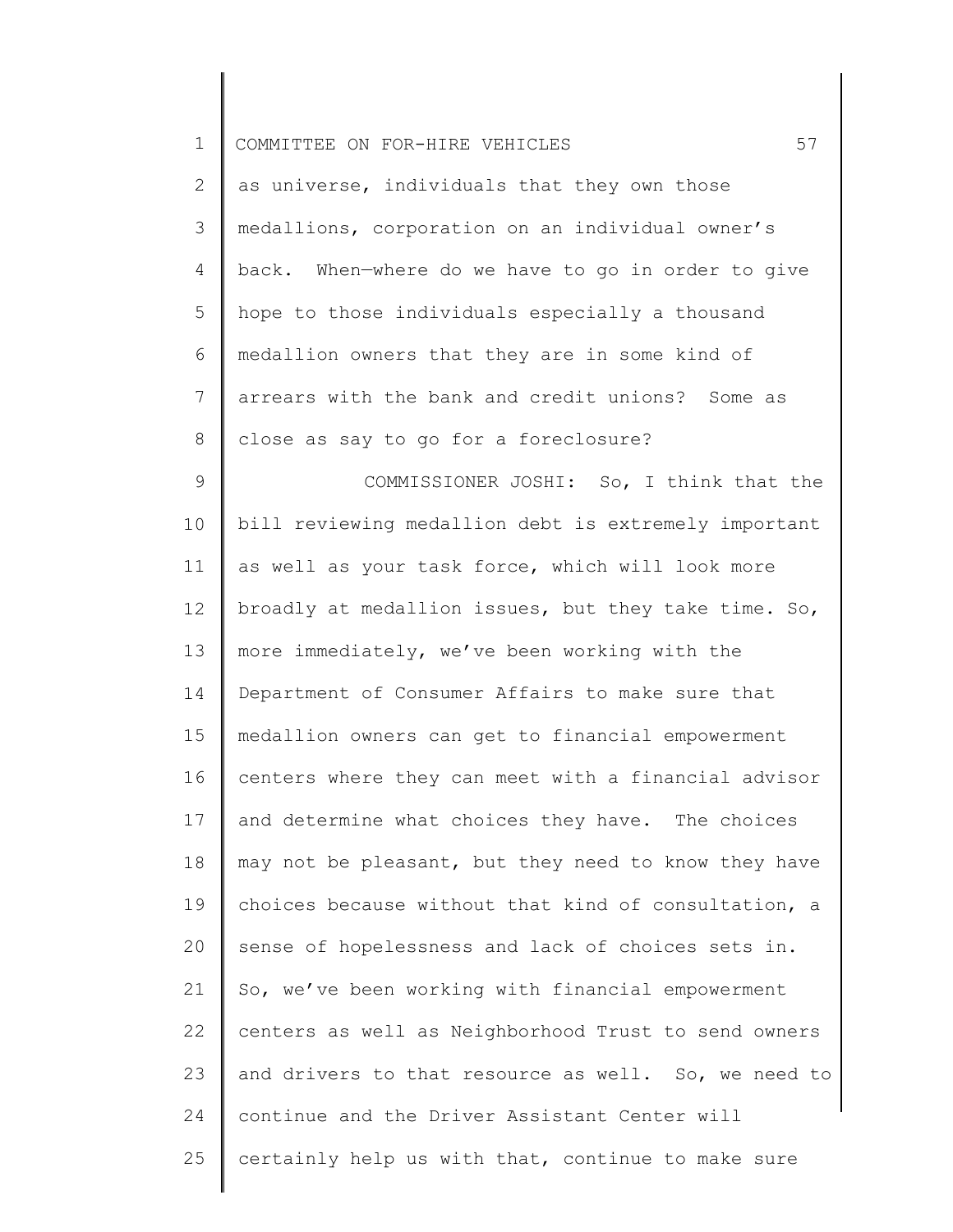1 COMMITTEE ON FOR-HIRE VEHICLES 58

2 3 4 5 6 that we're all out getting drivers and owners connected with city services to help them through their immediate problems, which is something that's due at the end of the month, and that's a—a rental or a mortgage payment.

7 8 9 10 11 12 13 14 COUNCIL MEMBER RODRIGUEZ: My second question is could we agree that we created—stopped created a taxi industry where, you know, livery the black car they're supposed to be serving in a particular way, but that we also created this industry where we give this close pickup and drop-off to the Yellow Taxi to be the one to be able to provide those services throughout the five boroughs.

15 16 17 18 19 20 21 22 23 24 25 COMMISSIONER JOSHI: Yes. Yellow Taxis have the only—are the only sector that can pick up by hail on the street in the five boroughs, and—but the world is changing, and so many newer passengers, younger passengers that use for-hire, they don't know how to raise their hand. They do everything on their phone. So, we've been really trying to do is also make sure that the taxi industry can function by app the exact same way the black car industry does, and that's through things like our Flex Fare Pilot, which allows them to give upfront pricing, something that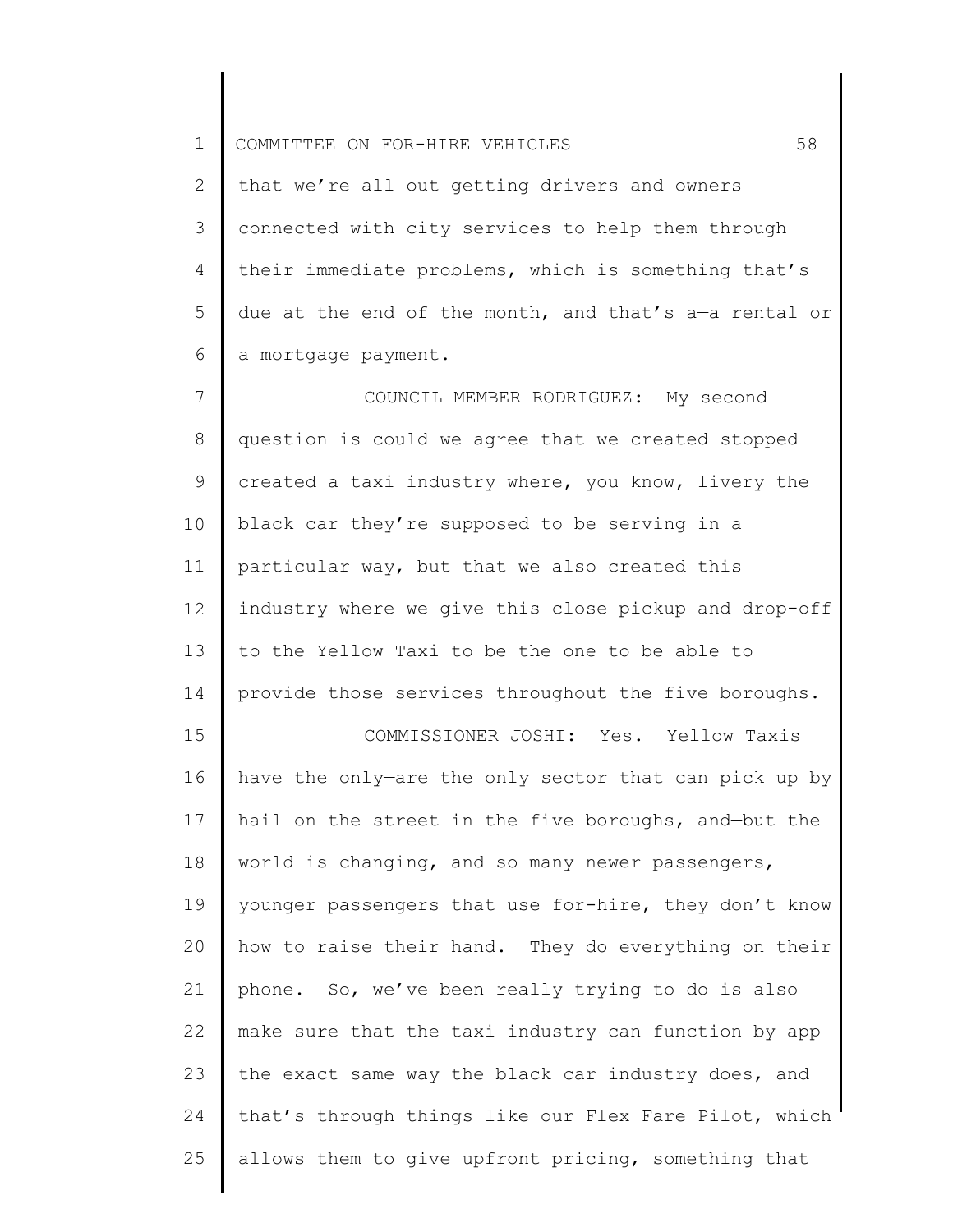| $\mathbf 1$ | 59<br>COMMITTEE ON FOR-HIRE VEHICLES                 |
|-------------|------------------------------------------------------|
| 2           | an FHV customer today if they use the apps, they're  |
| 3           | going to compare well this company will give me this |
| 4           | price, this company will give this price and that's  |
| 5           | how they make their decision. Now taxi can be one of |
| 6           | those choices because they can provide the price     |
| 7           | upfront, and so we really have to think about making |
| $\,8\,$     | sure that the taxi industry has the freedom and the  |
| 9           | technological tools to compete.                      |
| 10          | COUNCIL MEMBER RODRIGUEZ: Okay.                      |
| 11          | [Speaking Spanish] Thank you.                        |
| 12          | COMMISSIONER JOSHI: Thank you.                       |
| 13          | CHAIRPERSON DIAZ: Commissioner, I think              |
| 14          | that we have no more questions for you. I thank you  |
| 15          | for being here today.                                |
| 16          | COMMISSIONER JOSHI: You're welcome.                  |
| 17          | CHAIRPERSON DIAZ: We did good today,                 |
| 18          | right?                                               |
| 19          | COMMISSIONER JOSHI: Okay,                            |
| 20          | CHAIRPERSON DIAZ: [laughs]                           |
| 21          | COMMISSIONER JOSHI: Behavior marks were              |
| 22          | very high today. [laughs]                            |
| 23          | CHAIRPERSON DIAZ: Thank you,                         |
| 24          | Commissioner.                                        |
| 25          | COMMISSIONER JOSHI: Thank you.                       |
|             |                                                      |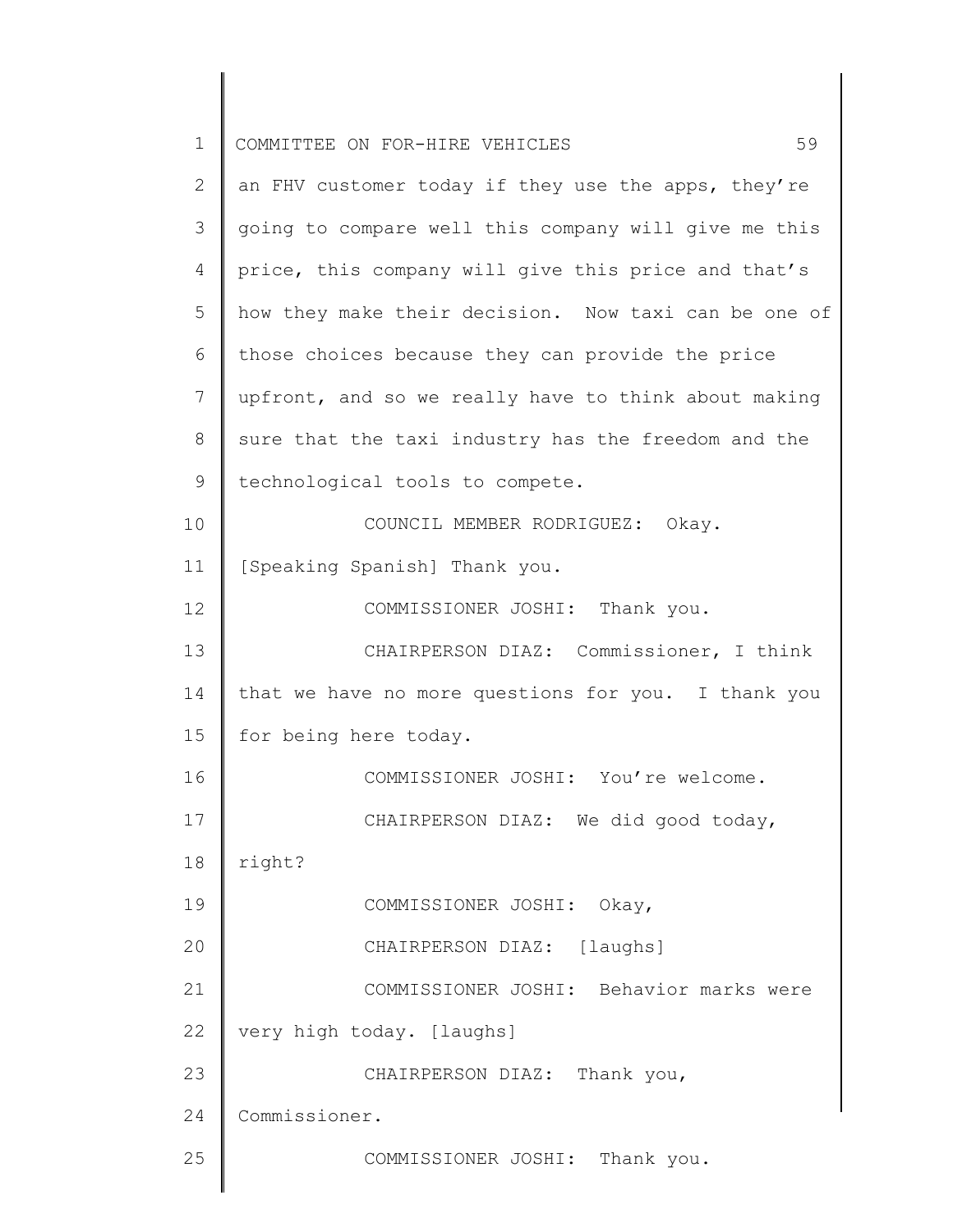| $\mathbf 1$    | 60<br>COMMITTEE ON FOR-HIRE VEHICLES                  |
|----------------|-------------------------------------------------------|
| $\mathbf{2}$   | CHAIRPERSON DIAZ: We-we have been joined              |
| 3              | by Council Member Rose.                               |
| 4              | COMMISSIONER JOSHI: I just want to                    |
| 5              | mention I'm leaving these flyers, but is there a      |
| 6              | better place to put them so people-drivers can-and    |
| $7\phantom{.}$ | owners can pick them up. [background comments,        |
| 8              | pause] In the back? Okay.                             |
| $\mathsf 9$    | CHAIRPERSON DIAZ: I'm going to call                   |
| 10             | Elina Tatis Senior Program Officer for New York City  |
| 11             | Consumer Affairs Department; Casey Adams, Director of |
| 12             | Legislative Affairs of Consumer Affairs, and Dr. Myla |
| 13             | Harrison, Assistant Commissioner of Mental Health     |
| 14             | Department. Did they leave? They're gone?             |
| 15             | MALE SPEAKER: Yes. [background comments,              |
| 16             | pause]                                                |
| 17             | CHAIRPERSON DIAZ: Alright. Okay, now                  |
| 18             | we're going to call Kristen-Kristen Johnson from      |
| 19             | NAACP; James Conigliaro (sic), Jr., Founder and       |
| 20             | President of IBG; James Parrott, Center for New York  |
| 21             | City Affairs; Richard Lipsky, Nushu Wishu. (sic) Are  |
| 22             | they here? No. [background comments] I'm calling      |
| 23             | you guys. So, who's here? Yeah. [background           |
| 24             | comments] Let me call her again. I'm going to call    |
| 25             | her again. Kristen Johnson is here? Okay. James       |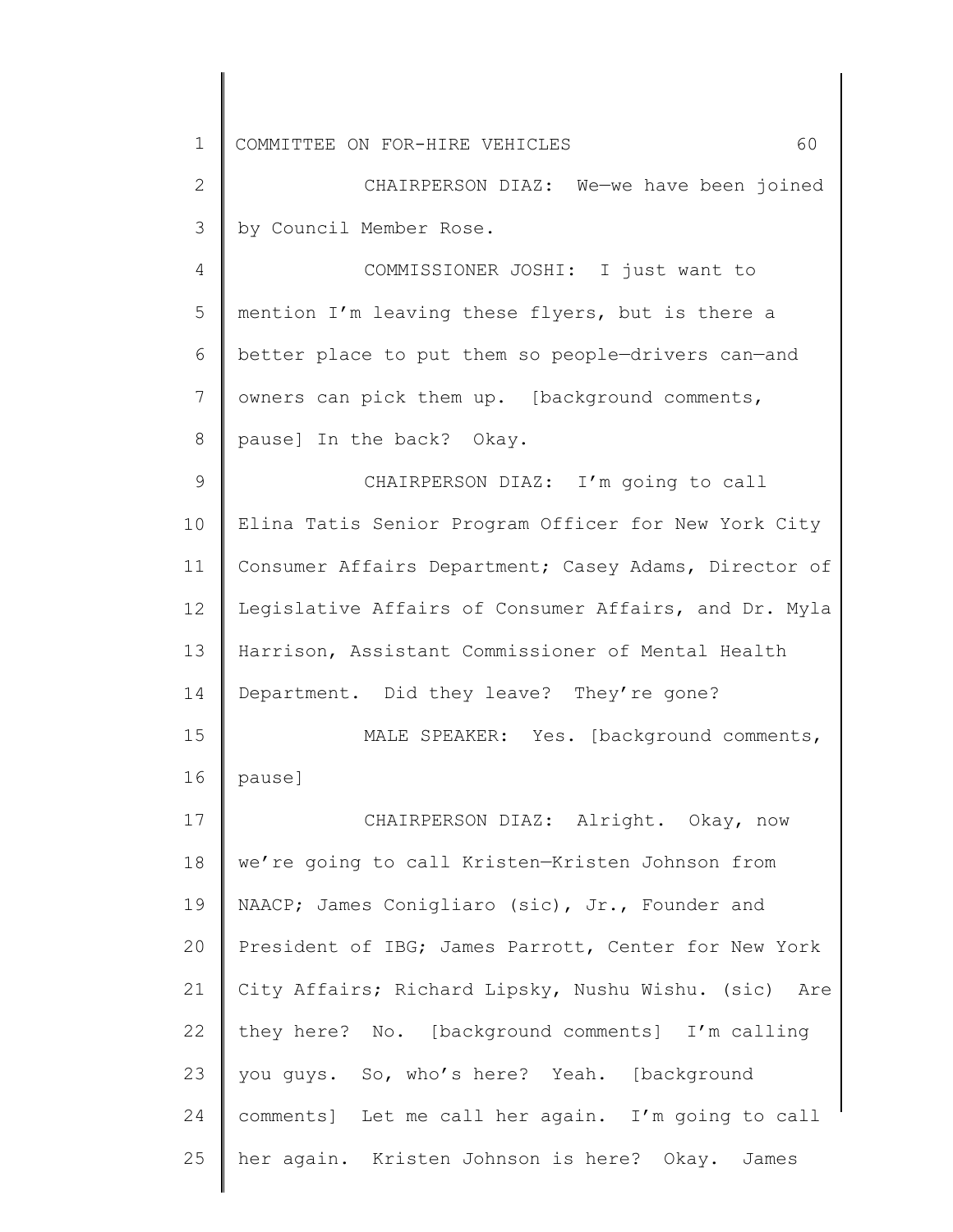| $\mathbf 1$     | 61<br>COMMITTEE ON FOR-HIRE VEHICLES                 |
|-----------------|------------------------------------------------------|
| $\mathbf{2}$    | Parrott. He's here? Okay. James Conigliaro, Jr.      |
| 3               | Okay. . [background comments] No. Now-now, those     |
| 4               | aren't-those aren't here no more. [background        |
| 5               | comments] Richard Lipsky [background comments] Okay. |
| 6               | Peter Mazer. [background comments] Okay. [background |
| $7\phantom{.0}$ | comments] This is them. This is them, okay?          |
| 8               | MALE SPEAKER: Richard, you were called.              |
| 9               | CHAIRPERSON DIAZ: Okay, let's start with             |
| 10              | you. Yeah.                                           |
| 11              | JIM CONIGLIARO, JR: Good morning                     |
| 12              | Chairman Diaz and council members.                   |
| 13              | CHAIRPERSON DIAZ: You-you should only                |
| 14              | have two minutes.                                    |
| 15              | JIM CONIGLIARO, JR: Two minutes?                     |
| 16              | CHAIRPERSON DIAZ: Two minutes.                       |
| 17              | JIM CONIGLIARO, JR: Go. Good morning                 |
| 18              | Chairman Diaz, council Member. My name is Jim        |
| 19              | Conigliaro, Jr. I'm the President of the Independent |
| 20              | Drivers Guild, an affiliate of the Machinists Union. |
| 21              | It's been a pleasure working with this Council and   |
| 22              | this committee on the various things that we were    |
| 23              | able to do for the industry. We look forward to      |
| 24              | continuing that relationship. As you know, we're     |
| 25              | currently working under a capped vehicle scenario    |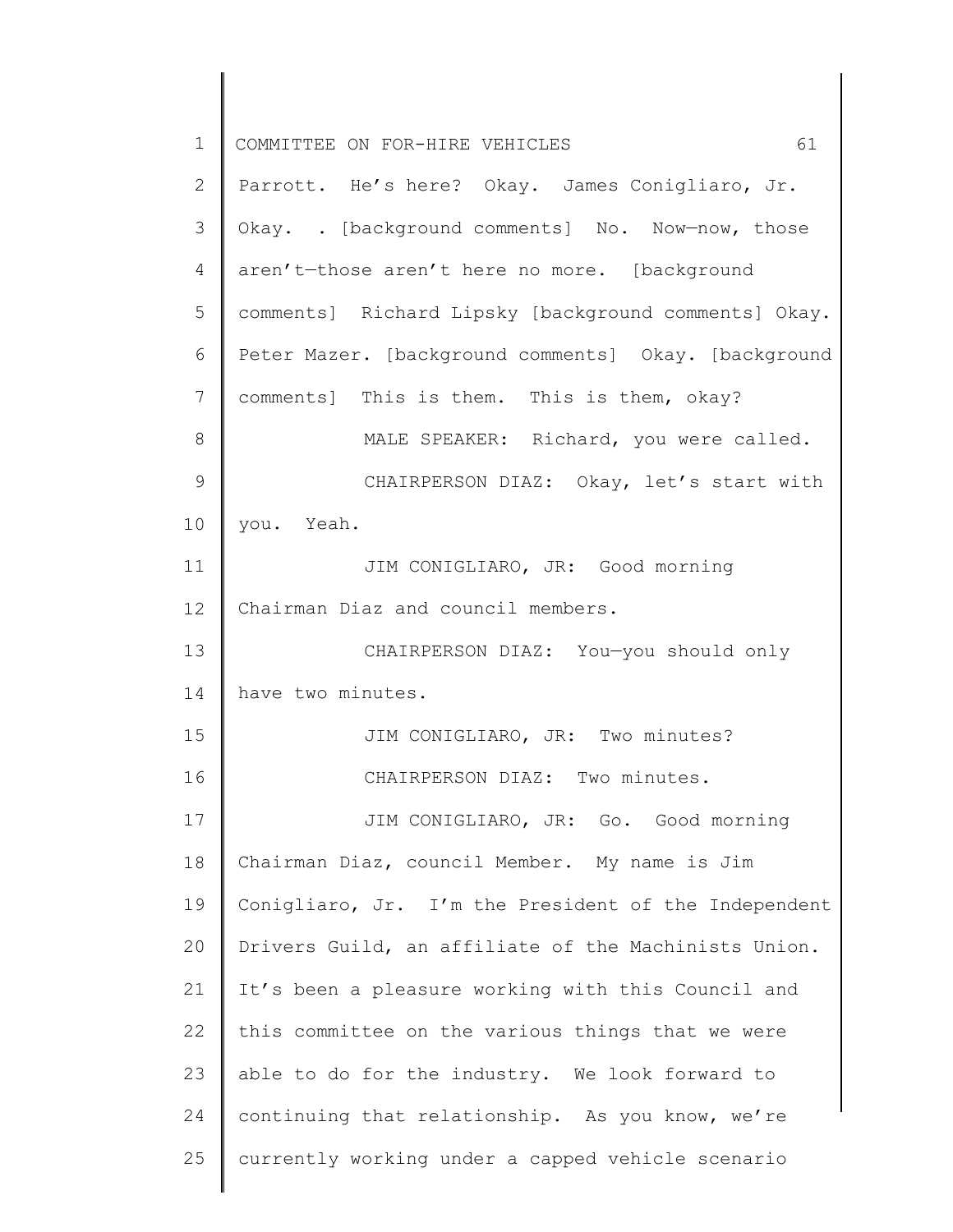| $\mathbf 1$     | 62<br>COMMITTEE ON FOR-HIRE VEHICLES                  |
|-----------------|-------------------------------------------------------|
| 2               | without capping the amount of drivers. That scenario  |
| 3               | will lead to many more drivers than there are         |
| 4               | vehicles. That will also inevitably lead to the       |
| 5               | exploitation of the drivers by leasing companies. If  |
| 6               | there are more driver than there are vehicles, those  |
| $7\phantom{.0}$ | companies will, in fact, act like companies and see   |
| 8               | how much more they can charge drivers for that lease, |
| 9               | or the other side of that, drivers will voluntarily   |
| 10              | pay more because this is the job that they need in    |
| 11              | order to provide for their families. Had we capped    |
| 12              | licenses and drivers and not vehicles, the opposite   |
| 13              | would have happened and that these companies would    |
| 14              | have competed with a limited customer base in order   |
| 15              | to give drivers the best price as possible. That is   |
| 16              | not the current system we're working under, and so I  |
| 17              | think this bill regarding regulation of leasing       |
| 18              | companies is a good bill and a good start. I also     |
| 19              | want to talk briefly about the healthcare bill that   |
| 20              | is proposed. We are in support of any-of additional   |
| 21              | benefits to drivers. As you know, drivers-the vast    |
| 22              | majority of drivers are under-insured and do not have |
| 23              | that social safety net that we talked about earlier.  |
| 24              | I would urge Council Members and the chair to take a  |
| 25              | look at the Black car from the work that they've done |
|                 |                                                       |

 $\begin{array}{c} \hline \end{array}$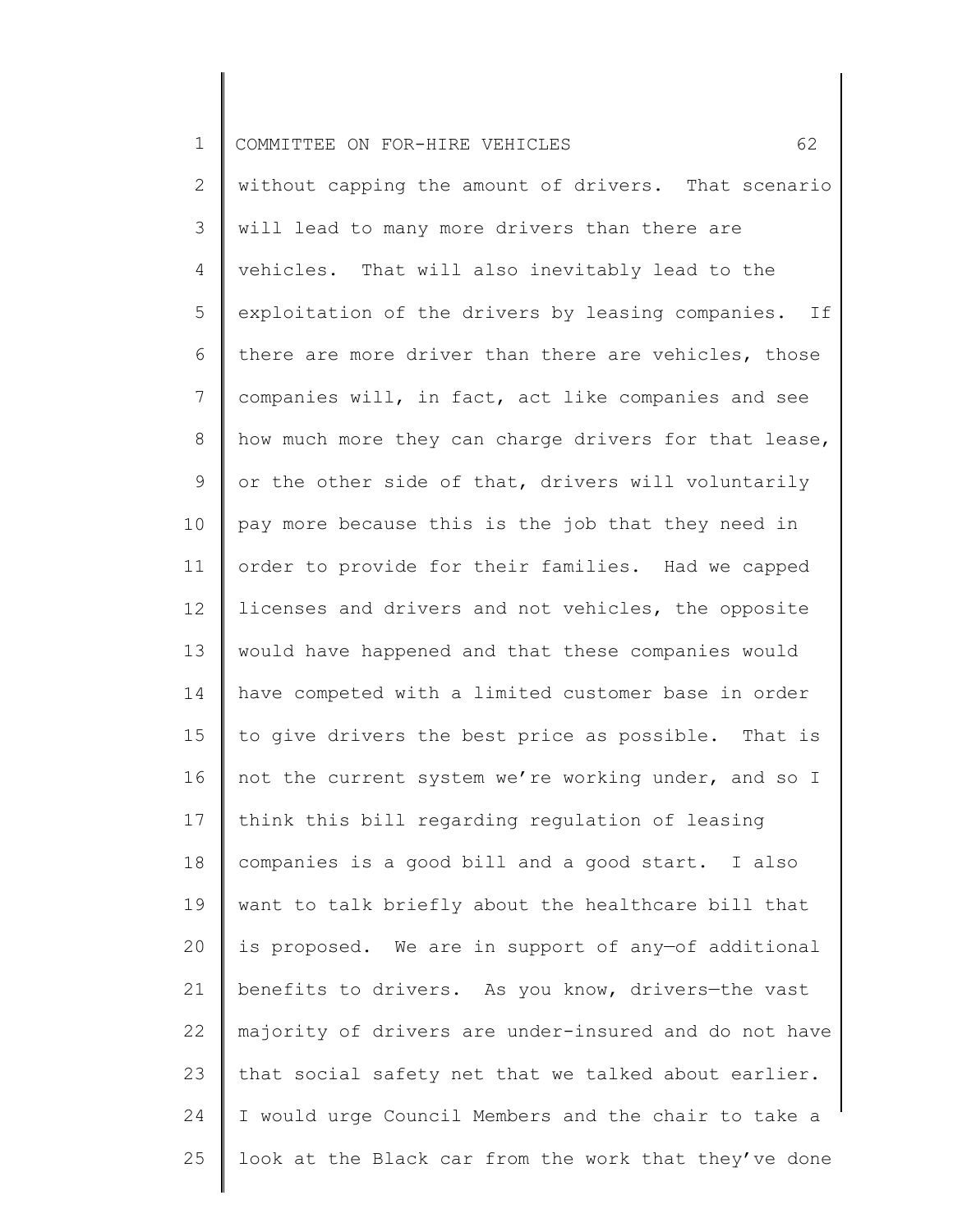| $\mathbf{I}$<br>ᅩ | COMMITTEE ON FOR-HIRE VEHICLES |  |  |  |  |  |
|-------------------|--------------------------------|--|--|--|--|--|
|-------------------|--------------------------------|--|--|--|--|--|

2 3 4 5 6 7 8 9 10 in providing benefits to drivers. The Machinist Union worked 20 years ago along side industry leaders and drivers to create the first Workers Compensation Fund, and the only in this country. They're doing great work with drivers getting vision insurance and telemedicine, and I invite you Chairman Diaz and all of the Council Members to take a look at that work. We're supportive of these bills and look forward to working together. [bell]

11 12 13 14 15 16 17 18 19 20 21 22 23 24 25 JAMES PARROTT: Good morning. James Parrott is my name. I'm Director of Economic and Fiscal Polices at the Center for New York City Affairs. Let me start by congratulating the Chair and the entire Council on the passage—the historic passage of the package of five bills in August. I thought that was an excellent start. Today, we have another nine bills I think that make further progress in coming to grips with this rapid growth in the forhire vehicle industry. Along with Professor Reich of the University of California at Berkeley, we conducted the first extensive study of for-hire vehicle driver earnings in New York City. We examined the business model used by the app dispatch companies. We considered the fact that the drivers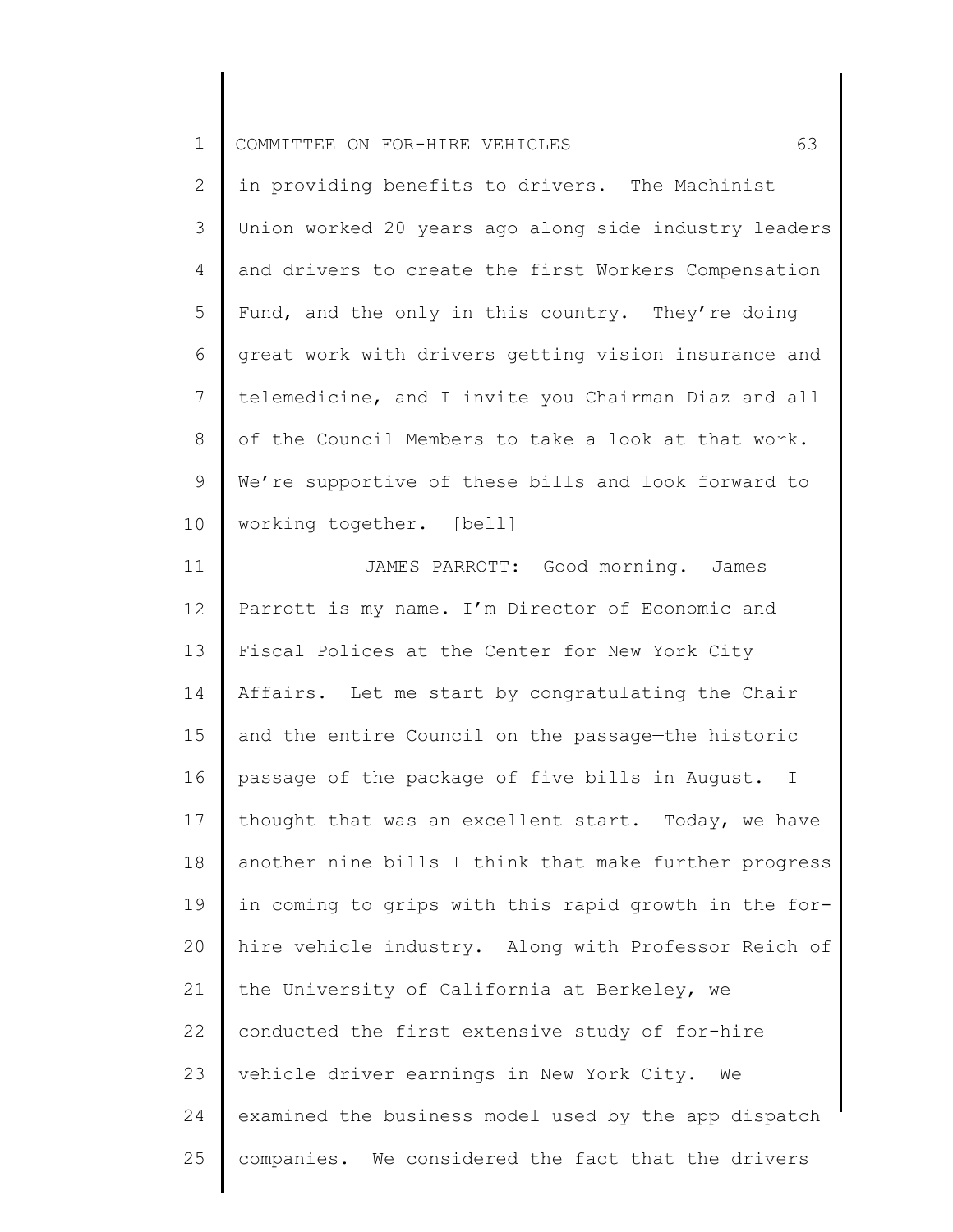| $\mathbf 1$     | 64<br>COMMITTEE ON FOR-HIRE VEHICLES                    |
|-----------------|---------------------------------------------------------|
| 2               | are responsible for the bulk of the capital             |
| 3               | investment that's deployed in this industry, and we     |
| 4               | found that 86% of drivers had had net earnings after    |
| 5               | operating expenses that were below \$17.22 an hour.     |
| 6               | Intro 1052 that deals with health benefits is           |
| $7\phantom{.0}$ | particularly important. In our report we had data on    |
| 8               | the current health insurance coverage of taxi and       |
| 9               | for-hire vehicle drivers. That information indicated    |
| 10              | that 40% of drivers have incomes so low that they       |
| 11              | qualify for Medicaid. Another 16% have no insurance     |
| 12              | at all. Around 25% of drivers are covered by            |
| 13              | employer provided health insurance, but because most    |
| 14              | of these drivers in this industry are not employees,    |
| 15              | the 25% who have employer provided health insurance     |
| 16              | is probably through their spouse. There's an urgent     |
| 17              | need to assist the financially stressed medallion       |
| 18              | owner-drivers. Intro 304 established a task force to    |
| 19              | study medallion values. Intro 1069 would explore how    |
| 20              | to address the problem of medallion owner debt.<br>Two  |
| 21              | other bills, 1068 and 1081 on eh related to providing   |
| 22              | financial and other assistance such as mental health    |
| 23              | benefits to taxi and for-hire vehicle drivers.<br>Based |
| 24              | on our research on the industry and the situation of    |
| 25              | drivers, these bills call for much needed assistance.   |
|                 |                                                         |

║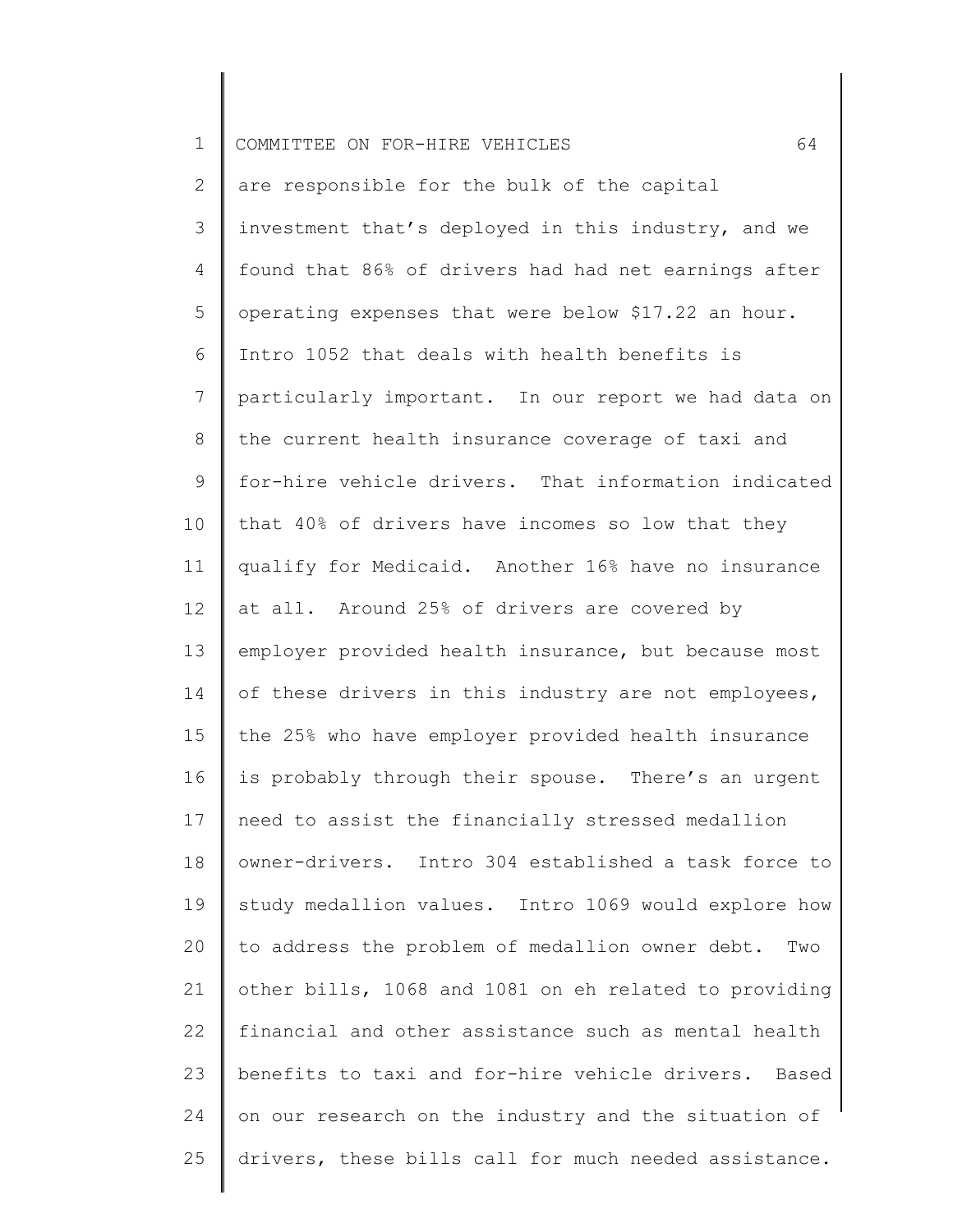| $\mathbf 1$    | 65<br>COMMITTEE ON FOR-HIRE VEHICLES                  |
|----------------|-------------------------------------------------------|
| 2              | Three of the bills involve TLC establishing           |
| 3              | regulations regarding the leasing and rental or       |
| $\overline{4}$ | conditional purchase of for-hire vehicles. 1070       |
| 5              | clarifying the description of any deductions from     |
| 6              | high volume for-hire vehicle driver pay. 1060-1096    |
| 7              | and protecting for-hire vehicle drivers in the event  |
| 8              | of a loss of digital payments made by passengers      |
| 9              | [bell] 1062 and 1079, of course, establishes much     |
| 10             | needed office and inclusion at the TLC. Based on the  |
| 11             | research-the extensive research we've done on this    |
| 12             | industry, these bills are-represent important         |
| 13             | progress and help complement the historic actions     |
| 14             | taken on August the 8th. Thank you.                   |
| 15             | CHAIRPERSON DIAZ: Thank you, Doctor.                  |
| 16             | LUCIUS RICCIO: [off mic] Good morning                 |
| 17             | [pause] [on mic] Turn this on? Okay. Thank you for    |
| 18             | the opportunity to testify in support of the          |
| 19             | critically important legislation proposed. The very   |
| 20             | survival of our essential transportation institutions |
| 21             | is at stake, and you have addressed that concern with |
| 22             | diligence and wisdom. As a former New York City       |
| 23             | Transportation Commissioner and a former MTA Board    |
| 24             | Member, I congratulate the Council and the Mayor for  |
| 25             | finally placing a limit on the growth of the          |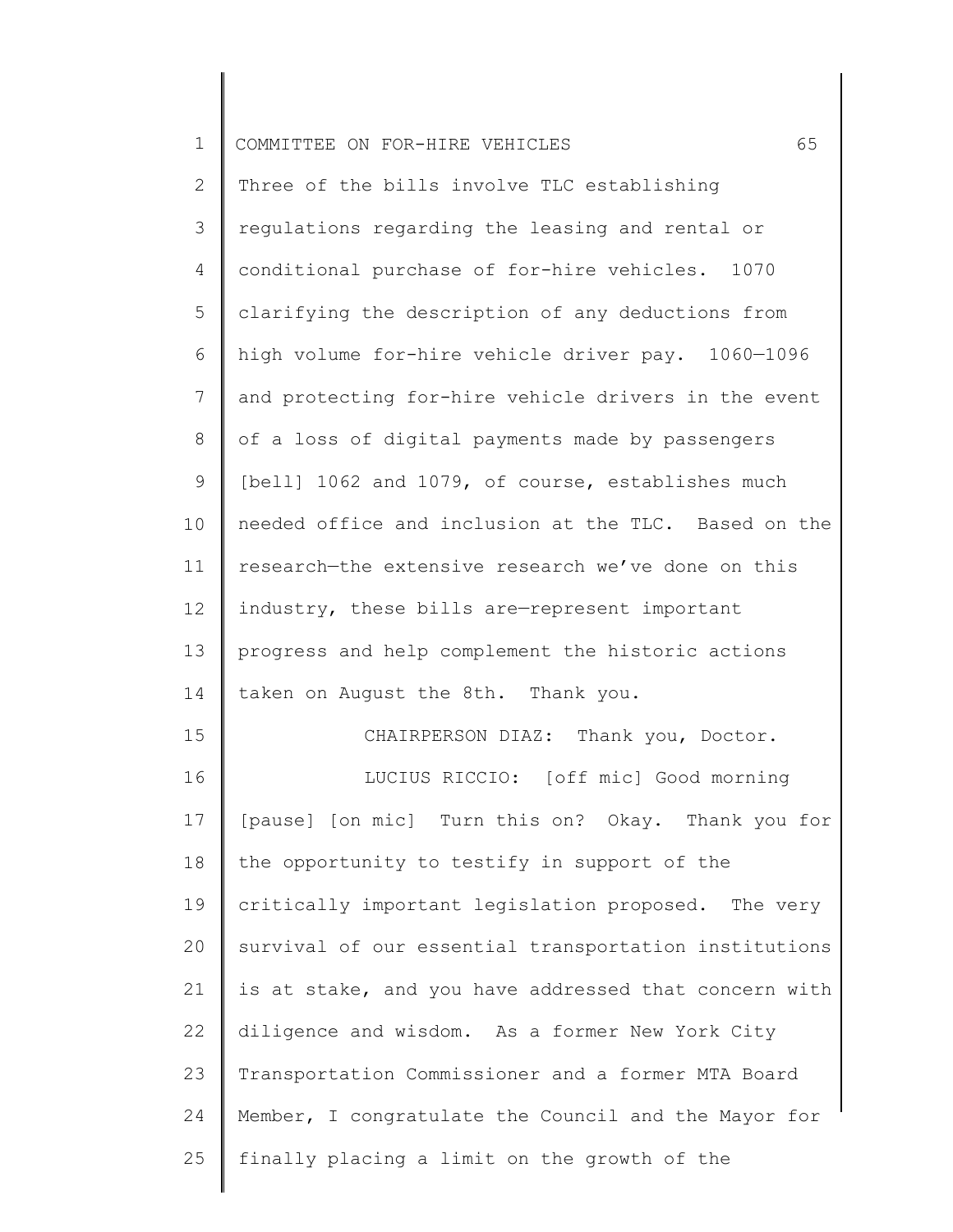| $\mathbf 1$     | 66<br>COMMITTEE ON FOR-HIRE VEHICLES                  |
|-----------------|-------------------------------------------------------|
| 2               | digitally based for-hire vehicle industry. Without    |
| 3               | that legislation, the transportation institutions,    |
| 4               | which have enabled the city to grow and business to   |
| 5               | thrive, the very bedrocks of our economy could be     |
| 6               | weakened to the point that New York City could lose   |
| 7               | its place as the leading city in the world. I'm       |
| 8               | especially supportive of the studies you proposed.    |
| 9               | The public needs to understand the damages being done |
| 10              | and the opportunity that is being missed. I am        |
| 11              | hopeful that these studies will return sanity to      |
| 12 <sup>°</sup> | decision making in the transportation sector.         |
| 13              | Although I would like to see, as I have testified     |
| 14              | before, a limit placed on for-hire vehicles equal to  |
| 15              | the number of Yellow and Green Medallions in          |
| 16              | existence, I understand that that might be too much   |
| 17              | to ask. I've also testified that for-hire vehicles    |
| 18              | are getting away with institutional murder by         |
| 19              | operating without paying anywhere near their fair     |
| 20              | share, their fair share of street space. Yellows and  |
| 21              | Greens pay a medallion fee, and then pay about        |
| 22              | \$15,000 per year in taxes and fees. The for-hire     |
| 23              | vehicles pay about \$275. They don't even pay the MTA |
| 24              | per-ride surcharge. Without changing them what the    |
| 25              | medallion vehicles pay is a missed opportunity to     |
|                 |                                                       |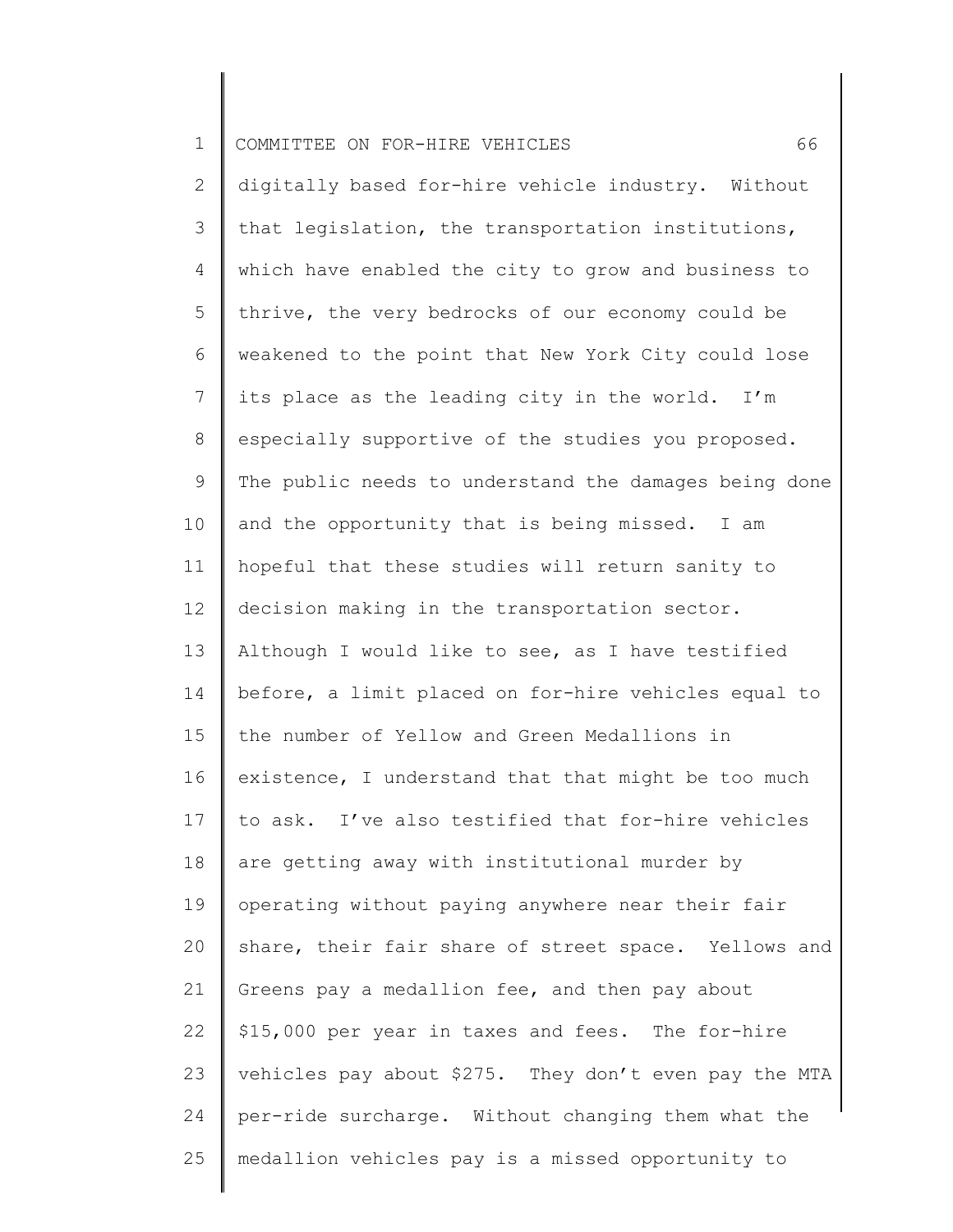1 COMMITTEE ON FOR-HIRE VEHICLES 67

2 3 4 5 6 7 8 9 10 11 12 13 14 15 16 17 18 19 20 21 22 23 24 25 raise the money needed for mass transit and other transportation improvements, improvements which are necessary for New York's future. Not only must we bring our current system to a state of good repair, we need a new subway line for each decade for the next 100 years to stay comparative—competitive with other great cities in the world. Where is that money going to come from? The for-hire vehicles, what the city charges the medallion vehicles. The medallion vehicles. The Yellows have a contract with the city for the exclusive right to spontaneous rides in the Midtown area. That contract one for the medallion fee and reinforced by the creation of the green cab regulations has been violated by the city allowing the new for-hire vehicles into the space without paying and without and EIS. To correct this economic injustice and policy mistake, I proposed that City Council charge any of these new for-hire vehicles a fee of \$10,000 per year, if they want to pick up in the Midtown area and a charge of \$1,000 per year to operate outside the area. In essence, I want the Council to designate new for-hire vehicles as either Yellow for-hire vehicles or Green for-hire vehicles. The Yellow Ubers, Lyfts and Vias would pay \$10,000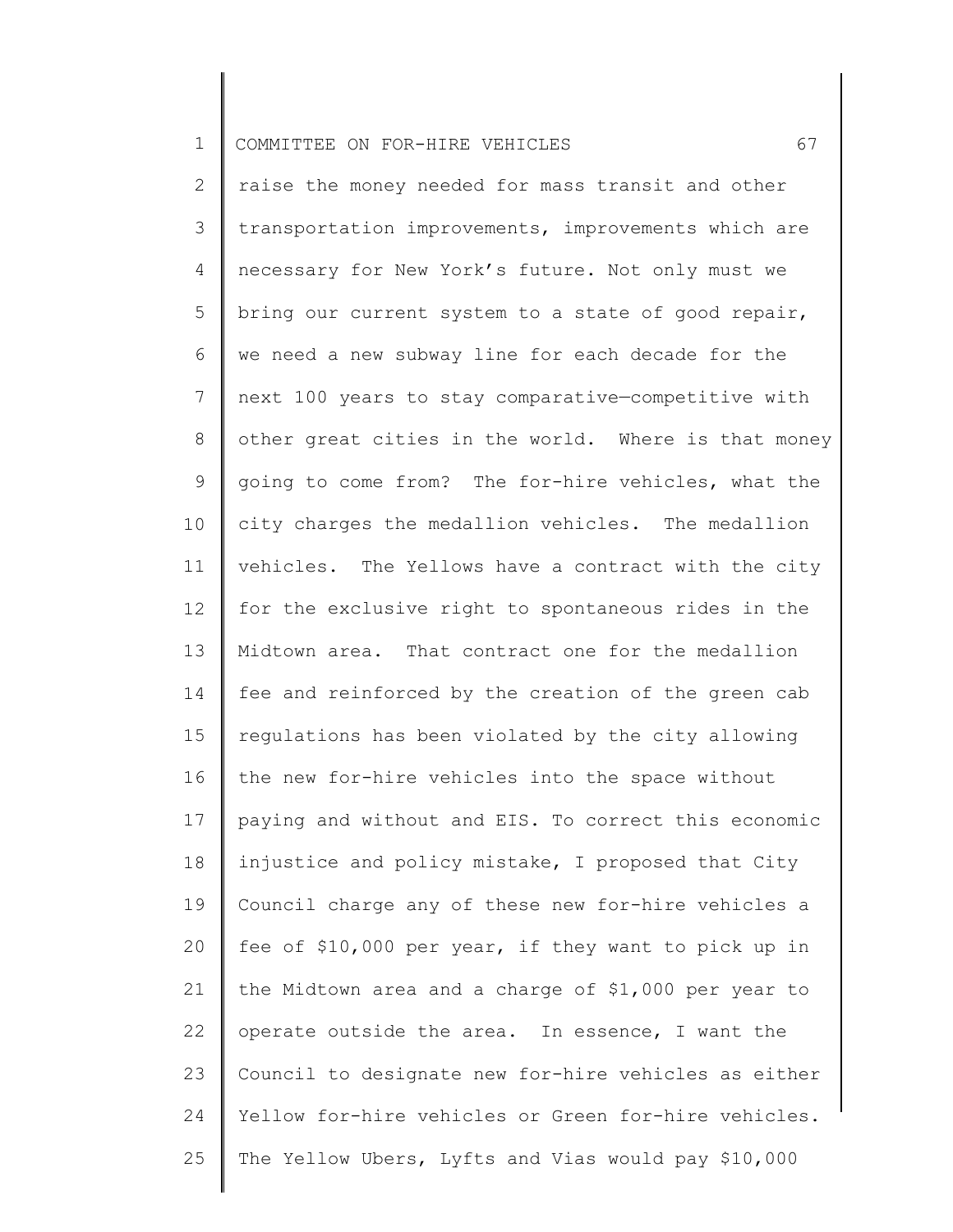| $\mathbf 1$   | 68<br>COMMITTEE ON FOR-HIRE VEHICLES                 |
|---------------|------------------------------------------------------|
| $\mathbf{2}$  | per year, which would give them the right to pick up |
| 3             | in the Midtown area and anywhere else in the city.   |
| 4             | The Green Ubers et al. would pay \$1,000 a year--    |
| 5             | CHAIRPERSON DIAZ: [interposing] Okay.                |
| 6             | LUCIUS RICCIO: -- and could pick up                  |
| 7             | outside the Midtown area. They could operate [bell]  |
| $8\,$         | under the Green Medallion rules. I estimate this     |
| $\mathcal{G}$ | would raise a half a million--\$500 million to a     |
| 10            | billion dollars.                                     |
| 11            | CHAIRPERSON DIAZ: [interposing] Thank                |
| 12            | you, sir.                                            |
| 13            | LUCIUS RICCIO: I thank you very much for             |
| 14            | the opportunity.                                     |
| 15            | CHAIRPERSON DIAZ: Thank you.                         |
| 16            | Good afternoon, Chair Diaz and member of             |
| 17            | the committee. My name is Kristen Johnson, and I'm   |
| 18            | testifying on behalf of NAACP, the Legal Defense and |
| 19            | Educational Fund. Thanks for this opportunity to     |
| 20            | testify in support of Intro 1079. I've testified     |
| 21            | before the City Council twice this year, and we are  |
| 22            | gratified that the Council took our concerns and     |
| 23            | those rather seriously. Likewise, we're encouraged   |
| 24            | by the initiative to create an office of inclusion,  |
| 25            | which we believe has the potential to meaningfully   |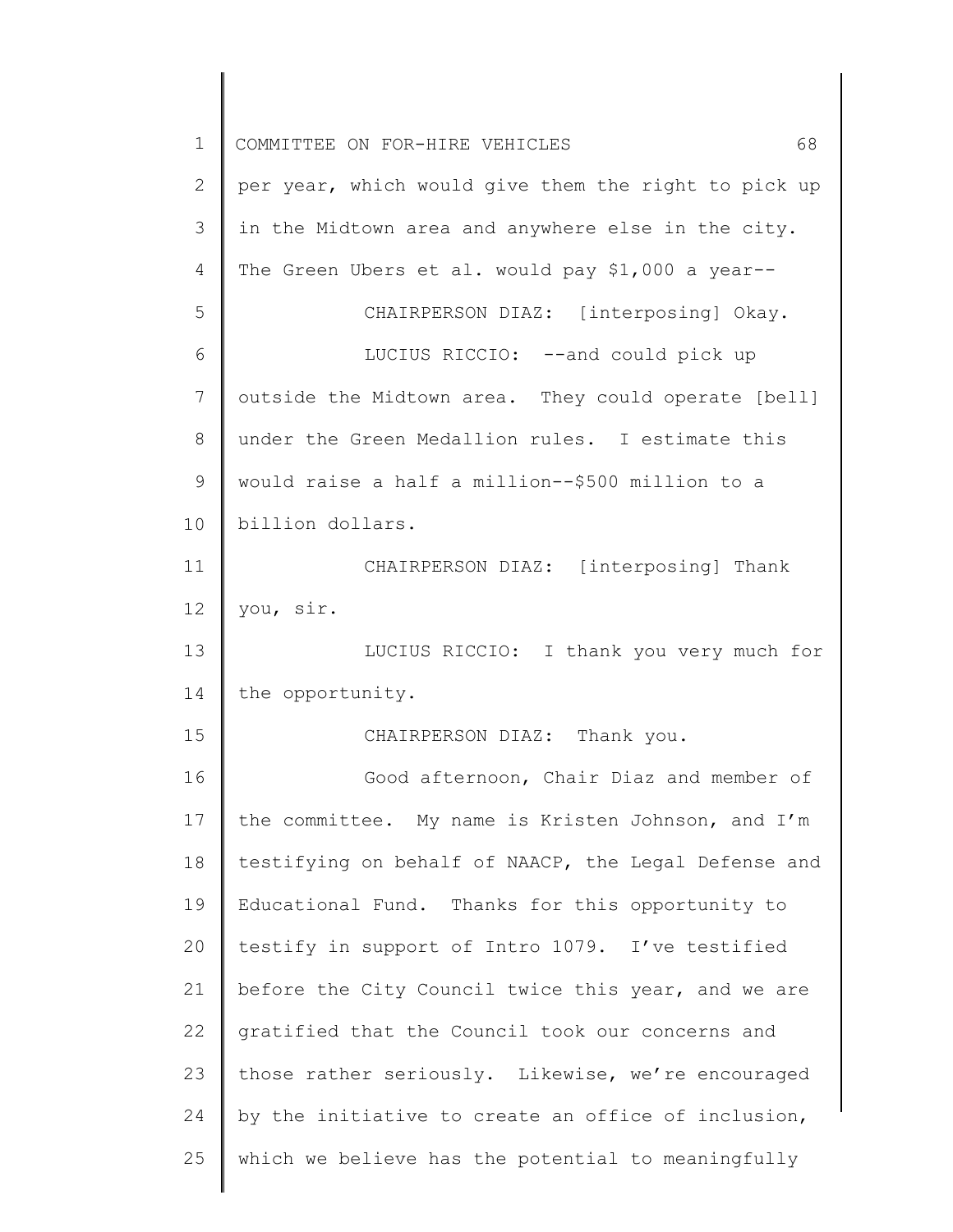| $\mathbf 1$    | 69<br>COMMITTEE ON FOR-HIRE VEHICLES                  |
|----------------|-------------------------------------------------------|
| $\mathbf{2}$   | address the widespread and persistent problem in this |
| 3              | city of trying to hail a cab while black. I urge you  |
| $\overline{4}$ | to vote yes on this bill. For decades, black New      |
| 5              | Yorkers have lived with the uncertainty of whether a  |
| 6              | taxi, licensed by the City will refuse to serve them. |
| $\overline{7}$ | Beyond violating the law, these persistent ride       |
| $8\,$          | refusal are an attack on our dignity. We've worked    |
| $\mathsf 9$    | with the TLC and testified before the Council to try  |
| 10             | to end these unacceptable denials of service, and     |
| 11             | send a clear message that New York City will not      |
| 12             | tolerate this discrimination any more. The Office of  |
| 13             | Inclusion can play an important role in making        |
| 14             | transportation more equitable for people of color in  |
| 15             | New York City. To do this most effectively we would   |
| 16             | make several recommendations regarding the            |
| 17             | implementation of Intro 1079. First, Intro 1079       |
| 18             | refers only to the Director of the Office of          |
| 19             | Inclusion. The office, of course, cannot be           |
| 20             | effective unless it is adequately staffed and funded. |
| 21             | The office should be staffed with a sufficient number |
| 22             | of people to perform all of the responsibilities of   |
| 23             | the office, and test new programs, and the staff      |
| 24             | should reflect the diversity of New York City.        |
| 25             | Second, the director must be a highly qualified       |
|                |                                                       |

∥ ║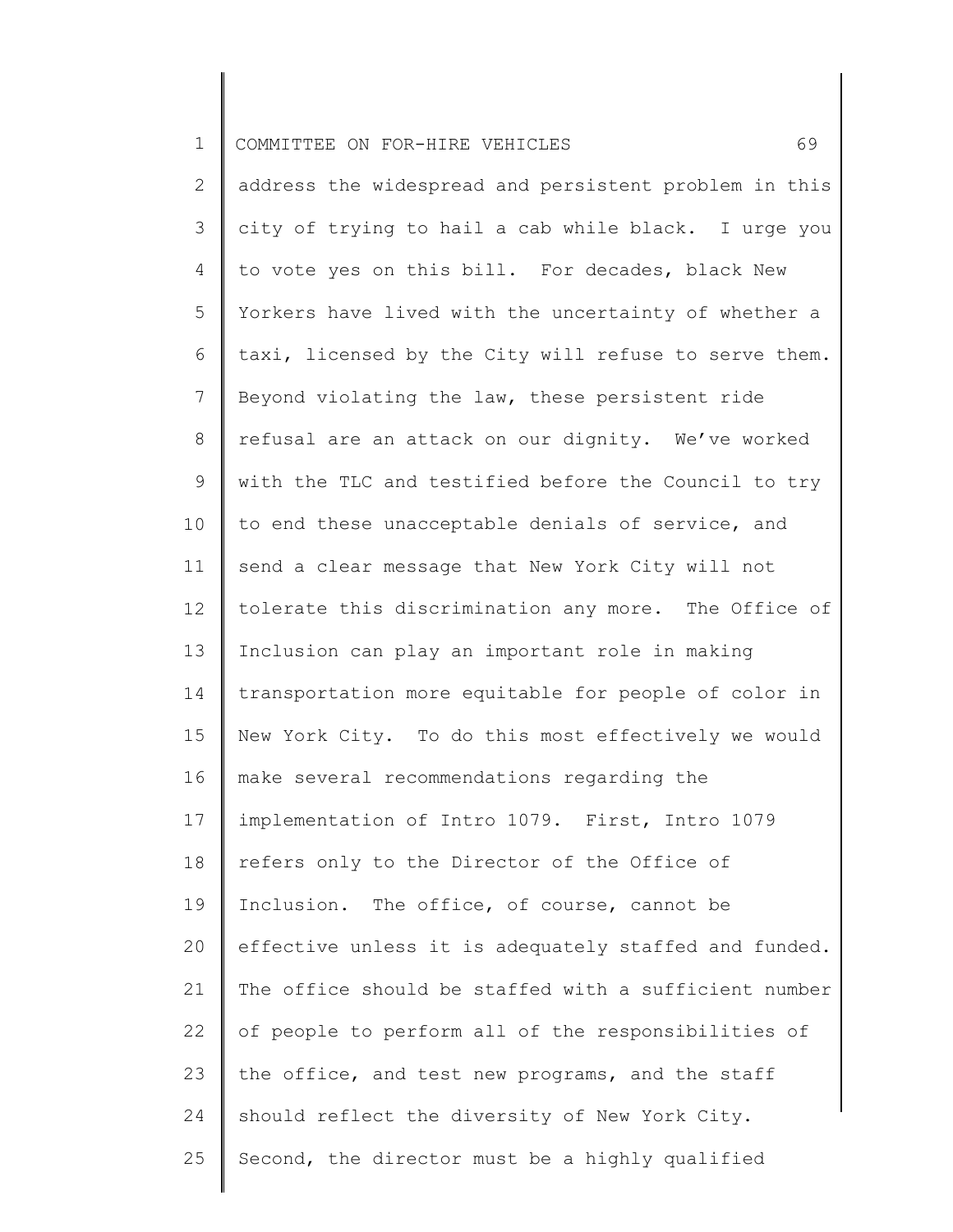| $\mathbf 1$ | 70<br>COMMITTEE ON FOR-HIRE VEHICLES                  |
|-------------|-------------------------------------------------------|
| 2           | leader. This new office will require someone who      |
| 3           | leads with vision, determination, and a strong        |
| 4           | commitment to fighting racism and all forms of        |
| 5           | discrimination. Third, we believe the responsibility  |
| 6           | of the office should compile and report statistics    |
| 7           | relating to which communities are affected by service |
| 8           | refusals is vital. The impact of this reporting,      |
| 9           | though, will only be as good as the data. We          |
| 10          | recommend that the data collected reflect both        |
| 11          | information from drivers and the experiences of       |
| 12          | people who use taxis on a regular or moderate basis.  |
| 13          | Fourth, we recommend that the office regularly        |
| 14          | solicit input from stakeholders in the community.     |
| 15          | Fifth, we recommend the office study the frequency    |
| 16          | with which taxi drivers themselves are subject to     |
| 17          | discriminatory harassment wile on the job. Finally,   |
| 18          | we recommend that the office explore a different      |
| 19          | measure that could help deter racially biased [bell]  |
| 20          | biased ride refusals. We urge you to vote yes.        |
| 21          | Thank you.                                            |
| 22          | CHAIRPERSON DIAZ: Thank you.                          |
| 23          | PETER MAZER: Good morning Chairman Diaz               |
| 24          | and members of the committee. I am Peter Mazer,       |
| 25          | General Counsel to the Metropolitan Taxicab Board of  |
|             |                                                       |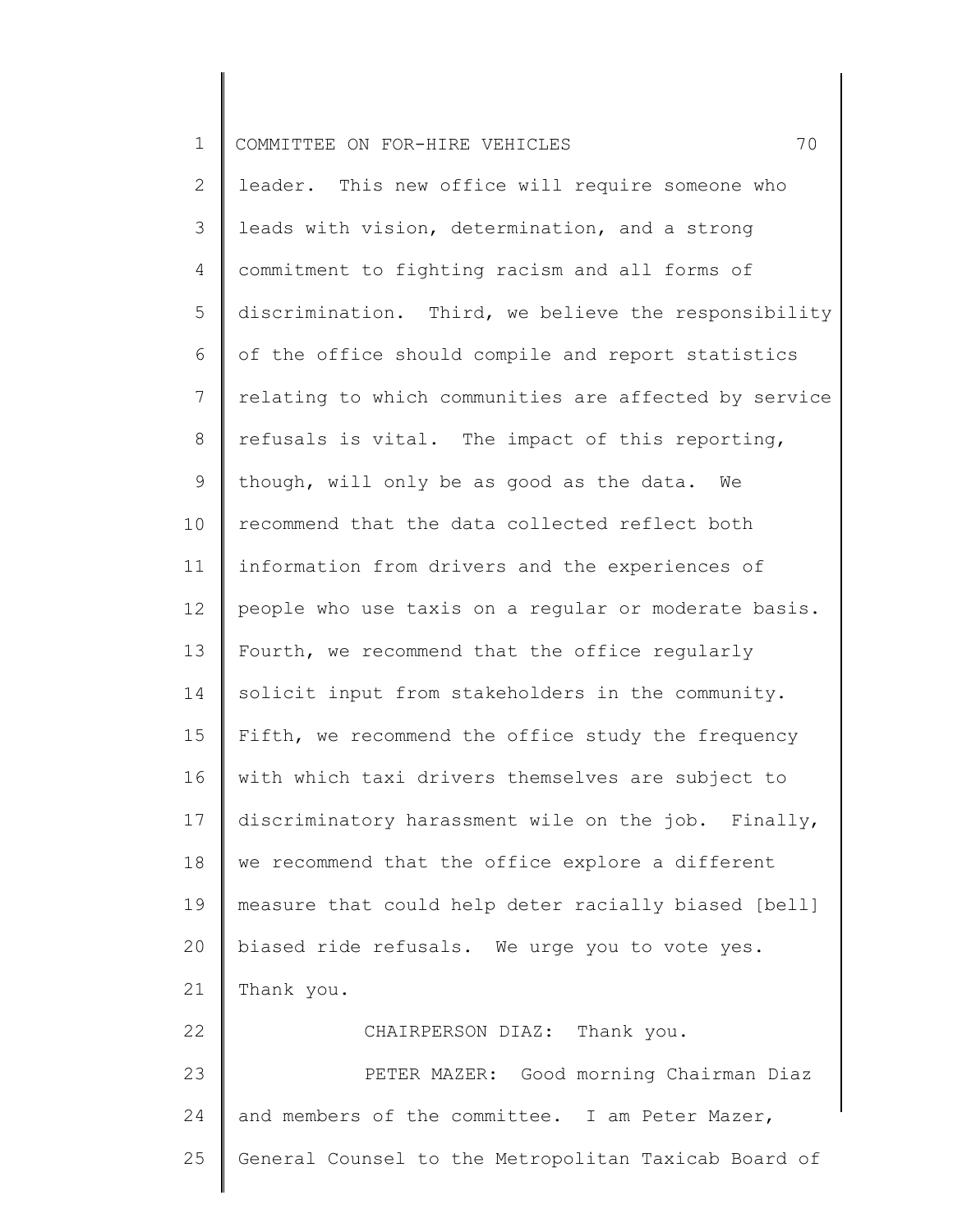| $\mathbf 1$  | 71<br>COMMITTEE ON FOR-HIRE VEHICLES                  |
|--------------|-------------------------------------------------------|
| $\mathbf{2}$ | Trade. Our 66-year-old association represents the     |
| 3            | owners of about 5,700 Medallion taxicabs and operates |
| 4            | a full service driver resource centers that help      |
| 5            | thousands of drivers with their licensing issues, and |
| 6            | offer training classes for 5,000 drivers. We also     |
| 7            | represent drivers with respect to nearly 3,000        |
| 8            | Traffic Court summonses, handled 3,000 OATH cases and |
| 9            | made more than 300 appearances in Criminal Court on   |
| 10           | behalf of taxicab drivers all without charging our    |
| 11           | drives a penny. There may be well intended pieces of  |
| 12           | legislation before the Council today, most of which   |
| 13           | we support. MTBOT has submitted written comments on   |
| 14           | each of these bills. We ask that it be part of the    |
| 15           | record, but I'd like to limit my time this morning to |
| 16           | address 1052, the Healthcare Bill. At the outset, I   |
| 17           | would say that everyone should have affordable        |
| 18           | healthcare available. That includes more 185,000      |
| 19           | taxi and livery drivers who are presently licensed b  |
| 20           | by the TLC. Drivers, owners and the public all        |
| 21           | benefit from the healthy workforce, but I must ask    |
| 22           | that this approach taken in the bill is the best way. |
| 23           | The bill would impose an undetermined passenger       |
| 24           | surcharge to forward to a fund an array of benefits.  |
| 25           | No analysis has been performed to determine benefit   |
|              |                                                       |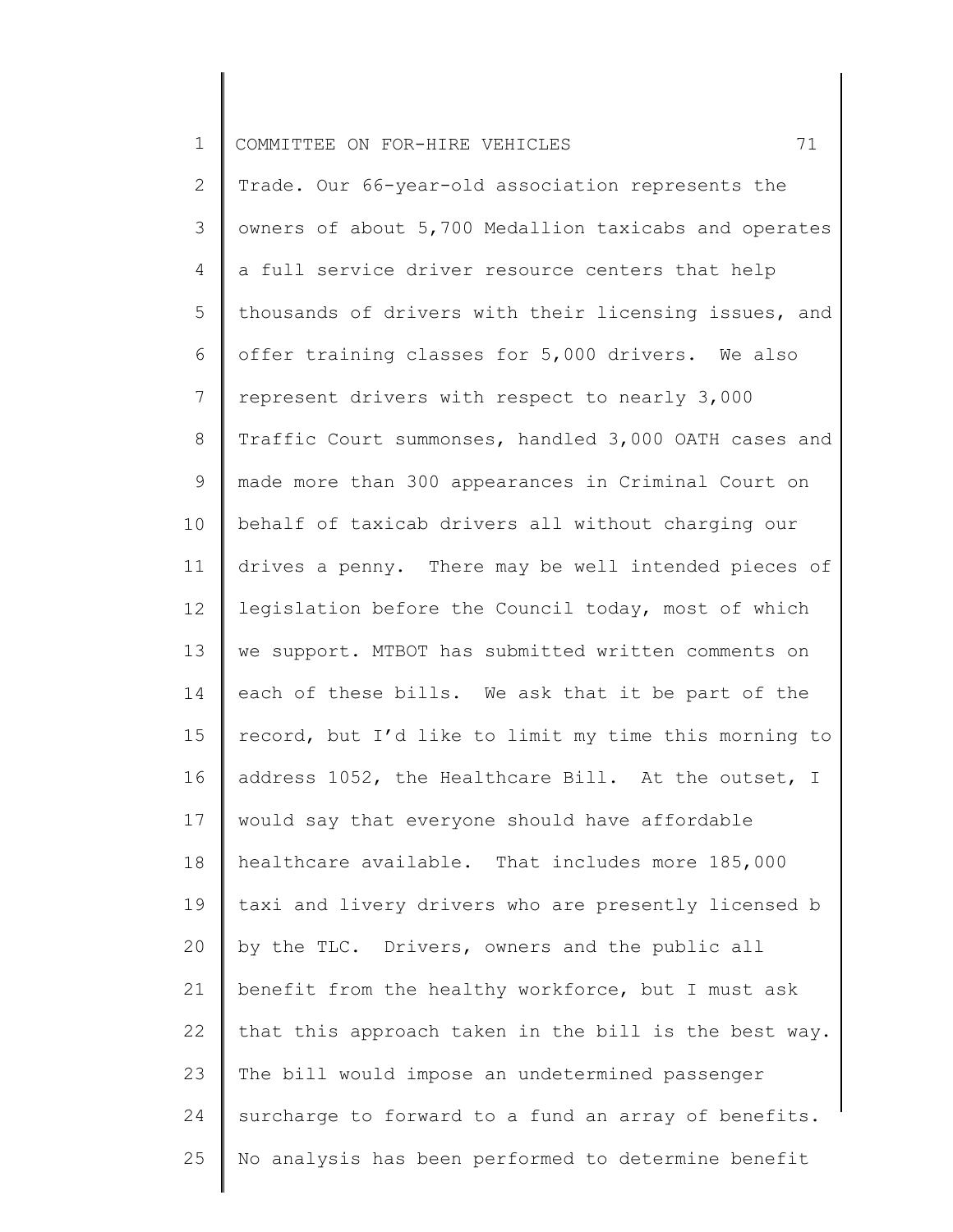| 1    COMMITTEE ON FOR-HIRE VEHICLES |  |
|-------------------------------------|--|
|-------------------------------------|--|

2 3 4 5 6 7 8 9 10 11 12 13 14 15 16 17 18 19 20 21 22 23 24 25 costs. In my written comments, I performed an analysis for the taxicab industry, and I estimated that the surcharge of nearly \$3.00 a trip would be required to fund the benefits that would be offered in this bill. On January 1, 2019, a surcharge will go into effect that will impose a \$2.75 additional fare on for-hire vehicles and \$3.00 on taxicabs solely to fund the MTA. That agency will receive the equivalent of one-way passenger fare from nearly one million taxicab and livery drivers each day without having to add a single bus, train or any staff to move these people. Our drivers get nothing from this except in all likelihood lost fares as the for-hire transportation becomes even more expensive and more passengers are priced out of the market. If we add another surcharge, ridership will undoubtedly plummet [bell] even further, and how does this help our drivers? [bell] I will just conclude briefly. We don't—we do not provide any benefit to our drivers if we deprive them of the income they need to support themselves and their families by continually imposing massive passenger surcharge. We can all talk about providing a living wage for drivers, but this Council cannot force anyone to take a taxi or livery if they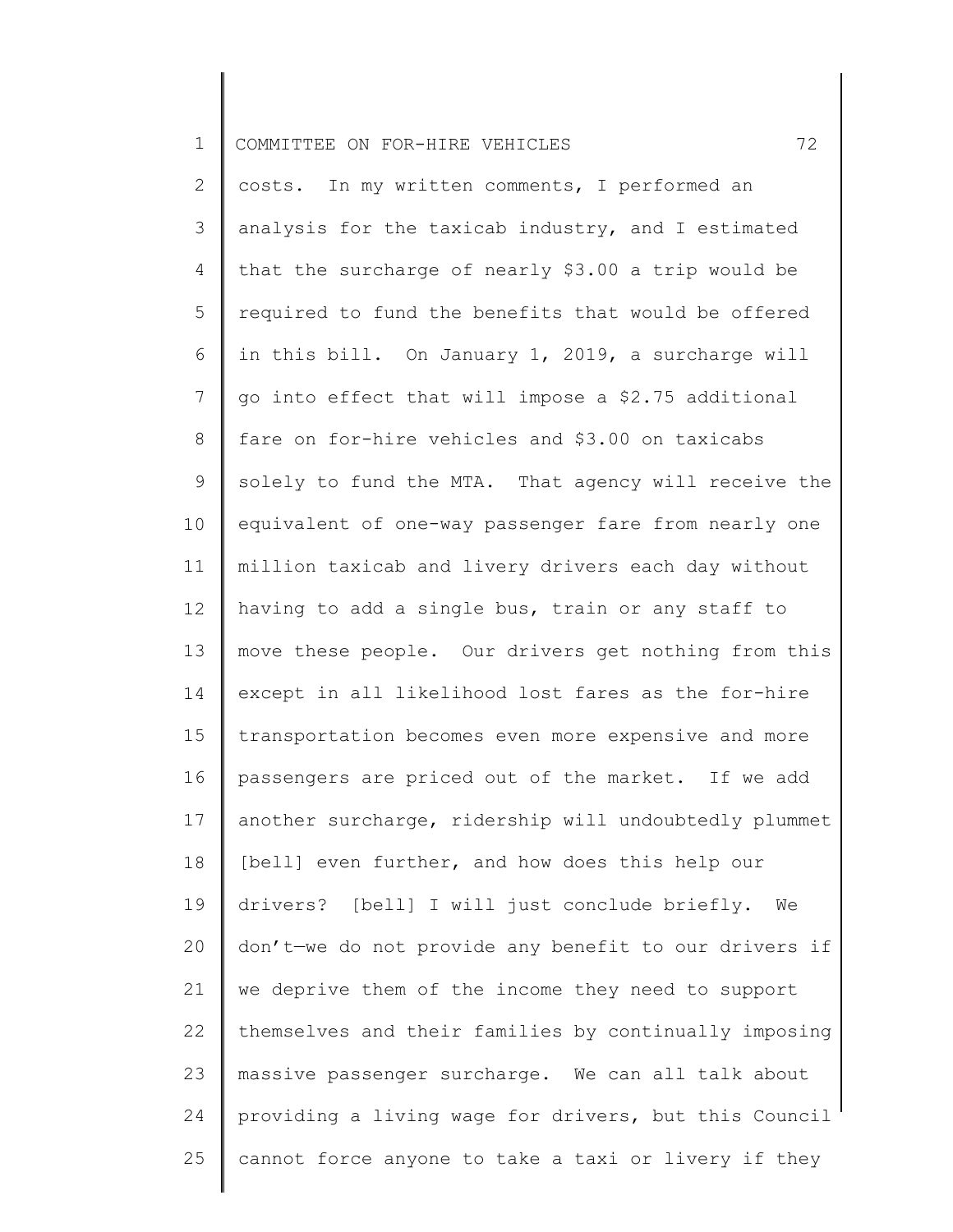| $\mathbf 1$    | 73<br>COMMITTEE ON FOR-HIRE VEHICLES                  |
|----------------|-------------------------------------------------------|
| $\overline{2}$ | become unaffordable. With fares expected to exceed    |
| 3              | \$10 before a vehicle even moves an inch, we are fast |
| 4              | approaching that point. I believe the best solution   |
| 5              | is not to destroy taxi driver incomes with another    |
| 6              | surcharge, but look at other ways to help restore     |
| 7              | this industry and instill passenger confidence so     |
| 8              | more passengers can use these means of                |
| $\mathsf 9$    | transportation. [bell]                                |
| 10             | CHAIRPERSON DIAZ: I definitely agree                  |
| 11             | with you. No more surcharges.                         |
| 12             | PETER MAZER: Thank you.                               |
| 13             | CHAIRPERSON DIAZ: Okay. Definitely                    |
| 14             | we'll need it. It's not in my bill, but I will        |
| 15             | change that.                                          |
| 16             | PETER MAZER: Right.                                   |
| 17             | CHAIRPERSON DIAZ: Thank you.                          |
| 18             | PETER MAZER: And if I can just add one                |
| 19             | final point, I want to agree with my colleague that   |
| 20             | we need in any office of inclusion to look at the     |
| 21             | discriminatory practices against all licenses.        |
| 22             | RICHARD LIPSKY. Thank you, Chairman                   |
| 23             | [coughs] Chairman Diaz. My name is Richard Lipsky.    |
| 24             | I've been working for the last 2-1/2 years on behalf  |
| 25             | of medallion owners. It's been a long period of time  |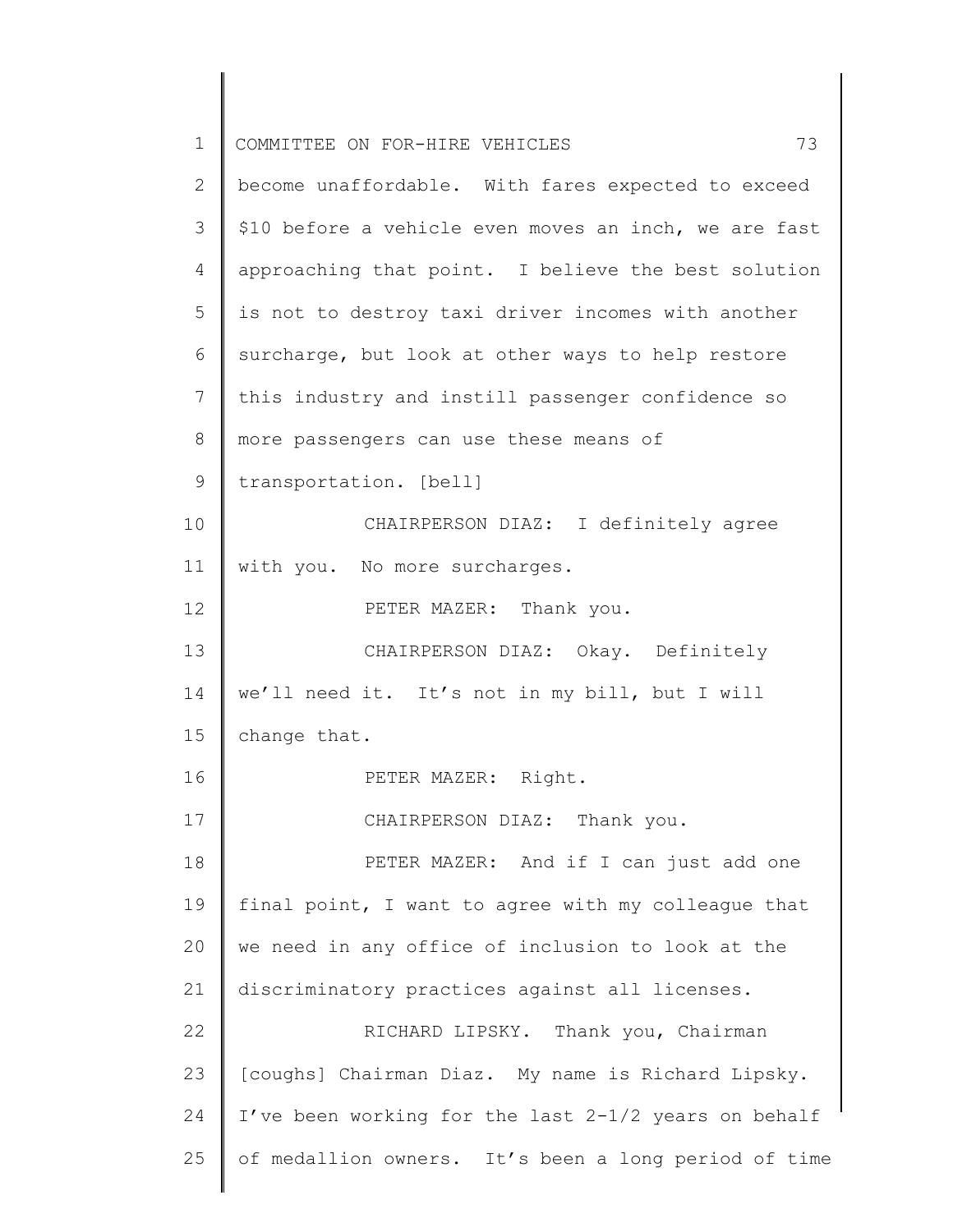| $\mathbf 1$     | 74<br>COMMITTEE ON FOR-HIRE VEHICLES                  |
|-----------------|-------------------------------------------------------|
| 2               | punctuated by bankruptcies, foreclosures and          |
| 3               | suicides. The warning lights are ahead for the City   |
| 4               | Council and for all medallion owners. There's a       |
| 5               | glimmer of hope generated, but the fear about the     |
| 6               | next steps remain. The fear doesn't lie with the City |
| $7\phantom{.0}$ | Council. The fear lies with the knowledge that the    |
| 8               | laws that you have passed must be made strong by the  |
| 9               | regulations pursuant to them. We are not confident    |
| 10              | as the Speaker was with the current leadership down   |
| 11              | at the TLC and that's not something that an emotional |
| 12              | reaction. It's a reaction of watching the leadership  |
| 13              | over the last four years acting in the benefit of     |
| 14              | taxi medallion owners, but of others and some of the  |
| 15              | other medallion owners who are here will emphasize    |
| 16              | those points. We don't feel the TLC leadership is     |
| 17              | supportive of medallion owners, and when the suicides |
| 18              | occurred, the first reaction from the chair was to    |
| 19              | talk about mental health issues instead of talking    |
| 20              | about the insufficiency of her role as a leader in    |
| 21              | making sure that we didn't reach that point. We have  |
| 22              | a letter to the Speaker and to the Mayor that we      |
| 23              | will-that we have already submitted that emphasized   |
| 24              | this point. We also want to emphasize that so far as  |
| 25              | we've seen that the TLC has not moved quickly to      |
|                 |                                                       |

║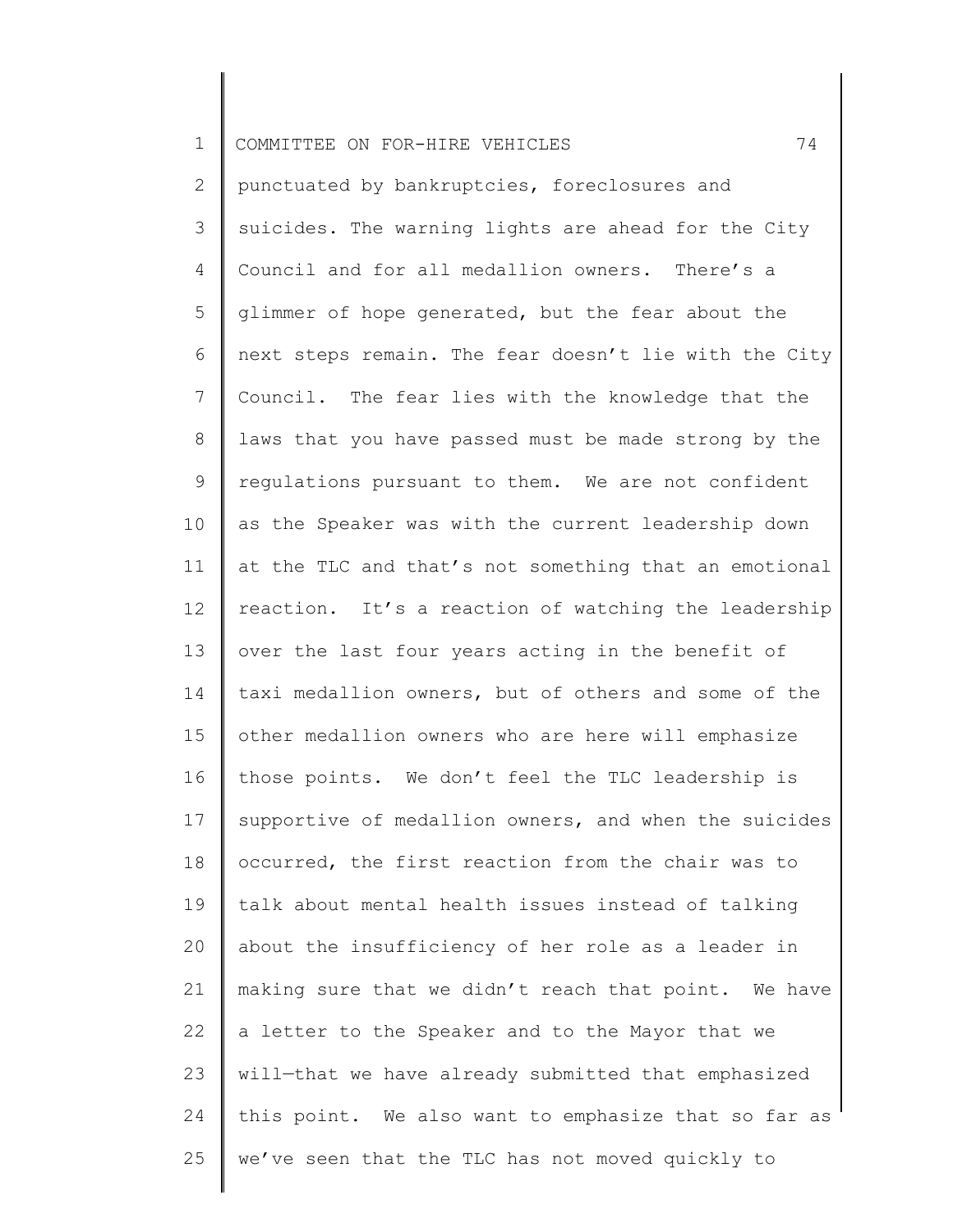1 COMMITTEE ON FOR-HIRE VEHICLES 75

2 3 4 5 6 7 8 9 10 11 12 13 14 15 16 17 18 19 start to promulgate rules pursuant to the legislation that you passed. You're interested in what happened what happened in the past. You're interested in medallion values. You need to do two things: You need to have strong regulations. You need to reduce the number of cars, and you need to make sure that every single car, Uber, Lyft or whatever is hooked by central computer to the TLC so there's real time data. You want health benefits, you want wages, you want all these things to be understood. You can't unless you get real time data. We call and finally we call on the Mayor and the Council to be vigilant to make sure that this TLC leadership is going to be responsive to the needs of medallion owners. [bell] If you're not, then we will see the repercussions of more suicides later. CHAIRPERSON DIAZ: You, so—so you're telling me that—telling me that the Commissioner is

21 22 23 RICHARD LIPSKY: We don't think so, and we think that the TLC should be put under new management. [cheers/applause]

not doing a good job?

20

24 25 CHAIRPERSON DIAZ: Gentlemen, thank ladies and gentlemen, thank you very much for your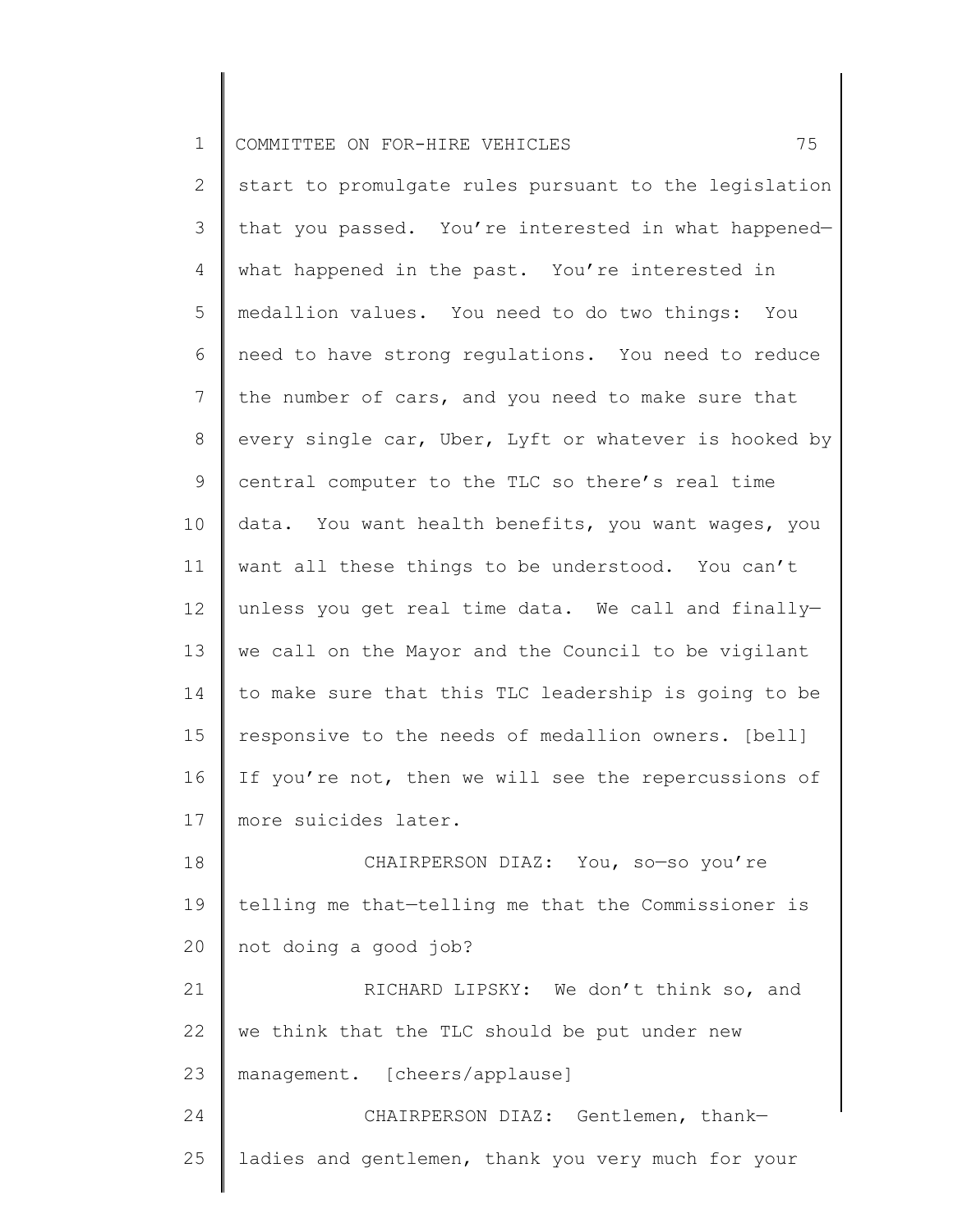| $\mathbf 1$    | 76<br>COMMITTEE ON FOR-HIRE VEHICLES                               |
|----------------|--------------------------------------------------------------------|
| $\mathbf{2}$   | participation. I'm calling Mike Hill. Is Mike Hill                 |
| 3              | here? Mike. Jeffrey Rose. Is Jeffrey Rose here?                    |
| 4              | MALE SPEAKER: He is.                                               |
| 5              | CHAIRPERSON DIAZ: John Pope Lambert,                               |
| 6              | John Pope Lambert is here or no.                                   |
| $7\phantom{.}$ | JOHN POPE LAMBERT: Yes.                                            |
| 8              | CHAIRPERSON DIAZ: Okay. Jose Toledano                              |
| $\mathsf 9$    | (sic) Jose Toledano. No. Bhairavi Desai. She's                     |
| 10             | here. Bhairavi Desai, Bhairavi, Zubeen Salamani.                   |
| 11             | How many you got there? We got to move ladies and                  |
| 12             | gentlemen. [background comments] [laughter] Okay.                  |
| 13             | Ladies first. [pause]                                              |
| 14             | BHAIRAVI DESAI: Good morning. [laughs]                             |
| 15             | Good morning Chairman Diaz, members of the Council.                |
| 16             | It's great to be back here today. I'm Bhairavi Desai               |
| 17             | Executive Director of the New York Taxi Workers                    |
| 18             | Alliance. We've already submitted to you written                   |
| 19             | testimony and expressing our support of the bills.<br>$\mathbb{I}$ |
| 20             | mean, of course, almost all of these bills come                    |
| 21             | directly out of our platform, which hundreds of                    |
| 22             | drivers in a unity campaign among app drivers, Yellow              |
| 23             | Cab drivers, Green Livery, corporate black car                     |
| 24             | drivers. We campaigned for it for months right                     |
| 25             | outside of these halls, and we're really gratified to              |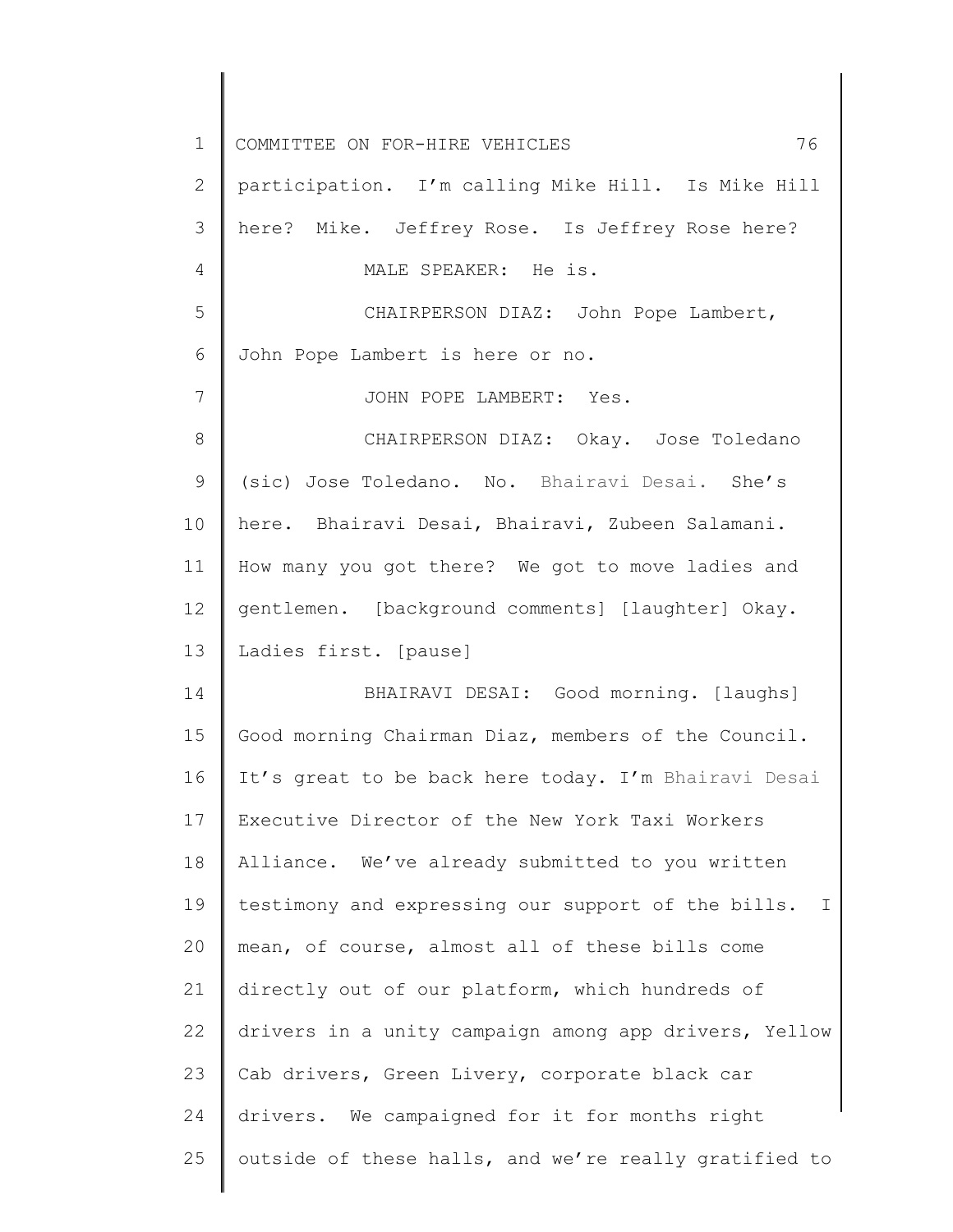| $\mathbf 1$     | 77<br>COMMITTEE ON FOR-HIRE VEHICLES                  |
|-----------------|-------------------------------------------------------|
| 2               | see this space, too. You know, the cap brought a lot  |
| 3               | of hope to a workforce that's been in some serious    |
| 4               | despair, but we know that the reality is the crisis   |
| 5               | among drivers is far from over, and that all of these |
| 6               | bills combined really are a starting point. As far    |
| 7               | as the-as-as far as, you know, bill-Intro 1070 is     |
| 8               | concerned, it needs to be passed or people like       |
| 9               | Abraham Loeb, who ended up paying \$78,000 on a used  |
| 10              | car with 30,000 miles on it. People like Mohammed     |
| 11              | Islam who paid \$69,634 for a 2014 Toyota Camry with  |
| 12              | 5,000 miles on it. Brother Bahi Antelo (sp?) who      |
| 13              | paid \$84,072 for a Toyota Sienna. Silafu Holavu      |
| 14              | (sp?) who paid \$78,175 for a Toyota Sienna, and the  |
| 15 <sub>1</sub> | list goes on and on. You know, and let's be really    |
| 16              | clear these predatory lending practices they're not   |
| 17              | because of a vehicle cap, they have been at the       |
| 18              | existence at the beginning of this sector. In fact,   |
| 19              | the Federal Trade Commission actually fined Uber \$20 |
| 20              | million because of false advertising related to its   |
| 21              | promises of how much drivers could earn, and the      |
| 22              | promise that they were going to get the best          |
| 23              | financing deals on these vehicles when they went to   |
| 24              | Uber's leasing partners. It's a sham that's pre-      |
| 25              | existed the cab, and is a direct result of the        |
|                 |                                                       |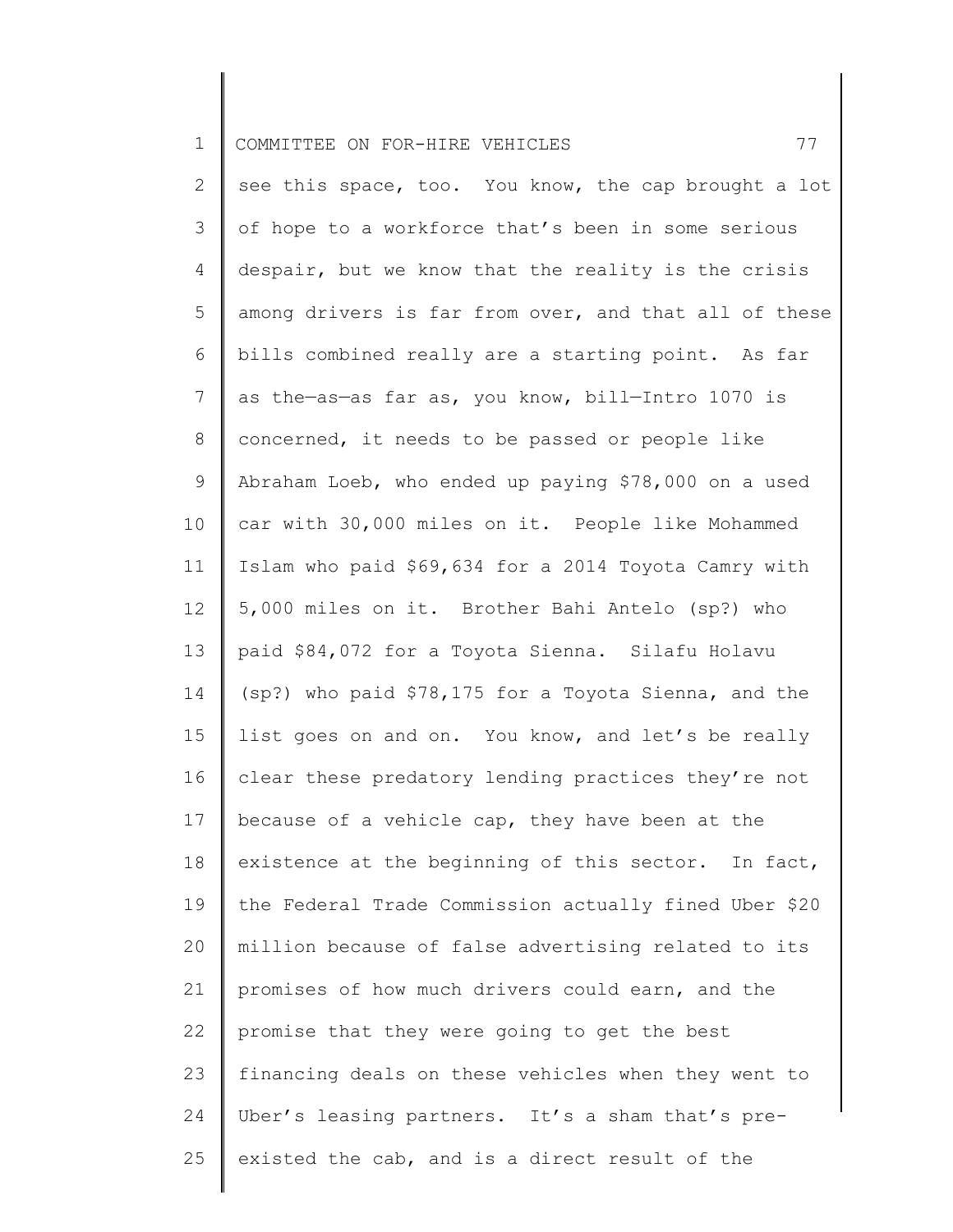| $\mathbf 1$   | 78<br>COMMITTEE ON FOR-HIRE VEHICLES                  |
|---------------|-------------------------------------------------------|
| 2             | oversaturation. [bell] This bill is something that    |
| 3             | that we won for Yellow Cab drivers in 2012, and we're |
| 4             | looking forward to winning it for FHV drivers today.  |
| 5             | [bell] Thank you.                                     |
| 6             | CHAIRPERSON DIAZ: With your help, we're               |
| 7             | going to do away with them.                           |
| 8             | BHAIRAVI DESAI: Yes.                                  |
| $\mathcal{G}$ | CHAIRPERSON DIAZ: Okay, thank you.                    |
| 10            | [applause] Okay.                                      |
| 11            | MICHAEL KILO: Hi. My name is Michael                  |
| 12            | Kilo. I represent the Committee for Taxi Safety. I'm  |
| 13            | here on behalf of the President of that Committee     |
| 14            | David Byer. We're just going to confine our remarks   |
| 15            | to Intro 1052. We've given you written comments. We   |
| 16            | support the bills, all of them in terms of concept.   |
| 17            | In regards to 1052, you have heard this before.       |
| 18            | You've heard it from the TLC Chair. You've heard it   |
| 19            | from the Metropolitan Taxi Board of Trade, and        |
| 20            | others. We would recommend that you only pass 1052,   |
| 21            | if you could remove the surcharge from the language.  |
| 22            | There are multiple ways in which it could be funded.  |
| 23            | We discussed the possible way in our written          |
| 24            | comments, but if the-in the language of the bill if   |
| 25            | it could just not be left up to the TLC as to whether |
|               |                                                       |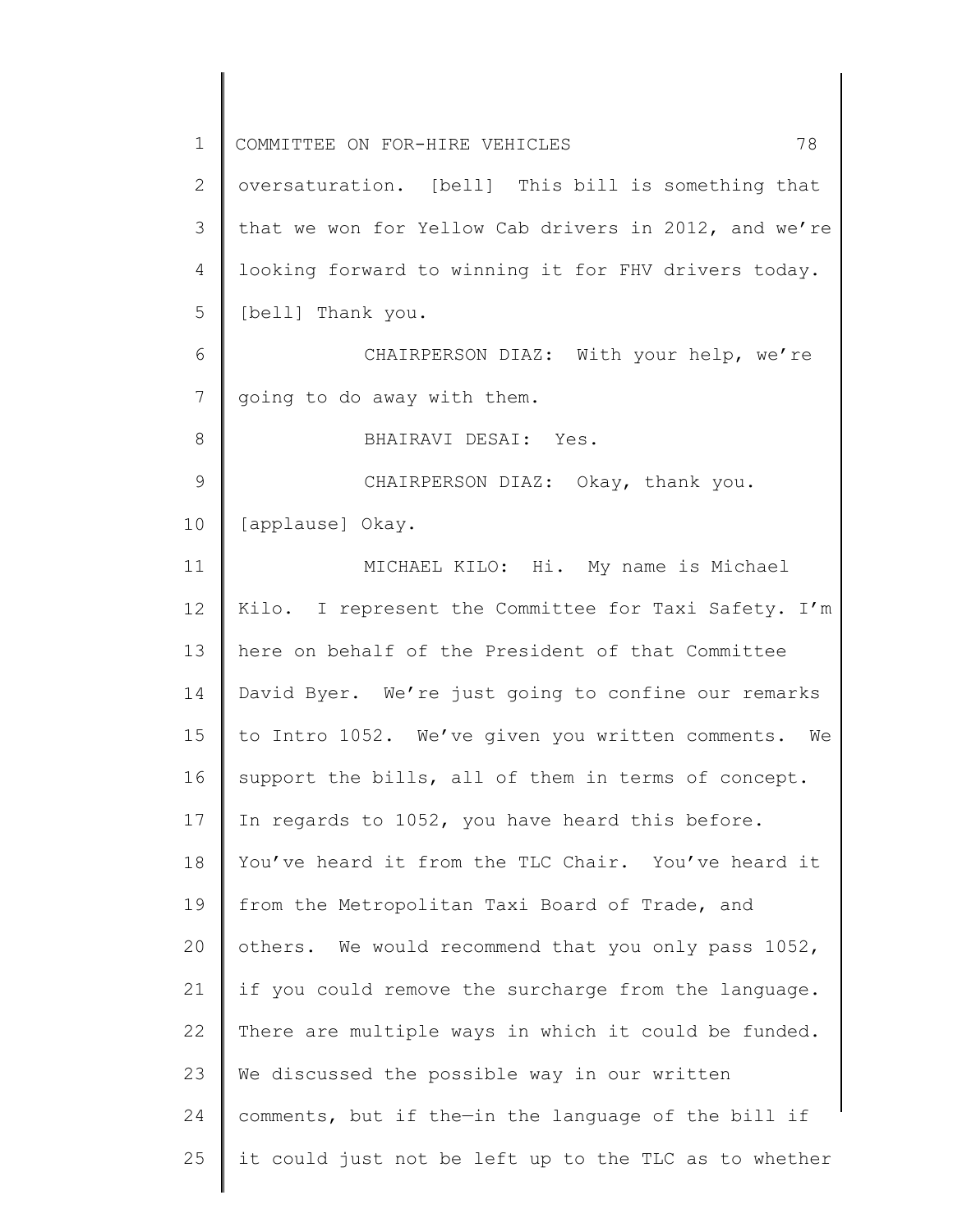|  | 1 COMMITTEE ON FOR-HIRE VEHICLES |  |  |  |  |  |  |
|--|----------------------------------|--|--|--|--|--|--|
|--|----------------------------------|--|--|--|--|--|--|

2 3 4 5 6 7 8 9 10 11 12 13 14 15 16 17 18 19 20 21 22 23 24 25 or not to institute the surcharge. Surcharges have become—I'm not making fun of anybody or anything in government at all, because I would never do that, but it's become the default way, or the lazy way to fund important initiatives and programs. With a 30 cent fee that is for wheelchair accessibles, we still have 2,000 medallions that are wheelchair accessible that are sitting idle. With a 50 cent surcharge to fund the MTA, we've found that that's not enough to keep the trains running on time. So, in January we're going to have the biggest sticker shock in the history of taxis where at one time \$2.50 is going to come on taxis. That has never happened in the history of New York, and I know you're both very well aware that any time that we've had any type of a fare increase, there have been a number of months in which passengers avoid taxis because of the readily available and cheaper and nobody is being charged as much as taxis are, and that's important to make. Subway fares are being held static. But fares are being held static. We are going to have before the taxi moves even out of the healthcare fee [bell] \$5.00 before the taxi moves. It's too much for passengers, and it won't help us keep these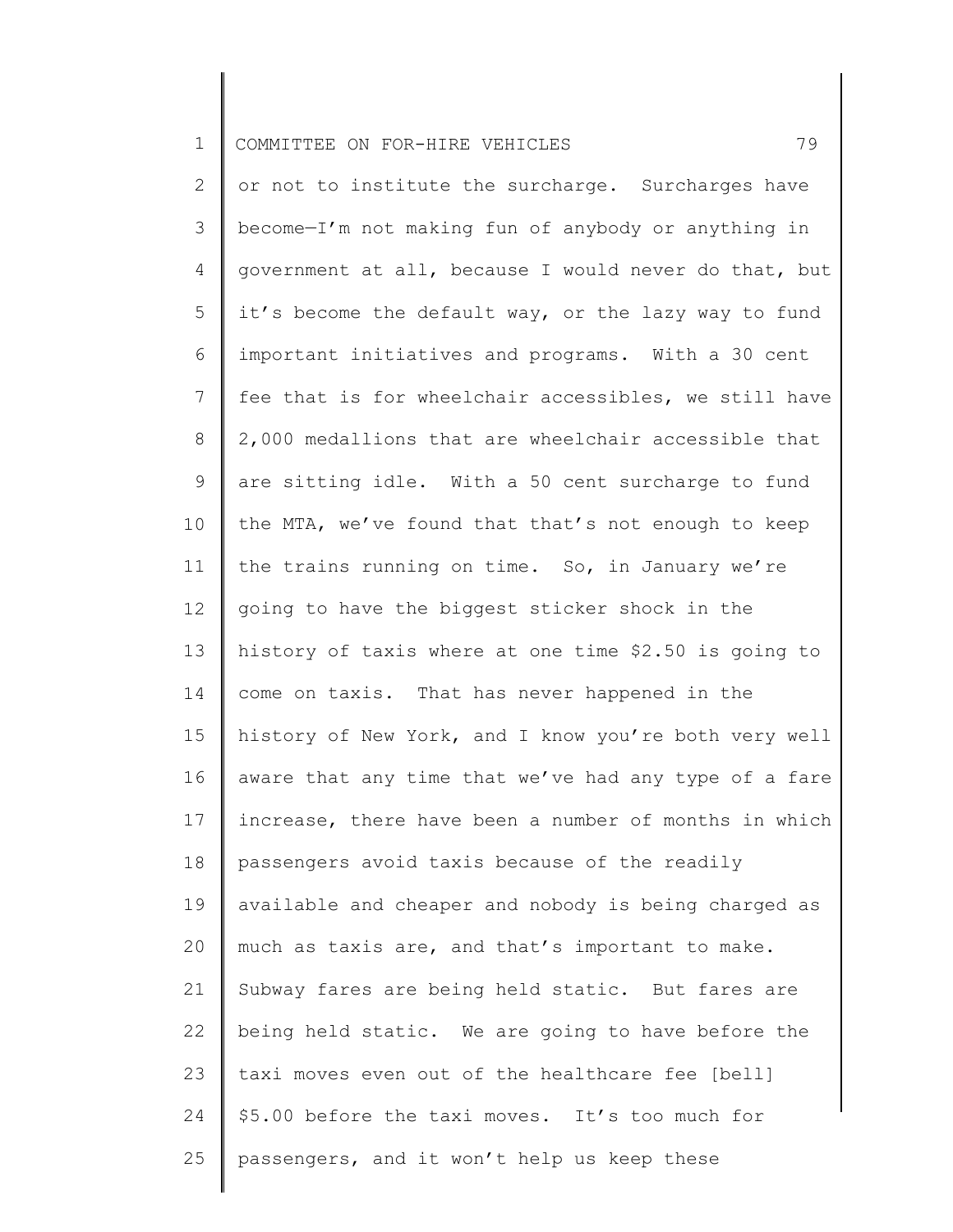| $\mathbf 1$   | 80<br>COMMITTEE ON FOR-HIRE VEHICLES                  |
|---------------|-------------------------------------------------------|
| $\mathbf{2}$  | initiatives that you have spearheaded going to help   |
| 3             | strengthen the industry again for which we thank you. |
| 4             | CHAIRPERSON DIAZ: Thank you. I believe,               |
| 5             | really do believe that taxi driver needs insurance,   |
| 6             | the health insurance. That's something that we have   |
| 7             | to do.                                                |
| 8             | MICHAEL KILO: We-we agree.                            |
| $\mathcal{G}$ | CHAIRPERSON DIAZ: I disagree. I                       |
| 10            | disagree with the-with the surcharge. So-but I'm,     |
| 11            | you know, I-I want to have insurance for the drivers, |
| 12            | the health insurance. That part, I have-I have        |
| 13            | problems with that part, too, but this is not-it is   |
| 14            | not my bill. It is the Speaker's bill. With all due   |
| 15            | respect, I'm disagreeing with that part.              |
| 16            | MICHAEL KILO: We totally agree.<br>We                 |
| 17            | think that everybody should have adequate health      |
| 18            | coverage.                                             |
| 19            | CHAIRPERSON DIAZ: To every person.                    |
| 20            | MICHAEL KILO: Maybe it should be just                 |
| 21            | funded a little differently than the way the bill     |
| 22            | authorized.                                           |
| 23            | CHAIRPERSON DIAZ: (Speaking Spanish)                  |
| 24            | Sir.                                                  |
| 25            |                                                       |
|               |                                                       |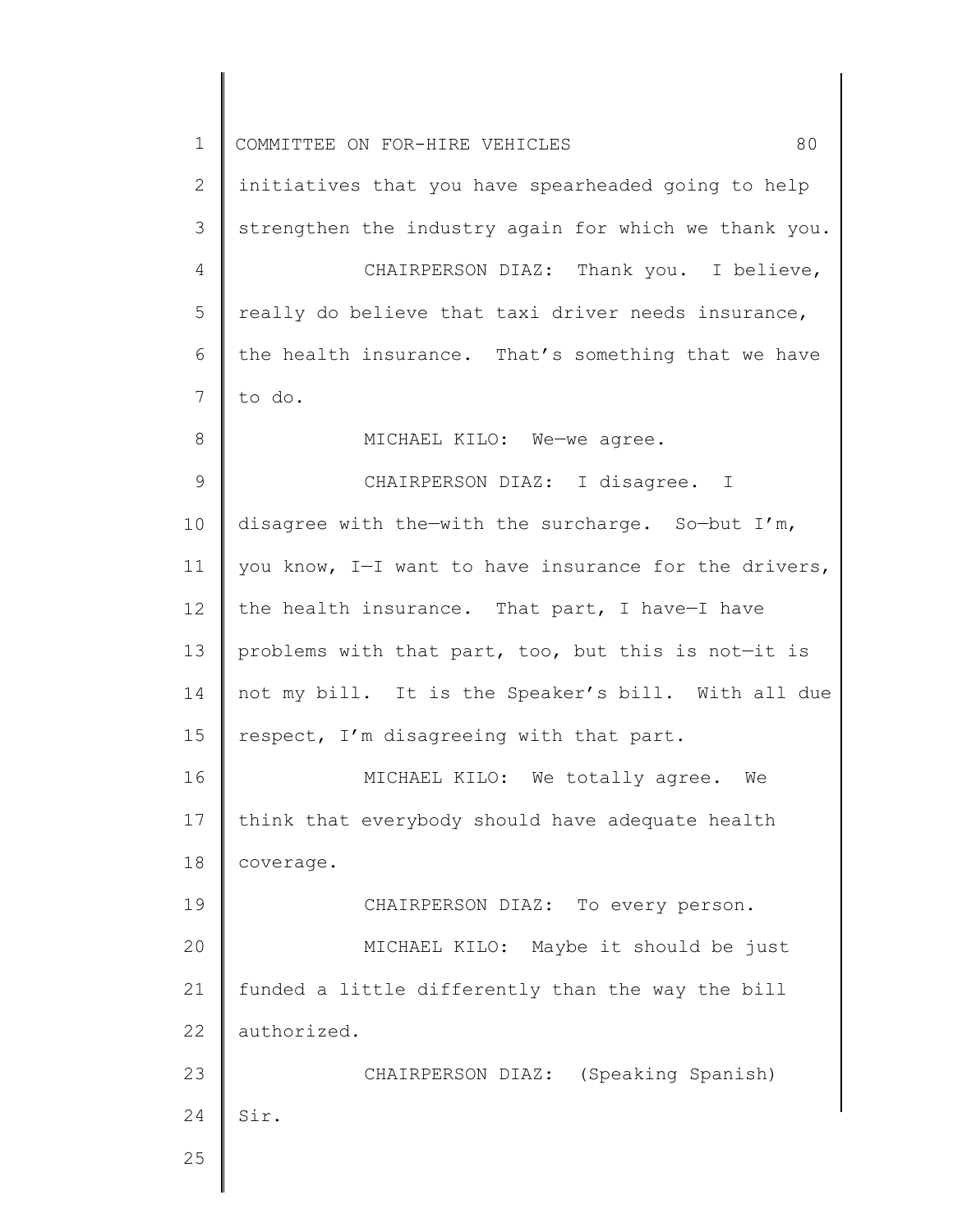1 COMMITTEE ON FOR-HIRE VEHICLES 61

2 3 4 5 6 7 8 9 10 11 12 13 14 15 16 17 18 19 20 21 22 23 24 25 JOHN POKLEMBA: Good morning, Chairman Diaz. My name is John Poklemba. I'm General Counsel the American Transit Insurance Company. I want to thank you very much for inviting us to testify here this morning. I have submitted detailed written testimony, which we've submitted to your staff. The last time I had the opportunity to testify before the City Council was when I served as the New York State Director of Criminal Justice back in 1987, and we sat here and we discussed the Safe Streets Act, and answered many questions. I want to commend what you're doing here not only to protect the drivers but also the safety of all the citizens of New York. We are located in New York City. We're a New York City based company. We insure about 75,000 of the hundred 100,000 vehicles that the Speaker was referring to earlier this morning. We have created a network of brokers throughout the city. We have developed a considerable amount of knowledge about the taxi business, the for-hire business and all of the issues related thereto. We support all of the legislation that you have put forth here this morning and we look to partner with you in helping you see that implemented. We've developed a new set of products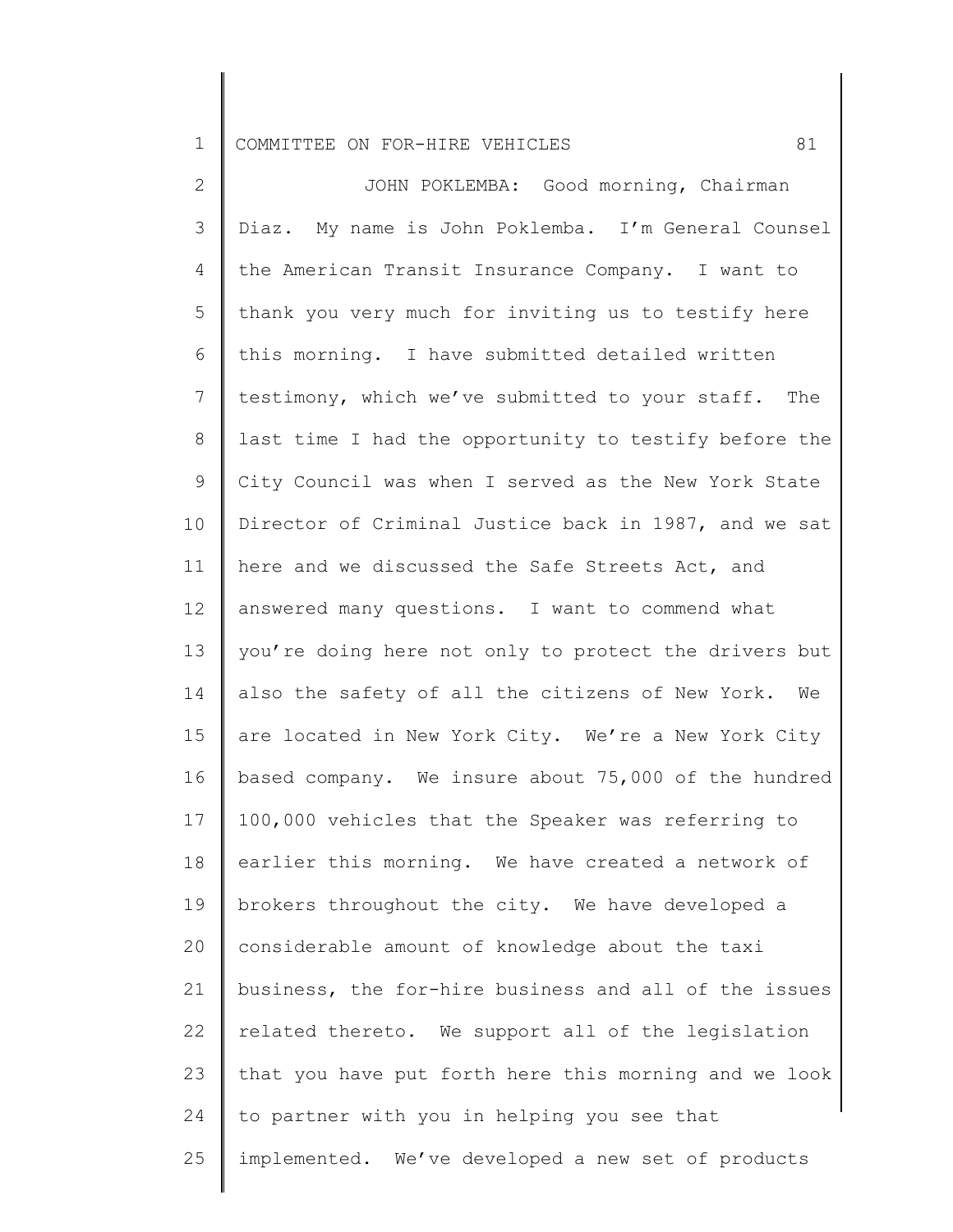| $\mathbf 1$    | 82<br>COMMITTEE ON FOR-HIRE VEHICLES                  |
|----------------|-------------------------------------------------------|
| $\overline{2}$ | that we believe that we can deliver all of the        |
| 3              | services that are required under the bills that were  |
| 4              | here today, and do that by working with the drivers   |
| 5              | as we have done for the last 45 years that we've been |
| 6              | working here in New York City. So, again, I want to   |
| $\overline{7}$ | commend you Chairman Diaz. I look forward to working  |
| $8\,$          | with you and your staff, and I hope that American     |
| 9              | Transit can be a partner with you as you go forward.  |
| 10             | CHAIRPERSON DIAZ: Thank you, sir.                     |
| 11             | ZUBEEN SALAMANI: Good morning, Chair                  |
| 12             | Diaz. My name is Zubeen Salamini with the New York    |
| 13             | Taxi Workers Alliance. I've submitted written         |
| 14             | comments on Intro 1070, but given the large amount of |
| 15             | legislation on the table today, I would like to       |
| 16             | accede my time back to Mr. Desai to discuss some      |
| 17             | issues affecting owner drivers with your permission.  |
| 18             | BHAIRAVI DESAI: Okay, alright. Thank                  |
| 19             | you. Intro 304 and 1069 we think are the other        |
| 20             | really critical intros of today. You know, Nicanor    |
| 21             | Ochisur was one of the owner-drivers who had          |
| 22             | committed suicide during this year. Nicanor was       |
| 23             | nearing retirement. He watched as what, you know,     |
| 24             | his investment whittled down to pretty much nothing,  |
| 25             | and what he saw was in the twilight of his years when |
|                |                                                       |

║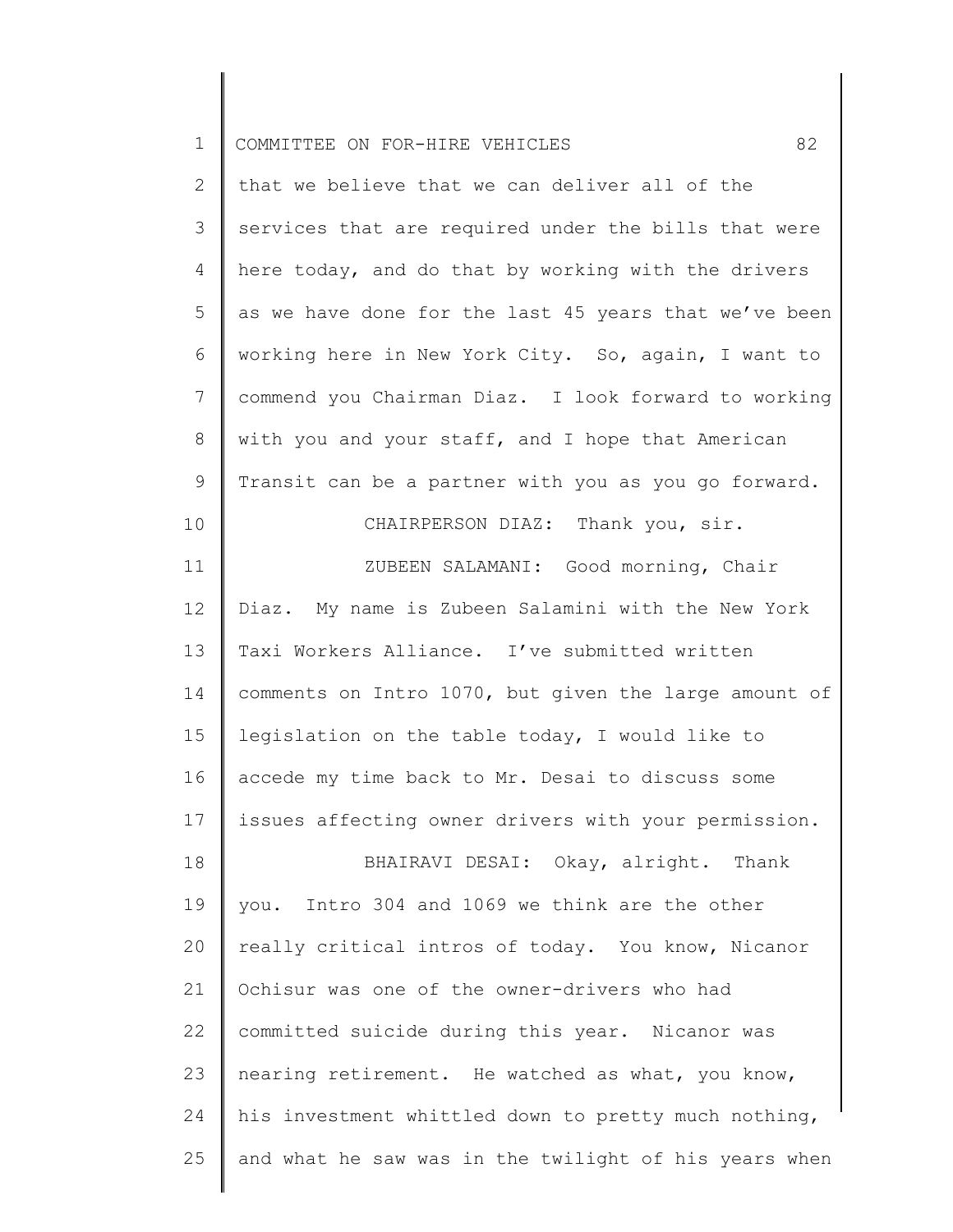| $\mathbf 1$  | 83<br>COMMITTEE ON FOR-HIRE VEHICLES                  |
|--------------|-------------------------------------------------------|
| $\mathbf{2}$ | he thought he would be retiring after working three   |
| 3            | decades on a cab with his wife, there was no          |
| 4            | retirement in sight for either of them. Kenny Chow    |
| 5            | represented a group of owner/drivers who essentially  |
| 6            | purchased their profession. He had been in the        |
| 7            | jewelry industry where he lost his job. He then came  |
| 8            | into the Yellow Cab industry. He-every day, he was    |
| $\mathsf 9$  | working to make ends meet, and he saw that get harder |
| 10           | and harder. Nicanor and Kenny were pushed to the      |
| 11           | point of desperation. We hope that there is serious   |
| 12           | action taken through both of these intros that right  |
| 13           | now are really about a study, but we all know they    |
| 14           | need to go much deeper than a study. Owner/drivers    |
| 15           | need to see a real material difference in their day-  |
| 16           | to-day life in order to overcome the level of despair |
| 17           | and growing poverty. While there's been a race to     |
| 18           | the bottom, across this entire workforce, the thing   |
| 19           | about owner/drivers is they represent the workers who |
| 20           | were in the higher earning, and went straight to down |
| 21           | to become the lowest earning, and there's been no     |
| 22           | safety net, and it's-it's been a deep slide. And so,  |
| 23           | we hope that through Council initiative that there's  |
| 24           | a serious effort to look at things like loans and     |
| 25           | grants, finding a way to lower interest rates, to     |
|              |                                                       |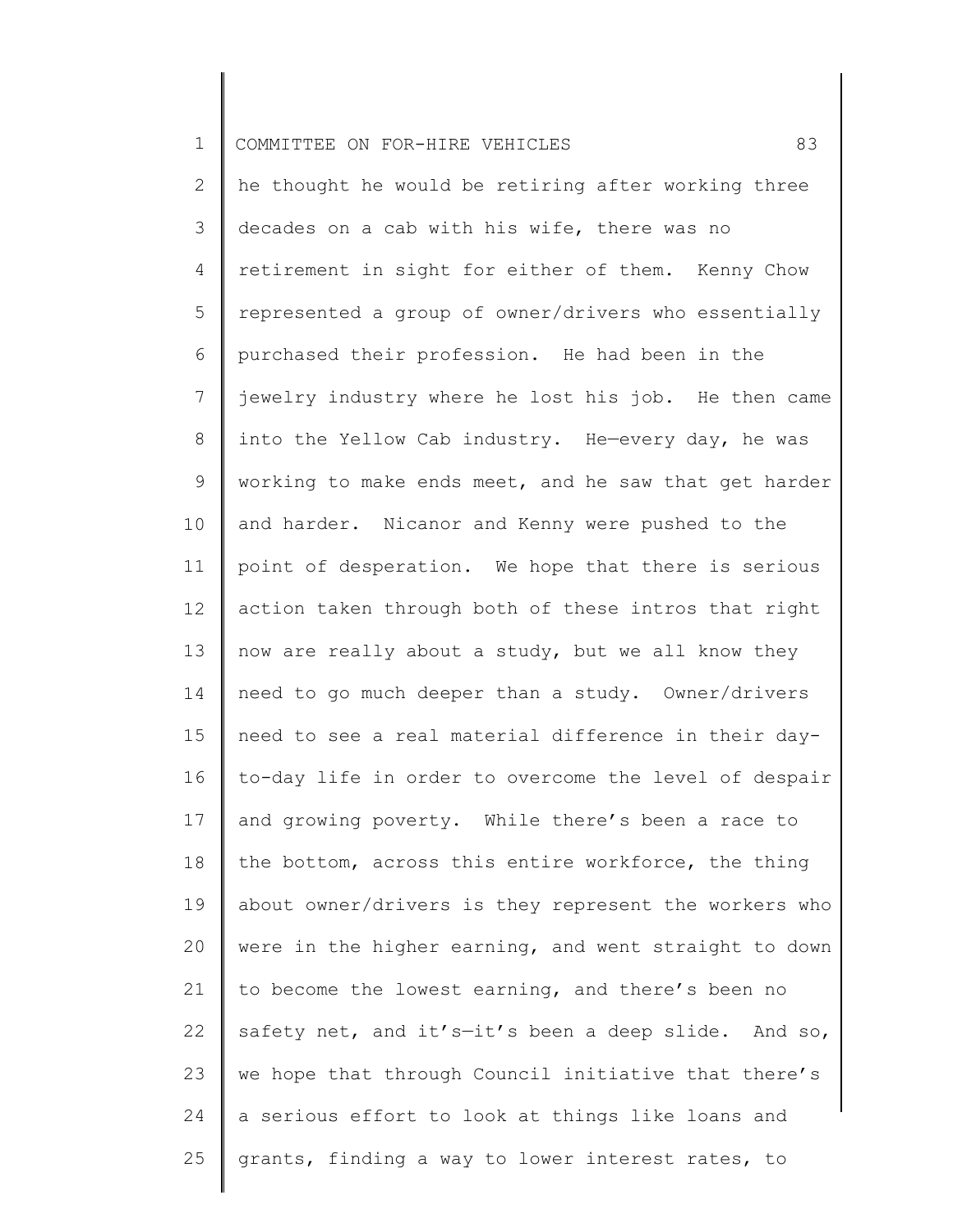| $\mathbf{1}$   | 84<br>COMMITTEE ON FOR-HIRE VEHICLES                 |
|----------------|------------------------------------------------------|
| $\overline{2}$ | extend contracts, and for the city itself to look at |
| 3              | finding a way to even, you know, give relief to a    |
| 4              | certain percentage of these loans in order to stop   |
| 5              | the foreclosures and the bankruptcies, and lastly we |
| 6              | agree with you as far as the fund is concerned. This |
| 7              | is a long time in the making. It really should just  |
| 8              | be a beginning especially when people are at this    |
| $\mathsf 9$    | level of despair. The poverty and the desperation    |
| 10             | has led to worse health crisis among drivers.<br>We  |
| 11             | need this benefit, but absolutely they can be paid   |
| 12             | for beyond a surcharge, and we believe working with  |
| 13             | you and with this council, we can find that way      |
| 14             | without sacrificing the lives and the health of      |
| 15             | drivers. Thank you. [applause] Thank you.            |
| 16             | CHAIRPERSON DIAZ: One of the blessings               |
| 17             | that I have gotten when I was appointed Chairman of  |
| 18             | this committee is to help people like you guys.      |
| 19             | BHAIRAVI DESAI: Thank you.                           |
| 20             | CHAIRPERSON DIAZ: Okay, supporting and               |
| 21             | fighting and because it's not easy to have some      |
| 22             | members that will not agree with you. So, we need-I  |
| 23             | always need your support to keep pushing the rest of |
| 24             | us because our hearts is in the right place, but we  |
| 25             |                                                      |

∥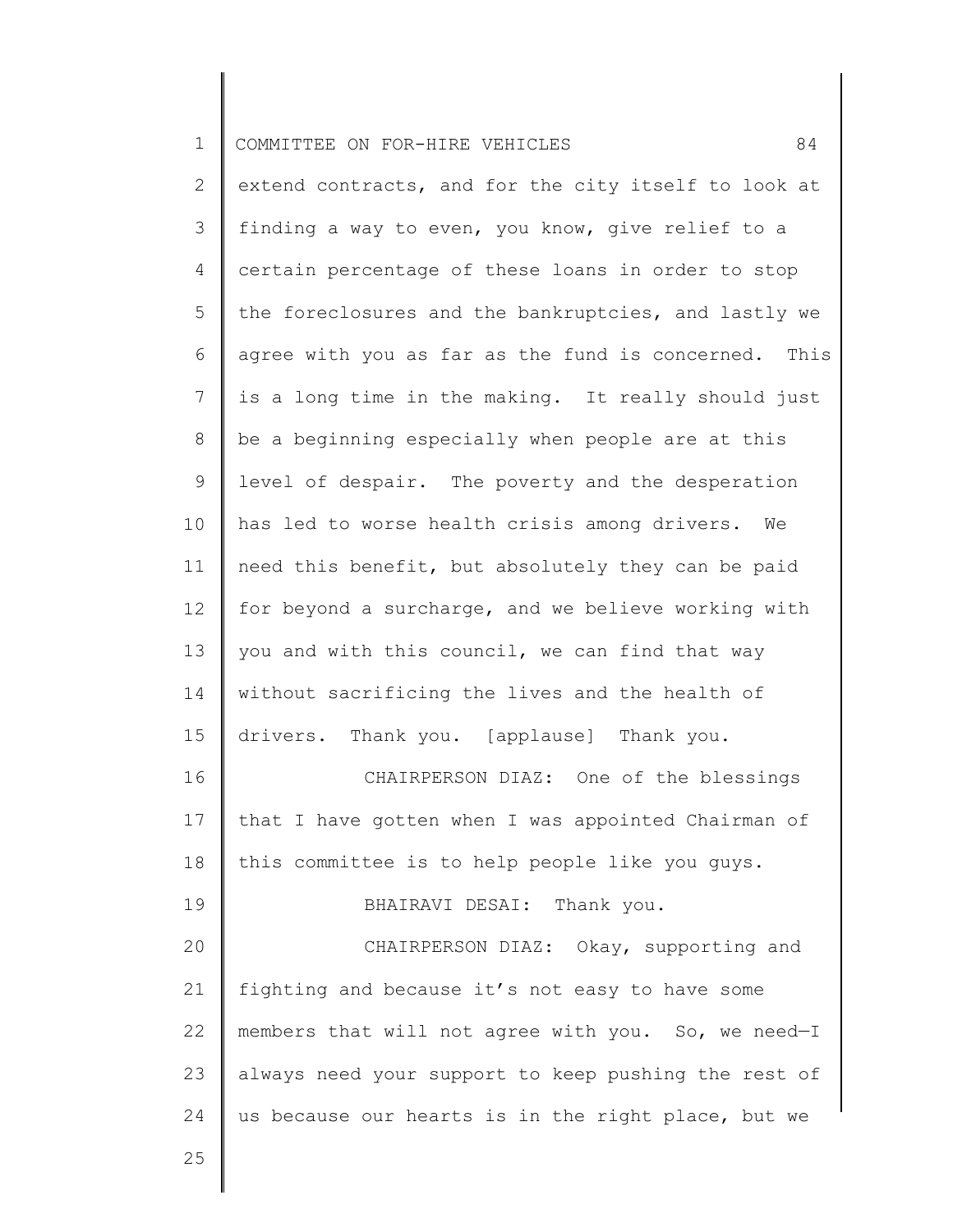1 2 3 4 5 6 7 8 9 10 11 12 13 14 15 16 17 18 19 20 21 22 23 24 25 COMMITTEE ON FOR-HIRE VEHICLES 85 need you. So keep pushing, keep—keep fighting and supporting us. Thank you. BHAIRAVI DESAI: Thank you. CHAIRPERSON DIAZ: Sir. JEFF ROSE: Thank you. Chairman/Reverend Diaz, and members of the committee, thank you very much for the opportunity to be heard on the legislation before the committee today. My name is Jeff Rose and I'm the President of LANY, the Limo Association of New York. We represent the interests of those for-hire vehicle bases in the TLC's luxury limousine category. Many people lump us in with the other operators in the FHV industry, but there is a crucial difference that separates us from the liveries, black car services and TNC such as Uber, Lyft and Via. The vast majority of drivers in those FHV segments are independent contractors who work with little or no economic safety net. They are responsible for paying the cost of their vehicles, gas, insurance, maintenance and so on. Few, if any, receive company provided health insurance or other benefits. On the other hand, the vast majority of drivers in the luxury limousine segment are true full-time employees with all the attendant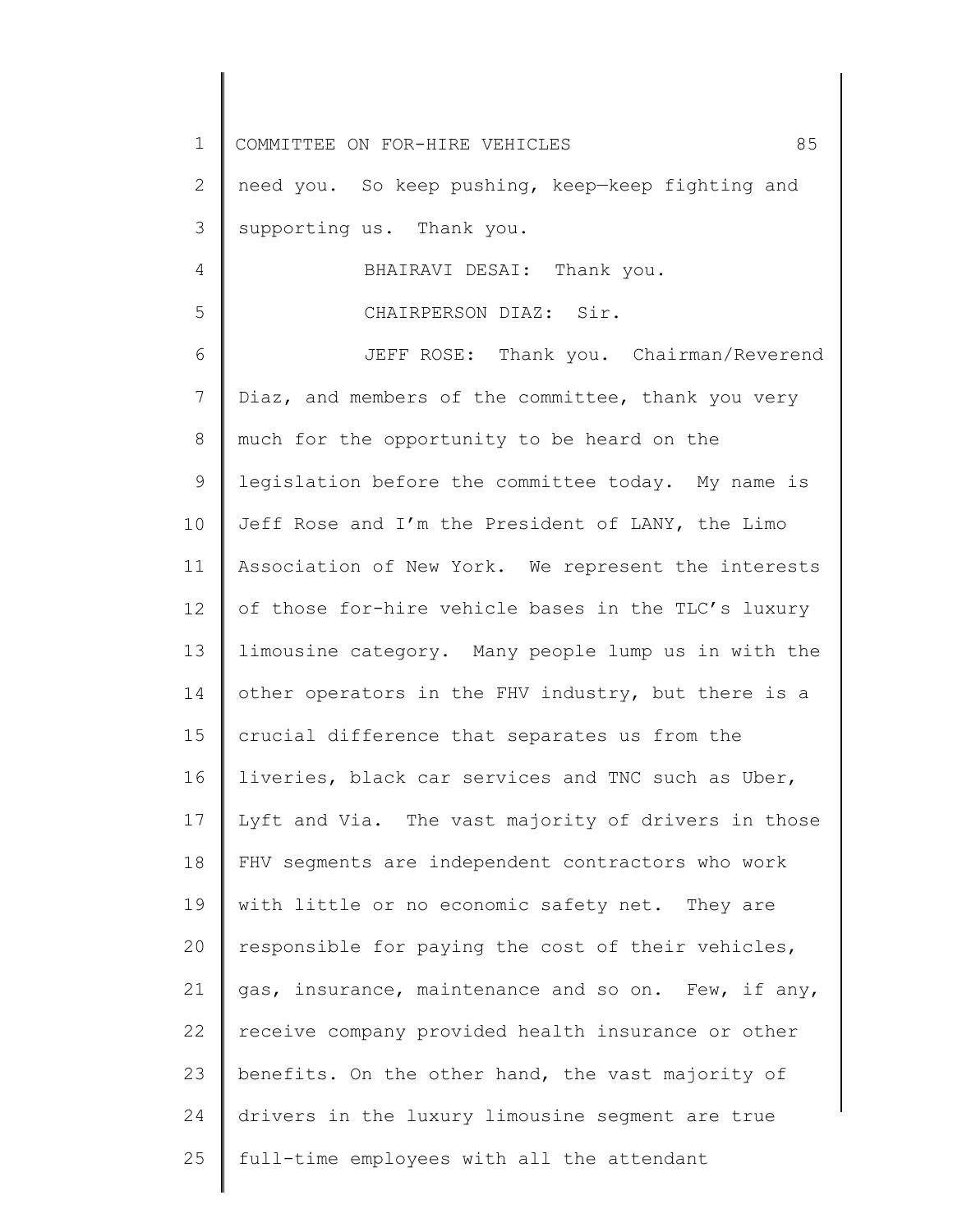| $\mathbf 1$     | 86<br>COMMITTEE ON FOR-HIRE VEHICLES                  |
|-----------------|-------------------------------------------------------|
| $\overline{2}$  | protections and benefits whether by law or customary  |
| 3               | practice. The employers cover all of the              |
| $\overline{4}$  | aforementioned costs associated with operating these  |
| 5               | company owned vehicles. Our drives are not burdened   |
| 6               | with crippling expenses and debt just to try and make |
| $7\phantom{.0}$ | a living. Luxury limo based employers must apply      |
| 8               | with the-must comply with the Affordable Care Act     |
| 9               | paying significant premiums to provide health         |
| 10              | insurance to their employees and their families.      |
| 11              | These employees are protected by the Federal Fair     |
| 12              | Labor Standards Act, which covers minimum wage,       |
| 13              | quaranteed overtime, record keeping and more.         |
| 14              | Employers are already required to comply with rules   |
| 15              | on paid sick leave and to provide workers comp and    |
| 16              | unemployment insurance and disability. Many offer     |
| 17              | health coverage that exceeds ACA requirements and     |
| 18              | offer other benefits such as 401(k) Retirement        |
| 19              | programs. Moreover, these are good paying jobs that   |
| 20              | enable entry into the middle-class for people who may |
| 21              | not have a diploma of any kind. At my company, full-  |
| 22              | time drivers average around \$25 an hour. During busy |
| 23              | season, many make over \$30 an hour. Already, I have  |
| 24              | three drivers who are in within-who are already       |
| 25              | within reach of earning \$100,000 or more by year's   |
|                 |                                                       |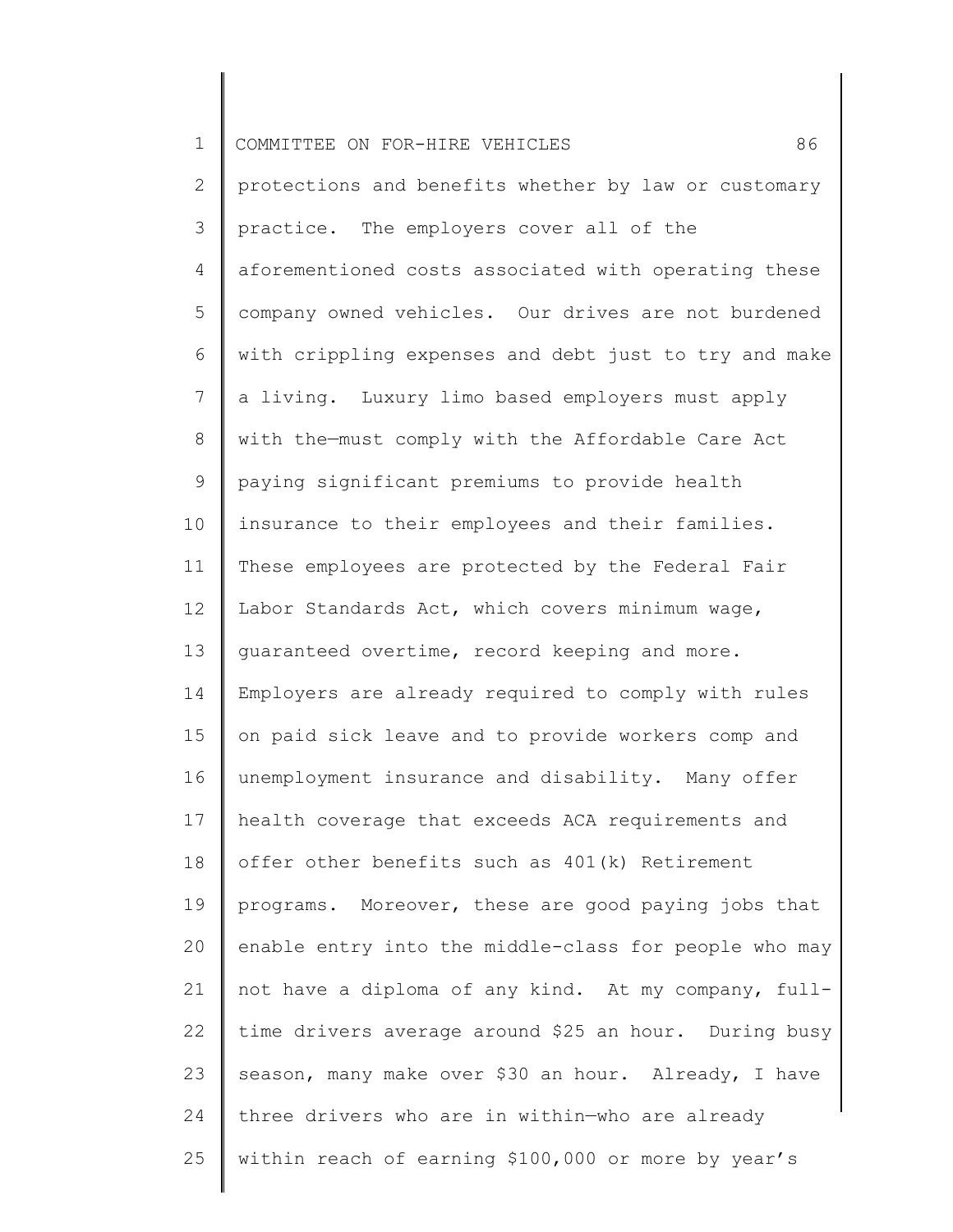| 1  | COMMITTEE ON FOR-HIRE VEHICLES<br>87                  |
|----|-------------------------------------------------------|
| 2  | end. As the economic disrupters in the FHV industry   |
| 3  | make it difficult to raise prices, we have had to     |
| 4  | absorb tremendous increases in the costs associated.  |
| 5  | If we are compelled to pay even more mandated fees to |
| 6  | provide employee like benefits to independent         |
| 7  | operators associated with other industry segments     |
| 8  | while already bearing the cost of providing these     |
| 9  | benefits to our own employers-employees, many         |
| 10 | operators will likely cease to exist under what would |
| 11 | be a form or double taxation--                        |
| 12 | CHAIRPERSON DIAZ: [interposing] Okay.                 |
| 13 | JEFF ROSE: --taking all these--                       |
| 14 | CHAIRPERSON DIAZ: [interposing] Thank                 |
| 15 | you, sir.                                             |
| 16 | JEFF ROSE: -- good legitimate jobs with               |
| 17 | them.                                                 |
| 18 | CHAIRPERSON DIAZ: Thank you, sir. Thank               |
| 19 | you. Thank you to all of you. Thank you for your      |
| 20 | time. Thank you for your cooperation. Now, we're      |
| 21 | going to call Jose Rodriguez. Here? Jose Rodriguez?   |
| 22 | Aleli Hernandez. Aleli Hernandez. (Speaking           |
| 23 | Spanish) Mario Martin. Calling Mario Martin again.    |
| 24 | Richard Ferris. [Speaking Spanish] Basilio Wilcary    |
| 25 |                                                       |
|    |                                                       |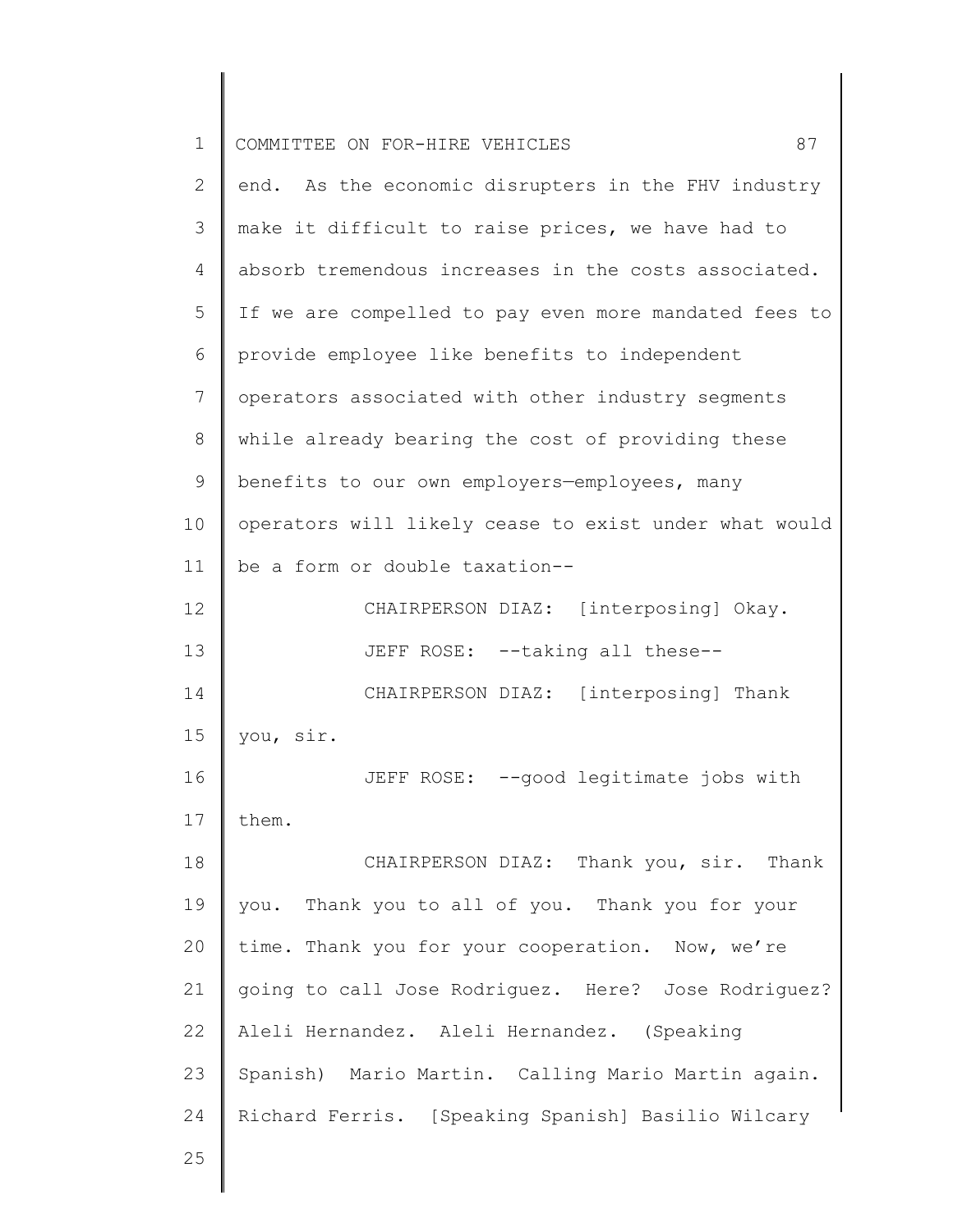1 2 3 4 5 6 7 8 9 10 11 12 13 14 15 16 17 18 19 20 21 22 23 24 25 COMMITTEE ON FOR-HIRE VEHICLES 88 (sic) [Speaking Spanish] Hello, sir. [gavel] Hey. [Speaking Spanish] JOSE RODRIGUEZ: [Speaking Spanish] TRANSLATOR: Good afternoon. My name is Jose Rodriguez and I thank to be here and my problem is I have a testimony to testify about a problem that I had. JOSE RODRIGUEZ: [Speaking Spanish] TRANSLATOR: In which I had a contract and I've had a lot of problems, and I want to see what's going to happen from here forward. JOSE RODRIGUEZ: [Speaking Spanish] TRANSLATOR: I won't show you all the stuff Reverend Ruben Diaz and Jenny-- JOSE RODRIGUEZ: [Speaking Spanish] TRANSLATOR: --to see what's going to happen regarding my case. [Speaking Spanish] JOSE RODRIGUEZ: [Speaking Spanish] TRANSLATOR: [Speaking Spanish] JOSE RODRIGUEZ: [Speaking Spanish] TRANSLATOR: I had a contract Quest Livery Leasing and it's located at 1472 Jerome Avenue in the Bronx. JOSE RODRIGUEZ: [Speaking Spanish]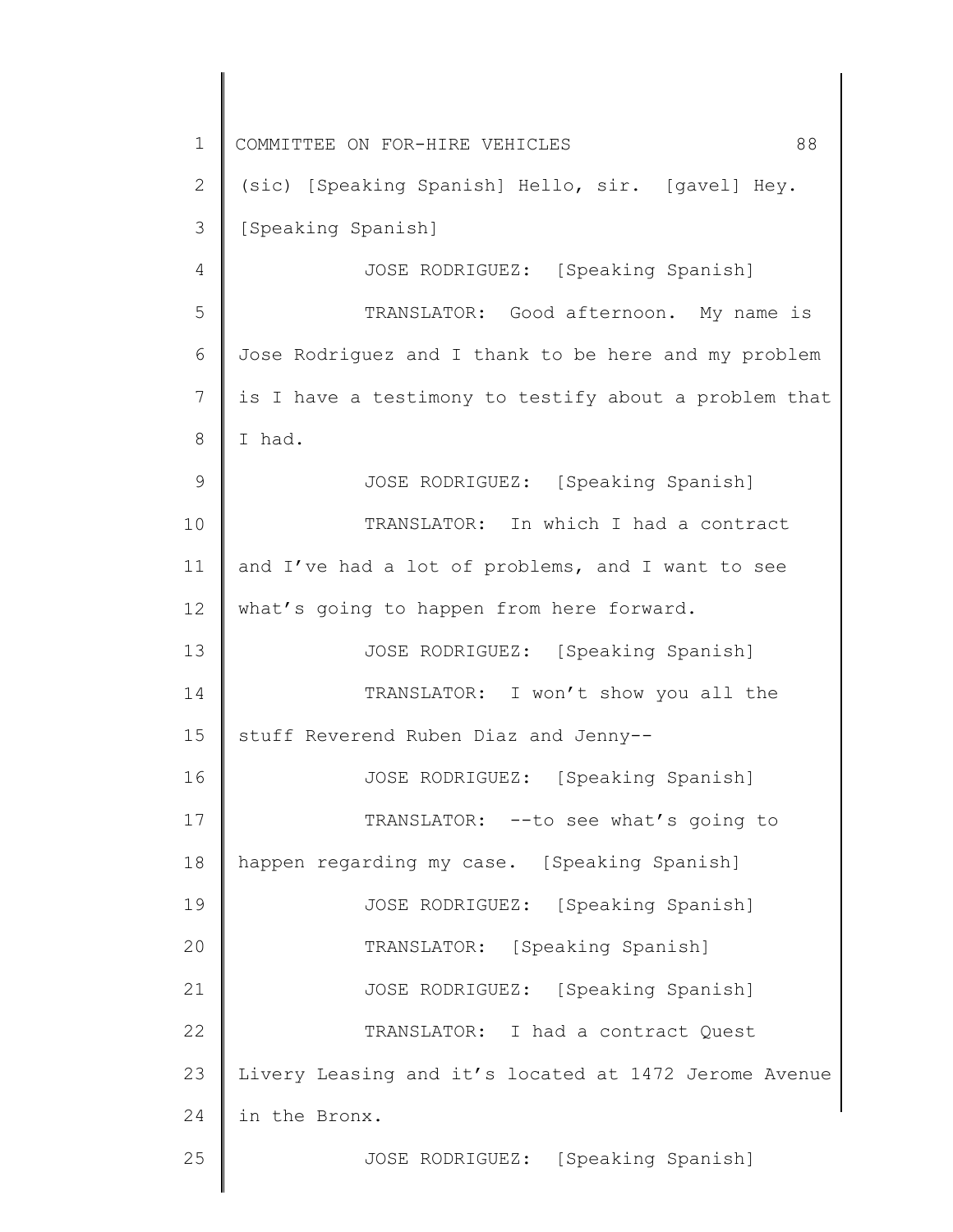| $\mathbf 1$   | 89<br>COMMITTEE ON FOR-HIRE VEHICLES                |
|---------------|-----------------------------------------------------|
| $\mathbf{2}$  | TRANSLATOR: I signed that contract and              |
| 3             | automatically they put the vehicle under my name.   |
| 4             | JOSE RODRIGUEZ: [Speaking Spanish]                  |
| 5             | TRANSLATOR: They never explained to me              |
| 6             | what was the contract that I was signing. They told |
| 7             | me that it would serve (sic) the purpose and it     |
| 8             | wasn't like that.                                   |
| $\mathcal{G}$ | JOSE RODRIGUEZ: [Speaking Spanish]                  |
| 10            | TRANSLATOR: On August 28 of this year               |
| 11            | [bell] I had to renew the vehicle registration.     |
| 12            | JOSE RODRIGUEZ: [Speaking Spanish]                  |
| 13            | TRANSLATOR: I was not able to register              |
| 14            | my vehicle because the vehicle was under court-     |
| 15            | CHAIRPERSON DIAZ: [Speaking Spanish]                |
| 16            | JOSE RODRIGUEZ: [Speaking Spanish]                  |
| 17            | CHAIRPERSON DIAZ: [Speaking Spanish]                |
| 18            | JOSE RODRIGUEZ: [Speaking Spanish]                  |
| 19            | CHAIRPERSON DIAZ: Jenny, and translate              |
| 20            | it.                                                 |
| 21            | CHAIRPERSON DIAZ: And you-and you was               |
| 22            | paying the company?                                 |
| 23            | TRANSLATOR: The vehicle was mine. I was             |
| 24            | paying to the company.                              |
| 25            |                                                     |
|               |                                                     |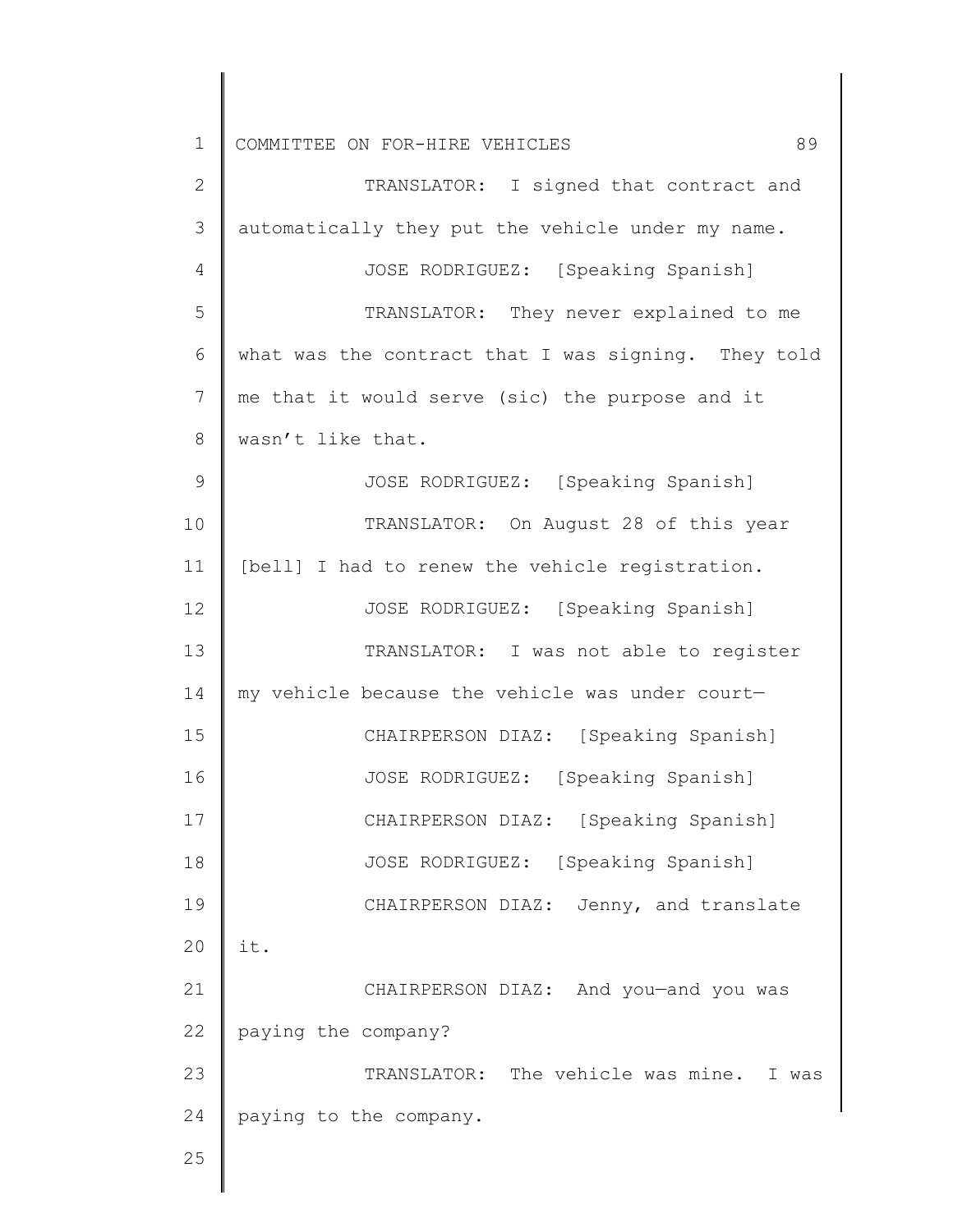| $\mathbf 1$  | COMMITTEE ON FOR-HIRE VEHICLES       | 90 |
|--------------|--------------------------------------|----|
| $\mathbf{2}$ | JOSE RODRIGUEZ: [Speaking Spanish]   |    |
| 3            | CHAIRPERSON DIAZ: How many years?    |    |
| 4            | JOSE RODRIGUEZ: [Speaking Spanish]   |    |
| 5            | CHAIRPERSON DIAZ: Jenny, come.       |    |
| 6            | TRANSLATOR: [Speaking Spanish]       |    |
| 7            | JOSE RODRIGUEZ: [Speaking Spanish]   |    |
| 8            | CHAIRPERSON DIAZ: [Speaking Spanish] |    |
| 9            | JOSE RODRIGUEZ: [Speaking Spanish]   |    |
| 10           | CHAIRPERSON DIAZ: [Speaking Spanish] |    |
| 11           | JOSE RODRIGUEZ: [Speaking Spanish]   |    |
| 12           | CHAIRPERSON DIAZ: [Speaking Spanish] |    |
| 13           | JOSE RODRIGUEZ: [Speaking Spanish]   |    |
| 14           | CHAIRPERSON DIAZ: [Speaking Spanish] |    |
| 15           | JOSE RODRIGUEZ: [Speaking Spanish]   |    |
| 16           | CHAIRPERSON DIAZ: [Speaking Spanish] |    |
| 17           | Jenny-Jenny--                        |    |
| 18           | TRANSLATOR: It's over \$65,000.      |    |
| 19           | CHAIRPERSON DIAZ: Okay, gracias.     |    |
| 20           | [Speaking Spanish]                   |    |
| 21           | JOSE RODRIGUEZ: [Speaking Spanish]   |    |
| 22           | CHAIRPERSON DIAZ: [Speaking Spanish] |    |
| 23           | BASILIO: [Speaking Spanish]          |    |
| 24           | TRANSLATOR: Good morning. My name is |    |

25 Basillo.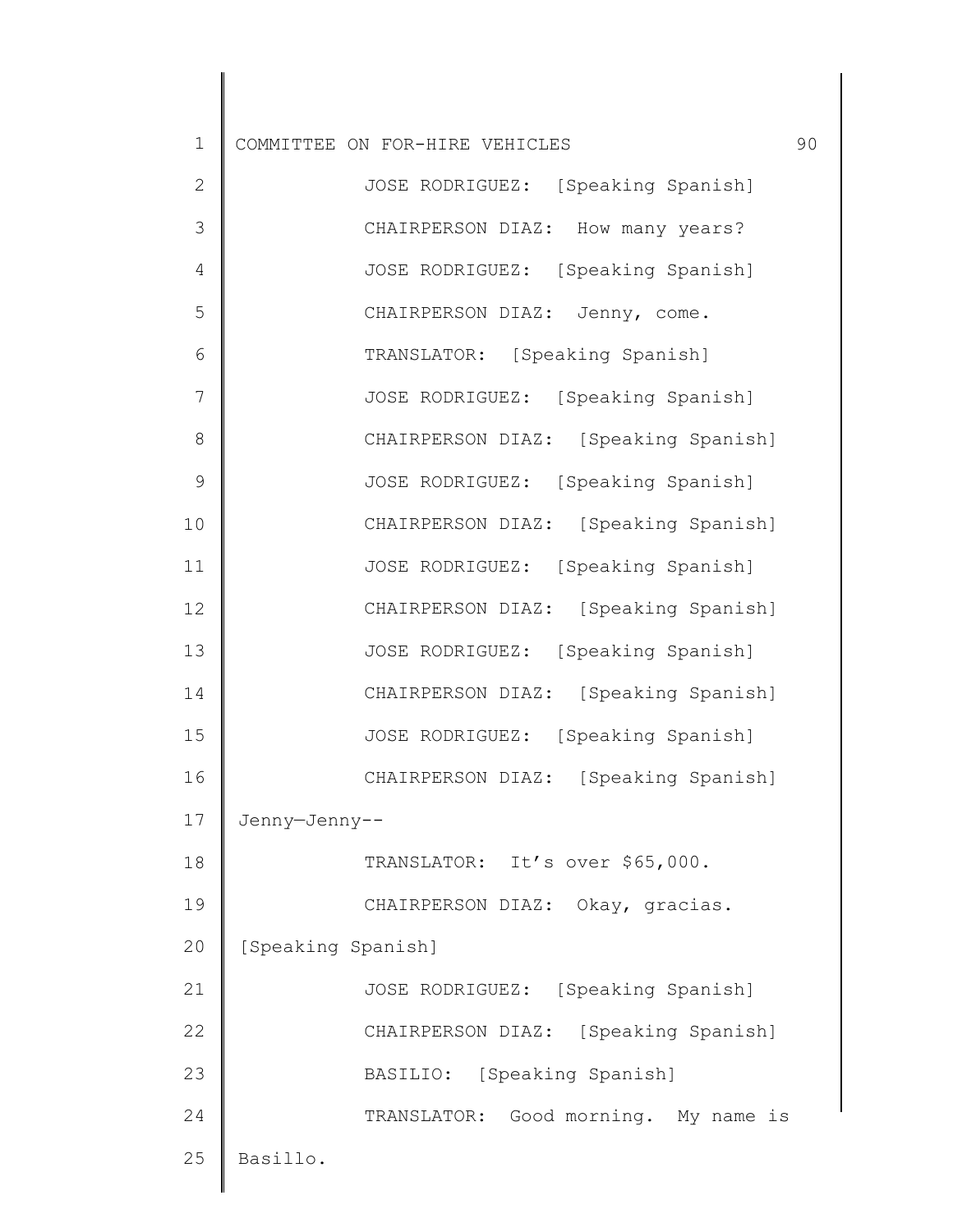1 2 3 4 5 6 7 8 9 10 11 12 13 14 15 16 17 18 19 20 21 22 23 24 25 COMMITTEE ON FOR-HIRE VEHICLES 91 BASILIO: [Speaking Spanish] TRANSLATOR: I also had a vehicle on Tower Leasing Company for 3-1/2 years. BASILIO: [Speaking Spanish] TRANSLATOR: I was paying \$425 per week. BASILIO: [Speaking Spanish] TRANSLATOR: After I finished paying off the vehicle, I was offered a \$275 payment for the insurance of the vehicle. BASILIO: [Speaking Spanish] TRANSLATOR: Which is \$900 per month. BASILIO: [Speaking Spanish] TRANSLATOR: I was—I was able to get insurance under my name, and they are offering they're telling me I have to pay a \$1,000 in order to obtain the vehicle. BASILIO: [Speaking Spanish] TRANSLATOR: [interposing] I'm sorry. In order to obtain the title. BASILIO: [Speaking Spanish] TRANSLATOR: After I paid off my vehicle. Thank you. CHAIRPERSON DIAZ: How much was you paying with this?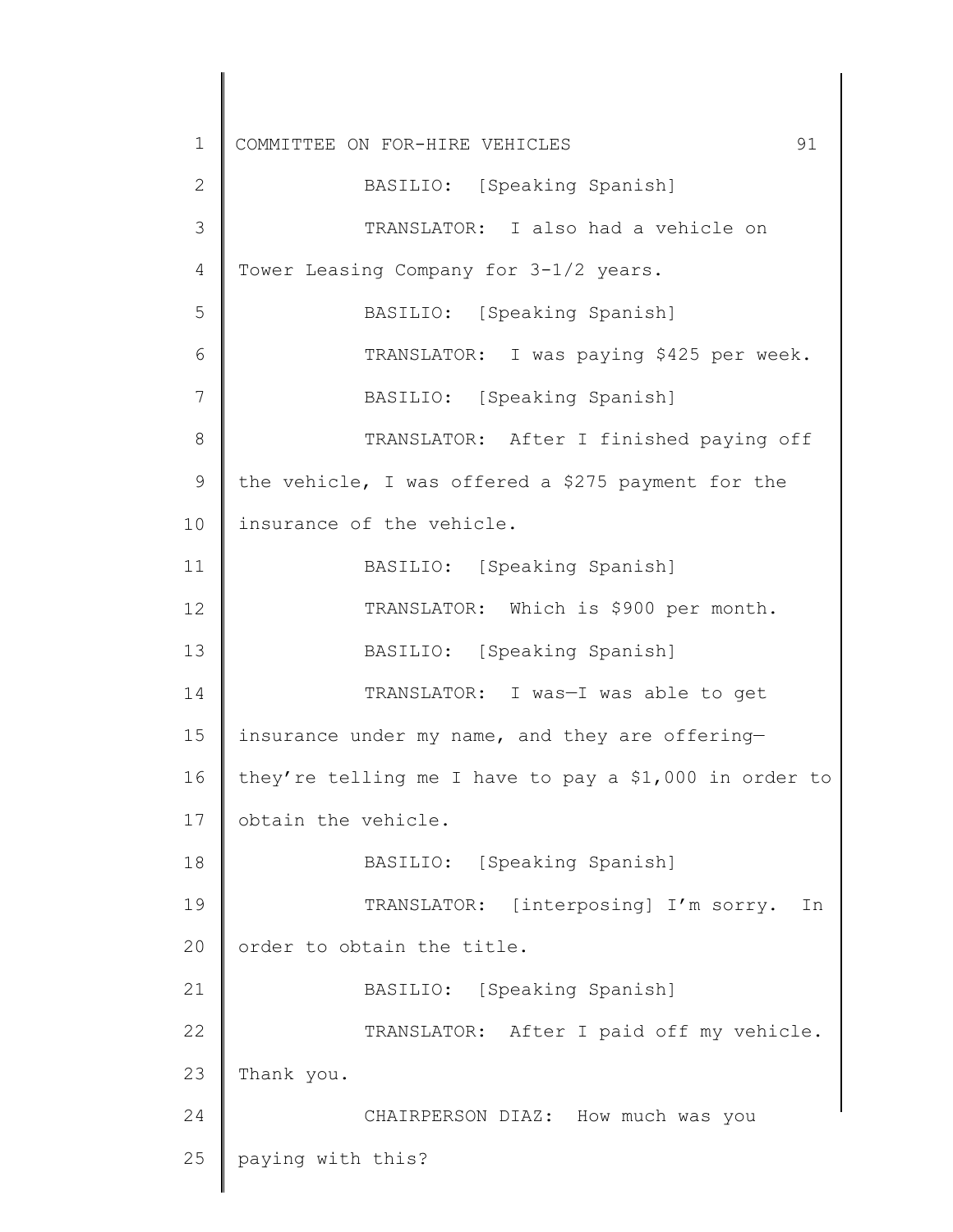| $\mathbf 1$  | 92<br>COMMITTEE ON FOR-HIRE VEHICLES                    |
|--------------|---------------------------------------------------------|
| $\mathbf{2}$ | TRANSLATOR: [Speaking Spanish]                          |
| 3            | BASILIO: [Speaking Spanish]                             |
| 4            | TRANSLATOR: \$425.                                      |
| 5            | CHAIRPERSON DIAZ: For how many years?                   |
| 6            | TRANSLATOR: [Speaking Spanish]                          |
| 7            | BASILIO: [Speaking Spanish]                             |
| 8            | TRANSLATOR: Three and a half years.                     |
| 9            | CHAIRPERSON DIAZ: How much is that at                   |
| 10           | the-at the end?                                         |
| 11           | BASILIO: [Speaking Spanish]                             |
| 12           | TRANSLATOR: \$66,000.                                   |
| 13           | CHAIRPERSON DIAZ: And your-your vehicle                 |
| 14           | also-and the vehicle that was never given to you? It    |
| 15           | was never given to you?                                 |
| 16           | TRANSLATOR: [Speaking Spanish]                          |
| 17           | BASILIO: [Speaking Spanish]                             |
| 18           | TRANSLATOR: I have to pay a \$1,000 in                  |
| 19           | order to obtain the title.                              |
| 20           | CHAIRPERSON DIAZ: So after you paid                     |
| 21           | \$66,000 for a vehicle, then you have a \$1,000 for the |
| 22           | title.                                                  |
| 23           | TRANSLATOR: [Speaking Spanish]                          |
| 24           | BASILIO: [Speaking Spanish]                             |
| 25           | TRANSLATOR:<br>Yes.                                     |
|              |                                                         |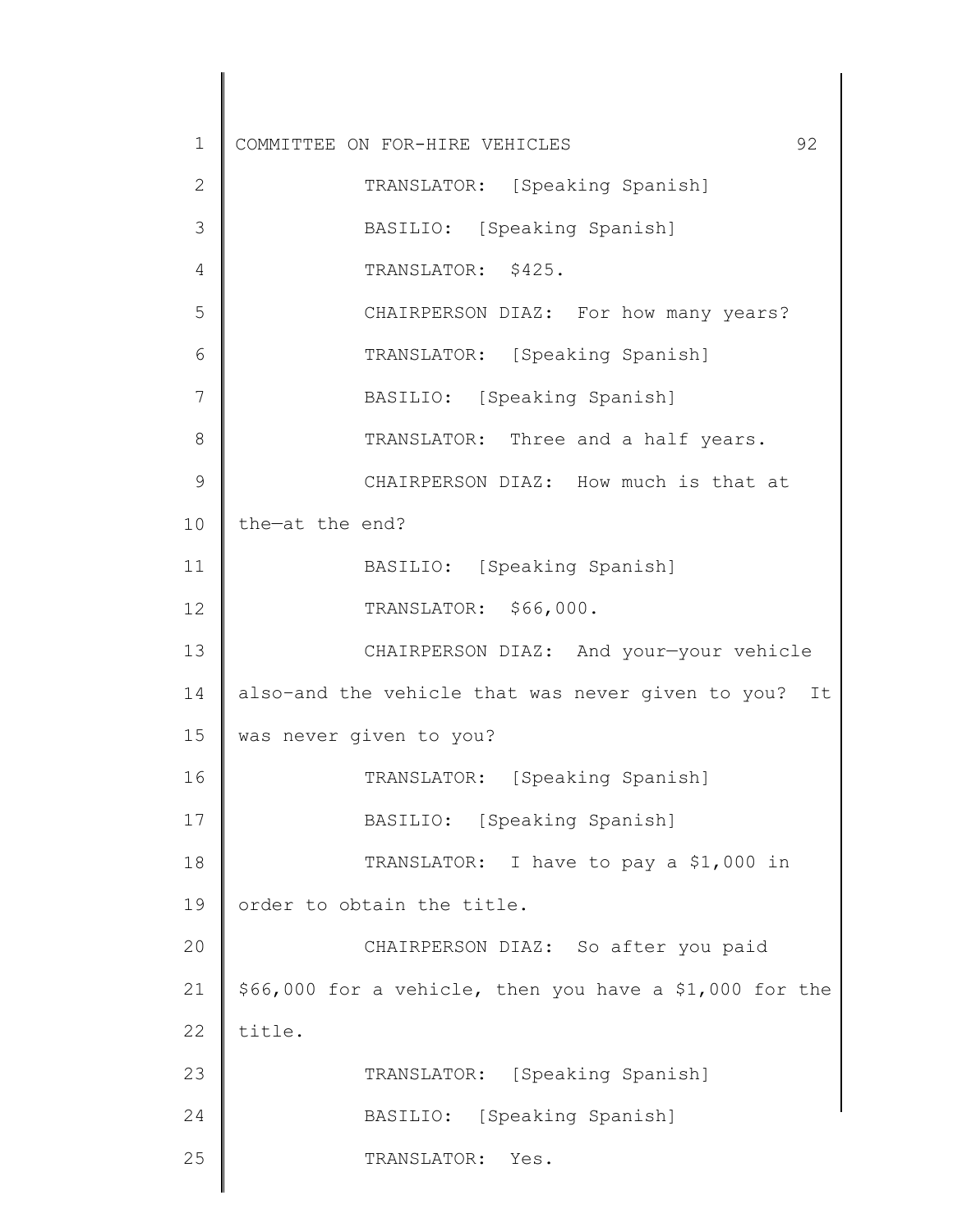1 2 3 4 5 6 7 8 9 10 11 12 13 14 15 16 17 18 19 20 21 22 23 24 25 COMMITTEE ON FOR-HIRE VEHICLES 93 BASILIO: [Speaking Spanish] TRANSLATOR: I have all my documents of the payments I made. CHAIRPERSON DIAZ: Alright, thank you. Thank you. TRANSLATOR. Gracias. BRIDGET FELIX: How about now? Okay. Hi, good morning. My name is Bridget Felix. I leased a car from Tower Auto Finance/Tower Leasing. I've had issues trying to keep the car. I was it by an S-U-V and I wasn't able to work for two months. My payments fell through, and they towed my car, and they actually have my car now. When I go back now that I can lift my right leg to be able to drive, I would like my car back, but I was told that it was sold to someone else. I would like-- CHAIRPERSON DIAZ: The car was in your name? BRIDGET FELIX: Yes. CHAIRPERSON DIAZ: And—and it was sold to someone else? BRIDGET FELIX: Yes. CHAIRPERSON DIAZ: Did you sign it?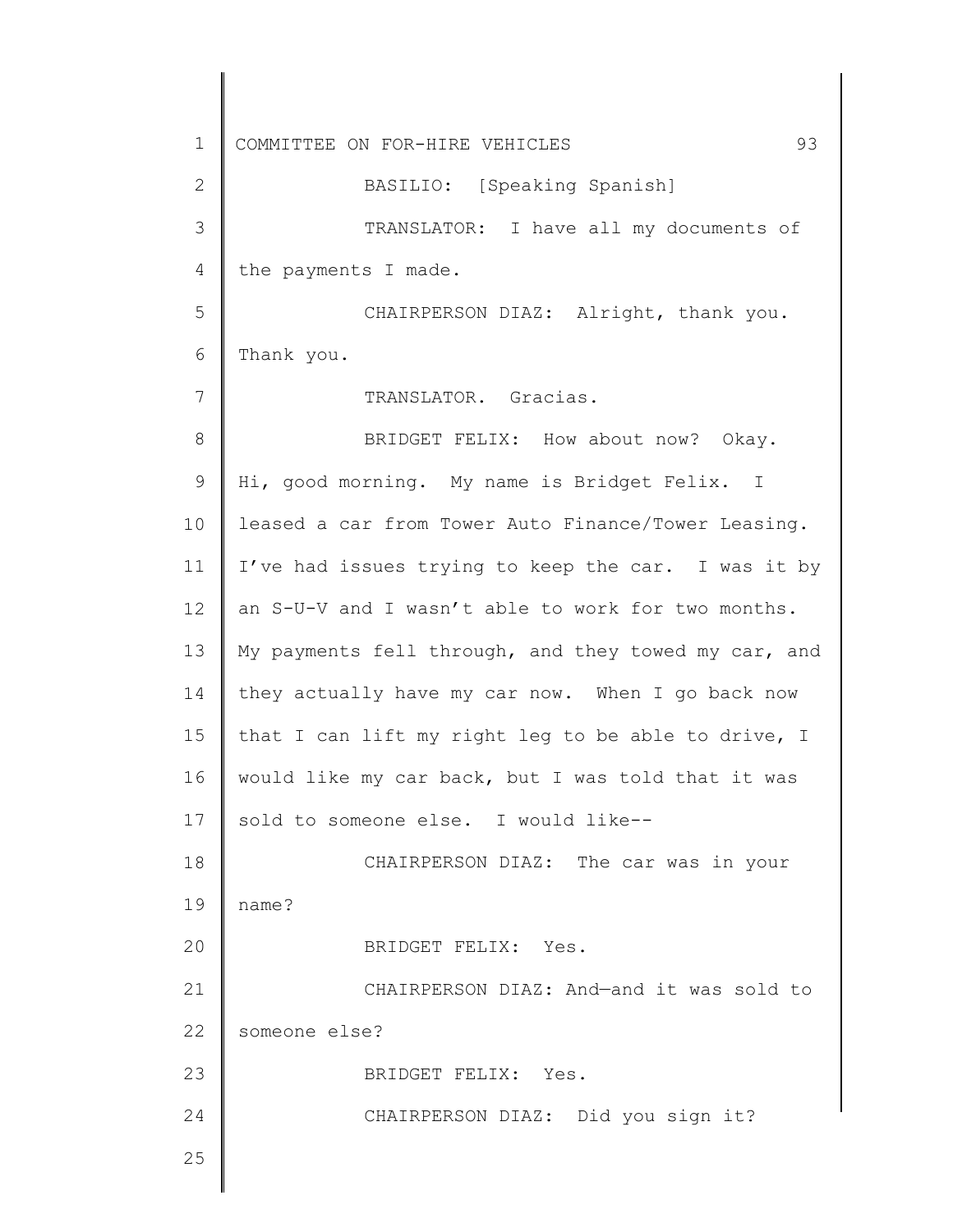1 2 3 4 5 6 7 8 9 10 11 12 13 14 15 16 17 18 19 20 21 22 23 24 25 COMMITTEE ON FOR-HIRE VEHICLES 94 BRIDGET FELIX: I did not sign to sell it to someone else. No. CHAIRPERSON DIAZ: How much you pay for the car? BRIDGET FELIX: Roughly, I should have already a year and a half's worth is about \$30,000. The car is probably worth 24. Um, so I'm willing to pay the extra year if I could just get it back. CHAIRPERSON DIAZ: So, what was suggested to me was to—why don't you just jump into another three-year lease? I'd like to see if something changes here to be able to obtain if not my car, at least another car that I can just finish paying for the rest of the year, and have my title and my car, my plate that I cannot get another plate within the next year to continue working and—and eating. CHAIRPERSON DIAZ: Thank you. BRIDGET FELIX: You're welcome. ALLIO HERNANDEZ: [Speaking Spanish] TRANSLATOR: Good afternoon Reverend Diaz and everyone else. My name is Allio Hernandez. ALLIO HERNANDEZ: [Speaking Spanish] TRANSLATOR: I also have an issue with Quest Livery Leasing.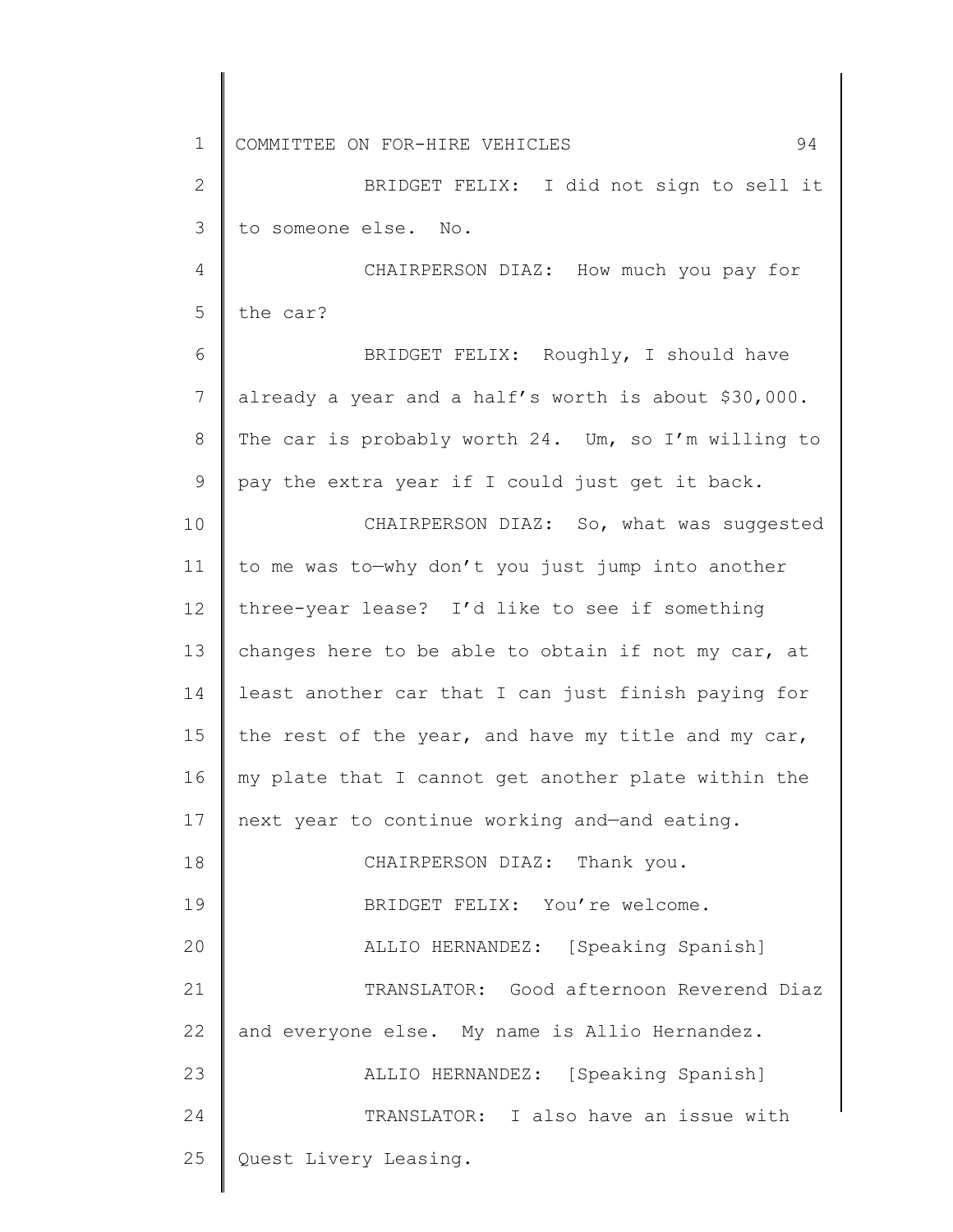| $\mathbf 1$  | 95<br>COMMITTEE ON FOR-HIRE VEHICLES     |
|--------------|------------------------------------------|
| $\mathbf{2}$ | ALLIO HERNANDEZ: [Speaking Spanish]      |
| 3            | TRANSLATOR: I also had a contract for    |
| 4            | [Speaking Spanish]                       |
| 5            | CHAIRPERSON DIAZ: How much was it?       |
| 6            | ALLIO HERNANDEZ: [Speaking Spanish]      |
| 7            | CHAIRPERSON DIAZ: How much was [Speaking |
| 8            | Spanish]                                 |
| 9            | ALLIO HERNANDEZ: [Speaking Spanish]      |
| 10           | CHAIRPERSON DIAZ: \$550 a week?          |
| 11           | ALLIO HERNANDEZ: [Speaking Spanish]      |
| 12           | CHAIRPERSON DIAZ: For how long? For how  |
| 13           | many years?                              |
| 14           | ALLIO HERNANDEZ: For three years.        |
| 15           | [Speaking Spanish] [background comments] |
| 16           | CHAIRPERSON DIAZ: [Speaking Spanish]     |
| 17           | [Speaking Spanish]<br>ALLIO HERNANDEZ:   |
| 18           | \$90,000 for a car?<br>CHAIRPERSON DIAZ: |
| 19           | [Speaking Spanish]<br>ALLIO HERNANDEZ:   |
| 20           | CHAIRPERSON DIAZ: That was Mercedes,     |
| 21           | right?                                   |
| 22           | [Speaking Spanish]<br>ALLIO HERNANDEZ:   |
| 23           | CHAIRPERSON DIAZ: Was that a Mercedes or |
| 24           | it's a BMW or--?                         |
| 25           | TRANSLATOR: [Speaking Spanish]           |
|              |                                          |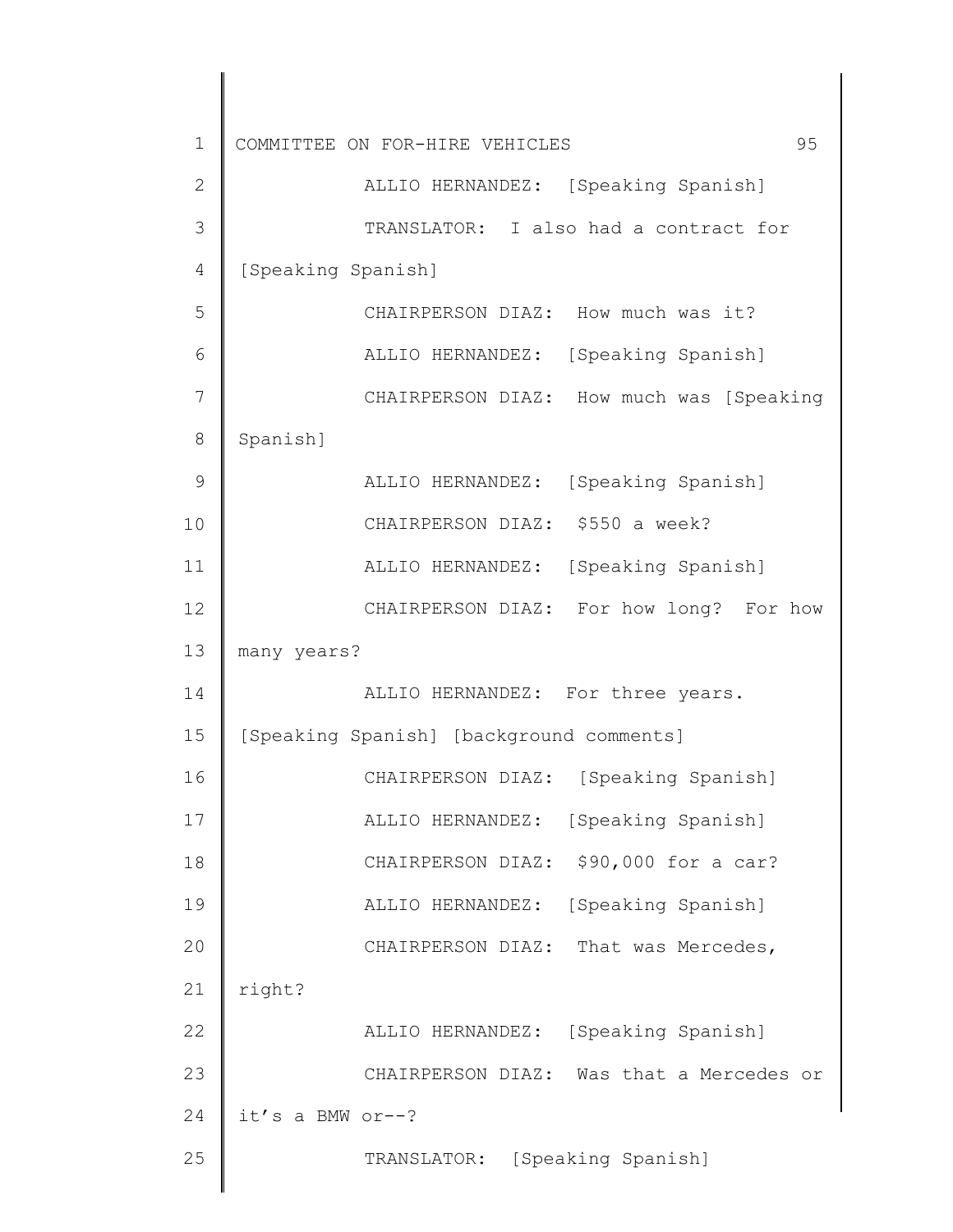| 1  | COMMITTEE ON FOR-HIRE VEHICLES<br>96         |
|----|----------------------------------------------|
| 2  | ALLIO HERNANDEZ: [Speaking Spanish]          |
| 3  | TRANSLATOR: It's a G-M-C Yukon.              |
| 4  | ALLIO HERNANDEZ: [Speaking Spanish]          |
| 5  | TRANSLATOR: 2013.                            |
| 6  | ALLIO HERNANDEZ: [Speaking Spanish]          |
| 7  | TRANSLATOR: 22,000 miles.                    |
| 8  | ALLIO HERNANDEZ: [Speaking Spanish]          |
| 9  | TRANSLATOR: My vehicle registration was      |
| 10 | suspended.                                   |
| 11 | ALLIO HERNANDEZ: [Speaking Spanish]          |
| 12 | TRANSLATOR: The last thing they              |
| 13 | requested a release or they will suspend the |
| 14 | insurance. [bell]                            |
| 15 | CHAIRPERSON DIAZ: Okay. Your-your-your-      |
| 16 | oh, that's right. [Speaking Spanish]         |
| 17 | MARIO MARTIN: [Speaking Spanish]             |
| 18 | TRANSLATOR: Good morning. My name is         |
| 19 | Mario Martin.                                |
| 20 | MARIO MARTIN: [Speaking Spanish]             |
| 21 | TRANSLATOR: I also made a contract with      |
| 22 | Quest Livery Leasing.                        |
| 23 | MARIO MARTIN: [Speaking Spanish]             |
| 24 | TRANSLATOR: With a vehicle 2014, 130         |
| 25 | weeks.                                       |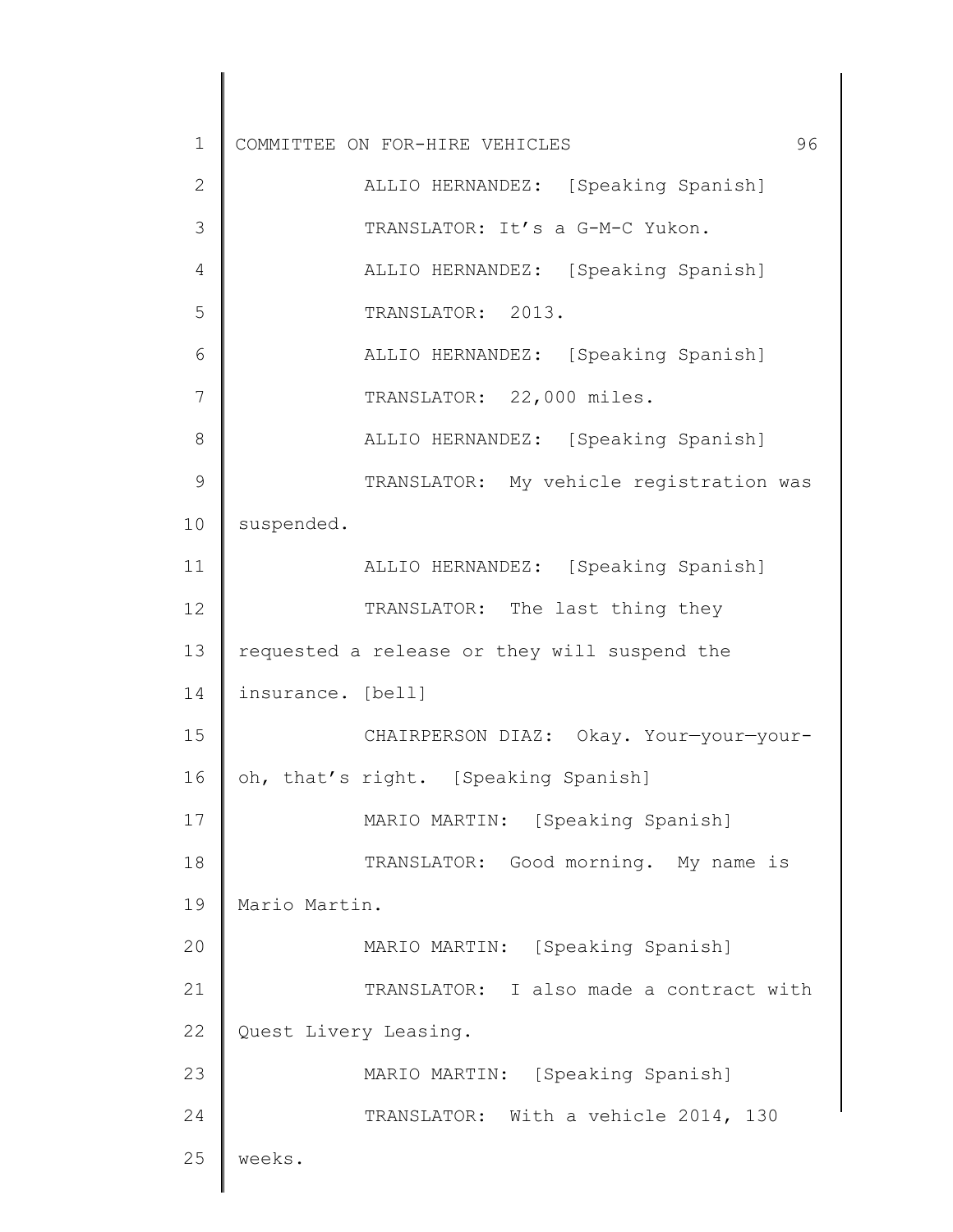| $\mathbf 1$   | 97<br>COMMITTEE ON FOR-HIRE VEHICLES          |
|---------------|-----------------------------------------------|
| $\mathbf{2}$  | MARIO MARTIN: [Speaking Spanish]              |
| 3             | TRANSLATOR: \$400 per week.                   |
| 4             | MARIO MARTIN: [Speaking Spanish]              |
| 5             | CHAIRPERSON DIAZ: You got to go under         |
| 6             | the press. Go ahead and take care of those    |
| 7             | businesses. Go and-and interview those people |
| 8             | because this business is a racket. Okay.      |
| $\mathcal{G}$ | TRANSLATOR: [Speaking Spanish]                |
| 10            | MARIO MARTIN: Okay. [Speaking Spanish]        |
| 11            | TRANSLATOR: [Speaking Spanish]                |
| 12            | CHAIRPERSON DIAZ: Hey, I mean it is           |
| 13            | incredible.                                   |
| 14            | MARIO MARTIN: Okay.                           |
| 15            | TRANSLATOR: [Speaking Spanish]                |
| 16            | MARIO MARTIN: [Speaking Spanish]              |
| 17            | TRANSLATOR: I paid the vehicle.               |
| 18            | MARIO MARTIN: [Speaking Spanish]              |
| 19            | TRANSLATOR: After I paid the vehicle--        |
| 20            | MARIO MARTIN: [Speaking Spanish]              |
| 21            | TRANSLATOR: -- I go to request the            |
| 22            | releasing for the title.                      |
| 23            | MARIO MARTIN: [Speaking Spanish]              |
| 24            | TRANSLATOR: After I was given the title,      |
| 25            | it had two liens--                            |
|               |                                               |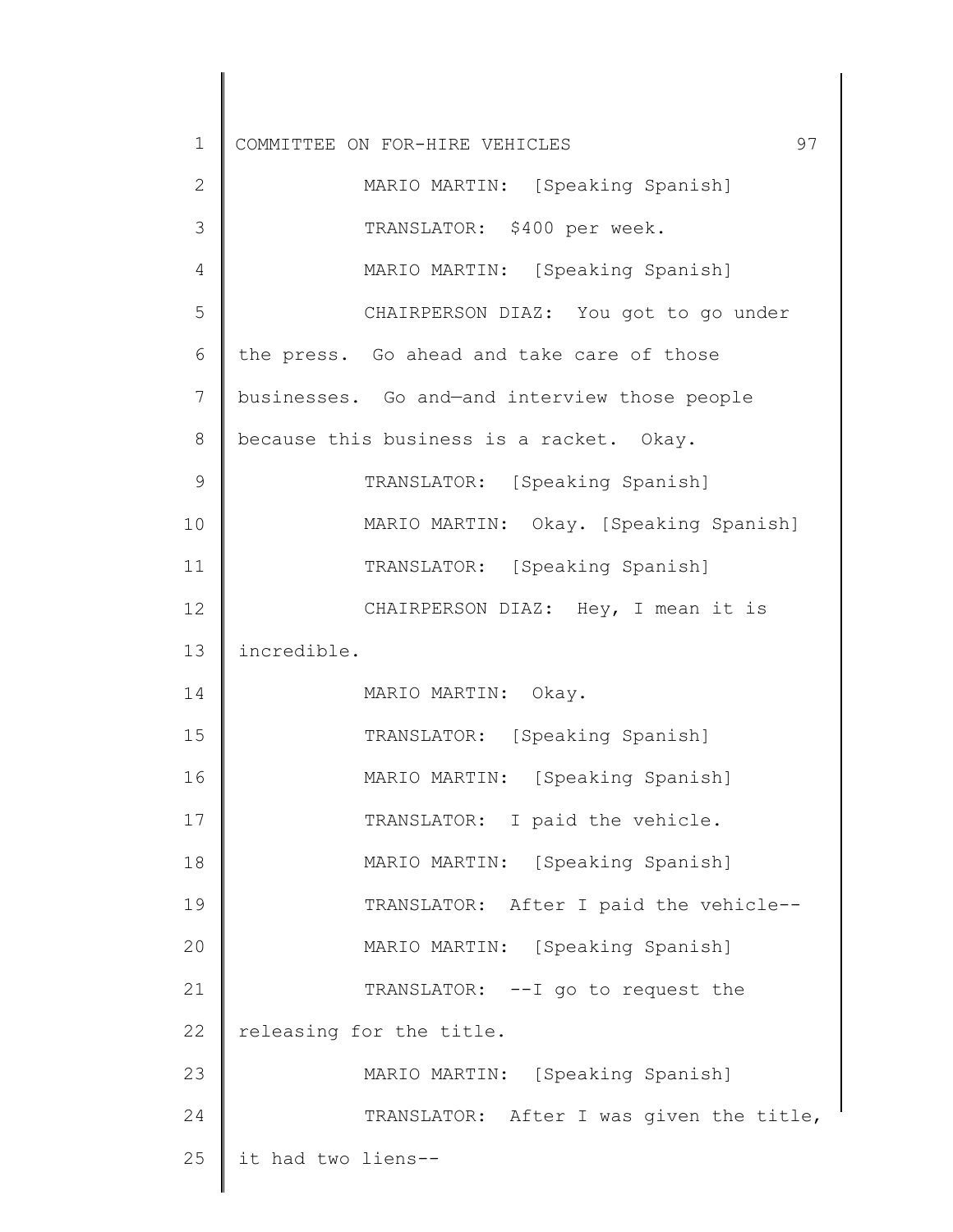1 2 3 4 5 6 7 8 9 10 11 12 13 14 15 16 17 18 19 20 21 22 23 24 25 COMMITTEE ON FOR-HIRE VEHICLES 98 MARIO MARTIN: [Speaking Spanish] TRANSLATOR: -- or two debts. MARIO MARTIN: [Speaking Spanish] TRANSLATOR: I was told that I could register the vehicle like that. MARIO MARTIN: [Speaking Spanish] TRANSLATOR: I went and I borrowed money. MARIO MARTIN: [Speaking Spanish] TRANSLATOR: When I go to register the car-- MARIO MARTIN: [Speaking Spanish] TRANSLATOR: I went to the Motor Vehicles to get the vehicle registered. When I get there, they tell me I cannot register the vehicle-- MARIO MARTIN: [Speaking Spanish] TRANSLATOR: --because the vehicle had two liens, two debts [bell] with Quest Livery Leasing, and which they had towards the vehicle. CHAIRPERSON DIAZ: [Speaking Spanish] MARIO MARTIN: [Speaking Spanish] CHAIRPERSON DIAZ: [Speaking Spanish] MARIO MARTIN: [Speaking Spanish] CHAIRPERSON DIAZ: [Speaking Spanish] MARIO MARTIN: [Speaking Spanish]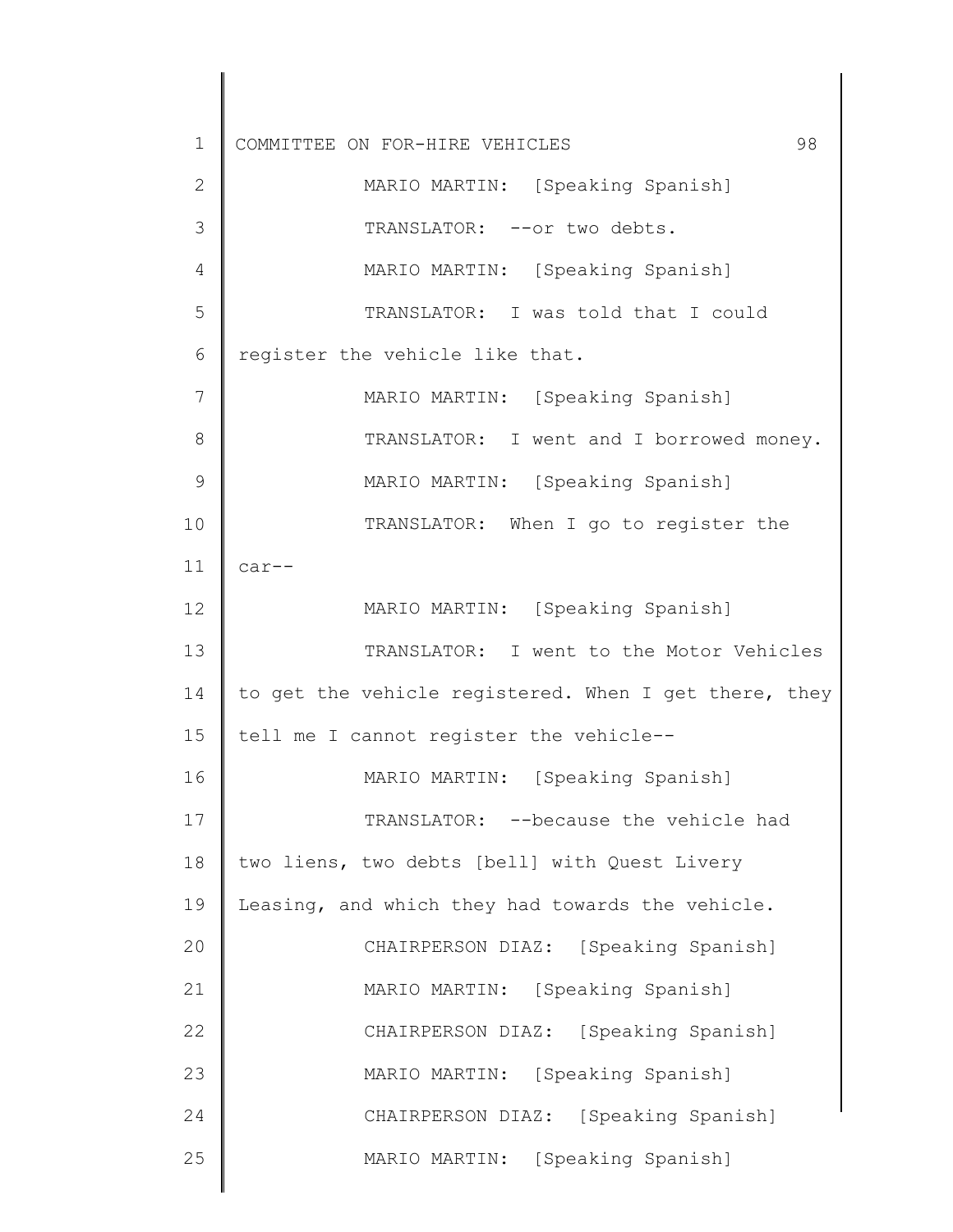1 2 3 4 5 6 7 8 9 10 11 12 13 14 15 16 17 18 19 20 21 22 23 24 25 COMMITTEE ON FOR-HIRE VEHICLES 99 CHAIRPERSON DIAZ: [Speaking Spanish] MARIO MARTIN: [Speaking Spanish] CHAIRPERSON DIAZ: [Speaking Spanish] MARIO MARTIN: [Speaking Spanish] CHAIRPERSON DIAZ: Alright. MARIO MARTIN: [Speaking Spanish] TRANSLATOR: I was sorry. I could do nothing with the lease now. MARIO MARTIN: [Speaking Spanish] CHAIRPERSON DIAZ: We are—we are in the city of New York, and where we brag about how much we help and how we care about the immigrants and how much we do to protect people, but the Mayor has to take action and the City Council and the Speaker, and we will have to take action because this kind of abuses, this kind of exploitation to immigrants and to people that are decently trying to earn their living. We have to put an end to this, and I'm calling on the Mayor now and the City and the Speaker to—to start and investigation to do this. [cheers/ applause] Thank you. Muchas gracias. [Speaking Spanish] [off mic] Eric Governor (sic). Is Eric Governor here? [pause] [on mic] Andrea Greenblatt, Andrea Greenblatt. Okay, or Andre—Andrew—Andrew and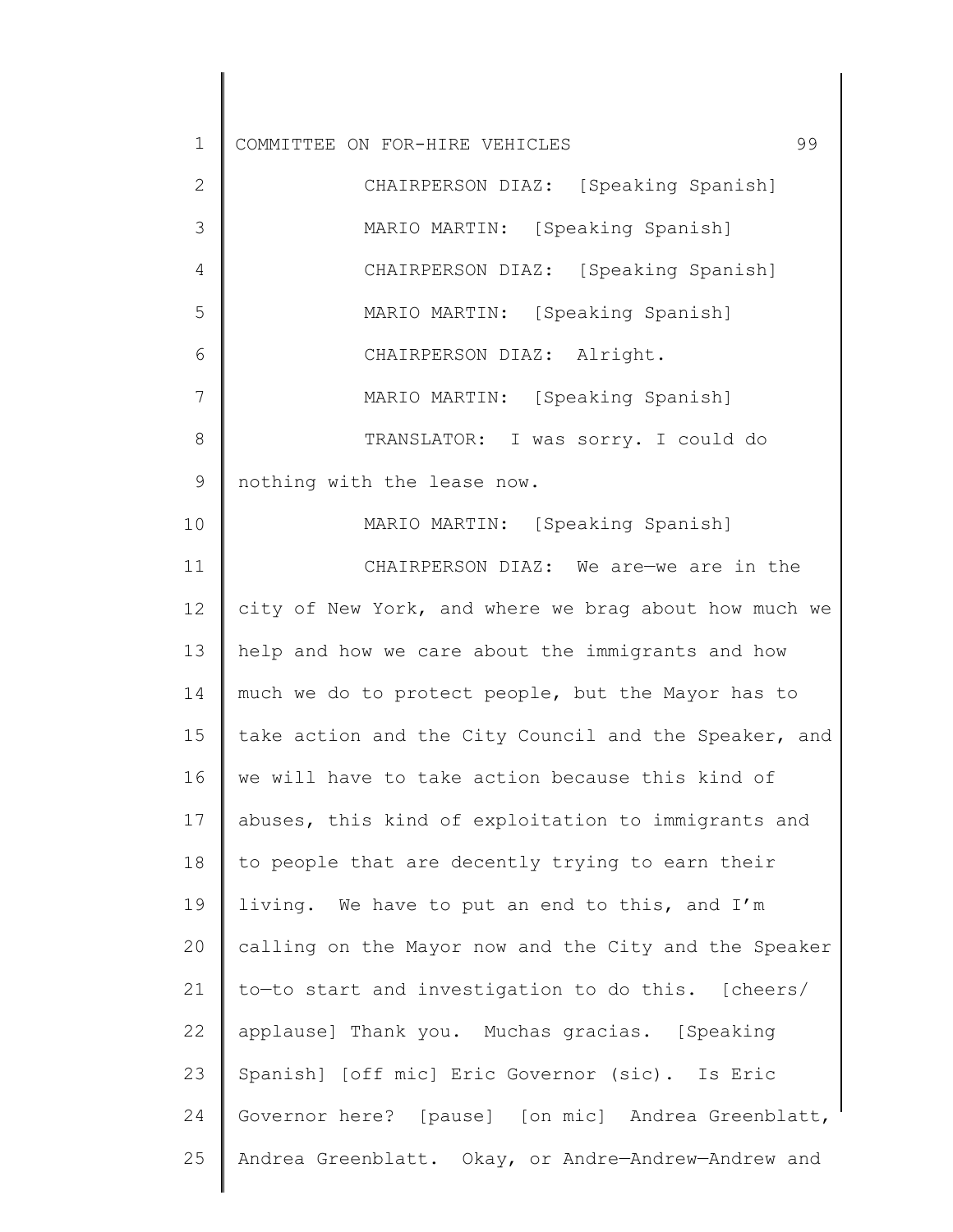1 2 3 4 5 6 7 8 9 10 11 12 13 14 15 16 17 18 19 20 21 22 23 24 25 COMMITTEE ON FOR-HIRE VEHICLES 100 Andrew. Okay. Nina Goshashi (sp?) Nina Goshashi. Okay. Barry Nebat (sp?). Barry Nebat, and Carolyn Pratz (sic). [background comments, pause] Carolyn. [pause] CAROLYN PRATZ: I respectfully request, Mr. Chairman, three minutes because as medallion owners, we have the largest stake in this industry relatively and absolutely. What do you say? CHAIRPERSON DIAZ: [off mic] CAROLYN PRATZ: Alright, I'll talk fast. [laughs] I'm Carolyn Pratz, one of 6,000 individuals largely immigrants although not in my case, working class taxi medallion owners. We're often ignored. We've been standing on the steps of City Hall for four summers. Probably you've seen us. We've been to memorial services, marched across bridges, and been to hearings testifying about our plight. To your credit and the credit of Speaker Johnson and the Mayor, we see that you're aware of our issues, and you would like to effect change, but first, it is imperative that we all understand how this debacle of declining medallion values happened in order to better inform future actions that might help alleviate the damage that has occurred. We're not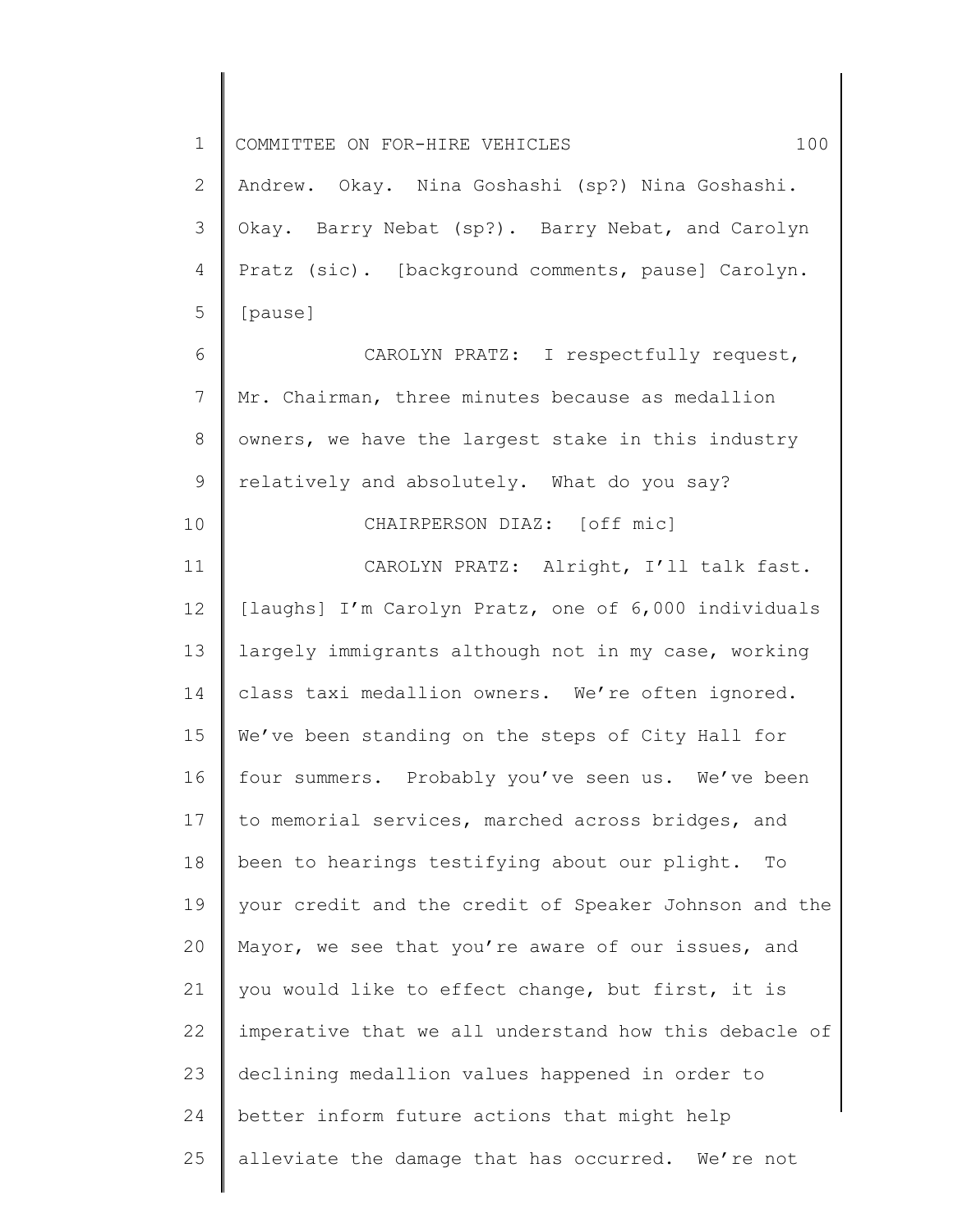| $\mathbf 1$ | 101<br>COMMITTEE ON FOR-HIRE VEHICLES                 |
|-------------|-------------------------------------------------------|
| 2           | workers. We're not drivers. We're small business      |
| 3           | people. We're essentially shareholders in an          |
| 4           | enterprise that was created by New York City          |
| 5           | government. There is no free market. We already       |
| 6           | bought the franchise. In our view, there can be no    |
| 7           | remedy if the remedy and the implementation are left  |
| $8\,$       | up to the current TLC regime, which is comprised of   |
| 9           | Bloomberg leftovers. I'm sure we all remember when    |
| 10          | Mayor Bloomberg swore to destroy your f'ing industry. |
| 11          | This destruction, as promised, was carried by his     |
| 12          | appointees at the TLC, which has become essentially   |
| 13          | an arm of a multi-national corporation. Can that      |
| 14          | possibly be in keeping with the progressive path that |
| 15          | New York City has chosen to follow? In the past, the  |
| 16          | TLC understood that medallion casts had a protected   |
| 17          | access to market, which is often touted by TLC        |
| 18          | Commissioners. For decades the TLC promoted the       |
| 19          | medallion to first generation immigrants as a path to |
| 20          | a worry free retirement, and our exclusive right to   |
| 21          | cruise the streets to find passengers. [bell] What    |
| 22          | happened to change the status quo? Beginning in       |
| 23          | 2011, the TLC began ignoring, bending, breaking and   |
| 24          | changing its own rules. These actions and inactions   |
| 25          | resulted in a much diminished role for the city       |
|             |                                                       |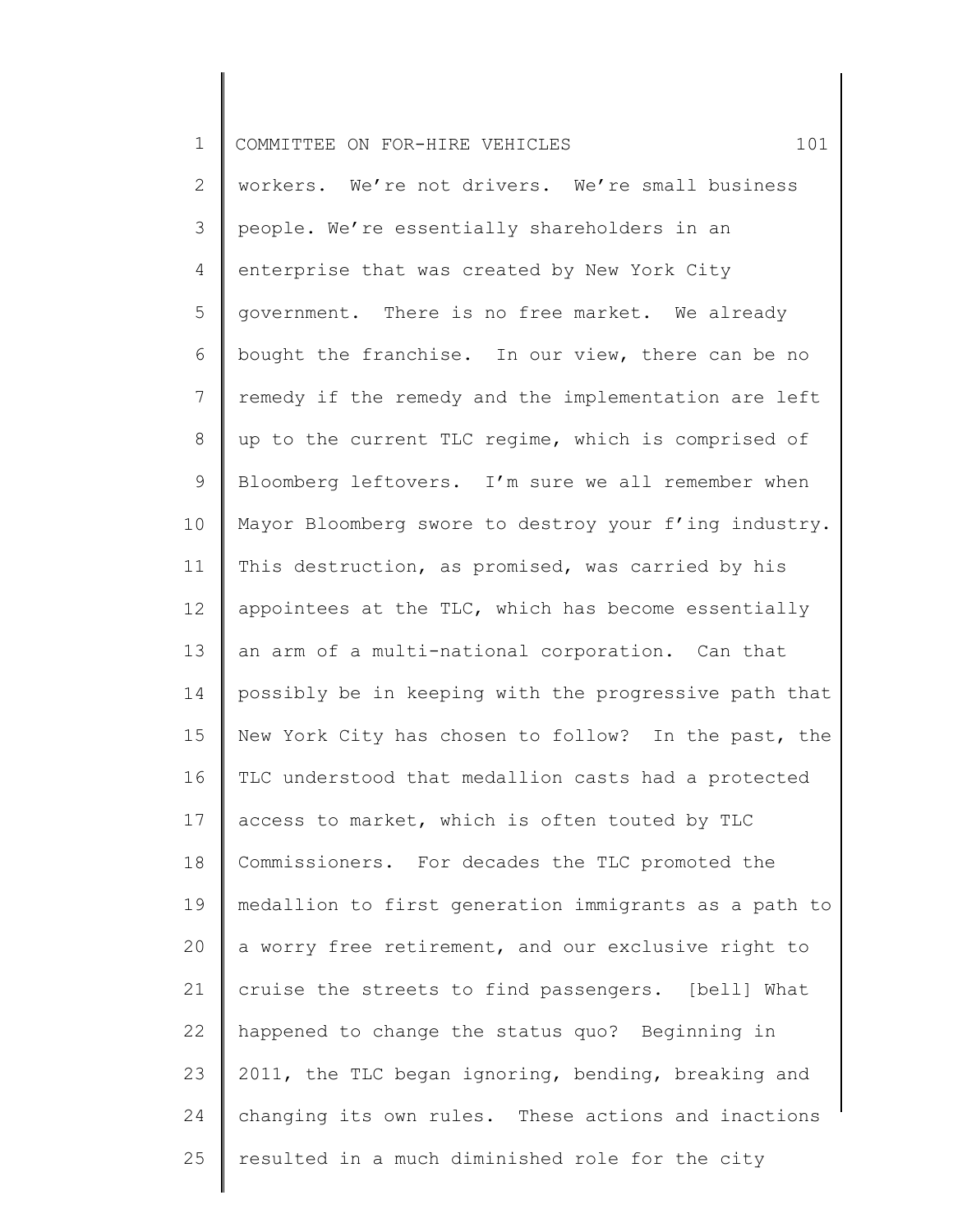| $\mathbf 1$    | 102<br>COMMITTEE ON FOR-HIRE VEHICLES                 |
|----------------|-------------------------------------------------------|
| 2              | franchise, Yellow cabs and a greatly expanded one for |
| 3              | app cars. I have a detailed list. It's far too long   |
| 4              | to go into, but the main thing they ignored was their |
| 5              | duty to protect the economic stability of licensees,  |
| 6              | which Meera Joshi never wants to talk about. She's    |
| $7\phantom{.}$ | always down in the weeds so far that I need a machete |
| 8              | to get out of there, but she never sees the forest,   |
| 9              | which is the fact that there's 140,000 vehicles on    |
| 10             | the road. None of these guys can make a living with   |
| 11             | that many cars on the road, and it's the one issue    |
| 12             | she never wants to address even though she has broad  |
| 13             | authority. She allowed unlimited numbers of           |
| 14             | additional black cars, 90,000 at last count. She      |
| 15             | allowed misclassification of the app cars, which in   |
| 16             | the opinion of many should have been classified as    |
| 17             | liveries and would have then been subject to          |
| 18             | environmental review. How many air quality alerts     |
| 19             | did we have this summer? It was happening almost      |
| 20             | every day. [bell] She allowed the cars to work with   |
| 21             | virtual meters even though they should not have been  |
| 22             | allowed to do that. She's ignored distracted          |
| 23             | driving, and the 640% increase in black car crashes.  |
| 24             | 640%. She changed the retirement rules for black      |
| 25             | cars. She changed the rules on dispatching. She       |
|                |                                                       |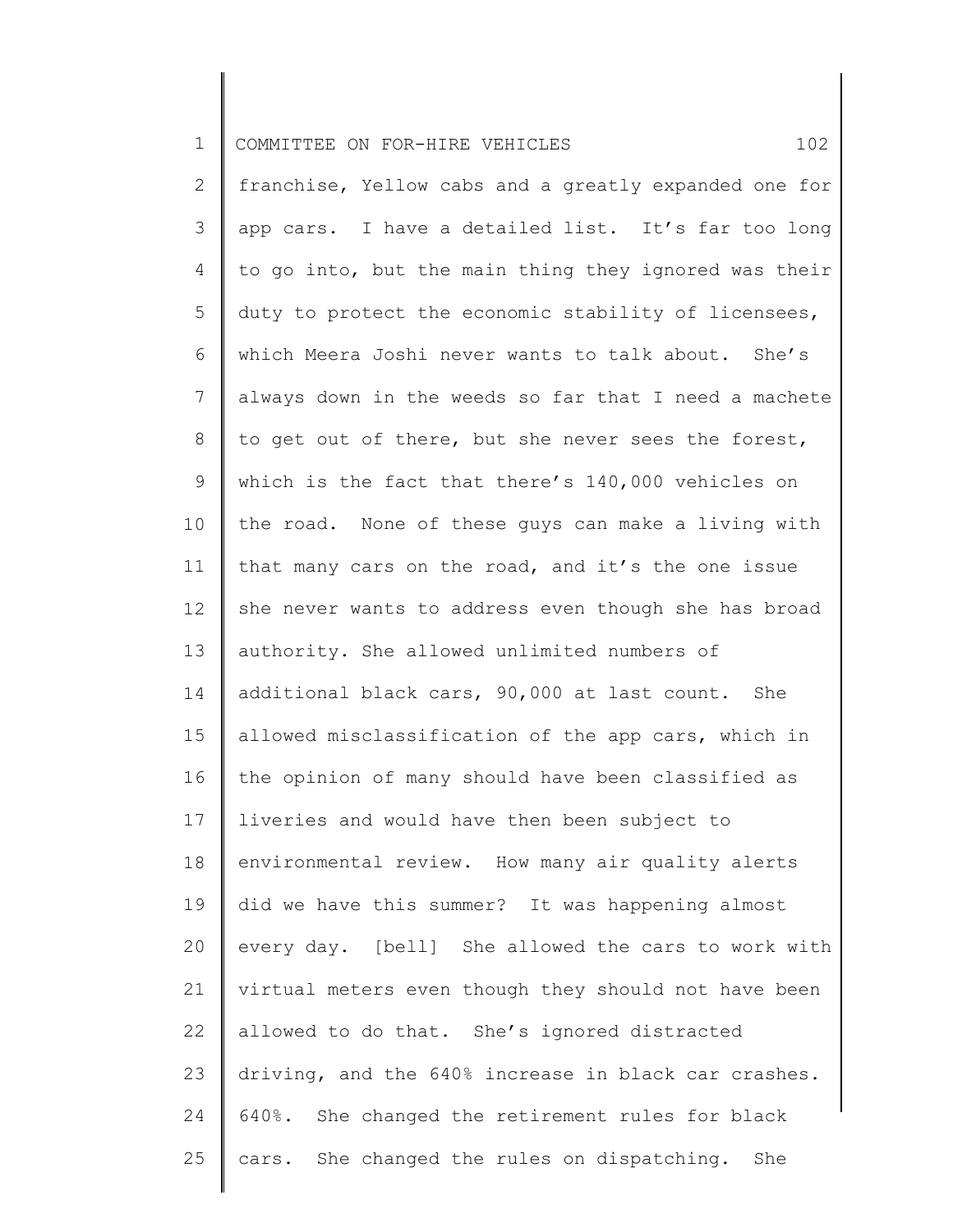| $\mathbf 1$     | 103<br>COMMITTEE ON FOR-HIRE VEHICLES                 |
|-----------------|-------------------------------------------------------|
| 2               | allowed the app companies to write their own rules on |
| 3               | wheelchair accessibility. How did this happen? The    |
| $\overline{4}$  | TLC took upon itself a change in its ideology. The    |
| 5               | only parameters they work within are consumer         |
| 6               | protection, safety, driver welfare and accessibility. |
| $7\phantom{.0}$ | They feel they have no role beyond that. It appears   |
| 8               | to us--                                               |
| 9               | CHAIRPERSON DIAZ: Kindly--                            |
| 10              | CAROLYN PRATZ: -- that the TLC's goal is              |
| 11              | to de facto regulation.                               |
| 12              | CHAIRPERSON DIAZ: Are you giving time?                |
| 13              | CAROLYN PRATZ: We need a TLC that will                |
| 14              | properly do that. Thank you.                          |
| 15              | FEMALE SPEAKER: Yeah, I give Carolyn my               |
| 16              | time.                                                 |
| 17              | CHAIRPERSON DIAZ: Oh, good. Carolyn, go               |
| 18              | ahead. Carolyn. She gives you her time. [applause]    |
| 19              | SERGEANT-AT-ARMS: Quiet, quiet please.                |
| 20              | CAROLYN PRATZ: This industry will become              |
| 21              | a free-for-all with no respect given to the franchise |
| 22              | holders' rights. Until there is a TLC that will       |
| 23              | properly do its job, which does include--and maybe    |
| 24              | you don't want to hear this-limiting the number of    |
| 25              | vehicles on the road, and enforcing a protected       |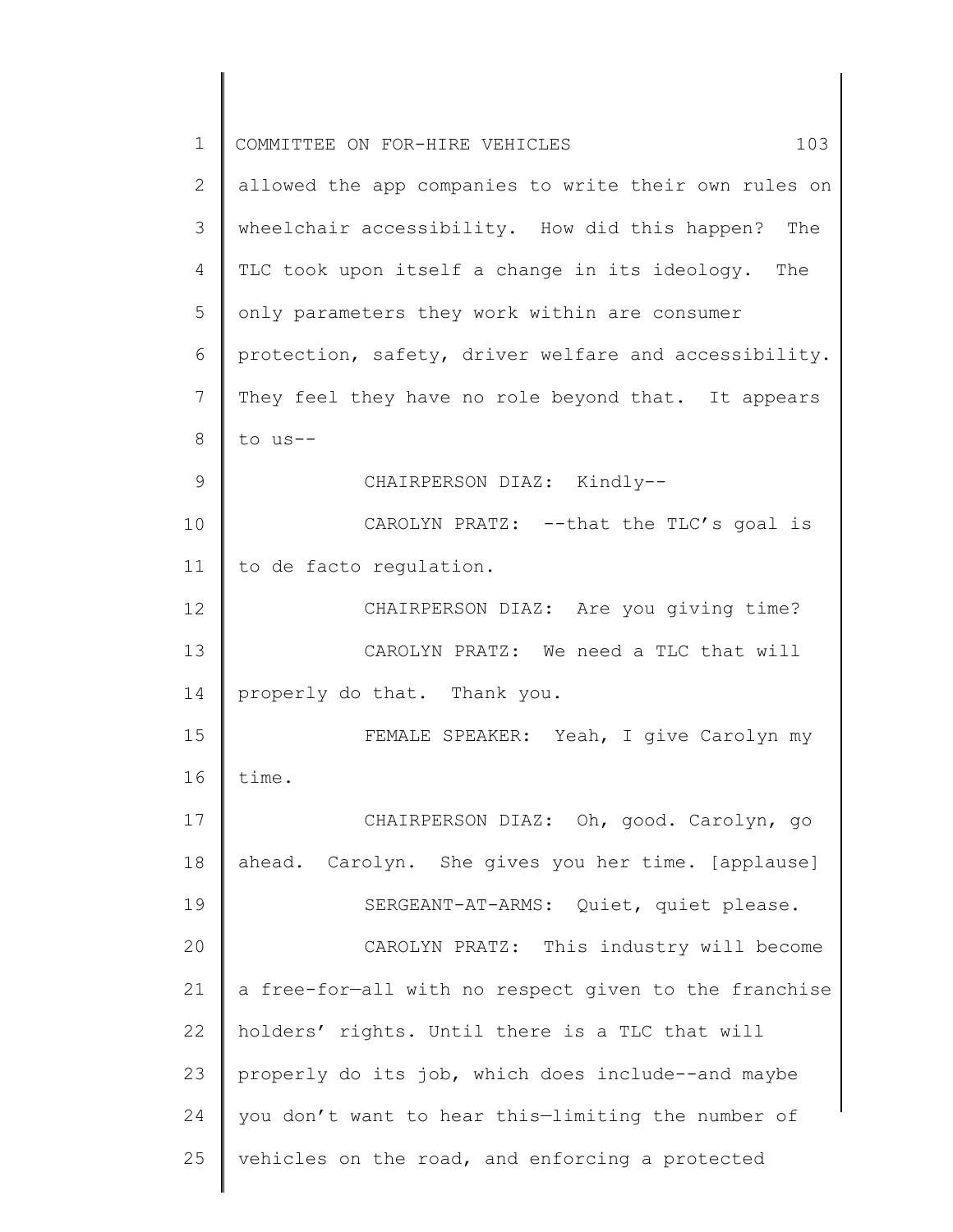| $\mathbf 1$    | 104<br>COMMITTEE ON FOR-HIRE VEHICLES                 |
|----------------|-------------------------------------------------------|
| $\mathbf{2}$   | access to the market that was bought and paid for by  |
| 3              | medallion owner/drivers. There will be no stability   |
| 4              | in the medallion prices, and New York City will       |
| 5              | suffer from all of the negative externalities that go |
| 6              | along, the munition of driver income, discouragement  |
| $\overline{7}$ | of the use of public transportation. Billions of      |
| 8              | dollars of losses to taxpayers, congestion,           |
| $\mathsf 9$    | pollution, crashes. This debacle still can be         |
| 10             | remedied. It didn't happen all at once. Our demise    |
| 11             | had been a long slow moving series of events, the     |
| 12             | combination of unlimited for-hire vehicles along with |
| 13             | new or changed rules or overlooked rules, which we    |
| 14             | can go over. Any time you want to have a meeting      |
| 15             | with me, I have a list this long, creating and        |
| 16             | avalanche one snow flake at a time. Thank you.        |
| 17             | CHAIRPERSON DIAZ: Thank you. [applause]               |
| 18             | Sir.                                                  |
| 19             | ANDREW GREENBLATT: Go ahead there. I                  |
| 20             | gave her my time. [background comments, pause] Good   |
| 21             | morning Chairman Diaz and members of the Committee on |
| 22             | For-Hire Vehicles. I have submitted more detailed     |
| 23             | written testimony, and would just like to make three  |
| 24             | points on Intro 1052. My name is Andrew Greenblatt    |
| 25             | and I'm the Founder and President of IDG Benefits     |
|                |                                                       |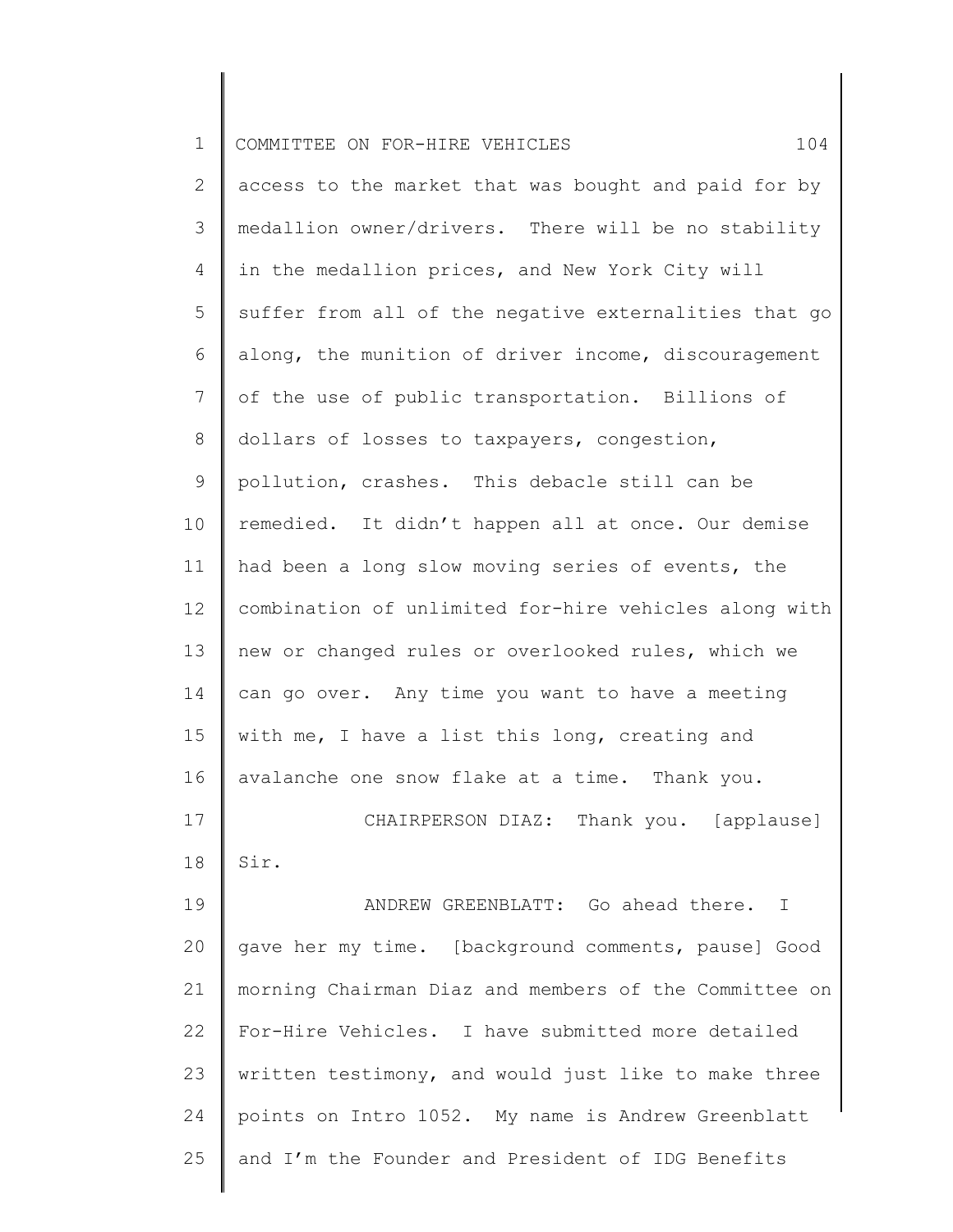| $\mathbf 1$  | 105<br>COMMITTEE ON FOR-HIRE VEHICLES                |
|--------------|------------------------------------------------------|
| $\mathbf{2}$ | Fund. It's a new non-profit founded last year to     |
| 3            | help nearly 100,000 black car drivers in New York    |
| 4            | State gain access to benefits. My first-my first     |
| 5            | point is that drivers desperately need these         |
| 6            | benefits. In polling and focus groups of black car   |
| 7            | drivers, we've learned that many drivers barely make |
| 8            | it from week to week and often can't find ways to    |
| 9            | cope with not having enough money. This makes it     |
| 10           | impossible for drivers to prepare for the sudden     |
| 11           | financial shocks traditional benefits usually help   |
| 12           | with. My second point is that the system that is     |
| 13           | proposed in this legislation can work to solve this  |
| 14           | problem. The New York State Black Car Fund uses a    |
| 15           | similar model for Workers Compensation. IGB Benefits |
| 16           | Fund is now working with them to offer drivers free  |
| 17           | vision, and telemedicine benefits as well. Finally,  |
| 18           | in order to work effectively, the TLC will need to   |
| 19           | work with trusted and experienced organizations that |
| 20           | have worked with drivers. There are many challenges  |
| 21           | to providing benefits to drivers including finding   |
| 22           | providers willing to work with is unorthodox risk    |
| 23           | pool, educating and enrolling drivers and helping    |
| 24           | them use these benefits. Language, cultural and      |
| 25           | technical challenges abound. To address these        |
|              |                                                      |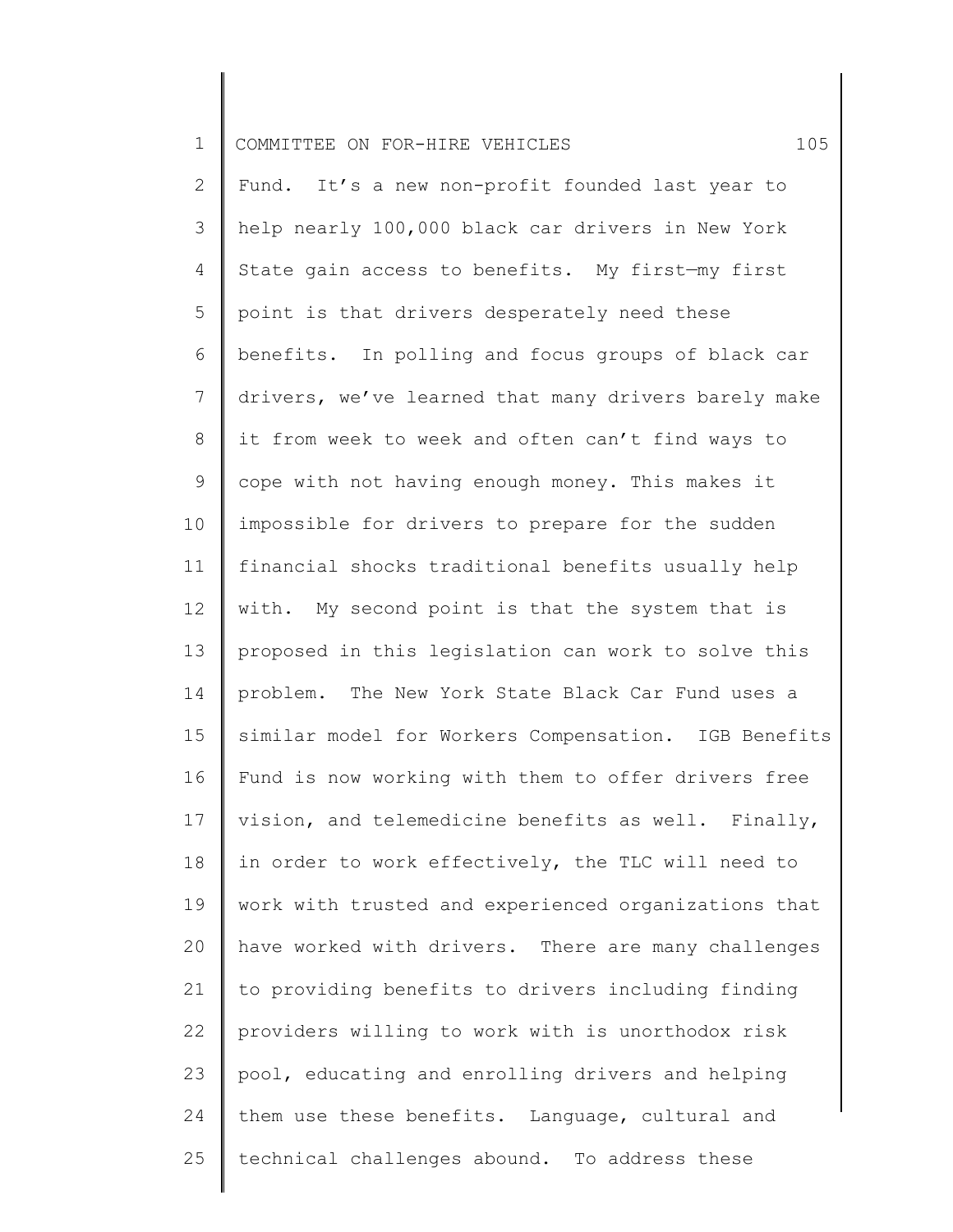| 1            | 106<br>COMMITTEE ON FOR-HIRE VEHICLES                 |
|--------------|-------------------------------------------------------|
| $\mathbf{2}$ | issues, we work with the Independent Driver's Guild,  |
| 3            | the Black Car Fund, the Taxi and Limousine            |
| 4            | Commission, marketing companies, technology companies |
| 5            | and labor friendly benefits providers. Only by        |
| 6            | working with a team of people who understand this     |
| 7            | population and how to deliver benefits to them, have  |
| 8            | we been able to sign up thousands of drivers in just  |
| 9            | two months since rolling out these new vision and     |
| 10           | telemedicine benefits. I thank the Speaker, the       |
| 11           | bill's sponsors and this committee for recognizing    |
| 12           | the need for driver's benefits, and we will gladly    |
| 13           | offer our expertise to help make sure this program is |
| 14           | a success. [applause]                                 |
| 15           | CHAIRPERSON DIAZ: Thank you, sir.                     |
| 16           | SERGEANT-AT-ARMS: You're not allow to do              |
| 17           | that.                                                 |
| 18           | CHAIRPERSON DIAZ: We have-we have about               |
| 19           | 25 more to go, 25 or 30 more to go, and we have to    |
| 20           | give everyone the opportunity to get their two        |
| 21           | minutes. Let's see who is next.                       |
| 22           | ERIC ROTHMAN: Good morning, Chair Diaz                |
| 23           | and members of the Committee on For-Hire Vehicles.    |
| 24           | My name is Eric Rothman, the President of the Driver  |
| 25           | Opportunity Service Association or DOSA. DOSA is a    |
|              |                                                       |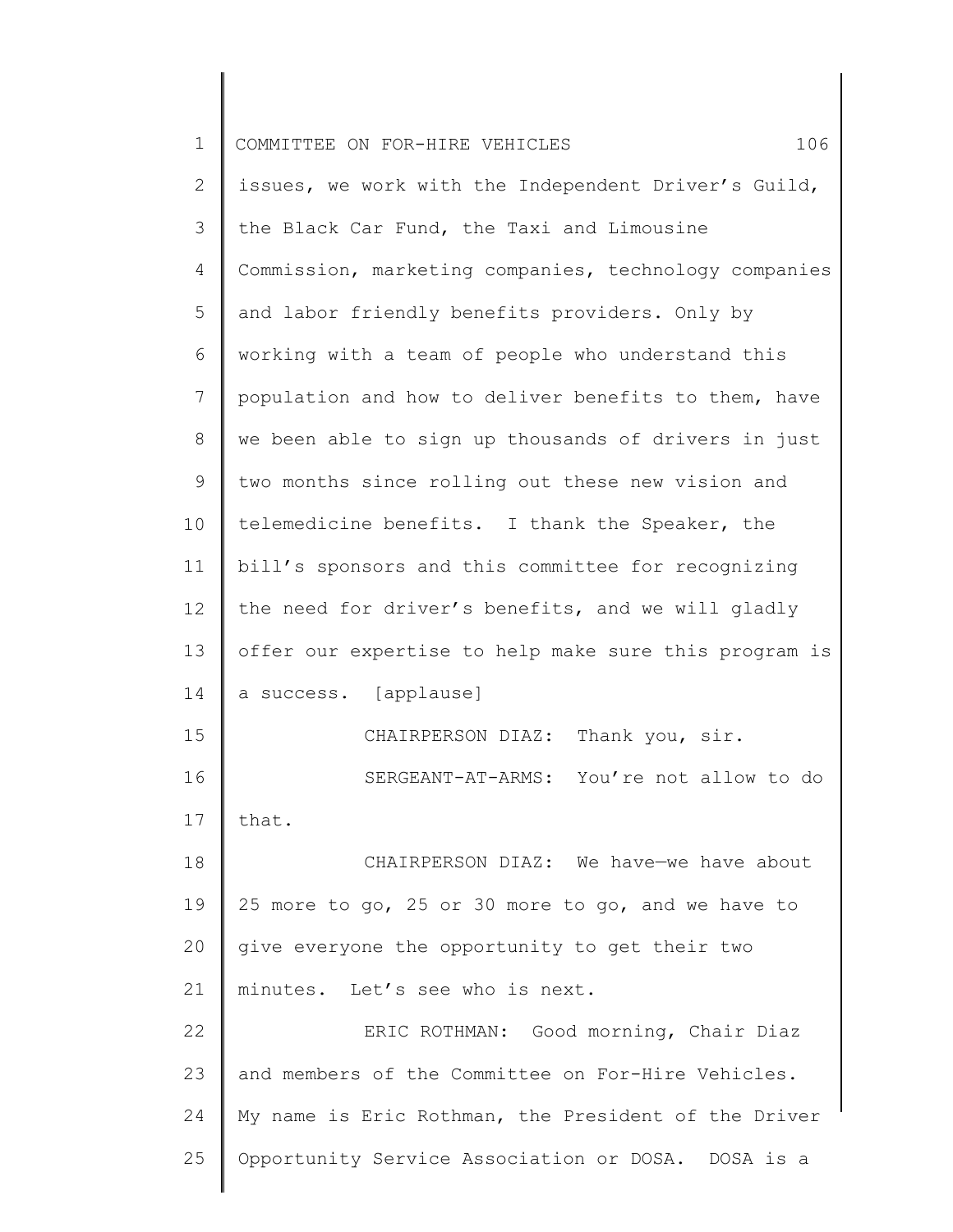| $\mathbf 1$    | 107<br>COMMITTEE ON FOR-HIRE VEHICLES                 |
|----------------|-------------------------------------------------------|
| $\mathbf{2}$   | membership organization dedicated to providing short- |
| 3              | term rental of vehicles to drivers in the for-hire    |
| $\overline{4}$ | industry. Thank you for allowing me the opportunity   |
| 5              | to speak on 1070. There are a number of factors that  |
| 6              | different-differentiate short-term rentals from lease |
| $\overline{7}$ | or lease to own arrangements. Leases lock drivers     |
| $\,8\,$        | into multi-year contacts often with high interest     |
| $\mathsf 9$    | rates leaving them with the depreciated assets.       |
| 10             | Rentals, however, are designed to provide drivers     |
| 11             | with flexibility. Our agreement to typically one or   |
| 12             | two weeks in duration renewable at the driver's       |
| 13             | option. This allows drives to switch between          |
| 14             | vehicles sizes and models to find the vehicle that    |
| 15             | meets their needs. It also gives them the             |
| 16             | flexibility to take time off or to leave the industry |
| 17             | without the burden of ongoing lease payments. Unlike  |
| 18             | leasing, the short-term rental model provides the     |
| 19             | drivers with a set of-a set price eliminating the     |
| 20             | need for financing and preventing unexpected costs    |
| 21             | throughout the term of the agreement. The rental      |
| 22             | agreement-the rental company retains responsibility   |
| 23             | for preventative maintenance, mechanical repairs,     |
| 24             | liability and collision insurance, TLC and emission   |
| 25             | inspections and other costs. If the vehicle's         |
|                |                                                       |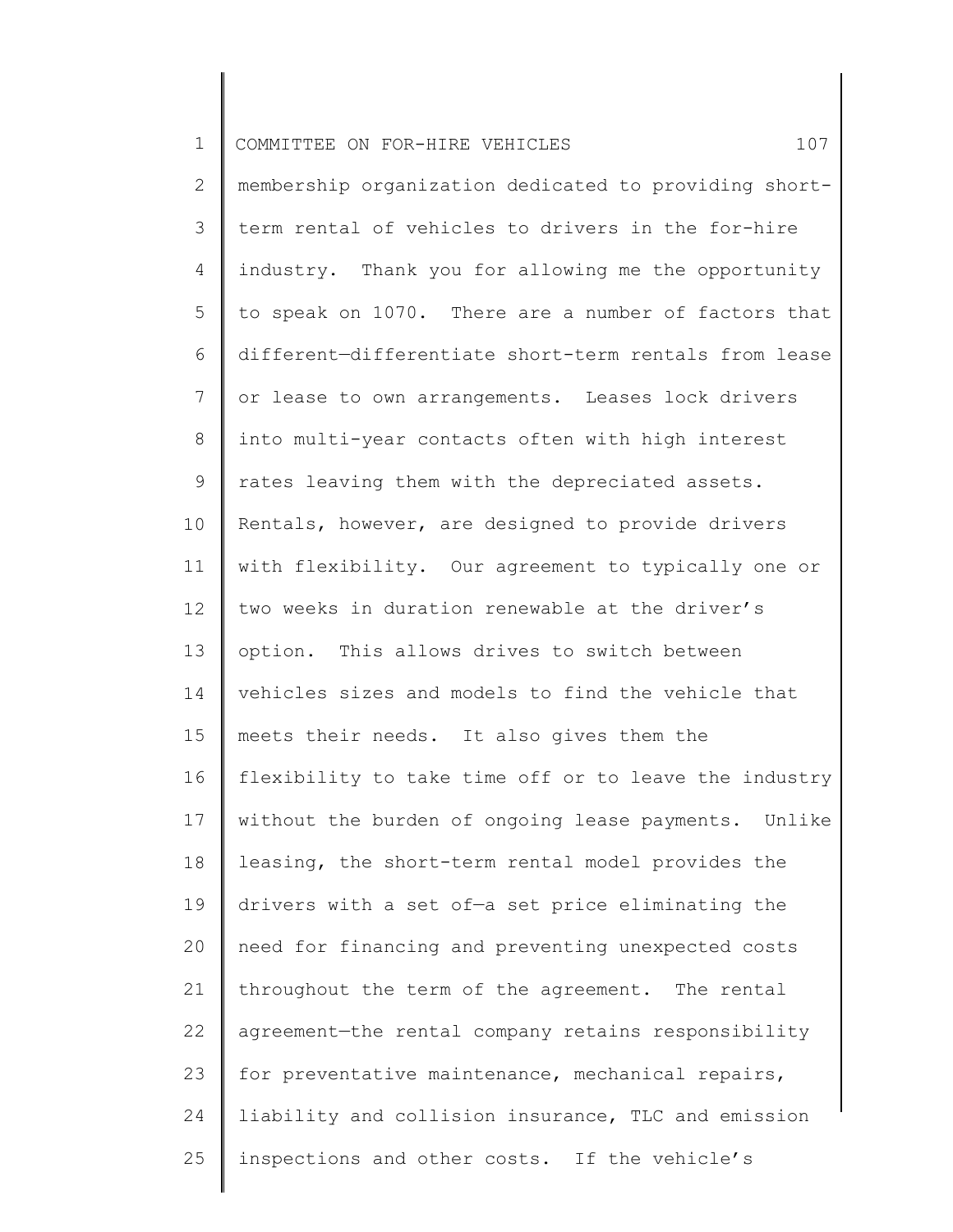| $\mathbf 1$    | 108<br>COMMITTEE ON FOR-HIRE VEHICLES                 |
|----------------|-------------------------------------------------------|
| $\mathbf{2}$   | mechanical failure was in an accident a replacement   |
| 3              | vehicle is provided. This minimizes the out-of-       |
| 4              | pocket cost to the driver, and allows them to spend   |
| 5              | more time working collecting fares. DOSA members      |
| 6              | support the Council's efforts to increase             |
| $\overline{7}$ | transparency and consumer protection in the FHV       |
| 8              | leasing and short-term rental markets. These are      |
| 9              | practices that DOSA members already implement but     |
| 10             | many companies unfortunately do not. We commend the   |
| 11             | Council for mandating them throughout the industry    |
| 12             | protecting drivers and maintaining a fair             |
| 13             | marketplace. Requiring that all companies disclose    |
| 14             | all fees and provide all protections will ensure that |
| 15             | drivers can properly evaluate the full cost of        |
| 16             | renting a vehicle and shop around to find the most    |
| 17             | competitive price. However, we have concerns about    |
| 18             | the unintended consequences of placing price caps on  |
| 19             | the rental market. Unlike FHV leasing, short-term     |
| 20             | rental companies are responsible for oil changes and  |
| 21             | insurance and other costs. The price of rentals must  |
| 22             | be able to accommodate fluctuations in the economy    |
| 23             | [bell] to account for these items. If we cannot       |
| 24             | afford to maintain the fleet, we will not be able to  |
| 25             | provide this service and the necessary flexibility to |
|                |                                                       |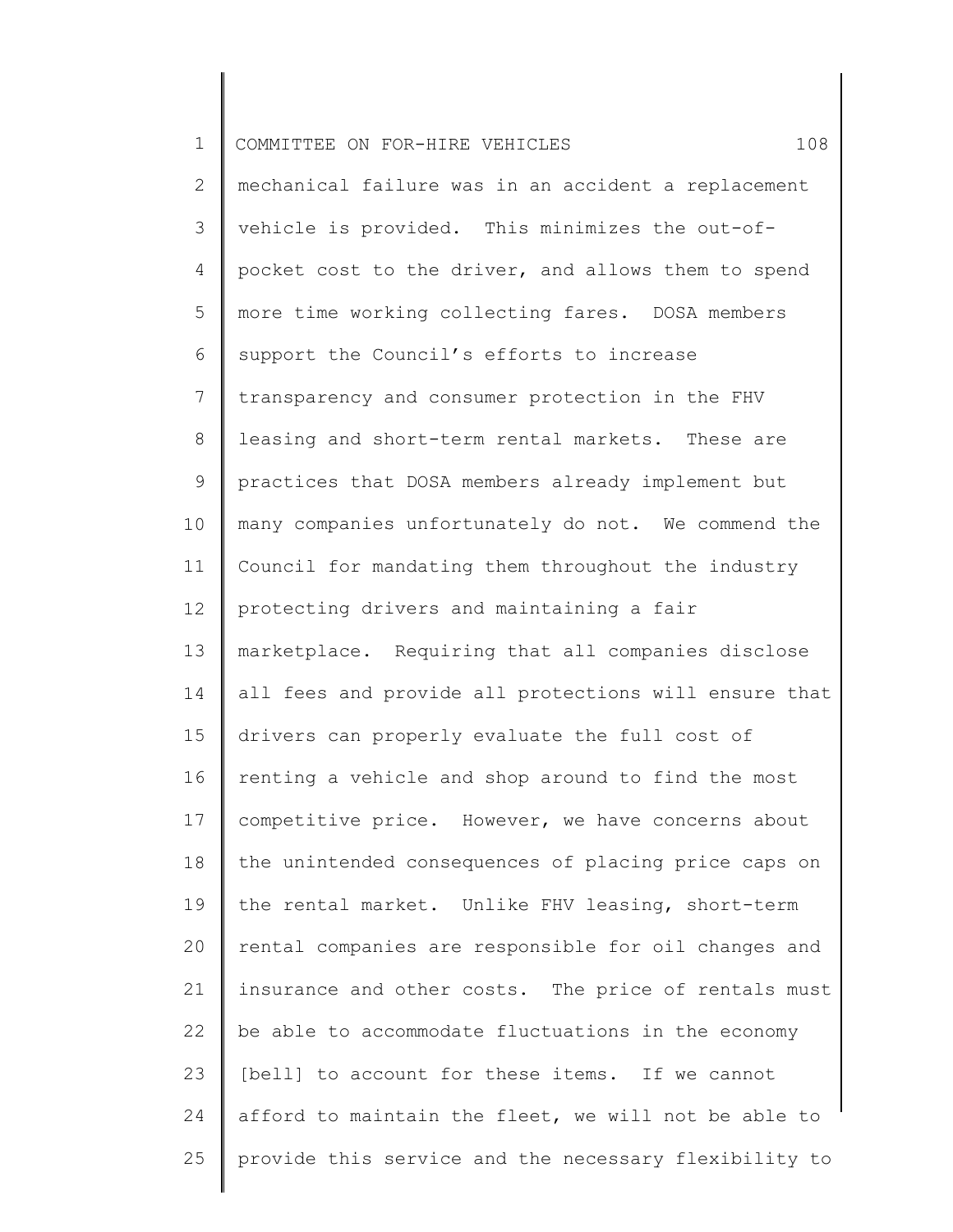| $\mathbf 1$    | 109<br>COMMITTEE ON FOR-HIRE VEHICLES                 |
|----------------|-------------------------------------------------------|
| $\mathbf{2}$   | drivers. DOSA members look forward to working with    |
| 3              | the Council to increase protections for drivers to    |
| 4              | maintain a competitive and fair market place for the  |
| 5              | FHV licensed vehicles. Thank your for your time.      |
| 6              | CHAIRPERSON DIAZ: Thank you. [applause]               |
| $\overline{7}$ | NINA GODOWSKI: [off mic] Chairman Diaz,               |
| $\,8\,$        | my name is Nina Godowski (sic). I'm a Yellow cab      |
| $\mathsf 9$    | driver for ten years. [background comments] [on       |
| 10             | mic] I'm driving a yellow cab for ten years in New    |
| 11             | York City. What-what see today, everybody we see      |
| 12             | it's a disaster outside on the streets of the New     |
| 13             | York City, and it's everybody believe in this city    |
| 14             | the life it's endangered. So, we-you passed the       |
| 15             | bill, but you need to enforce. You need to reduce     |
| 16             | the cars that are around the city everyday. It's too  |
| 17             | many. Out of the control, the life. Everybody's life  |
| 18             | is in danger. The-another thing you need to do the    |
| 19             | Uber cars they have to go in inspection like the      |
| 20             | Yellow cab drivers. We go every four months. You      |
| 21             | cannot have different rules for one and different     |
| 22             | rules for everybody. We get human beings. Both cars   |
| 23             | gets human beings. So, we go. We have to go on the    |
| 24             | same rules. Every four months we have to go for       |
| 25             | inspection, and another thing you have to do to raise |
|                |                                                       |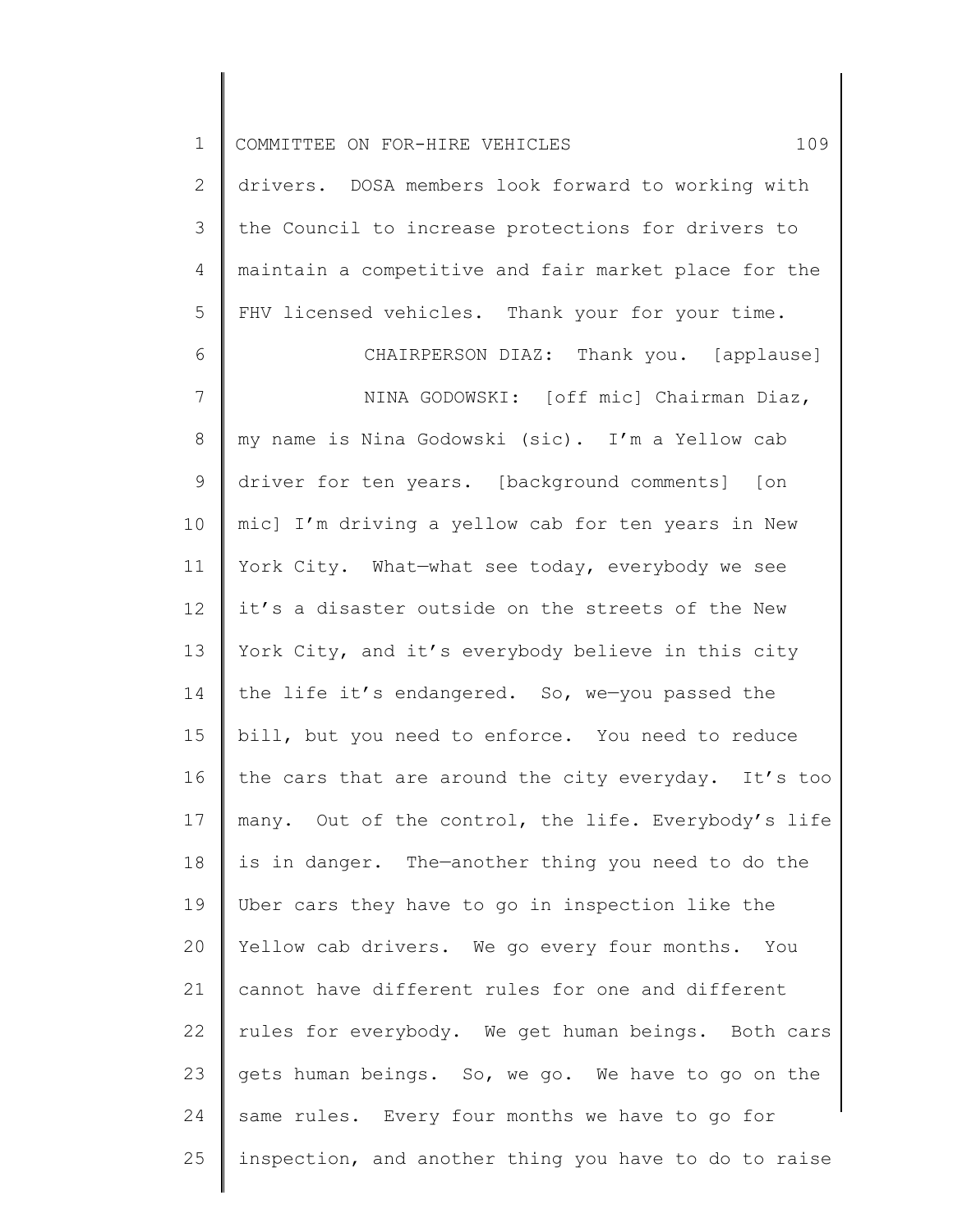| $\mathbf 1$    | 110<br>COMMITTEE ON FOR-HIRE VEHICLES                 |
|----------------|-------------------------------------------------------|
| $\mathbf{2}$   | the medallion price. How you going to raise the       |
| 3              | medallion price? I don't have any answer today.       |
| $\overline{4}$ | That's why I am here today. To-to raise the           |
| 5              | medallion price, first you have to stop these people  |
| 6              | to reduce the cars, the number of the cars in the     |
| $\overline{7}$ | city. Then they cannot charge the same price we do    |
| 8              | charge. They have to go higher by months or           |
| 9              | different ways. We need something from you today to   |
| 10             | raise the medallion price or the city cannot do it.   |
| 11             | You should reimburse the Yellow Cab because we work   |
| 12             | really hard in this city for those medallions. You    |
| 13             | destroyed. The city is responsible. You destroyed     |
| 14             | our families. That's why you need to-someone needs    |
| 15             | to take responsibilities or make-this is disaster     |
| 16             | like the Sandy disaster in 2012. This Uber disaster   |
| 17             | for our families. That's why the city has to pay us   |
| 18             | back or take-or take your-the medallions back and let |
| 19             | us to go because we are like in jail today.<br>We     |
| 20             | cannot go nowhere. So you have to do something.<br>We |
| 21             | need a solution now.                                  |
| 22             | CHAIRPERSON DIAZ: Thank you, thank you.               |
| 23             | [background comments] Thank you.                      |
| 24             | NINA GODOWSKI: Thanks.                                |
| 25             |                                                       |
|                |                                                       |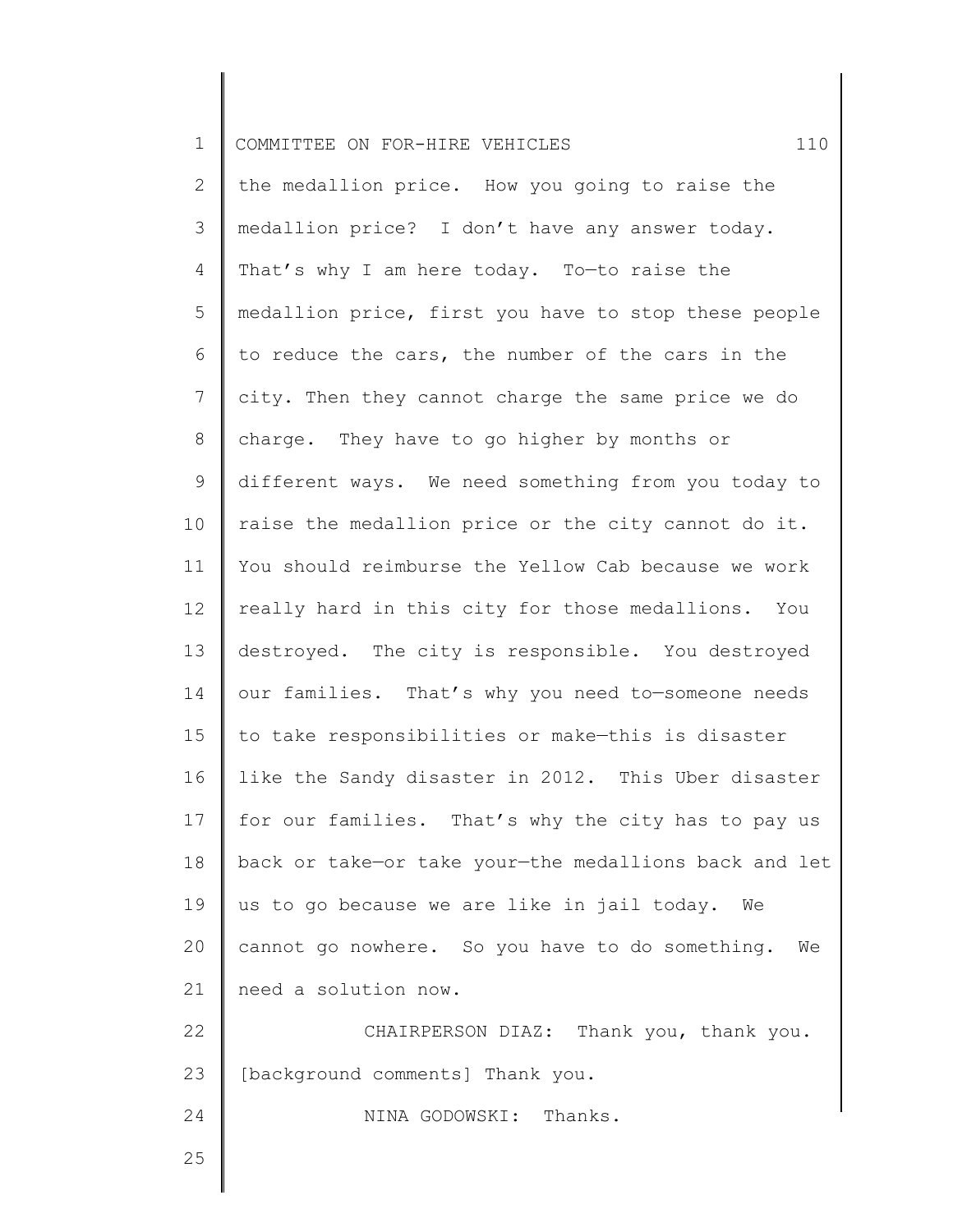| $\mathbf 1$    | COMMITTEE ON FOR-HIRE VEHICLES<br>111              |
|----------------|----------------------------------------------------|
| $\mathbf{2}$   | CHAIRPERSON DIAZ: Okay. Thank you. I'm             |
| 3              | calling Edward Herman. Who is this? Alice Arken    |
| 4              | Brown [background comments, pause] June Chung Li   |
| 5              | (sic) Henry Chang, Henry Chung, Henry Chang, Henry |
| 6              | Chang. Thank you. He was here but he is no longer  |
| $7\phantom{.}$ | here. Robin Magore (sic) Robin Magore. Okay,       |
| $8\,$          | Guillermo Ambrille, Jay Moore, Guillermo Ambrille. |
| $\mathsf 9$    | No? Okay. Thank you very much. Let's go.           |
| 10             | HECTOR HERMAN. [Speaking Spanish]                  |
| 11             | TRANSLATOR: Good morning. My name is               |
| 12             | Hector Herman, known Juan Tutu.                    |
| 13             | HECTOR HERMAN: [Speaking Spanish]                  |
| 14             | TRANSLATOR: On behalf of--                         |
| 15             | HECTOR HERMAN: [Speaking Spanish]                  |
| 16             | TRANSLATOR: On behalf of the company-of            |
| 17             | the community cab drivers, I give thanks to the    |
| 18             | Council and to the members.                        |
| 19             | HECTOR HERMAN: [Speaking Spanish]                  |
| 20             | TRANSLATOR: [interposing] So I want to             |
| 21             | say hello to Reverend Ruben Diaz and the other     |
| 22             | members.                                           |
| 23             | HECTOR HERMAN: [Speaking Spanish]                  |
| 24             |                                                    |
| 25             |                                                    |
|                |                                                    |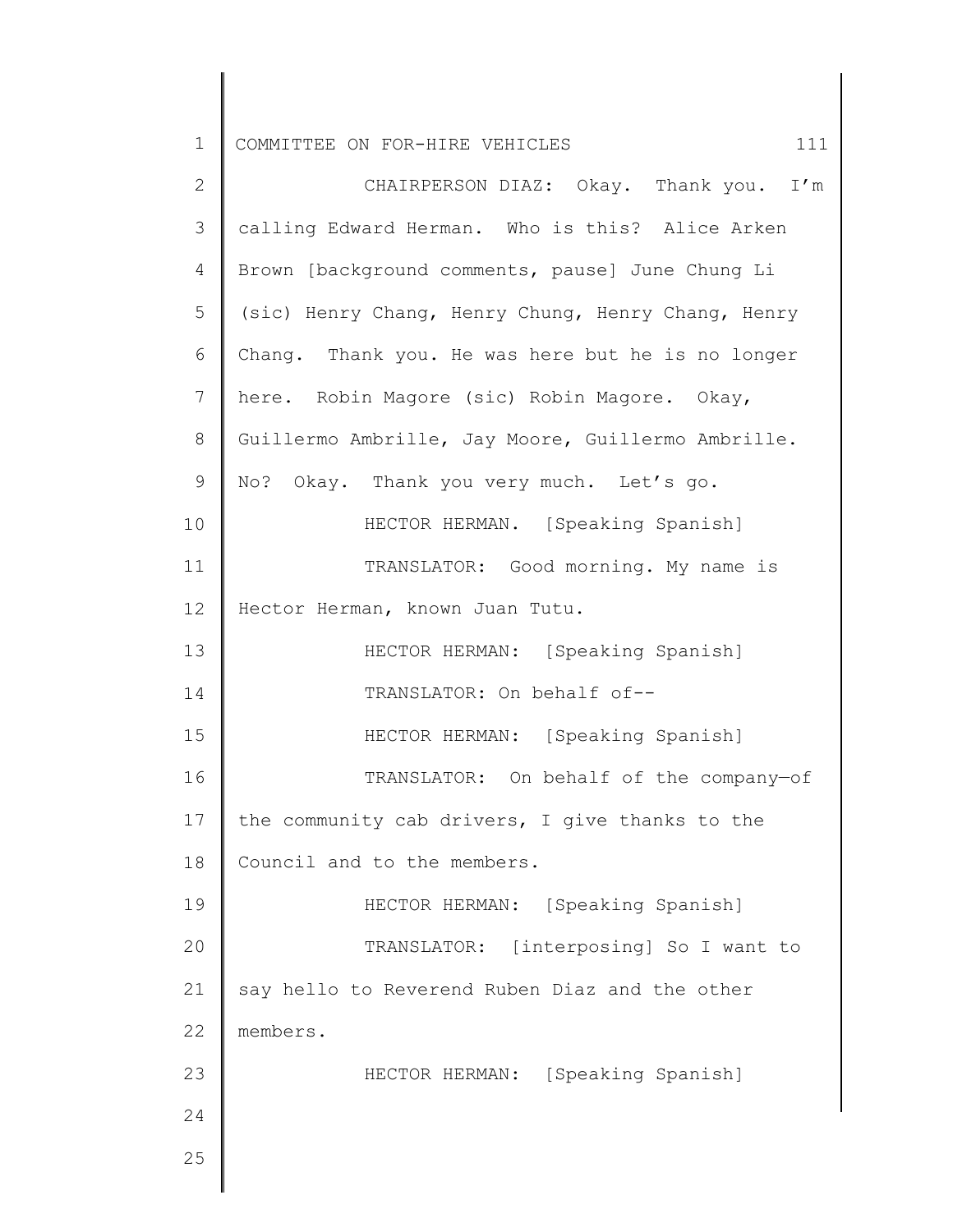| $\mathbf 1$  | COMMITTEE ON FOR-HIRE VEHICLES<br>112                 |
|--------------|-------------------------------------------------------|
| $\mathbf{2}$ | TRANSLATOR: We have-we-we as-we-we as                 |
| 3            | the other colleagues that came through here           |
| 4            | testifying.                                           |
| 5            | HECTOR HERMAN: [Speaking Spanish]                     |
| 6            | TRANSLATOR: Also, we were victims of                  |
| 7            | those turbulent companies in which they are the       |
| 8            | leasing companies.                                    |
| 9            | HECTOR HERMAN: [Speaking Spanish]                     |
| 10           | TRANSLATOR: We are here on behalf the                 |
| 11           | company-of the taxi drivers company first.            |
| 12           | HECTOR HERMAN: [Speaking Spanish]                     |
| 13           | TRANSLATOR: Mr. Diaz and the rest of the              |
| 14           | members of the community and all the other authority. |
| 15           | HECTOR HERMAN: [Speaking Spanish]                     |
| 16           | TRANSLATOR: We want you to intervene                  |
| 17           | against those contractors that are abusive.           |
| 18           | HECTOR HERMAN: [Speaking Spanish]                     |
| 19           | TRANSLATOR: We do require that they do                |
| 20           | an investment of \$25 to \$28,000.                    |
| 21           | HECTOR HERMAN: [Speaking Spanish]                     |
| 22           | TRANSLATOR: Driven three years.                       |
| 23           | HECTOR HERMAN: [Speaking Spanish]                     |
| 24           | TRANSLATOR: In which the driven winds up              |
| 25           | paying anywhere \$54,000 to \$60,000.                 |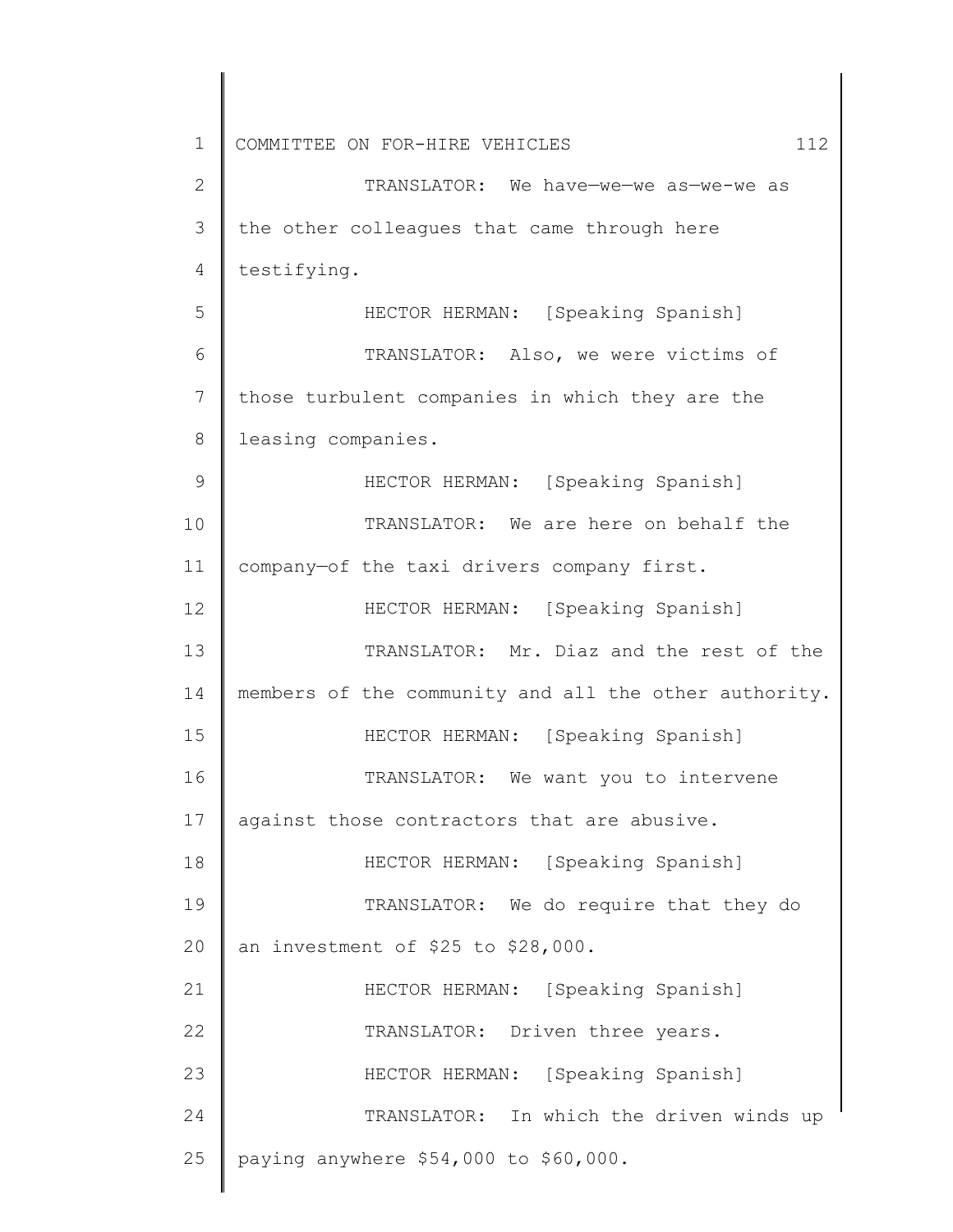1 2 3 4 5 6 7 8 9 10 11 12 13 14 15 16 17 18 19 20 21 22 23 24 25 COMMITTEE ON FOR-HIRE VEHICLES 113 HECTOR HERMAN: [Speaking Spanish] TRANSLATOR: A vehicle that has lost the value-- HECTOR HERMAN: [Speaking Spanish] TRANSLATOR: --because when you decide to go and obtain the title, the majority-- HECTOR HERMAN: [Speaking Spanish] TRANSLATOR: --is like the previous colleagues mentioned. HECTOR HERMAN: [Speaking Spanish] TRANSLATOR: The title does not appear-- HECTOR HERMAN: [Speaking Spanish] TRANSLATOR: --or they have debt-- HECTOR HERMAN: [Speaking Spanish] TRANSLATOR: --liens-- HECTOR HERMAN: [Speaking Spanish] TRANSLATOR: --like is happening actually in a lot of these leasing companies. HECTOR HERMAN: [Speaking Spanish] TRANSLATOR: We want that those contracts-- HECTOR HERMAN: [Speaking Spanish] TRANSLATOR: -- that the driver has a direct--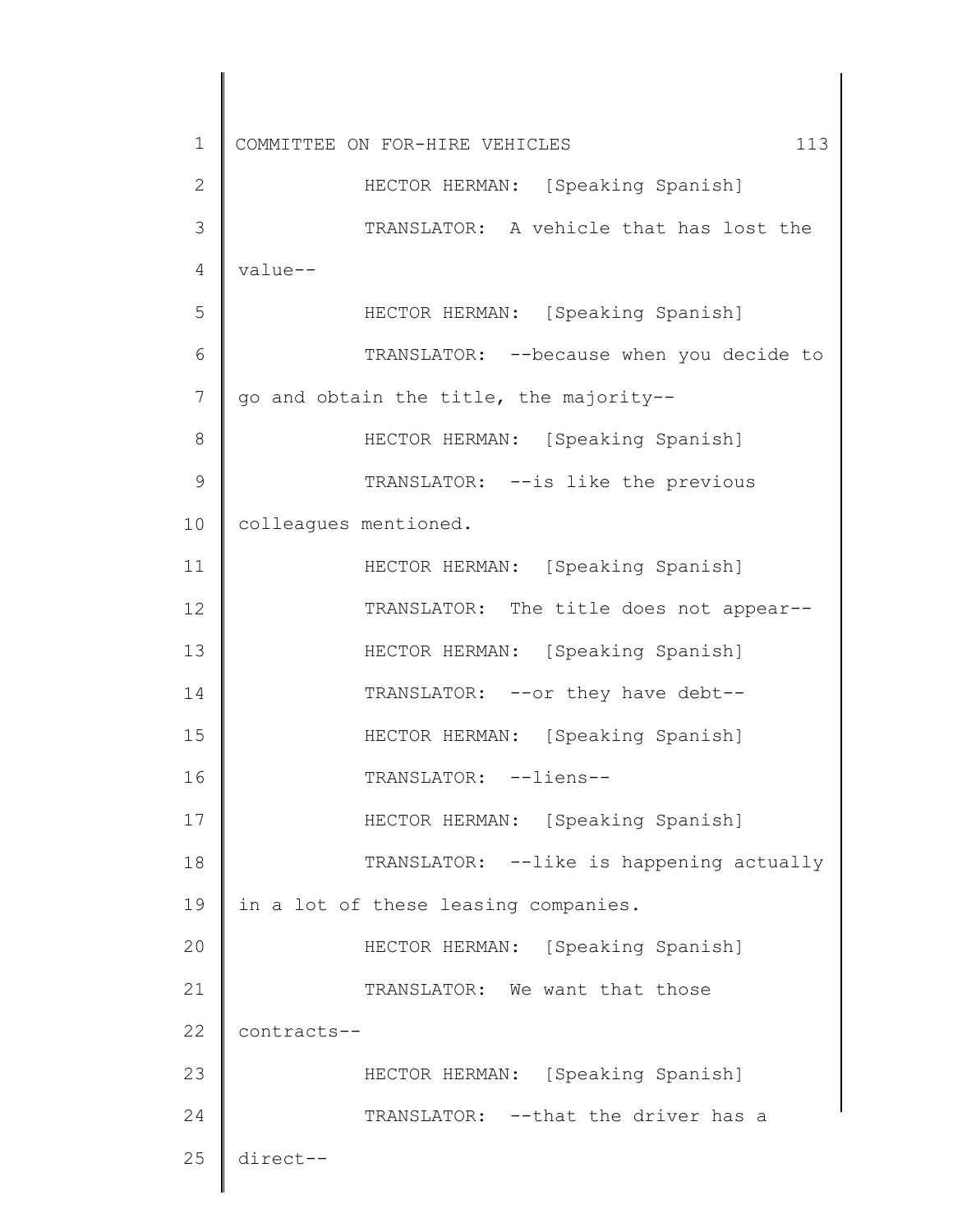1 2 3 4 5 6 7 8 9 10 11 12 13 14 15 16 17 18 19 20 21 22 23 24 25 COMMITTEE ON FOR-HIRE VEHICLES 114 HECTOR HERMAN: [Speaking Spanish] TRANSLATOR: --participation in those leases. (sic) HECTOR HERMAN: [Speaking Spanish] TRANSLATOR: We understand when there's an accident-- HECTOR HERMAN: [Speaking Spanish] TRANSLATOR: --that vehicle is declared total loss. HECTOR HERMAN: [Speaking Spanish] TRANSLATOR: In this moment, the leasing goes onto those contracts. HECTOR HERMAN: [Speaking Spanish] TRANSLATOR: The driver need exactly-- HECTOR HERMAN: [Speaking Spanish] TRANSLATOR: --and I received nothing at  $a11--$ HECTOR HERMAN: [Speaking Spanish] TRANSLATOR: --and they take the lease back. HECTOR HERMAN: [Speaking Spanish] TRANSLATOR: That's what we have to go to the new community—to the new committee like you-- HECTOR HERMAN: [Speaking Spanish]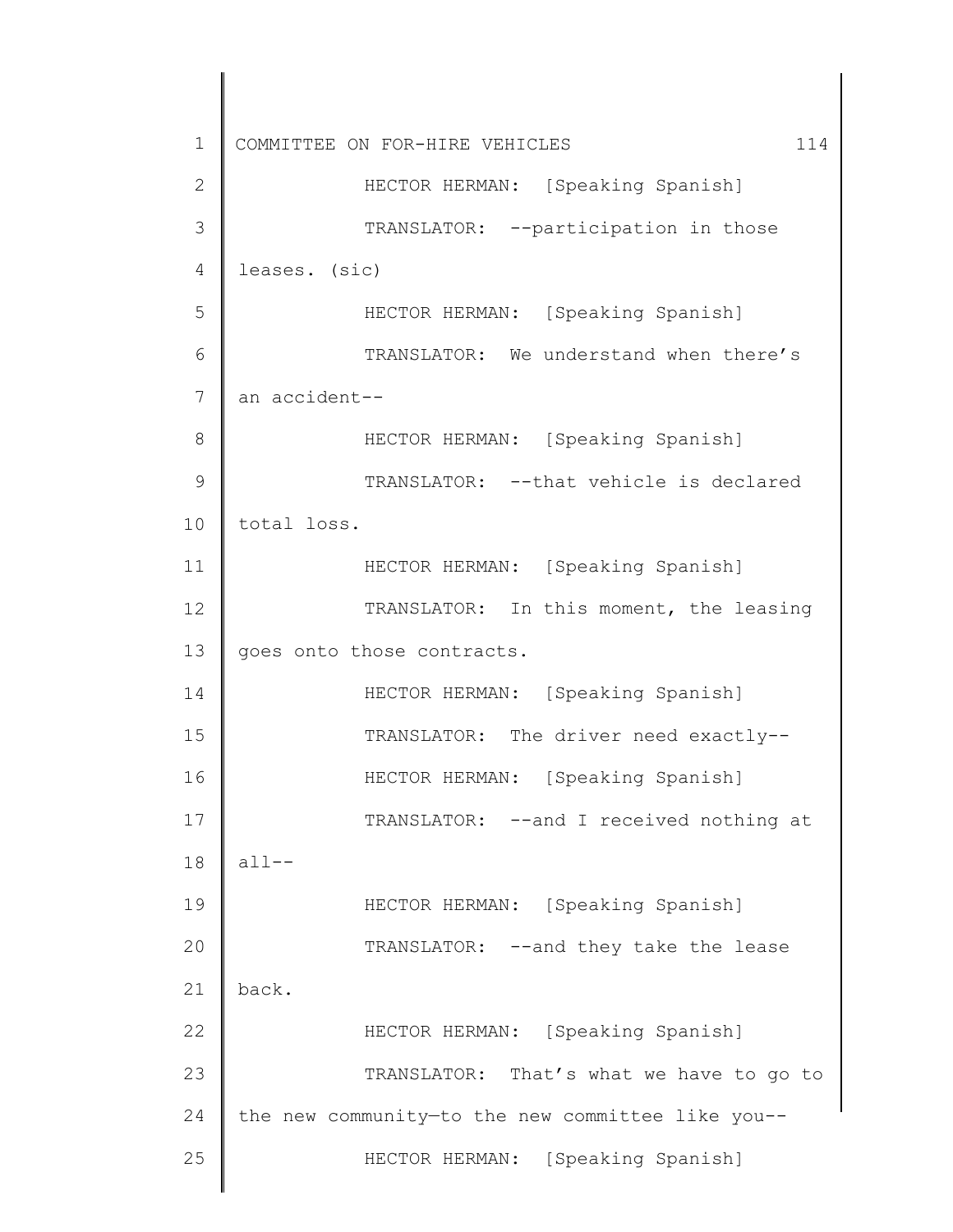1 2 3 4 5 6 7 8 9 10 11 12 13 14 15 16 17 18 19 20 21 22 23 24 25 COMMITTEE ON FOR-HIRE VEHICLES 115 TRANSLATOR: -- between that contract. CHAIRPERSON DIAZ: Okay. HECTOR HERMAN: [Speaking Spanish] CHAIRPERSON DIAZ: Okay. TRANSLATOR: There should be—there should be a clause, a direct clause. HECTOR HERMAN: [Speaking Spanish] CHAIRPERSON DIAZ: [Speaking Spanish] [bell] [Speaking Spanish] HECTOR HERMAN: [Speaking Spanish] CHAIRPERSON DIAZ: Okay, gracias. TRANSLATOR: Thank you. CHAIRPERSON DIAZ: [Speaking Spanish] [coughs] GUILLERMO AMBRILLE: [Speaking Spanish] TRANSLATOR: Good afternoon, Committee of Transportation. My name is Guillermo. GUILLERMO AMBRILLE: [Speaking Spanish] TRANSLATOR: I'm here in representation of the Community Taxi Drivers of New York GUILLERMO AMBRILLE: [Speaking Spanish] TRANSLATOR: License and basically serve the transportation of the city. GUILLERMO AMBRILLE: [Speaking Spanish]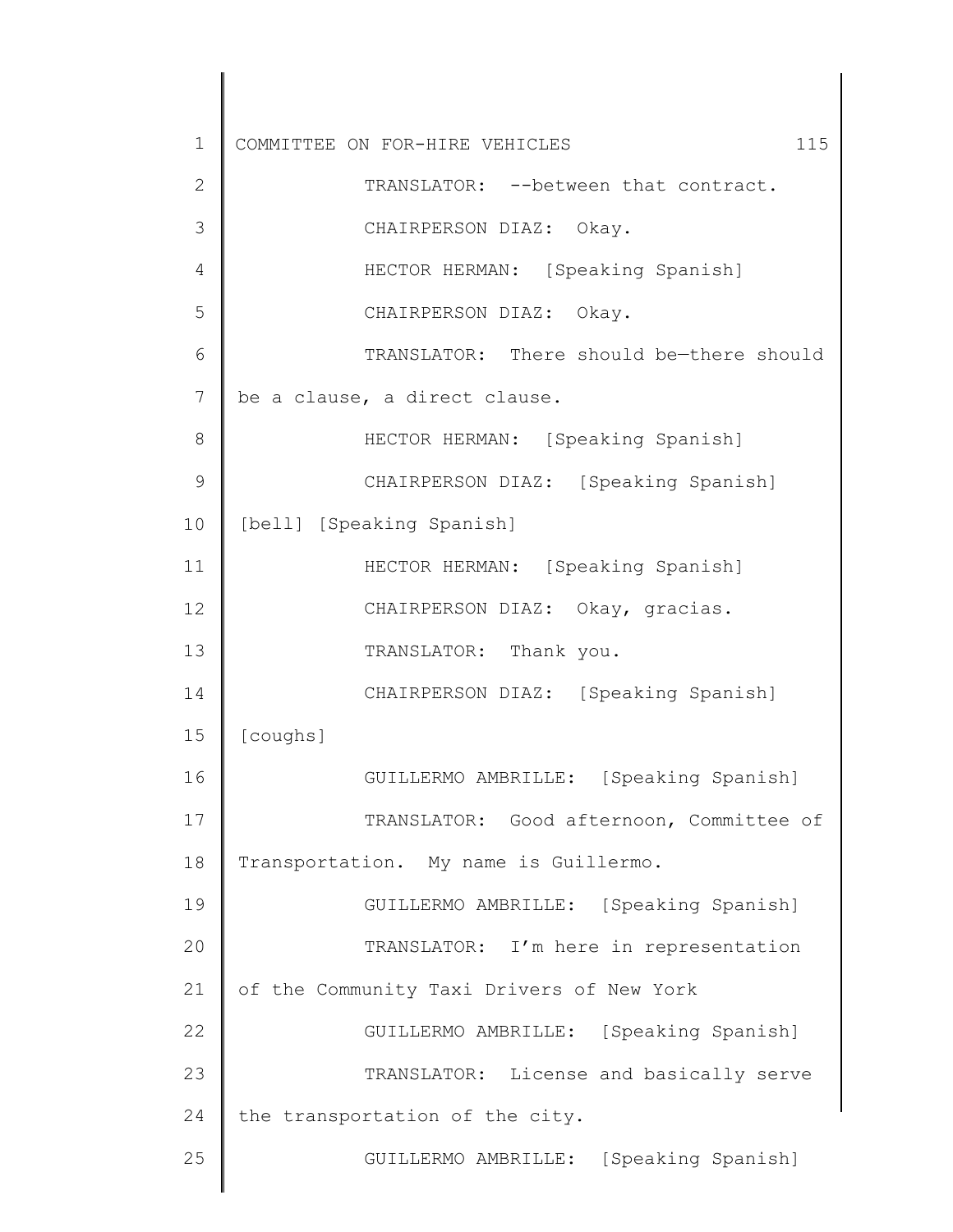1 2 3 4 5 6 7 8 9 10 11 12 13 14 15 16 17 18 19 20 21 22 23 24 25 COMMITTEE ON FOR-HIRE VEHICLES 116 TRANSLATOR: We should understand that all the drivers have a family. GUILLERMO AMBRILLE: [Speaking Spanish] TRANSLATOR: That they depend upon us. GUILLERMO AMBRILLE: [Speaking Spanish] TRANSLATOR: The type of stress that the drivers are encountering by all the hours. GUILLERMO AMBRILLE: [Speaking Spanish] TRANSLATOR: That the drivers should maintain in the streets. GUILLERMO AMBRILLE: [Speaking Spanish] TRANSLATOR: Without having family time. GUILLERMO AMBRILLE: Speaking Spanish] TRANSLATOR: It's a serious problem that we are creating-- GUILLERMO AMBRILLE: [Speaking Spanish] TRANSLATOR: --at a long term-- GUILLERMO AMBRILLE: [Speaking Spanish] TRANSLATOR: --it's clouded with problems driving in the streets. GUILLERMO AMBRILLE: [Speaking Spanish] TRANSLATOR: It's a time bomb GUILLERMO AMBRILLE: [Speaking Spanish]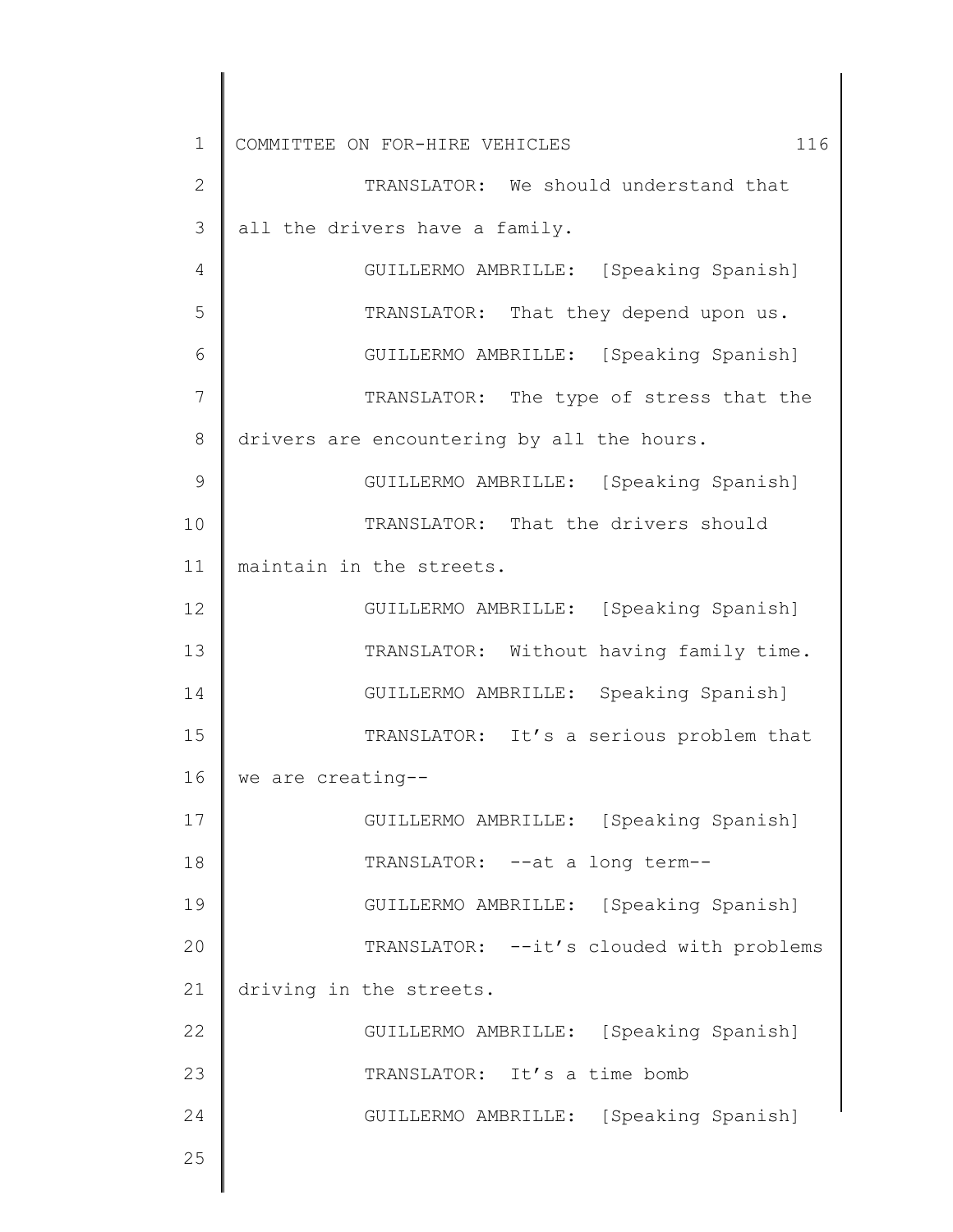| $\mathbf 1$   | 117<br>COMMITTEE ON FOR-HIRE VEHICLES                |
|---------------|------------------------------------------------------|
| $\mathbf{2}$  | TRANSLATOR: And not only a problem for               |
| 3             | the drivers, the family members, but everyone that's |
| 4             | out in the road.                                     |
| 5             | GUILLERMO AMBRILLE: [Speaking Spanish]               |
| 6             | TRANSLATOR: The problem that the driver              |
| 7             | suffers--                                            |
| 8             | GUILLERMO AMBRILLE: [Speaking Spanish]               |
| $\mathcal{G}$ | TRANSLATOR: -- is a problem of low wages--           |
| 10            | GUILLERMO AMBRILLE: [Speaking Spanish]               |
| 11            | TRANSLATOR: --lack of insurance, health              |
| 12            | insurance.                                           |
| 13            | GUILLERMO AMBRILLE: [Speaking Spanish]               |
| 14            | TRANSLATOR: In general--                             |
| 15            | GUILLERMO AMBRILLE: [Speaking Spanish]               |
| 16            | TRANSLATOR: --all the stress. [bell]                 |
| 17            | GUILLERMO AMBRILLE: [Speaking Spanish]               |
| 18            | TRANSLATOR: He said it's a-it's a                    |
| 19            | serious problem that we're having.                   |
| 20            | GUILLERMO AMBRILLE: [Speaking Spanish]               |
| 21            | TRANSLATOR: I imply to all the parts                 |
| 22            | that I am involved in this before you take a         |
| 23            | decision.                                            |
| 24            | GUILLERMO AMBRILLE: [Speaking Spanish]               |
| 25            |                                                      |
|               |                                                      |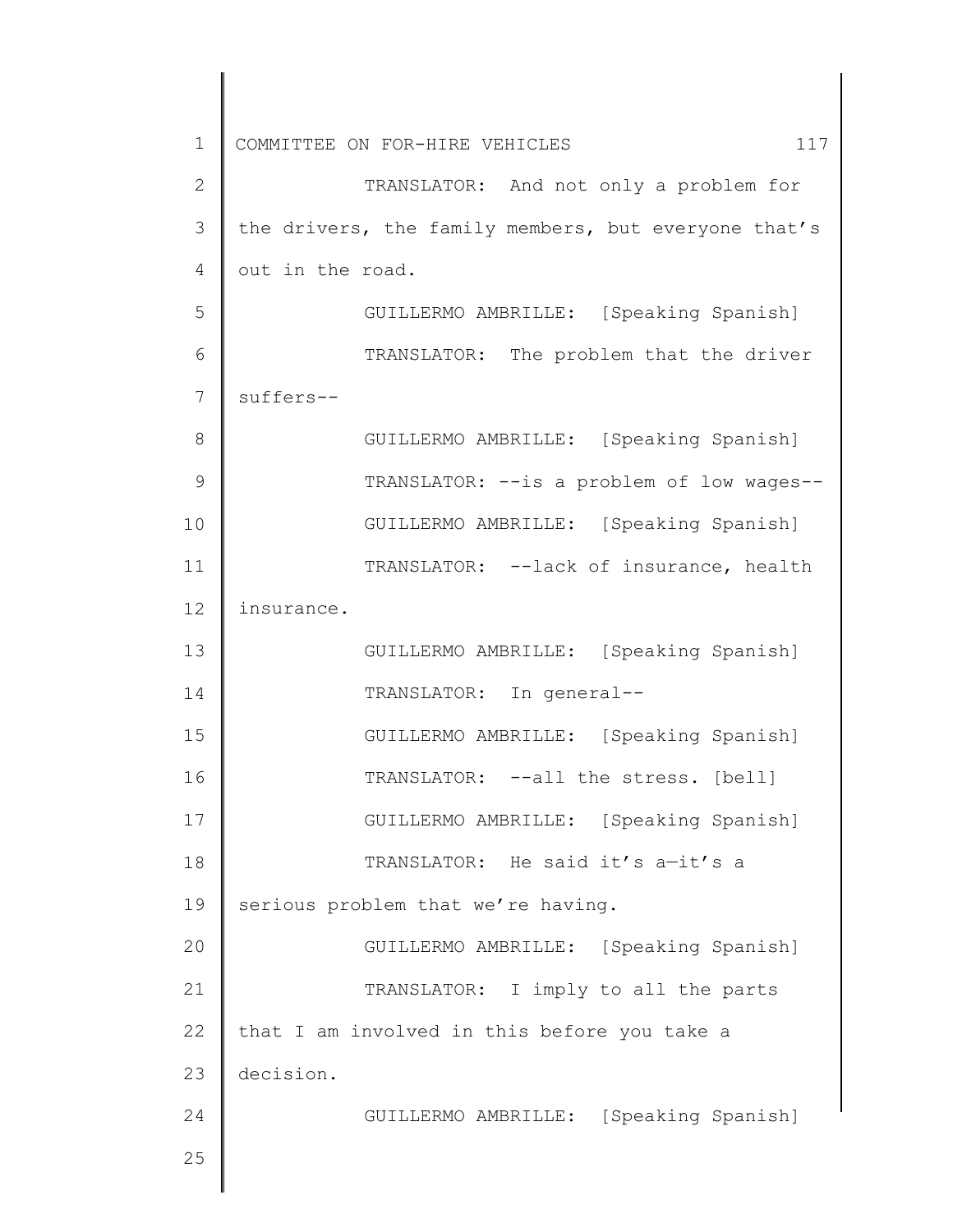| $\mathbf 1$     | COMMITTEE ON FOR-HIRE VEHICLES<br>118                 |
|-----------------|-------------------------------------------------------|
| $\mathbf{2}$    | TRANSLATOR: Do not be a situation on the              |
| 3               | color of the vehicle that the driver is driving.      |
| 4               | GUILLERMO AMBRILLE: [Speaking Spanish]                |
| 5               | [bell]                                                |
| 6               | CHAIRPERSON DIAZ: Okay.                               |
| $7\phantom{.0}$ | TRANSLATOR: In consideration I have                   |
| 8               | complied. (sic)                                       |
| 9               | GUILLERMO AMBRILLE: [Speaking Spanish]                |
| 10              | CHAIRPERSON DIAZ: Okay. Gracias.                      |
| 11              | FEMALE SPEAKER: Good morning I have                   |
| 12              | owned my medallions for over 20 years. In spite of    |
| 13              | being a single mother, I took over and dedicated      |
| 14              | myself to prosperity, which I did accomplish all by   |
| 15              | myself. I didn't even know how to drive at the time,  |
| 16              | but I took lessons and threw myself completely into   |
| 17              | trying to make a success in a very tough business.    |
| 18              | Eventually I was able to turn the corner and breathe  |
| 19              | easier until the City of New York and the TLC allowed |
| 20              | a rich corporate giant to invade this industry with   |
| 21              | no entry fee and none of the same regulations that I  |
| 22              | must comply with every day. Anyone with brains and    |
| 23              | foresight could have predicted the disaster that      |
| 24              | would follow, an uninterrupted flow of a FHVs into    |
| 25              | New York City and the total collapse of the value of  |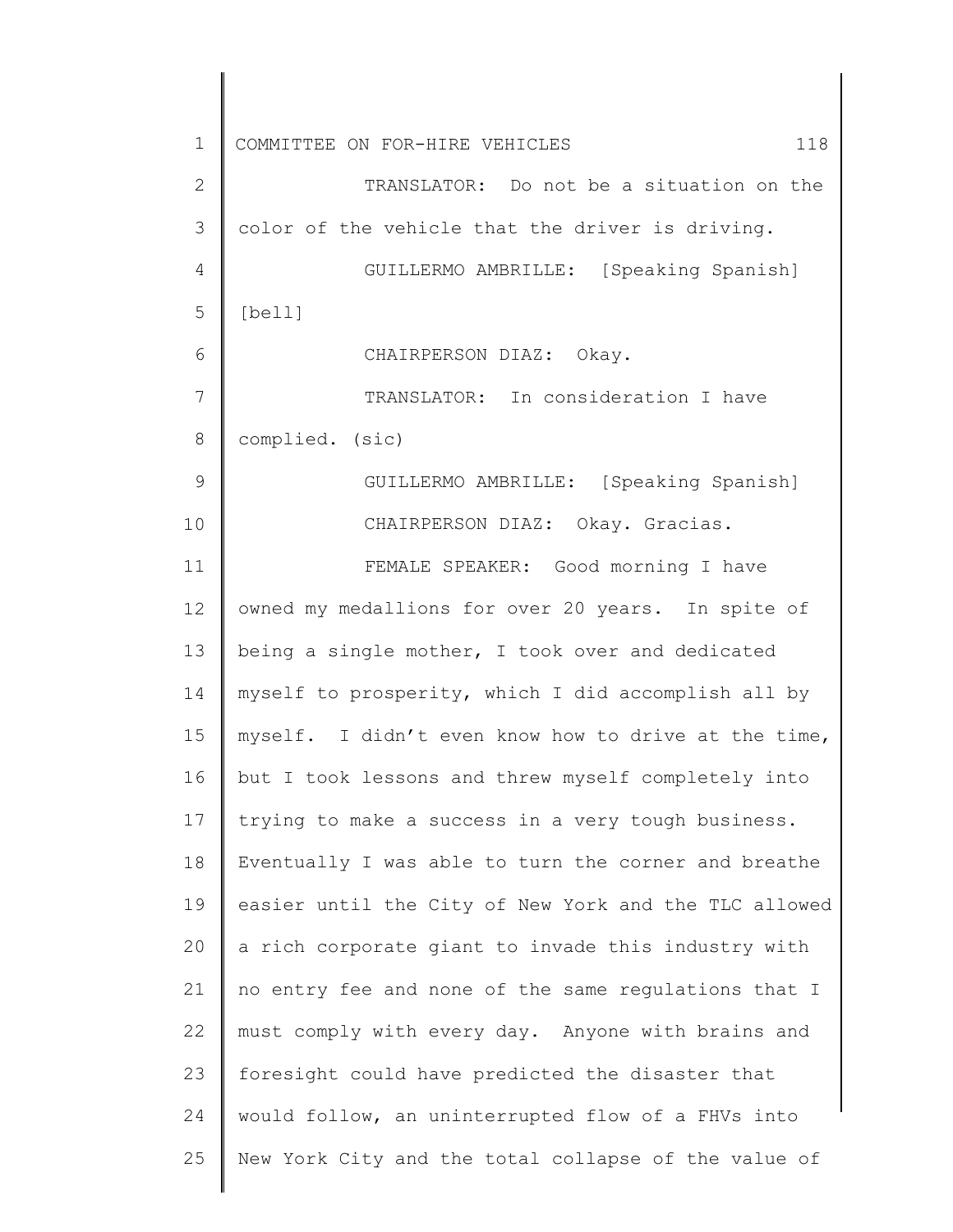| $\mathbf 1$     | 119<br>COMMITTEE ON FOR-HIRE VEHICLES                 |
|-----------------|-------------------------------------------------------|
| $\mathbf{2}$    | the taxi medallion. All of this under the less than   |
| $\mathfrak{Z}$  | watchful eyes of Meera Joshi and the TLC regulators.  |
| 4               | Because of this adversity, I am working the taxi      |
| 5               | again. I don't want to, but we know the story.        |
| 6               | Intro 1061 is a bill that proposed to understand how  |
| $7\phantom{.0}$ | to deal with the collapse of the value of the taxi    |
| $8\,$           | medallion. A good idea in theory, but in practice can |
| 9               | we expect the regulatory agency under its present     |
| 10              | leadership to undertake this task with any honesty    |
| 11              | and integrity. After having gone through what I have  |
| 12              | gone through and seen what I have seen from the TLC,  |
| 13              | I urge the City Council to open your eyes and to get  |
| 14              | rid of your blind faith in the very folks who sat     |
| 15              | back while my fellow medallion owners committed       |
| 16              | suicide [bell] Meera Joshi took no responsibility for |
| 17              | this suicide epidemic and actually called it a mental |
| 18              | problem. There were not crazy people who took their   |
| 19              | lives. They were people who were driven to            |
| 20              | desperation. We medallion owners applaud the actions  |
| 21              | of the City Council in August, but we want to use     |
| 22              | this hearing to sound out a warning flare. All of     |
| 23              | our good work will be wasted unless the TLC [bell]    |
| 24              | and not the credit union--                            |
| 25              | CHAIRPERSON DIAZ: [interposing] Okay.                 |
|                 |                                                       |

║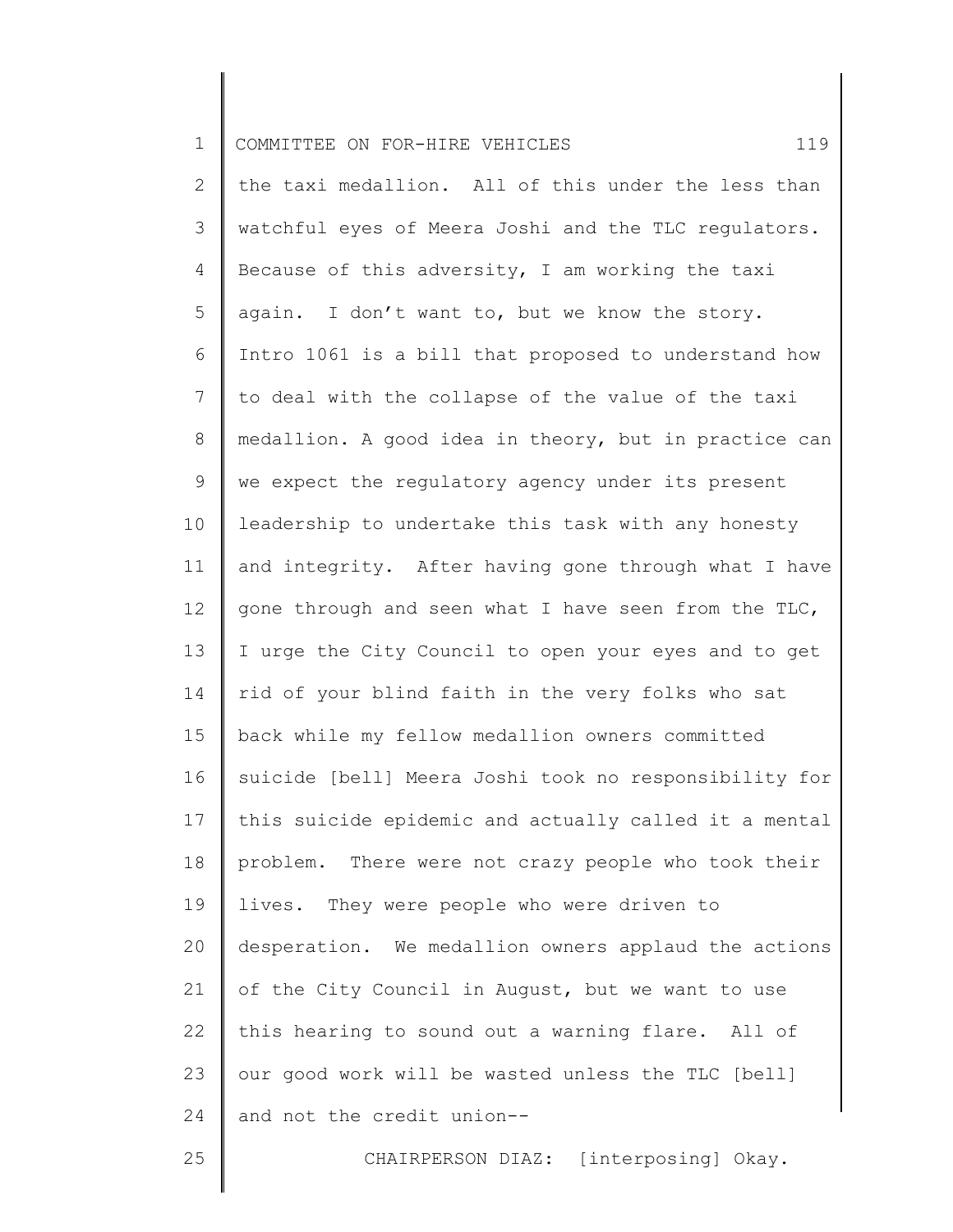1 COMMITTEE ON FOR-HIRE VEHICLES 120

| $\mathbf{2}$    | FEMALE SPEAKER: -- is placed under                    |
|-----------------|-------------------------------------------------------|
| 3               | receivership because its leadership is morally and    |
| 4               | practically bankrupt. However, if new management      |
| 5               | isn't put in place, you're going to have to find a    |
| 6               | way to hold the regulators feet to the fire. If we    |
| $7\phantom{.0}$ | don't move-if we don't, more people will die, and     |
| 8               | more hard working women and men will have their       |
| $\mathsf 9$     | dreams and lives destroyed.                           |
| 10              | CHAIRPERSON DIAZ: Well, thank you.                    |
| 11              | FEMALE SPEAKER: Thank you. [applause]                 |
| 12              | CHAIRPERSON DIAZ: Thank you.                          |
| 13              | JACKIE: Can you hear me now? Okay. Hi,                |
| 14              | guys. My name is Jackie. I'm not-when I first         |
| 15              | started driving for Uber I was a student and during   |
| 16              | that time, of course, any college student, they got   |
| 17              | no money. So, what we-what do we do? We signed up     |
| 18              | with Uber. We went to one of their leasing companies  |
| 19              | or rental companies. When I first started driving it  |
| 20              | was okay. You know for someone who is first making a  |
| 21              | little bit of money from this and they say oh, this   |
| 22              | is great, but then after working for a while, I found |
| 23              | out there's a lot of hidden costs, and what didn't    |
| 24              | help at all was the cost of rental fees.              |
| 25              | CHAIRPERSON DIAZ: Well, yes.                          |
|                 |                                                       |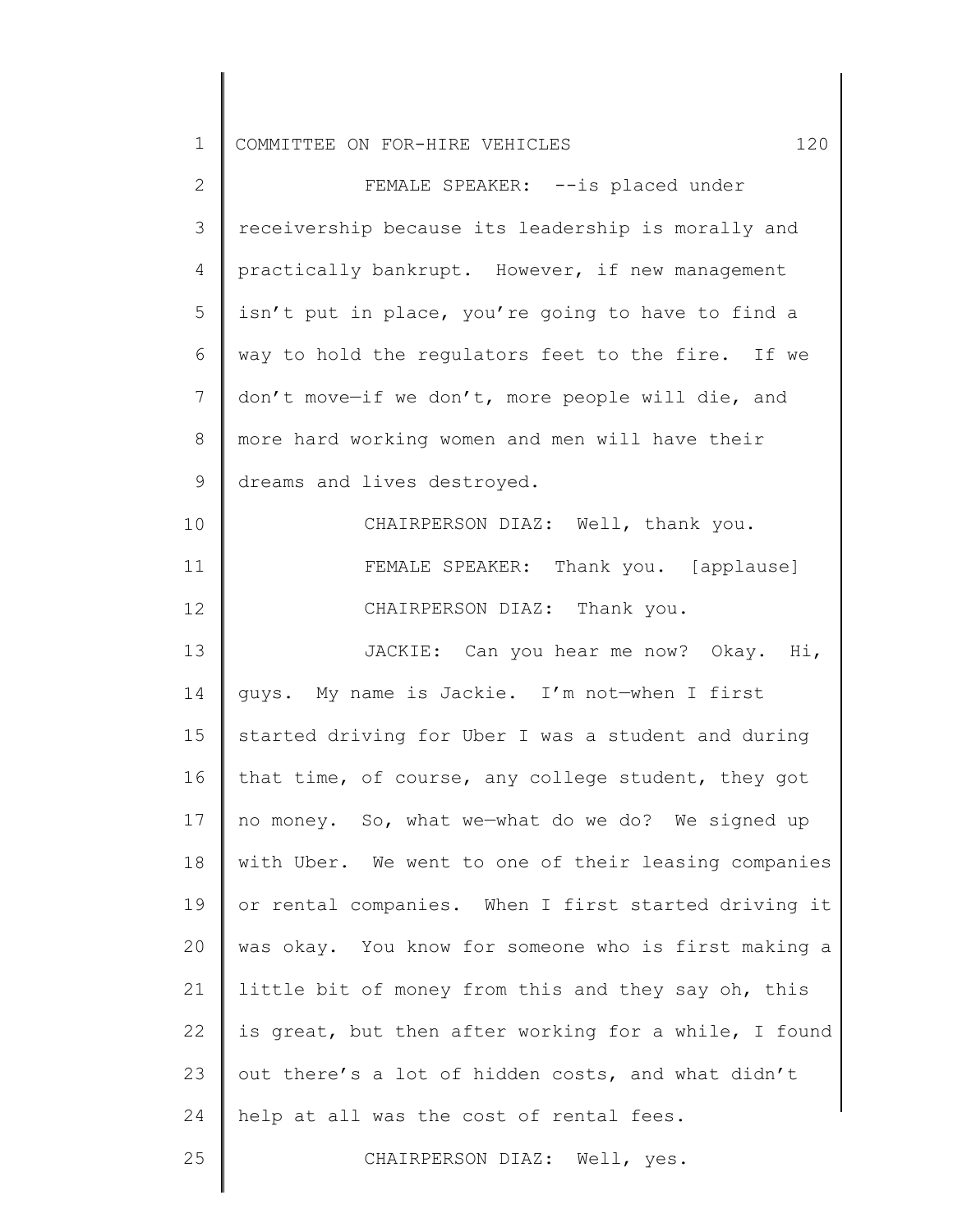| $\mathbf 1$  | 121<br>COMMITTEE ON FOR-HIRE VEHICLES                 |
|--------------|-------------------------------------------------------|
| $\mathbf{2}$ | JACKIE: Huh? Oh, yeah the cost of the                 |
| 3            | rental fees. Every-in a month I was paying about      |
| 4            | \$1,800 a month and that's not including gas, and as, |
| 5            | you know, gas prices are also going up, and as a      |
| 6            | college student, I had a hard time figuring out a     |
| 7            | schedule to make some money for myself, study and be- |
| 8            | do well in school and pay my student loans, and       |
| $\mathsf 9$  | that's not including rent for where I live and also   |
| 10           | food to feed myself. Thank you.                       |
| 11           | CHAIRPERSON DIAZ: Thank you.                          |
| 12           | JACKIE: So, oh, I'm sorry. [applause]                 |
| 13           | Before that--                                         |
| 14           | CHAIRPERSON DIAZ: Thank you.                          |
| 15           | JACKIE: Okay. [laughs] Oh, before that                |
| 16           | because I was wondering, not wondering, but I was     |
| 17           | hoping you guys will pass the bill for fair leasing   |
| 18           | prices because if the lease prices go up, I'll be     |
| 19           | homeless. I will be not able to afford the car and    |
| 20           | I'll be jobless as well. Thank you.                   |
| 21           | [cheers/applause]                                     |
| 22           | RAFID MANIGAULT: Good morning, good                   |
| 23           | afternoon. My name is Rafid Manigault. I represent    |
| 24           | Uber drivers. I'm a driver myself and I've been       |
| 25           | driving for three years without benefits and, you     |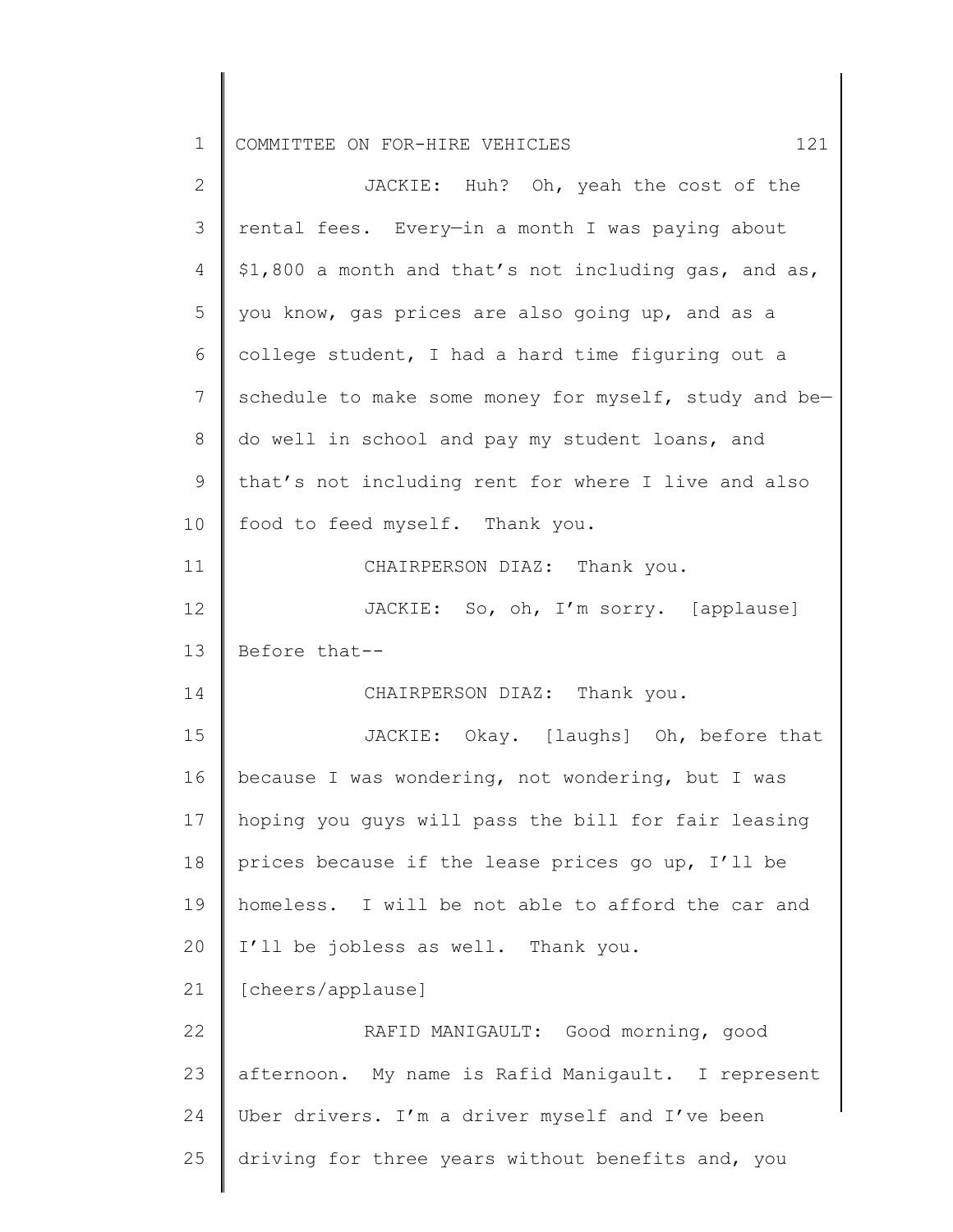| $\mathbf 1$  | 122<br>COMMITTEE ON FOR-HIRE VEHICLES                 |
|--------------|-------------------------------------------------------|
| $\mathbf{2}$ | know, it's just getting harder. Everyday, you know,   |
| 3            | to do this job, you know, without benefits so I know  |
| 4            | what a lot of drivers are going through. If they get  |
| 5            | sick, if they have kids, you know, if they have a     |
| 6            | family, and they can't drive. Like say, you know,     |
| 7            | they get a broken leg and they can't drive, they're   |
| 8            | going to be out of money. They're not going to be     |
| 9            | able to pay their rent, and we just need-we need      |
| 10           | benefits. I mean I don't have any kind of health      |
| 11           | benefits. So, I'm just doing this thing, you know,    |
| 12           | super independent. So, you know, if we can            |
| 13           | definitely get that on the table, definitely benefits |
| 14           | for all the independent drivers, you know, I would    |
| 15           | greatly appreciate that. Thanks. [applause]           |
| 16           | HENRY CHIN: Okay. Hi. My name is Henry                |
| 17           | Chin and one of the organizers with the Ben and Java  |
| 18           | Guild. We are representing all the economy of app     |
| 19           | based drivers in New York City. I think it's very     |
| 20           | important firstly to cap on the-the rentals. Why?     |
| 21           | Because our biggest expense on the rental. When the   |
| 22           | TLC started, the rental only cost \$100 a week. I     |
| 23           | think the message is very clear: The rental is \$400  |
| 24           | or \$500 or \$600. The driver-any driver cannot build |
| 25           | this, and this cause-will lead to the suicide that's  |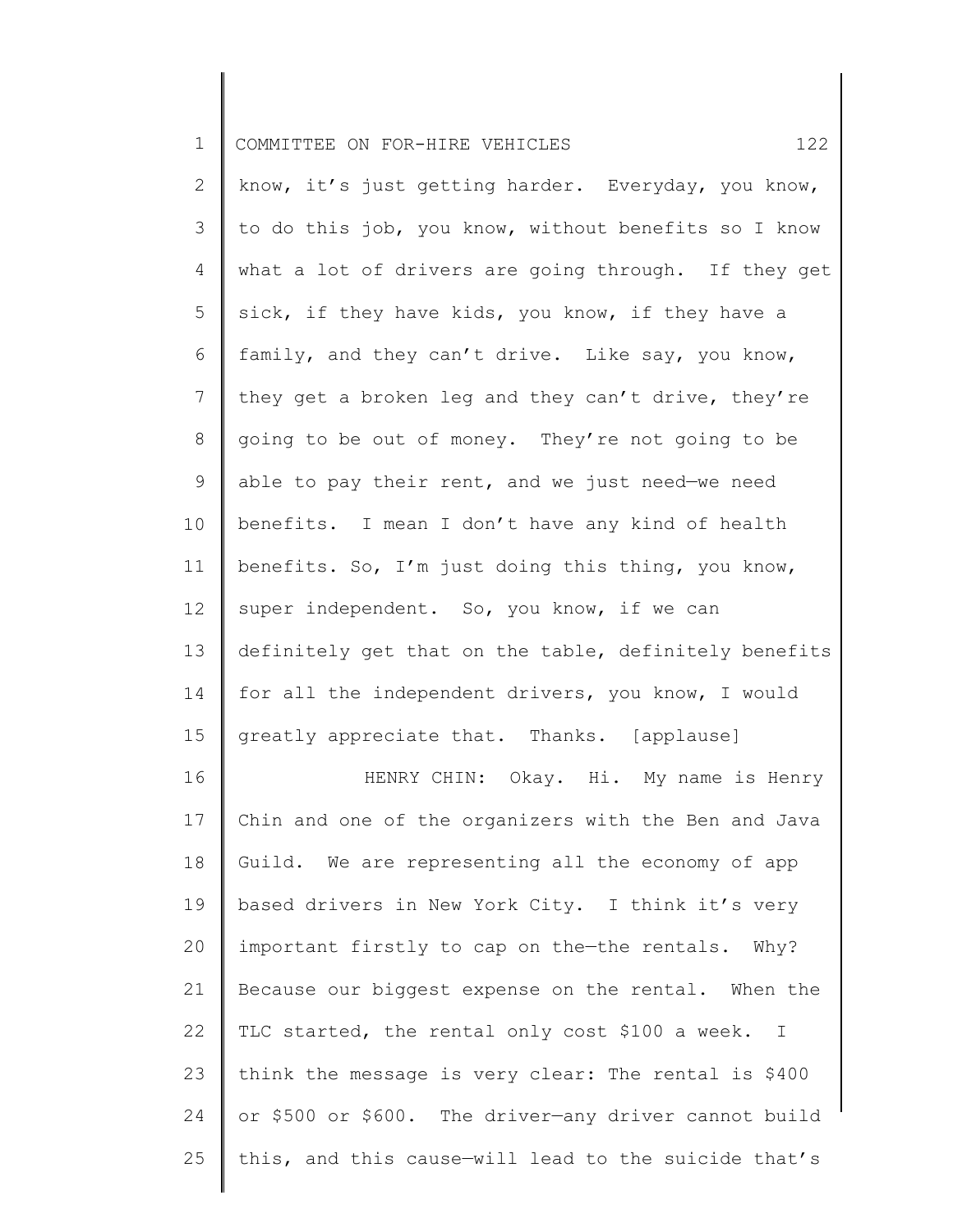| $\mathbf 1$ | 123<br>COMMITTEE ON FOR-HIRE VEHICLES                 |
|-------------|-------------------------------------------------------|
| 2           | committed in the past few months whether it's a       |
| 3           | Yellow Cab driver, an app based drivers, the          |
| 4           | committed suicide and we do-we do want to prevent     |
| 5           | this tragedy from happening, and one thing to prevent |
| 6           | that is solve the fundamental issue of financial      |
| 7           | crisis of all the drivers. \$2,000 paid out just for  |
| 8           | the rental. How fair do you think it is? I would      |
| 9           | like to be a proud resident of New York City. I       |
| 10          | would like to one day travel the world and say I am   |
| 11          | the proud citizens of New York City, and city which   |
| 12          | make America happen, a city which make the justice    |
| 13          | happens. And also, I also want to talk about the      |
| 14          | benefits to drivers and needs benefits and needs a    |
| 15          | retirement plan, needs something to take our day      |
| 16          | working long hours 14, 15 hours on the road, and      |
| 17          | when-when they come back to their house-their house,  |
| 18          | they are shaking my hand. There was one day I worked  |
| 19          | 14 days straight, and then I-14 hours straight, I     |
| 20          | arrived in front of my house, and then I feel-my body |
| 21          | is shaking, and that shouldn't be the fair-how like a |
| 22          | fair city should treat its workers, and I don't think |
| 23          | that's right. And the benefit it's really important   |
| 24          | and we have to make sure we have the first order      |
| 25          | because every driver knows right here where you go    |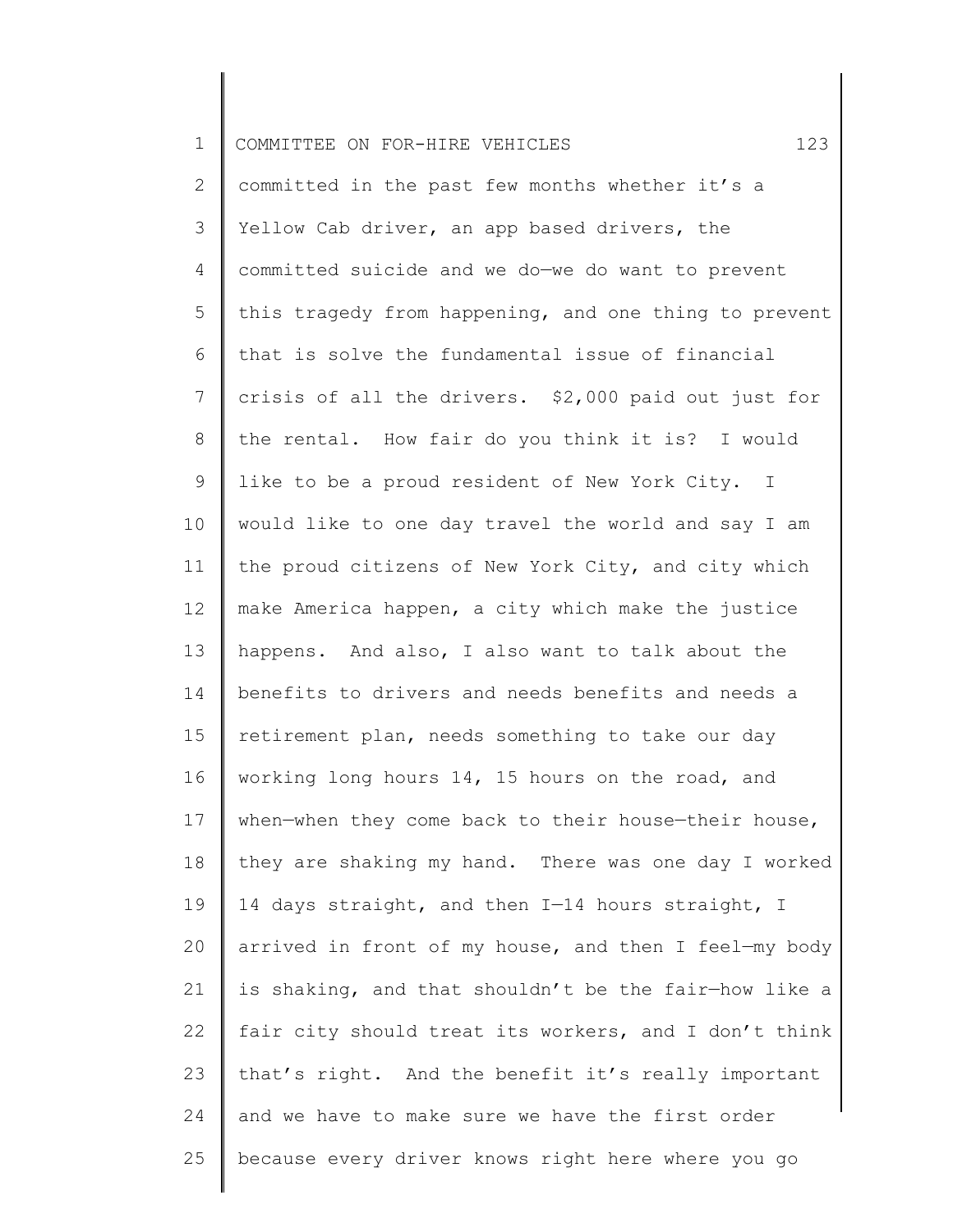1 2 3 4 5 6 7 8 9 10 11 12 13 14 15 16 17 18 19 20 21 22 23 24 25 COMMITTEE ON FOR-HIRE VEHICLES 124 out you don't have the first order, and you don't have the bathroom, a clean bathroom. Just to provide the dignity or respect for all the workers in the New York City—and we have to-- CHAIRPERSON DIAZ: [interposing] Okay. HENRY CHIN:--and we have to fight for [bell] CHAIRPERSON DIAZ: [interposing] [coughs] Okay. HENRY CHIN: --a bathroom, and you know--CHAIRPERSON DIAZ: [interposing] Thank you. HENRY CHIN: --such funding. There's a need of amenities. CHAIRPERSON DIAZ: Thank you. [applause] Thank you for all of that—thank you for all of your thank you. [people shouting] Okay, okay. I have—we have 21 more to go so-- MALE SPEAKER: Thank you. Thank you. CHAIRPERSON DIAZ: Thank you for all of you and thank you and please be sure that we—we nice to the other people that have to talk because they have patiently have been waiting, too. Michelle— Michelle what? Dateen (sp?) Michelle Dateen,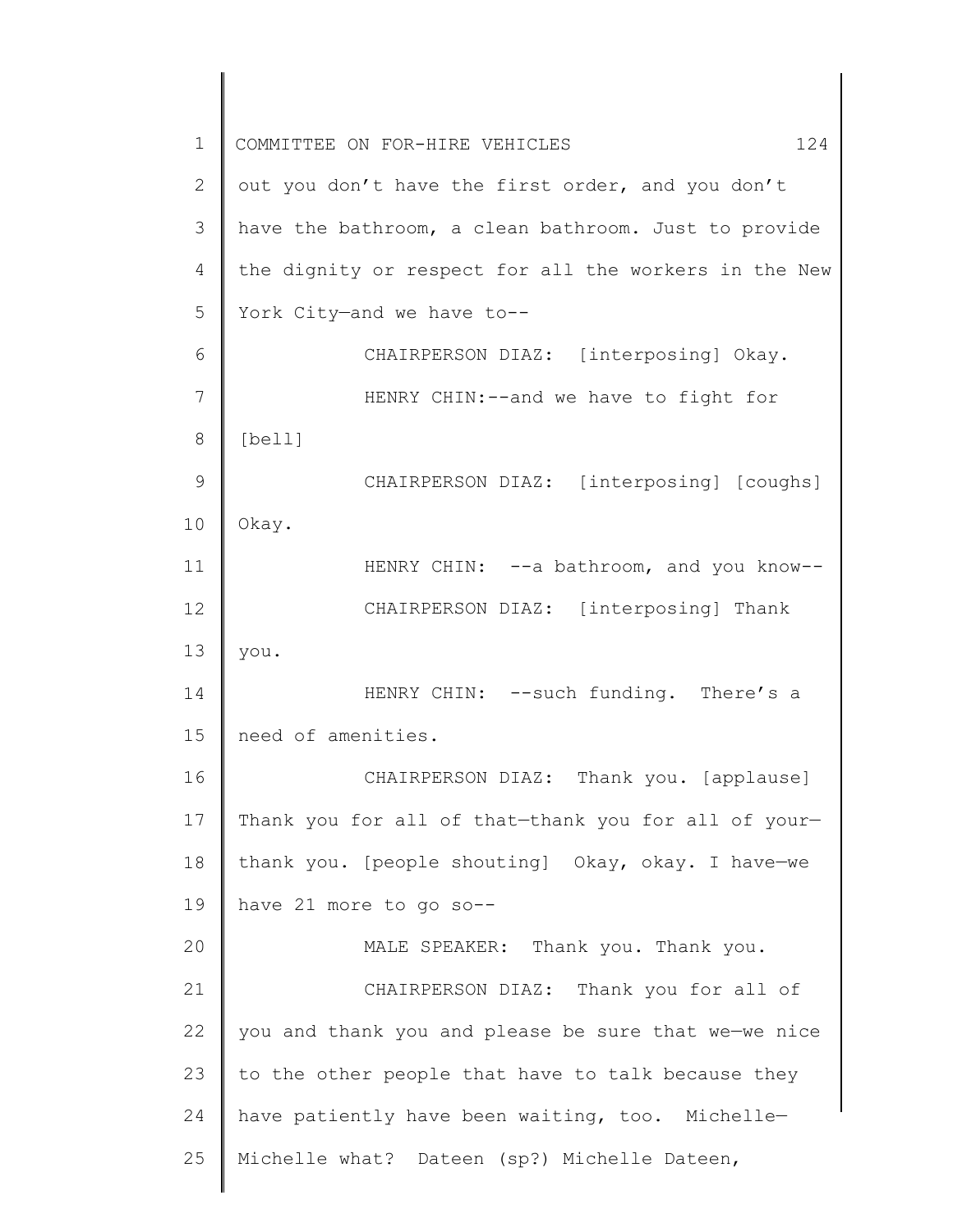1 COMMITTEE ON FOR-HIRE VEHICLES 125

2 3 4 Michelle. Tina Ravineu (sp?) Aasabah, Osmond Chury, Osmond Chury, Lamen Bach, Abraham Loeb. Okay. Two minutes each.

5 6 7 8 9 10 11 12 13 14 15 16 17 18 19 20 21 22 23 24 25 FEMALE SPEAKER: Good morning, Ruben Diaz and the Council. I'm here today basically to talk about what the leasing and rental Visas have done to our drivers. With the Independent Driver's Guild I sit in the office, and I can't tell you how many drivers come in in crisis. We sit and we counsel them because of the cost. The cost of one rental could be \$500. One rental could be \$450. One rental could be \$600. What's happened since you've done since you've done this legal cap, is that rental companies are now starting to lock out drivers. If they are \$50 outside of payment, they lock the vehicles and then they tow it, and then when they tow it, they put the rent-the fees onto the drivers. My neighbor who drove and got a thousand dollars in order to get his car back from the room because he was \$50 short of having his payment. We have drivers who come in and just look at us and say what do I do now and how do I feed my family? How often do we talk these drivers off the ledge? But it's not about just drivers pitting us one against the other whether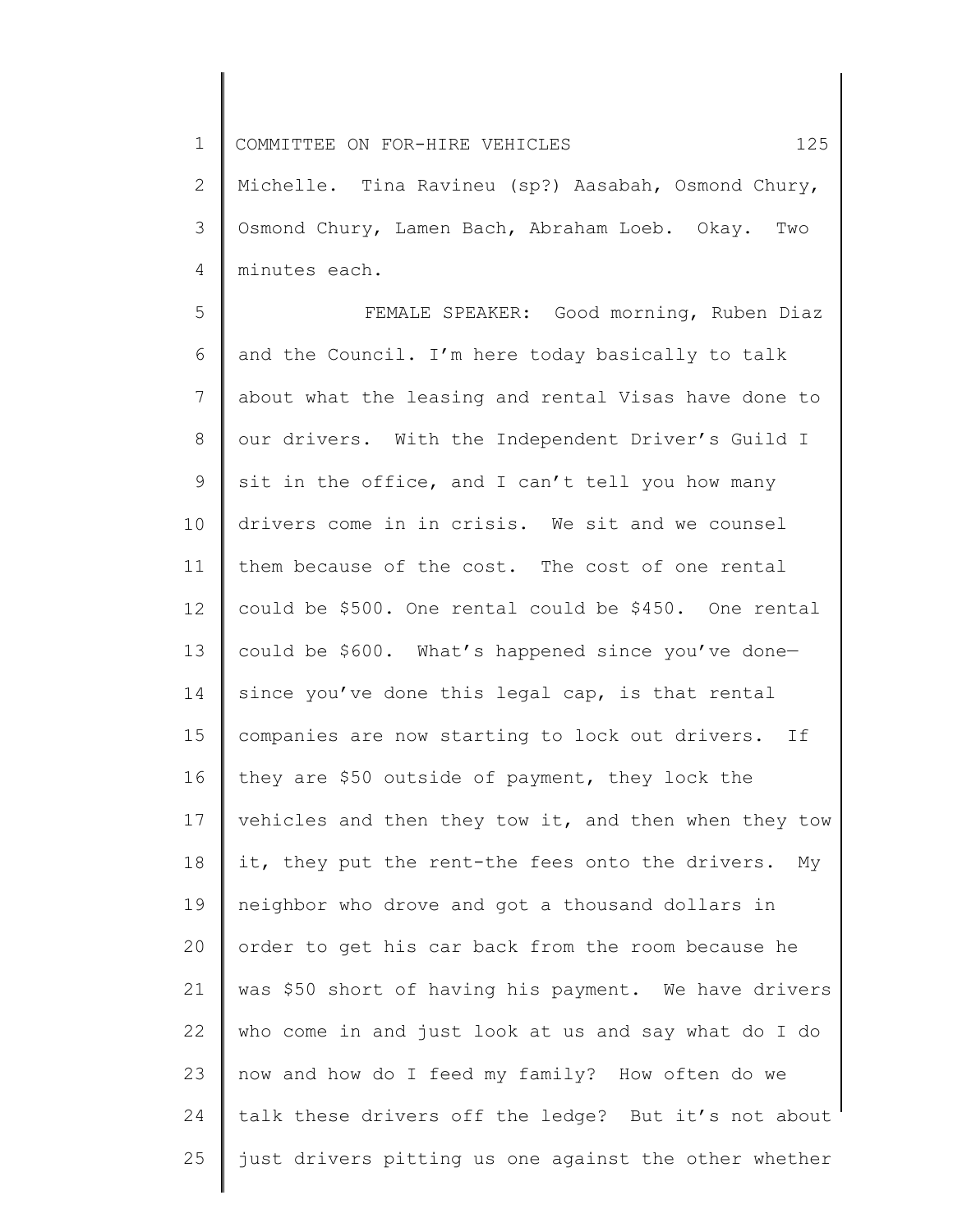| $\mathbf 1$ |                                                       |
|-------------|-------------------------------------------------------|
|             | 126<br>COMMITTEE ON FOR-HIRE VEHICLES                 |
| 2           | we're yellow or green or black. The fact is we did    |
| 3           | something now, and it's now created another crisis,   |
| 4           | and if we don't put an unreasonable price to that     |
| 5           | leasing company where it should be about \$350. There |
| 6           | is no reason for these leasing companies to charge    |
| 7           | these drivers these astronomical fees, and not alone  |
| 8           | what we've just done with the way vehicles-now        |
| 9           | they've added and extra \$200 if you want to waive    |
| 10          | rental vehicles. What are we going to do to stop      |
| 11          | this, and we definitely need to have the health       |
| 12          | crisis done also. Too many drivers don't have         |
| 13          | medical. [bell] [cheers/applause]                     |
| 14          | JENNA AVENO: Good evening. My name is                 |
| 15          | Jenna Aveno. I am and IDG member, a full-time driver  |
| 16          | for the two major app based companies, and I'm also a |
| 17          | single mother. A few months ago I sat here and I      |
| 18          | pled my struggles to this Council. I would like to    |
| 19          | acknowledge your tremendous effort to respond and to  |
| 20          | make this industry better for all drivers, but today  |
| 21          | I sit here, and to let you know I have sat. We need   |
| 22          | fair leasing. My leasing fees are \$1,700 a month.    |
| 23          | My rent is \$1,200 a month plus childcare, plus food, |
| 24          | plus utilities, and my vehicle expenses. If my son    |
| 25          | is sick for one day, one day or even half a day, I've |
|             |                                                       |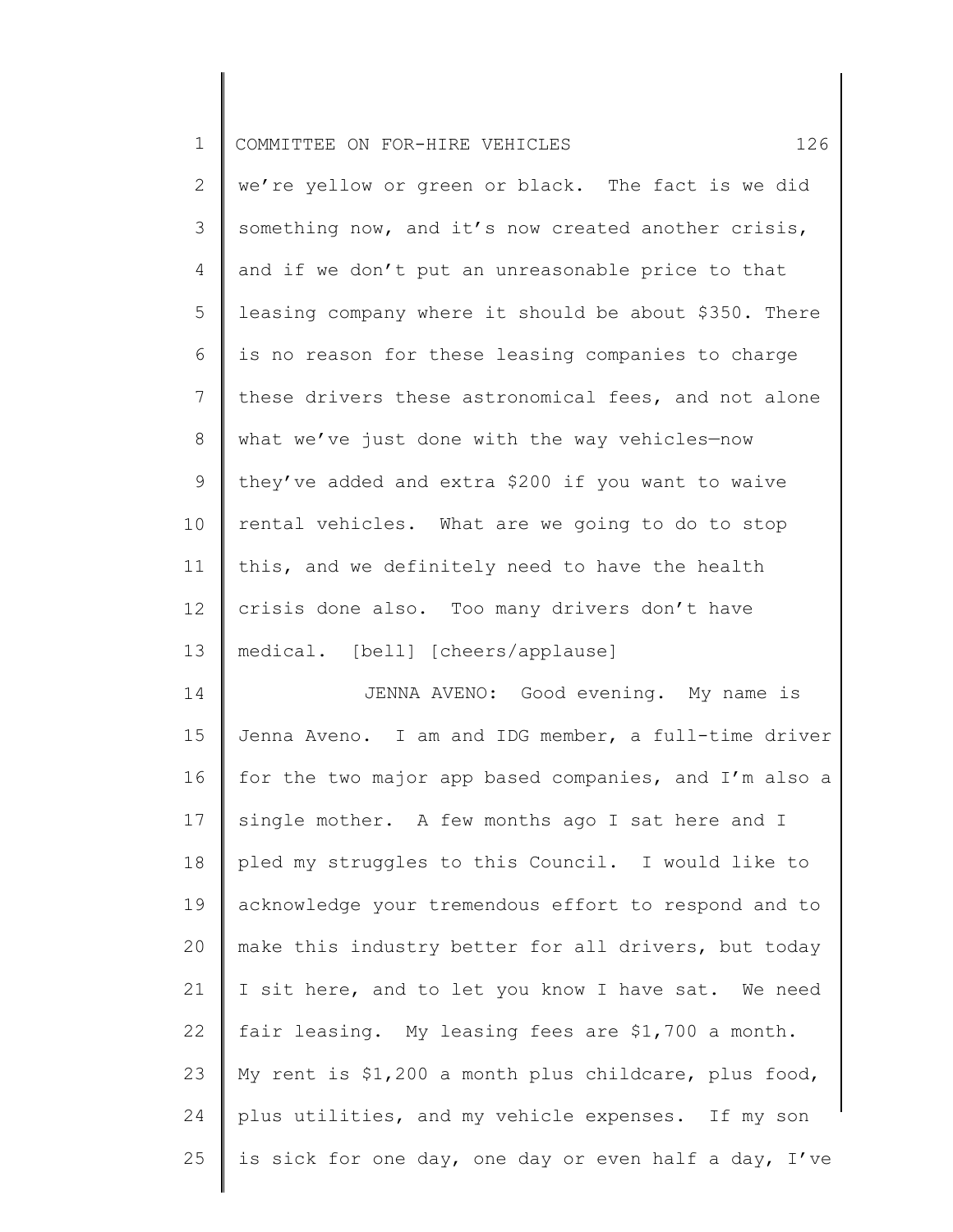| $\mathbf 1$     | 127<br>COMMITTEE ON FOR-HIRE VEHICLES                 |
|-----------------|-------------------------------------------------------|
| 2               | already lost my weekly payment and I've fallen        |
| 3               | behind. I ventured into a retail company after our    |
| 4               | last bill signing. To my surprise I was so happy.     |
| 5               | You know, I'm like okay, now I could afford a real    |
| 6               | vehicle. What did I walk into? Average fee \$800 a    |
| $7\phantom{.}$  | week. This is what I make. This bill is like          |
| 8               | literally sending me into a shelter. \$800 a week to  |
| 9               | rent. Okay. I walked away. I ventured to lease a      |
| 10              | vehicle or make a purchase on a Way Vehicle, and      |
| 11              | those prices were tremendously higher. Either way     |
| 12              | I'm failing. Either way I'm sinking. Please this      |
| 13              | Council needs to listen. Thank you. [applause]        |
| 14              | OZZIE BARR: My name is Ozzie Barr, and I              |
| 15              | am a driver and a member of the Independent Driving   |
| 16              | Guild, and in respect to Intro 1070, actually that's  |
| 17 <sub>2</sub> | long overdue. Predatory lending being-being rampant   |
| 18              | and being excessive for years, and at the wake of the |
| 19              | vehicle cap it's like giving these guys free reign    |
| 20              | and saying go ahead, charge whatever you want because |
| 21              | that bill should have definitely come with certain    |
| 22              | restrictions because, as you know, a simple Toyota    |
| 23              | Camry that normally goes for \$25,000 or \$30,000 at  |
| 24              | the end of the day, you go trying to rent that same   |
| 25              | vehicle, it's going to end up costing you to the      |
|                 |                                                       |

║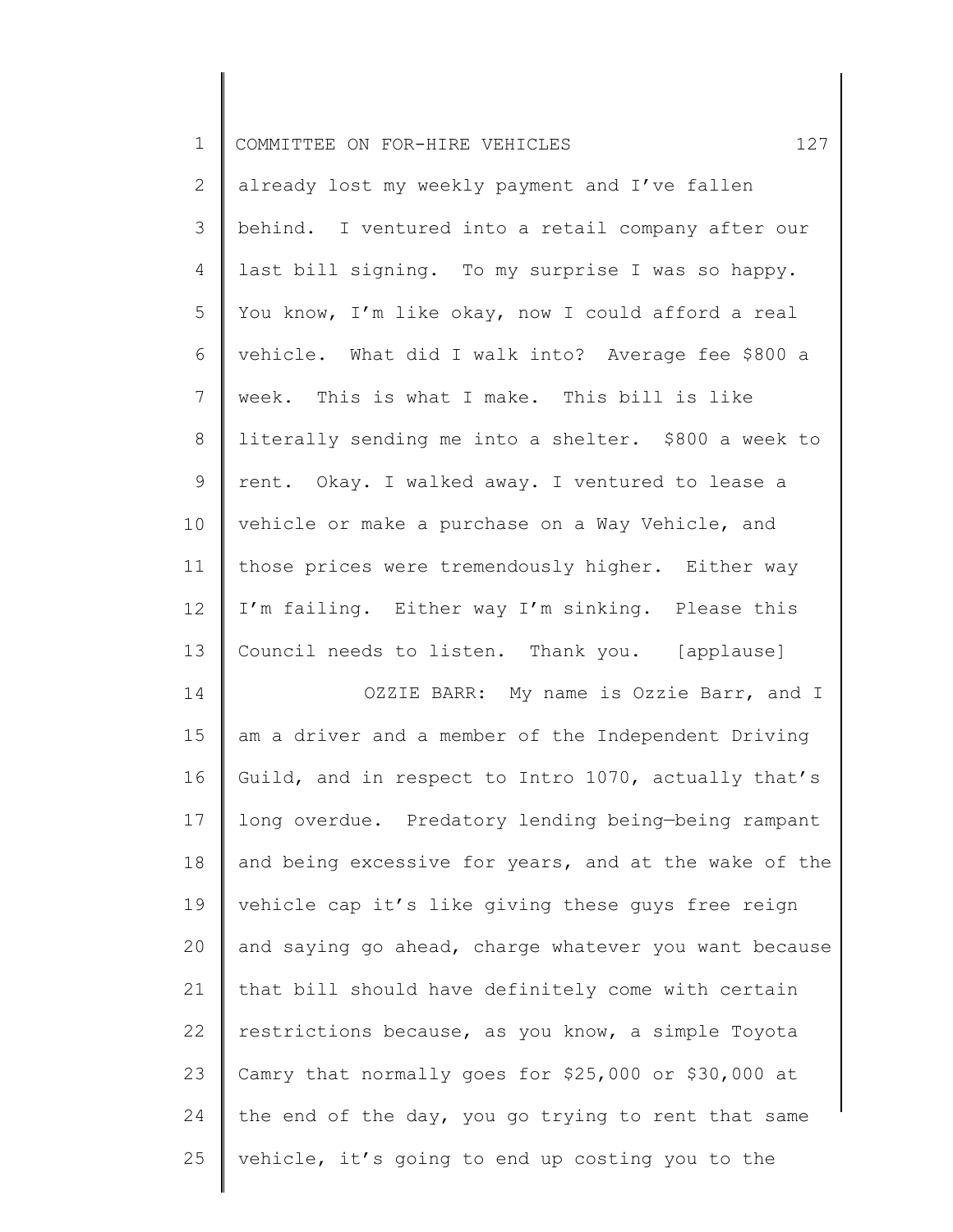| $\mathbf 1$     | 128<br>COMMITTEE ON FOR-HIRE VEHICLES                 |
|-----------------|-------------------------------------------------------|
| $\overline{2}$  | turns of \$80,000. That just don't make any sense,    |
| 3               | and that's been going on for a very long time. So,    |
| 4               | this is a big issue, and what made it-what makes it   |
| 5               | worse actually is the fact that there's no money to   |
| 6               | be made on the streets. You know, prices are very,    |
| 7               | very low, and that's something we totally need to     |
| 8               | address. You know, because, we-we've asked for a      |
| $\mathsf 9$     | raise and finally you guys give us a 22.5% raise      |
| 10 <sub>o</sub> | based on a study that's the-that shows our-our        |
| 11              | expense being at \$20,000, which is totally flawed.   |
| 12              | And I just want to talk to real quickly on-on Intro   |
| 13              | 1052, which actually addressed healthcare for         |
| 14              | drivers. That's something we desperately need. We     |
| 15              | need actually, you know some basic healthcare. I      |
| 16              | think that's a-that's something everybody should      |
| 17              | have, and we're not-we just don't need a safety net.  |
| 18              | Give us more money. Allow us to make more money       |
| 19              | working, and that more stop more suicides that you    |
| 20              | see, and these people start committing those suicides |
| 21              | not because they have mental issues [bell] but just   |
| 22              | because they could not make a living. That's the      |
| 23              | issue. Allow us to make a decent living. Plain and    |
| 24              | simple. [applause]                                    |
|                 |                                                       |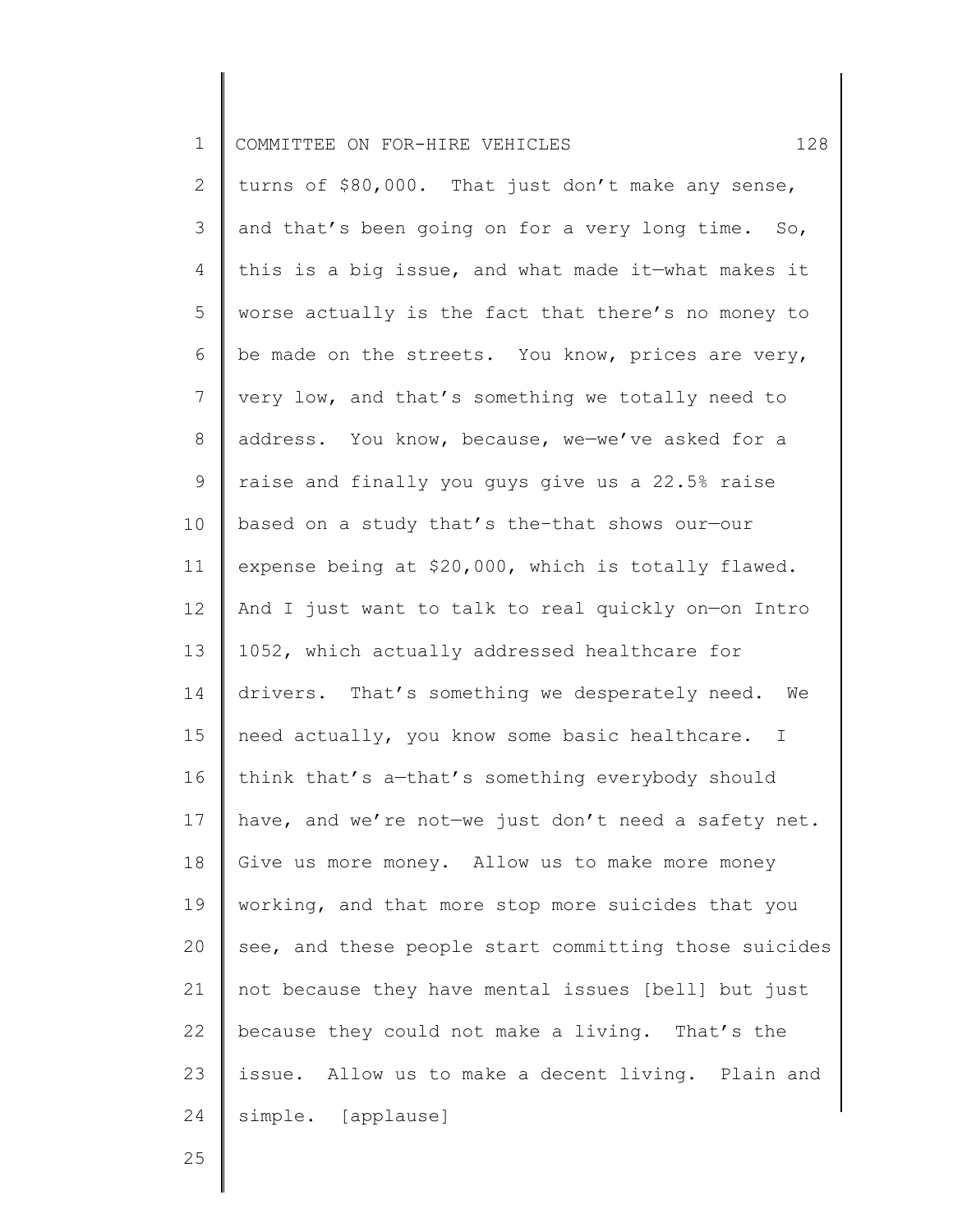1 COMMITTEE ON FOR-HIRE VEHICLES 129

2 3 4 5 6 7 8 9 10 11 12 13 14 15 16 17 18 19 20 21 22 23 24 25 LEHMAN BARR: Good afternoon. My name Lehman Barr. I'm am independent driver. I'm right here to talk about the lease is very important. I lease the car like three years and a half. When it comes to the company to lease, they never tell you he amount or the final result you have to pay, don't tell you the actual choice. They give it to you choice. First, they say it is a two payment. \$500 and \$425. The \$500 goes to 3 years and a half. The \$400, the—the \$425 go to three—to three years. They give you a choice. So, like me, I choose the three years and a half. I was paying \$425 for two years. Through the years they was pushing me: Did you make the payment, did you make your payments? You late on payments. It going to \$500. Finally I paid \$500. The car come final when I finished pay the car it come to \$78,000. No sorry, \$86,000. I'm a family man I have five children. Sometimes I don't even have rent. I don't have nothing on me to feed my family. So, those things have to stop. We count on you to help us. Help our community, help drivers to-to stop all those things. Thank you so much. [applause] ABRAHAM RUBY: My name is Abraham Ruby. I'm also a driver, and I work with New York Taxi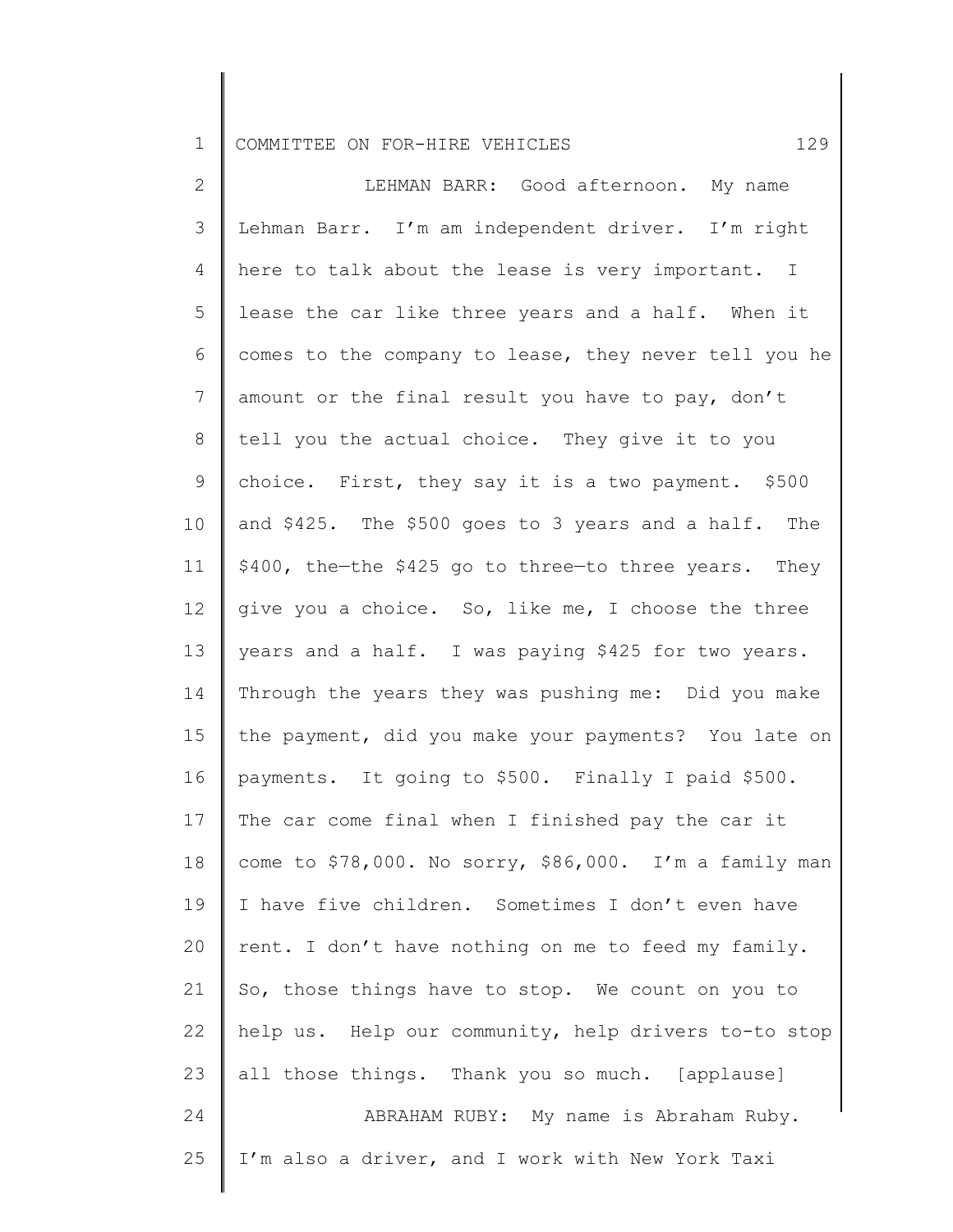| $\mathbf 1$     | 130<br>COMMITTEE ON FOR-HIRE VEHICLES                 |
|-----------------|-------------------------------------------------------|
| $\mathbf{2}$    | Workers Alliance. My story is a similar story, but    |
| 3               | the difference is that I agreed to a lease agreement  |
| 4               | with a company car I make a lease in the Bronx.       |
| 5               | Halfway through the contract they defaulted and they  |
| 6               | literally changed the language of the contract by     |
| 7               | making it impossible for me to continue to work. Two  |
| 8               | weeks they cut it in half. Insurance it didn't have   |
| $\mathsf 9$     | that, and they kind of took back the car, and I       |
| 10 <sub>o</sub> | worked during those two weeks just to maintain a      |
| 11              | living, and after a while, I continued working. They  |
| 12              | brought back the car. The told me to come and get     |
| 13              | the car, and when I came to get the car, they make me |
| 14              | sign another contact. They extended the payment, and  |
| 15              | I end up paying 7 or 8-more than \$8,000, and while I |
| 16              | was working, it was hard for me not only to make a    |
| 17              | living, at one point in time I even became homeless   |
| 18              | and I almost gave up. Some friends encouraged me to   |
| 19              | go back driving Yellow Cab. So, I was driving Yellow  |
| 20              | Cab to pay for this car not to lose it. This is       |
| 21              | trauma. It says something today: Those companies      |
| 22              | need to be prosecuted. We need a serious              |
| 23              | investigation. We need to put an end into this by     |
| 24              | giving the TLC power and an independent commission to |
| 25              | work with the TLC because the TLC they cannot help    |
|                 |                                                       |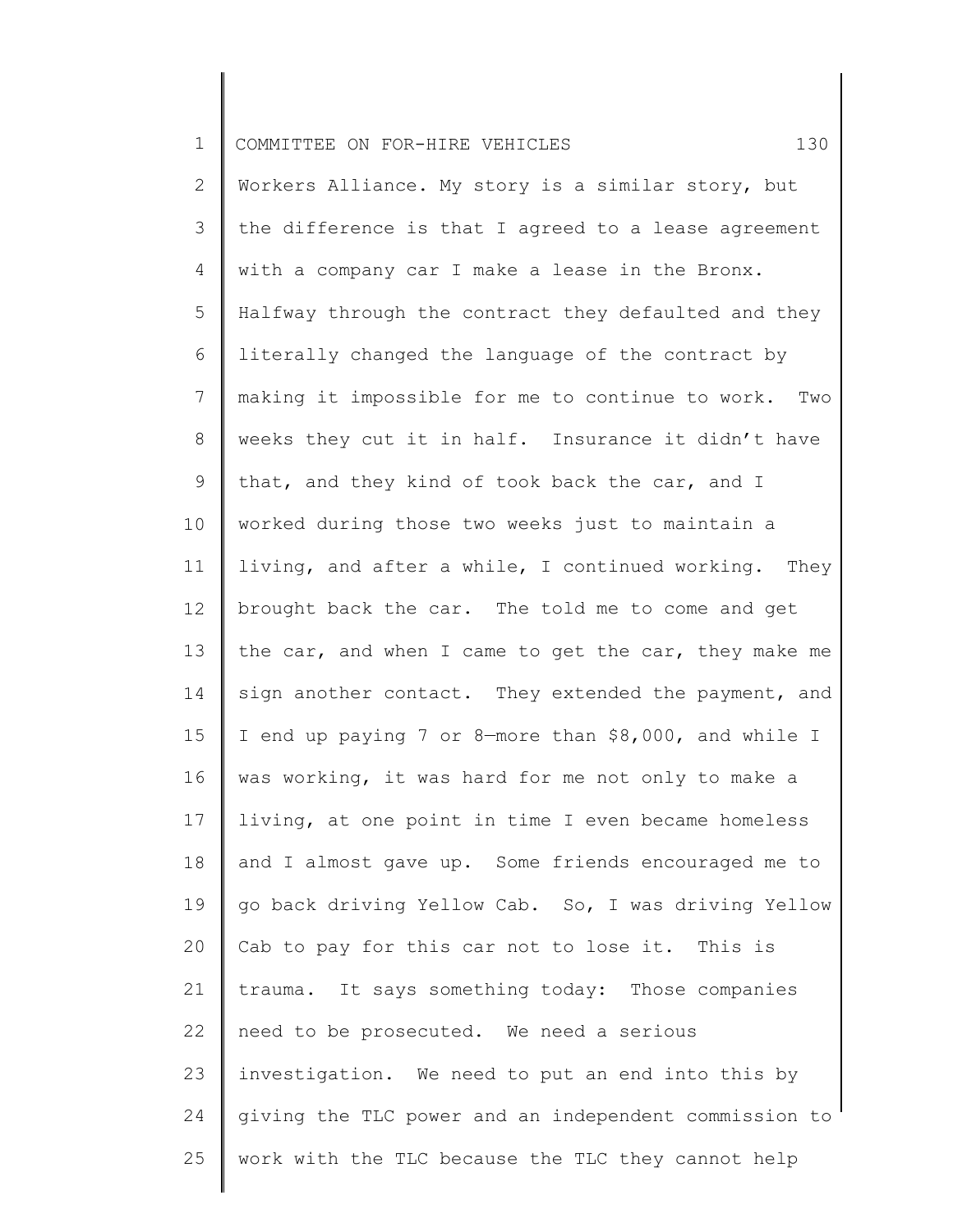1 2 3 4 5 6 7 8 9 10 11 12 13 14 15 16 17 18 19 20 21 22 23 24 25 COMMITTEE ON FOR-HIRE VEHICLES 131 us. So, I'm here Chairman to tell you that we support your bill. [bell] I support your bill. May God bless you, sir. CHAIRPERSON DIAZ: Thank you. I—I—I just want to let all of you know that my office is open seven—five days a week from 9:00 to 5:00, and there is an office attended by Jenny Mahia, and before you sign anything or you have any problems in the TLC being just for you or whatever, come to us, the office from any part of the city. It doesn't matter if you're now with my district. Any problems here you will come, and you could talk to Jenny. ABRAHAM RUBY: Alright. CHAIRPERSON DIAZ: Okay. That's the office there for you guys to help you, to see if we could—what we could do to alleviate all this burden. ABRAHAM RUBY: Thank you. CHAIRPERSON DIAZ: Okay. Thank you very much. I'm going to—I'm going to ask all of you to bear with me. I am 75 years old, and I've got to go to the restroom for two minutes. [laughter] So bear with me. [background comments] SERGEANT-AT-ARMS: Quiet please.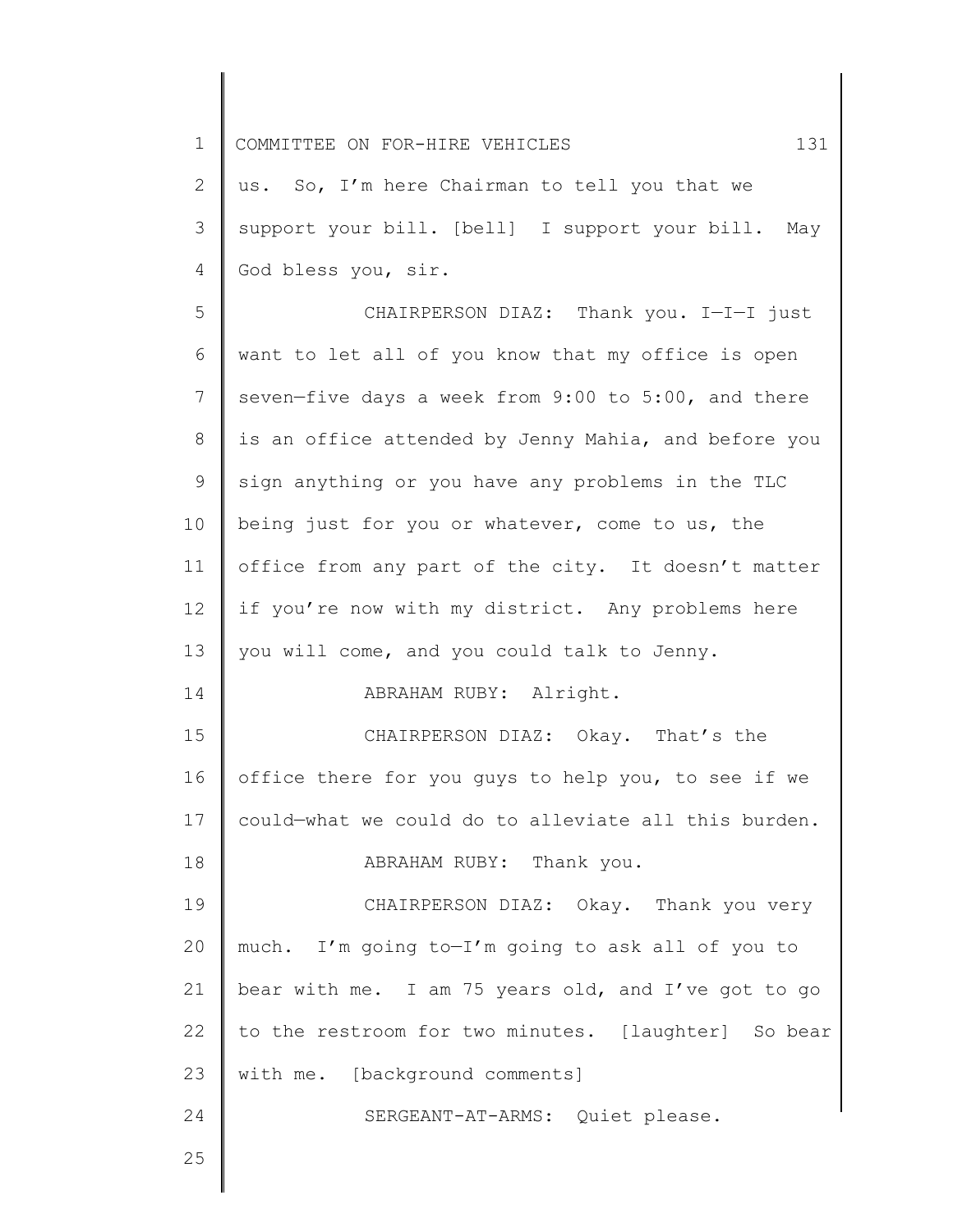|  | 1 COMMITTEE ON FOR-HIRE VEHICLES |  |  |  |  |  |  |
|--|----------------------------------|--|--|--|--|--|--|
|--|----------------------------------|--|--|--|--|--|--|

2 3 4 5 6 7 8 9 10 11 CHAIRPERSON DIAZ: Thank you. I apologize, but I had to go. We're calling Mohammad, People Should Think. (sic) Mohammad—Mohammad. Not with us? Okay. Andy Islam—Islam, Bahi Anatoli, Salifar Hallu. How many is that? One, two, three, four. Rauf Lowencon (sp?) Rauf Lowencon. Rauf? Not here? No Rauf. Nicolai Hentz, Nicolai Hentz. That's you? Okay. One more, one more. Vero Rolanca (sp?) Okay. Remember two minutes each—each. Thank you, sir. Go ahead.

12 13 14 15 16 17 18 19 20 21 22 23 24 25 MALE SPEAKER: Good afternoon. Thank you so much Reverend Diaz. You passed the bill that cap the app-based car. It was great that we have the floor. We can stand and we can fight back for the drivers side, and today, we come for a couple of bills, but I'll talk about what is the benefit especially. Drivers need the benefit. Drivers need the social safety net. For example, the driver Ramit Hansan he was on  $28<sup>th</sup>$  Street and Lexington last Sunday standing with me. He said he may go very badly sick, and he has a family and he's driving a Yellow Cab, and this is the situation, not only Mohammad Hasan, there is hundreds of drivers, thousands of drivers on the line of broken health.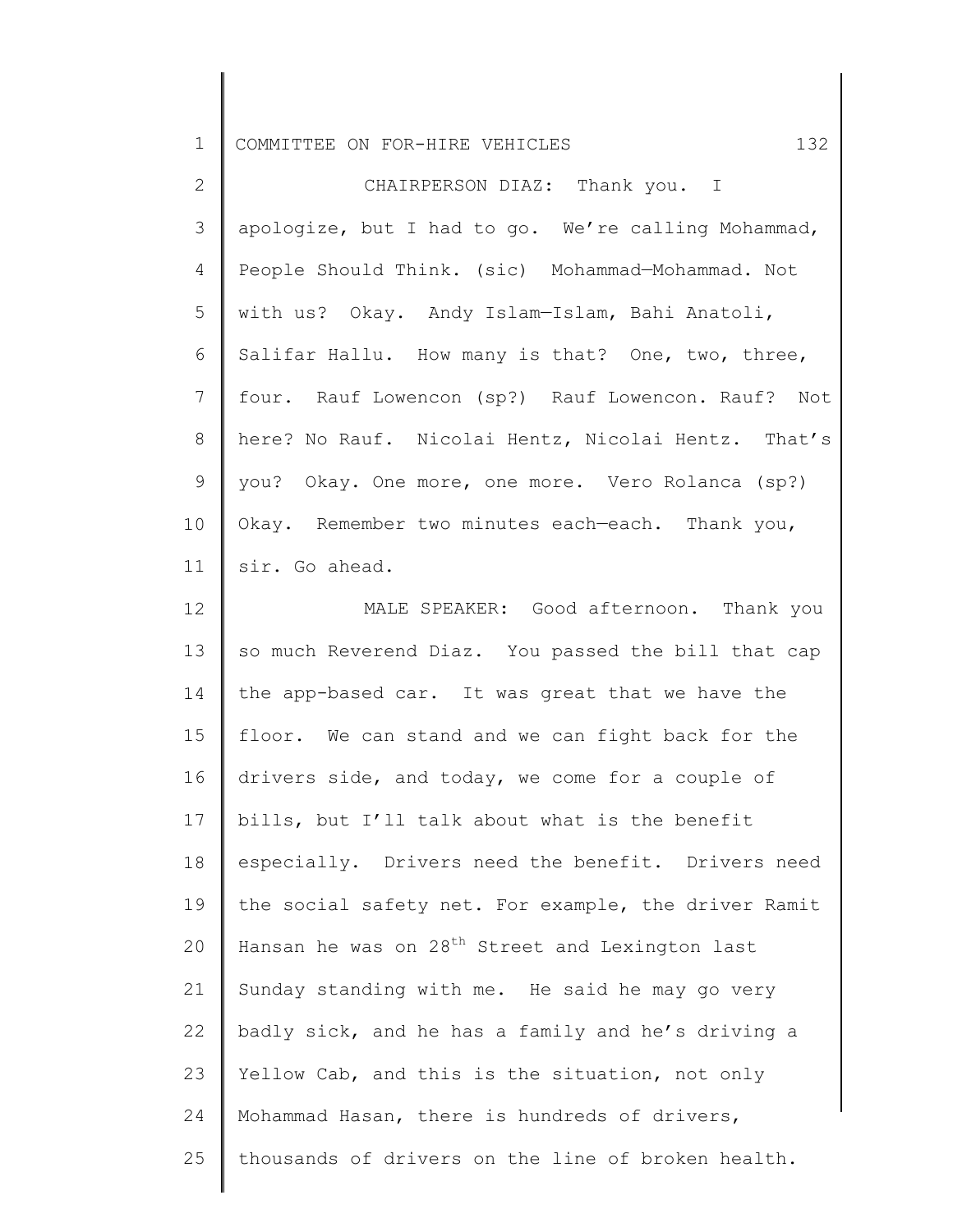| $\mathbf 1$    | 133<br>COMMITTEE ON FOR-HIRE VEHICLES                   |
|----------------|---------------------------------------------------------|
| $\overline{2}$ | They don't have any-there are so many drivers that      |
| 3              | don't have their health insurance even. If you go to    |
| 4              | driver where about they hang out, you can see their     |
| 5              | face. You can see their health, and it will give a      |
| 6              | clear message to you. Mr. Reverend Diaz, in your        |
| $7\phantom{.}$ | area thousands of taxi drivers are from Bangladesh.     |
| $\,8\,$        | You have it right there all evidence to prove driver    |
| $\mathsf 9$    | needed their health here today. In 2012, New York       |
| 10             | Taxi Workers Alliance was fighting for the health and   |
| 11             | benefit bill and we passed it. In 2014, there is a      |
| 12             | code saying that it's cannot-it should not be, and we   |
| 13             | lose it. In 2014, we lose it. 2018, we need it. In      |
| 14             | 2015, we lose the cap. In 2018 we get it, and look      |
| 15             | Taxi Workers Alliance always think first, and they      |
| 16             | know since 1996 taxi drivers, all the drivers need      |
|                | 17   health or the benefits. They need the income. They |
| 18             | need the livable income, everything. So, I'm a proud    |
| 19             | member of the New York Taxi Workers Alliance as a       |
| 20             | driver, and thank you so much [bell] for bringing       |
| 21             | this bill, and we want this bill to be passed, and we   |
| 22             | need some amendments as the Bhairavi Desai of the       |
| 23             | Taxi Workers Alliance was mentioning. Thank you so      |
| 24             | much.                                                   |
| 25             |                                                         |
|                |                                                         |

 $\mathsf I$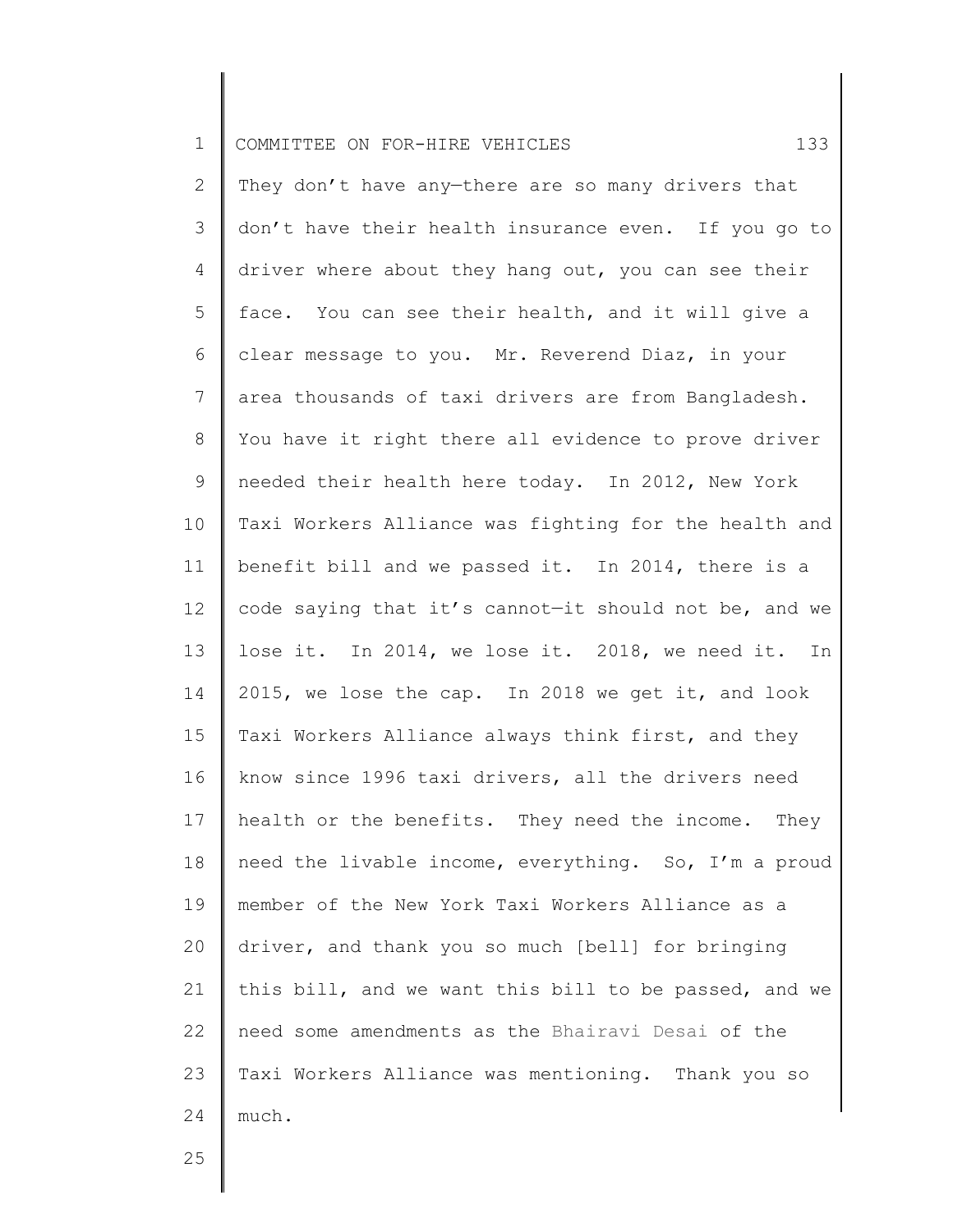1 COMMITTEE ON FOR-HIRE VEHICLES 134

2 3 4 5 6 7 8 9 10 11 12 13 14 15 16 17 18 19 20 21 22 23 24 25 ANDY ISLAM: Good afternoon. My name is Andy Islam, and I'm driving for Uber, and I'm the member of the Taxi Workers Alliance of New York City. I am here to say about my experience in Uber driving with the car to—lease to own car. I went to Tower in 2014, and I took the car from there for \$300--\$369 for 186 weeks, and I paid. I ended up with \$69,000. That's a 2014 car, the Camry SE. The car owed several--\$26,000, and I paid everything by last April, and [coughing] from April 'til until now, I could then hook up that car to Uber because the car I left it behind my friend's garage because I don't have money to buy--\$2,000. I couldn't afford that money to buy it and the title like TLC and registration. So, I don't know how to put the car, and—and there is a cap on the TLC and the cars. So, I don't know what I'm going to do, but still now, I'm rent—renting another car from my friends for \$400. So, that's all. CHAIRPERSON DIAZ: Jenny Mahia talk to her. ANDY ISLAM: Sure, sir. CHAIRPERSON DIAZ: Okay. ANDY ISLAM: Okay.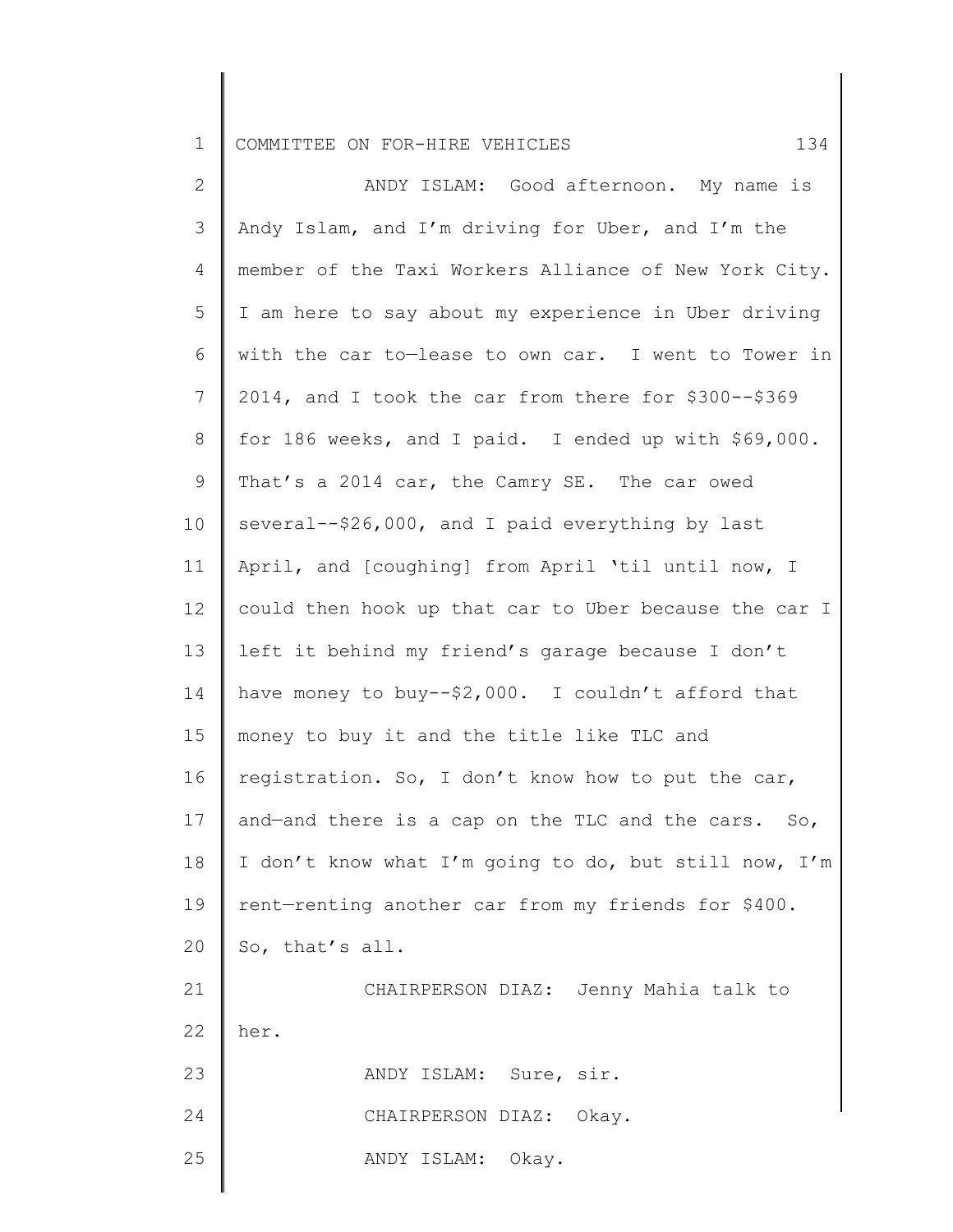1 2 3 4 5 6 COMMITTEE ON FOR-HIRE VEHICLES 135 CHAIRPERSON DIAZ: With this be sure and talk to her. ANDY ISLAM: Okay, sir. [background comments] ANATOLA BAHI: Okay. Thank you,

7 8 9 10 11 12 13 14 15 16 17 18 19 20 21 22 Chairman. My name is Anatola Bahi. I used to drive a Yellow Cab before for 18 years. Now, I'm an Uber driver from, you know, from 2014. I leased the car from American Lease for three years and a half, 182 weeks. They told me my payment is going to be like \$425 a week. So, every week, I paid like \$425 and to pay the car like for \$83,000. The pay—the car—yeah, I see the car. When the car broke down, I fixed the car. Turned it on. I turned it off so I repaired this leak. I paid the rent. I'm a family man, four children. The end of the day or the week, I no have noting. So, also for no better fees. No insurance. If I am sick, nothing. So, the City Council have to do something like for the, you know, for benefits for all the drivers. So, that's what I have to say. Than you.

23 24 25 ALI SALAS: Thank you. My name is Ali Salas. I'm working for Uber 3-1/2 years. Once I went through the Uber, they send me to American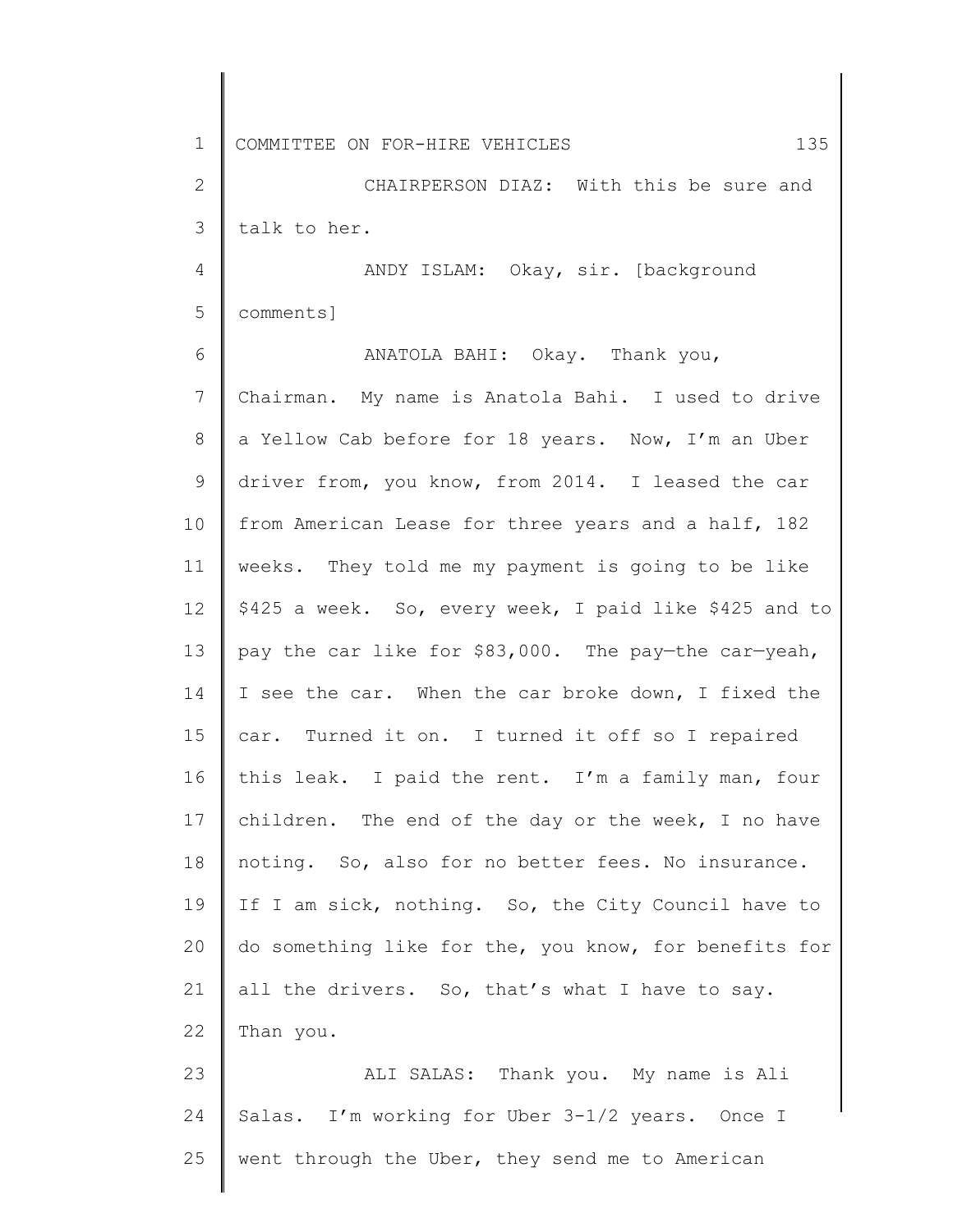| $\mathbf 1$     | 136<br>COMMITTEE ON FOR-HIRE VEHICLES                  |
|-----------------|--------------------------------------------------------|
| 2               | Lease. From there I signed a contract for 182 weeks    |
| 3               | So every week I paid \$425. So that-by the end like    |
| 4               | for my lease I end up paying \$84,514 dollars for a    |
| 5               | Toyota Sienna. So, now I believe they're me if I got   |
| 6               | a deal on the insurance. The insurance cost \$800. I   |
| $7\phantom{.0}$ | say no, I cannot stay on the insurance. They say       |
| 8               | okay, if you cannot stay on the-our insurance, we      |
| 9               | have to take the plates, and then go find your         |
| 10              | insurance, and before I found the insurance where I    |
| 11              | can-I would pay \$309. So, I fought that through. By   |
| 12              | the time I finished the lease, they brought the bill   |
| 13              | to put the cap. So, now I cannot have a license on     |
| 14              | my name. So, I have to stay with them. I have to-I     |
| 15              | have to stay with them and pay \$800 instead of \$300. |
| 16              | Alright. [background comments] Alright.                |
| 17              | CHAIRPERSON DIAZ: To all of you-to all                 |
| 18              | of you, we have an office especially dedicated only    |
| 19              | for-for-for solving the problems for taxi drivers.     |
| 20              | So, come to my office no matter where you live in the  |
| 21              | city. It's not-it doesn't have to be in my district.   |
| 22              | As you some of you taxi drivers you have to deal with  |
| 23              | TLC, we might be able to help you. We cannot help      |
| 24              | everyone. We cannot-we are-we will not be successful   |
| 25              | 100%, but we will try. We will help you. So, come      |
|                 |                                                        |

 $\begin{array}{c} \hline \end{array}$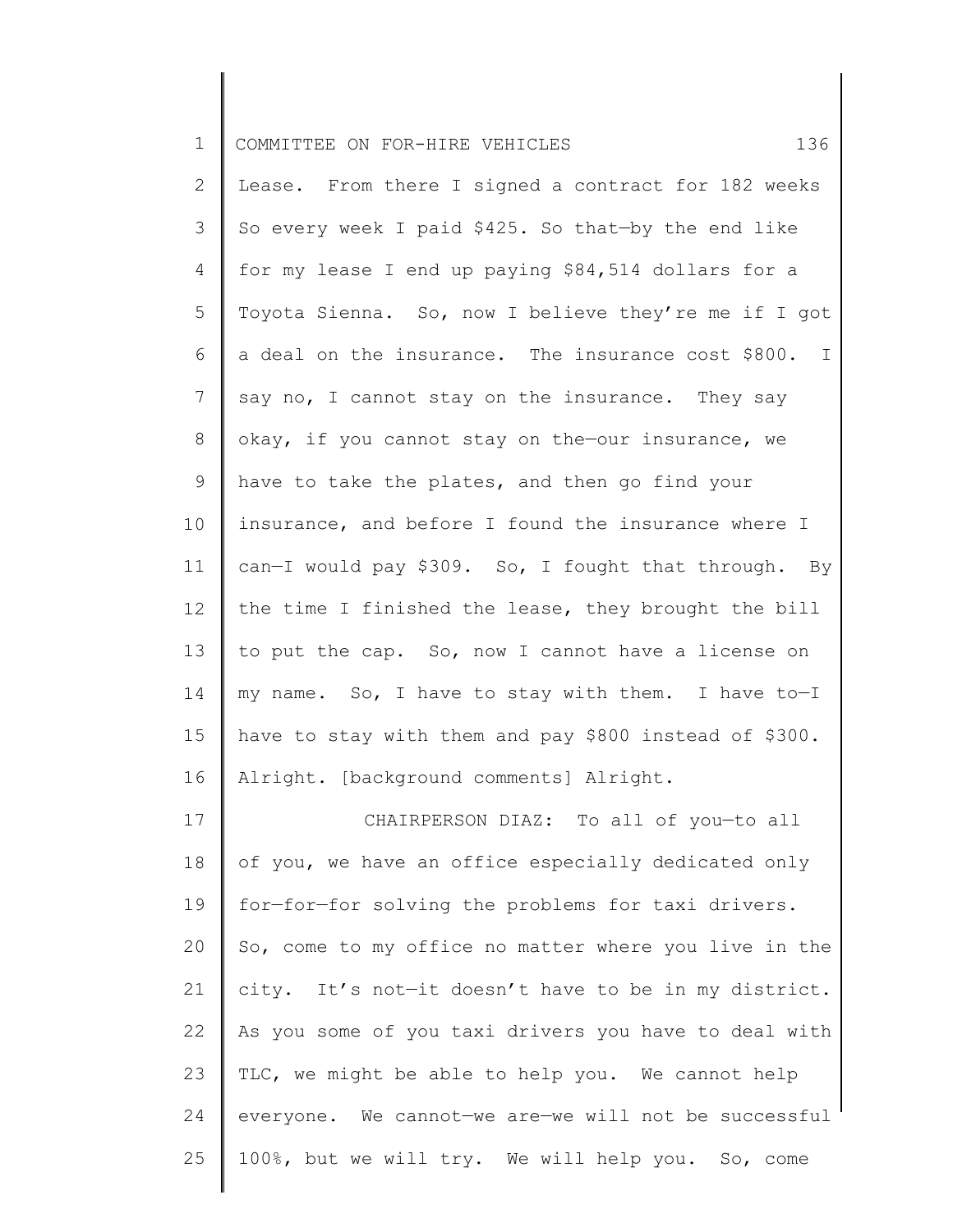1 2 3 COMMITTEE ON FOR-HIRE VEHICLES 137 to my office, you know, where it is. Okay, thank you, sir.

4 5 6 7 8 9 10 11 12 13 14 15 16 17 18 19 20 21 22 23 24 25 NICOLAI HENTZ: Good afternoon. My name is Nicolai Hentz (sp?) I been driving a taxi for over 30 years. We are here today because we have come across—come across what is establish in August by the City Council and the Mayor. That is public safety, regulatory fairness and a clean environment. Right now we have more 100,000—130,000 cars on the streets of New York. Not a single sector can make a decent living. It's—this year it got so bad, six of our fellow cab drivers and medallion owners killed Nicanor Ochisor. He drive a taxi for more than 30 years, and he was about to retire about—almost 65 years of age. When I come to this country, I knew if I was going to work hard, I'd be able to succeed. That's why in 1990 after I drive the taxi since 1988, I did buy a medallion—taxi medallion, Yellow Taxi medallion. What I didn't count on at the time the city officials and the Taxi and Limousine Commission will not—will abandon me and their—their system what they create, the taxi medallion system. Here I will mention the rules, which everybody wants to ignore and not to mention: 52-04A4. This has to be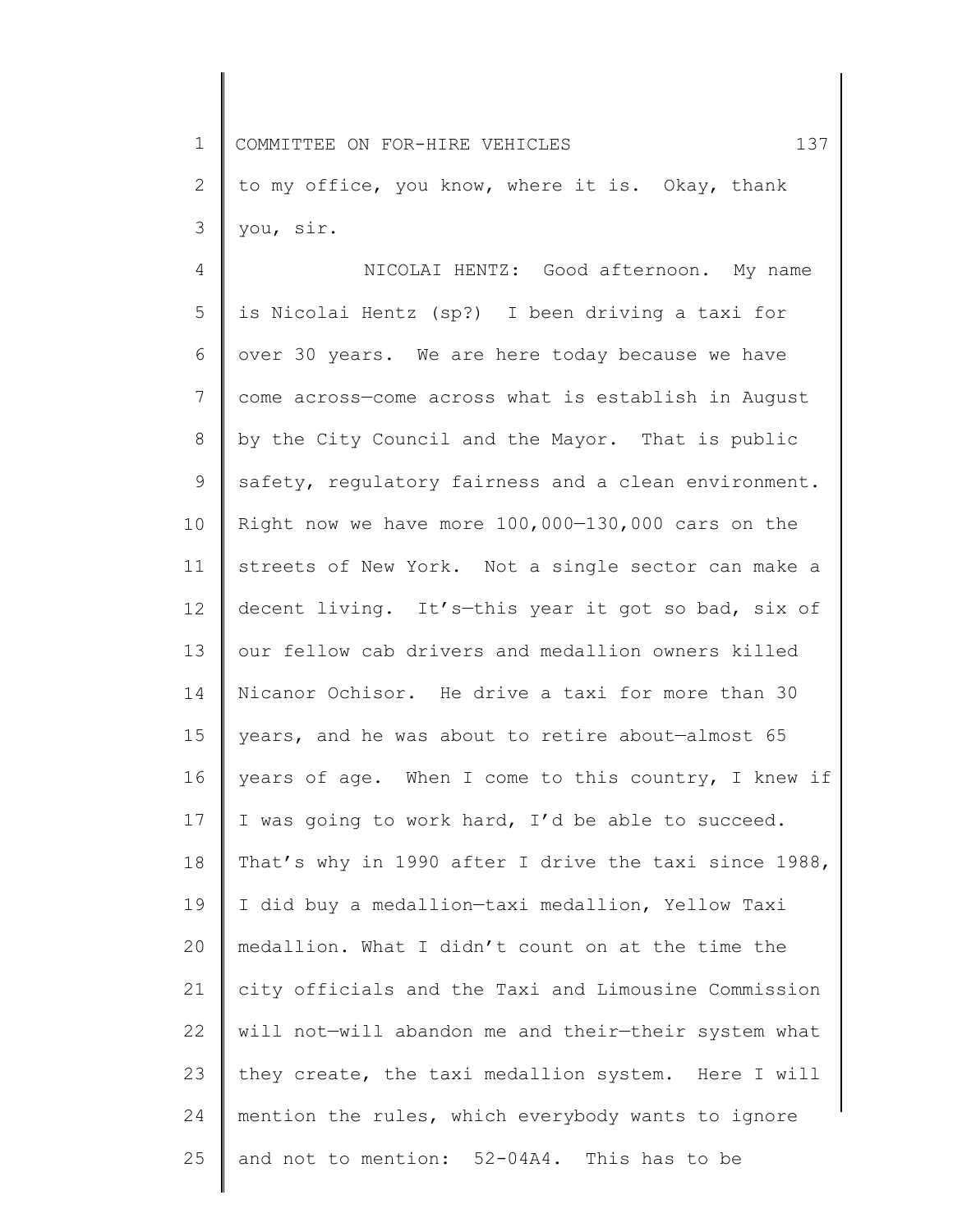| $\mathbf 1$ | 138<br>COMMITTEE ON FOR-HIRE VEHICLES                |
|-------------|------------------------------------------------------|
| 2           | respected. This is in the book. What you are going   |
| 3           | to do now? We have so many cars. We have to get      |
| 4           | control of these cars, which are on the streets. The |
| 5           | more you wait to get control of these cars to have   |
| 6           | some kind of system which was introduced in 2007 and |
| 7           | to Yellow Taxi medallion, so you can have control at |
| 8           | any time, any day. Many, many of cases [bell] with-  |
| 9           | with the Uber, they did not release the data without |
| 10          | the court order to the New York City Police          |
| 11          | Department. This has to be stopped. You want to go   |
| 12          | forward, we have to implement this control. Without  |
| 13          | a control, we have no safety and no public safety.   |
| 14          | CHAIRPERSON DIAZ: Okay.                              |
| 15          | NICOLAI HENTZ: Thank you very much.                  |
| 16          | PETER LANZA: My name is Peter Lanza.                 |
| 17          | FEMALE SPEAKER: The microphone. Take the             |
| 18          | microphone.                                          |
| 19          | PETER LANZA: I started driving a taxi                |
| 20          | May 4, 1978. The first five years I worked for a     |
| 21          | taxi company to save money to buy a medallion.       |
| 22          | Sometimes I had to get up before 5:00 in the morning |
| 23          | to go to the company so a taxi would be available.   |
| 24          | In order to own a taxi, you had to buy a medallion   |
| 25          | and they said if you have a medallion, you have the  |
|             |                                                      |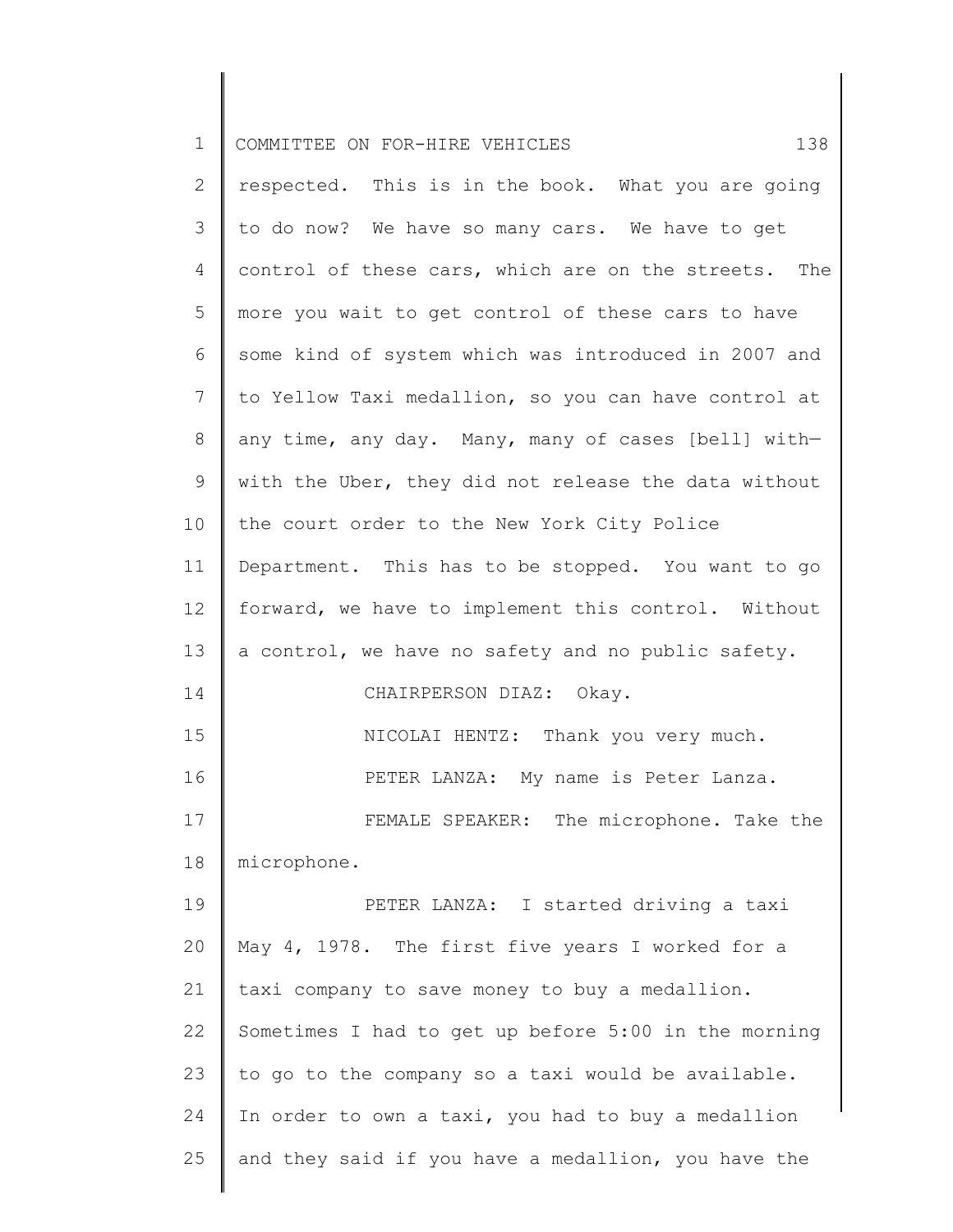| $\mathbf 1$    | 139<br>COMMITTEE ON FOR-HIRE VEHICLES                 |
|----------------|-------------------------------------------------------|
| $\overline{2}$ | exclusive rights to pick up people in the city.       |
| 3              | Bloomberg changed the law. First, he started with     |
| 4              | the Green cars. The Green cars were needed in the     |
| 5              | other boroughs, but they didn't compensate us for     |
| 6              | stealing the value of our business. He just changed   |
| $\overline{7}$ | the law so they could come in for free just like he   |
| 8              | changed the law for his term limits so he gets free   |
| 9              | terms, and he went from \$4 billion to \$32 billion   |
| 10             | manipulating his power giving tax breaks to           |
| 11             | corporations so he could steal money for himself.     |
| 12             | The TLC sold medallions for a million, fifty thousand |
| 13             | dollars. Now, they say they're over-inflated prices.  |
| 14             | They only justice for us-for me that have been        |
| 15             | working over 40 years and I'm 62 years old now, is to |
| 16             | be compensated for the robbery that they've done to   |
| 17             | me. They allowed 83,000 to come in for free, car      |
| 18             | services. That's like giving then \$83 billion for    |
| 19             | nothing. Then they also included Suburbans and        |
| 20             | Mercedes Benz to make my car look inferior with the   |
| 21             | money that they saved for not having to buy           |
| 22             | medallions. Yeah, we are the sacrificial lambs.       |
| 23             | They made so many people benefit by robbing us, and-  |
| 24             | and Bloomberg invested a billion dollars in Uber and  |
| 25             | Lyft, and how much did they make coming in for free,  |
|                |                                                       |

║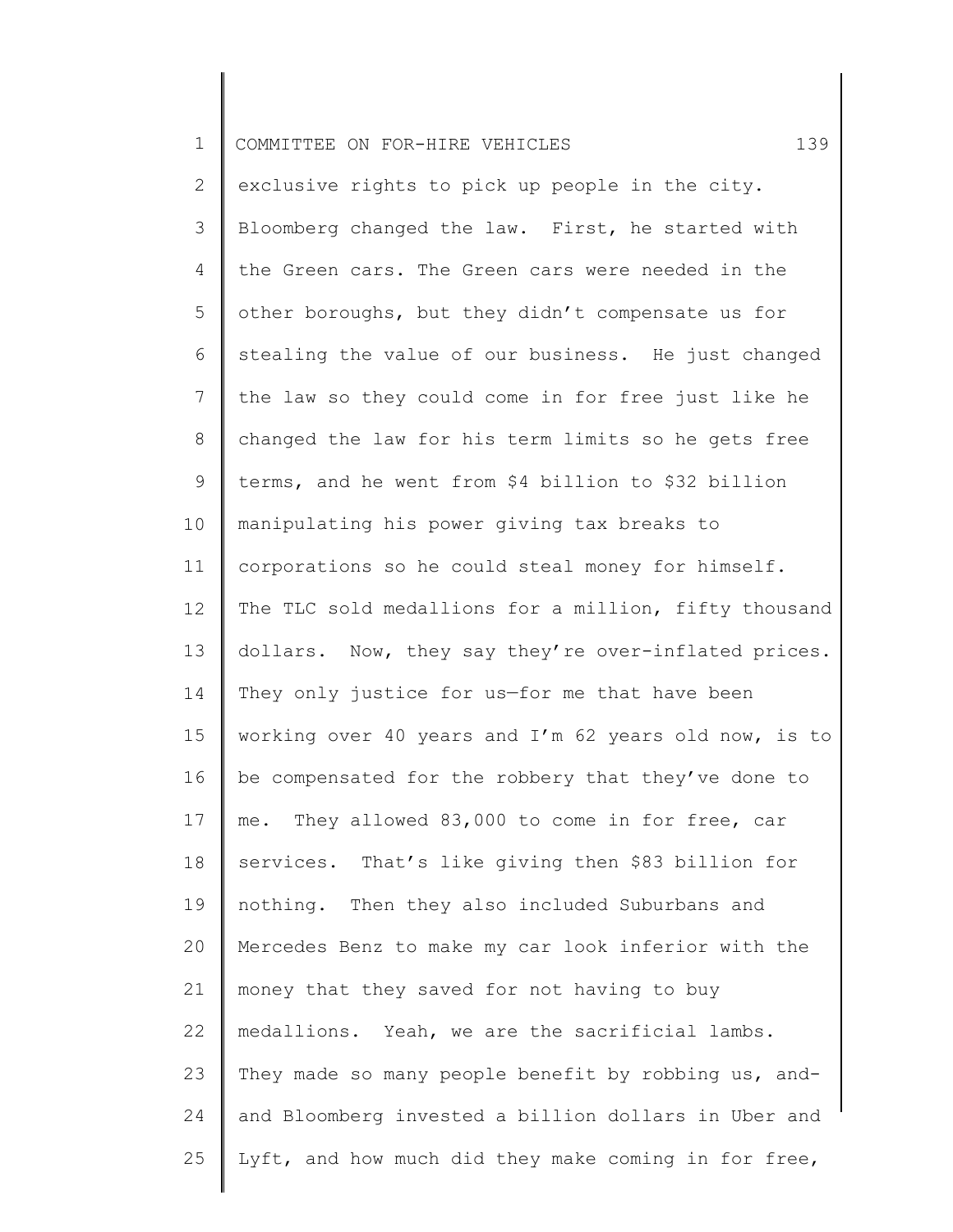| $\mathbf 1$    | COMMITTEE ON FOR-HIRE VEHICLES<br>140                 |
|----------------|-------------------------------------------------------|
| $\mathbf{2}$   | and with all the money that they made that they have  |
| 3              | 83,000. They can't compensate Lyft and 14,000 owners  |
| 4              | or 6,000 individual medallion owners. They can't      |
| 5              | compensate them for \$83 billion for nothing, and     |
| 6              | then-and then the luxury cars that they sell to make  |
| $\overline{7}$ | our cars look inferior. Why can't they pay for        |
| 8              | something? Why do they have to rob us, and they're    |
| 9              | not accountable for anything, and they're self-       |
| 10             | entitled [bell] crooks and murderers.                 |
| 11             | CHAIRPERSON DIAZ: Okay. Thank you.                    |
| 12             | Ladies and gentlemen, I have an announcement to make. |
| 13             | The Senior Citizen Committee is supposed to meet here |
| 14             | at 1:00. They are kicking me out already. They're     |
| 15             | telling me that I've got to move out. I know some of  |
| 16             | you are here since 10:00 waiting to speak, but we've  |
| 17             | got to move this thing or-or they're going to come-   |
| 18             | they're going to-they are telling me we got to get    |
| 19             | out. So, I'm not the boss here. I'm just a patsy.     |
| 20             | Than you very much. So, I'm going to ask seven more   |
| 21             | to go. I know you would like to go past or if you're  |
| 22             | going to come you've got to do it fast because the    |
| 23             | Senior Citizen Committee is waiting. The Chairman-    |
| 24             | the Chairperson is here telling me get out [laughter] |
| 25             | and I'm a member of that committee so I got to-I got  |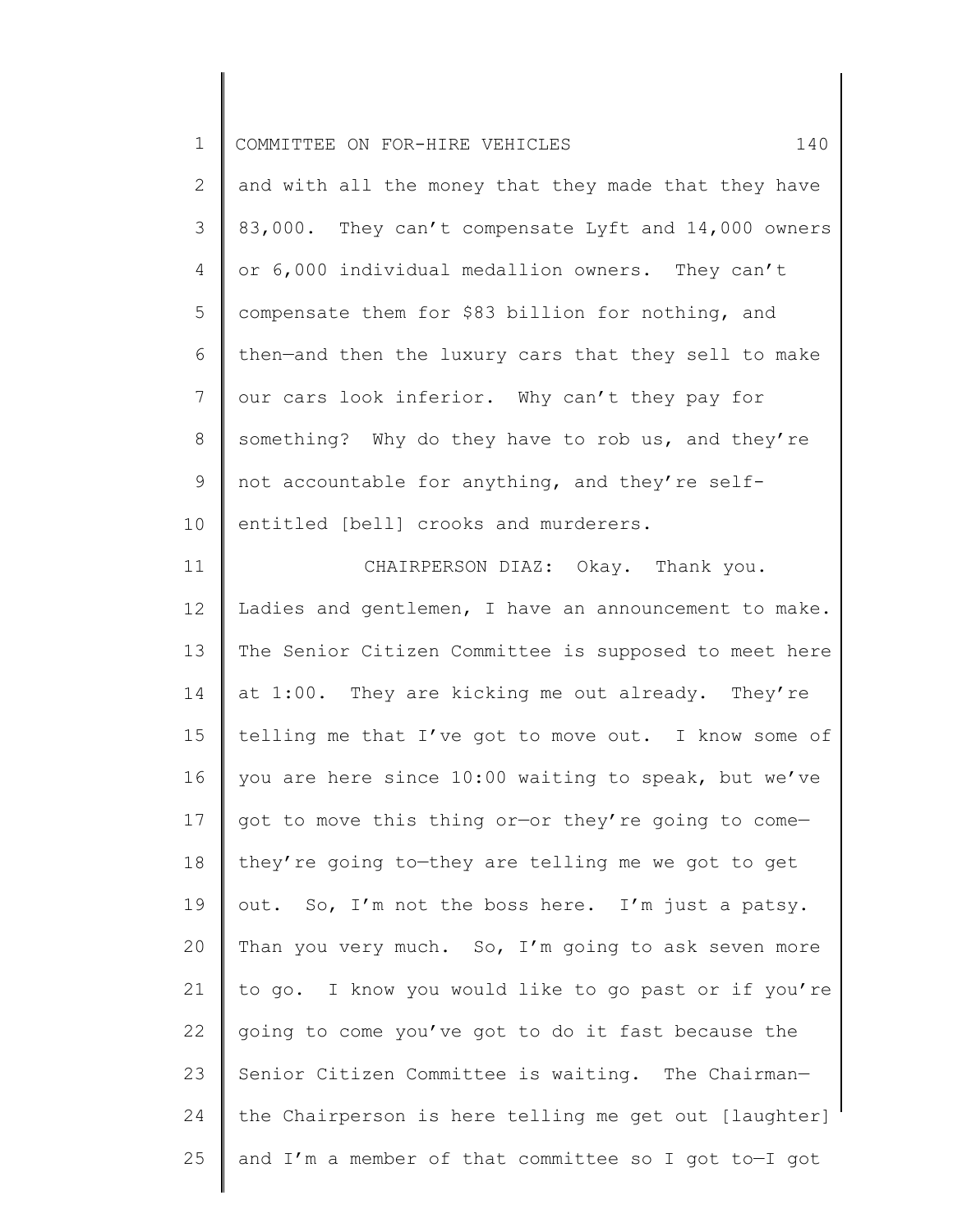| $\mathbf 1$  | 141<br>COMMITTEE ON FOR-HIRE VEHICLES                 |
|--------------|-------------------------------------------------------|
| $\mathbf{2}$ | to-I have to stay here with that committee, too.      |
| 3            | Alright, ladies and gentlemen Mousa Isa Doup. Mousai  |
| 4            | Doup (sp?), Kimberly Wright, Tamara Genokawa (sp?)    |
| 5            | Ramon Sanders, Golan Talupener (sp?), Aaron Jones.    |
| 6            | I'm going to call all of you for that. Nicole         |
| 7            | Epstein and Mohammed Magu (sp?). That's it. Okay,     |
| 8            | we're finished with that. [background comments,       |
| 9            | pause] Sir.                                           |
| 10           | MUSAI DOUP: Hi. Good afternoon. My name               |
| 11           | is Musai Doup, and I'm working the Taxi and Limousine |
| 12           | Car Service so about 15 years ago, and my topic is    |
| 13           | going to be only on the-on the loan because you have  |
| 14           | a problem for the-not only for the leasing, but we    |
| 15           | have a problem also for the financial companies for   |
| 16           | the bankers. They took a lot of interest on-on this-  |
| 17           | on this case because they have profited, and if I     |
| 18           | give the example about a few years of leasing the car |
| 19           | on the bank financials, you can pay the double of     |
| 20           | your-of the car-the value of the car. And after the   |
| 21           | few years, the cars was going to lose their value,    |
| 22           | and some companies on the limousine car customers,    |
| 23           | they also tell you oh it would be good to change to   |
| 24           | another car because the car is not-cannot be on the-  |
| 25           | on the road because they have a lot of mileage or the |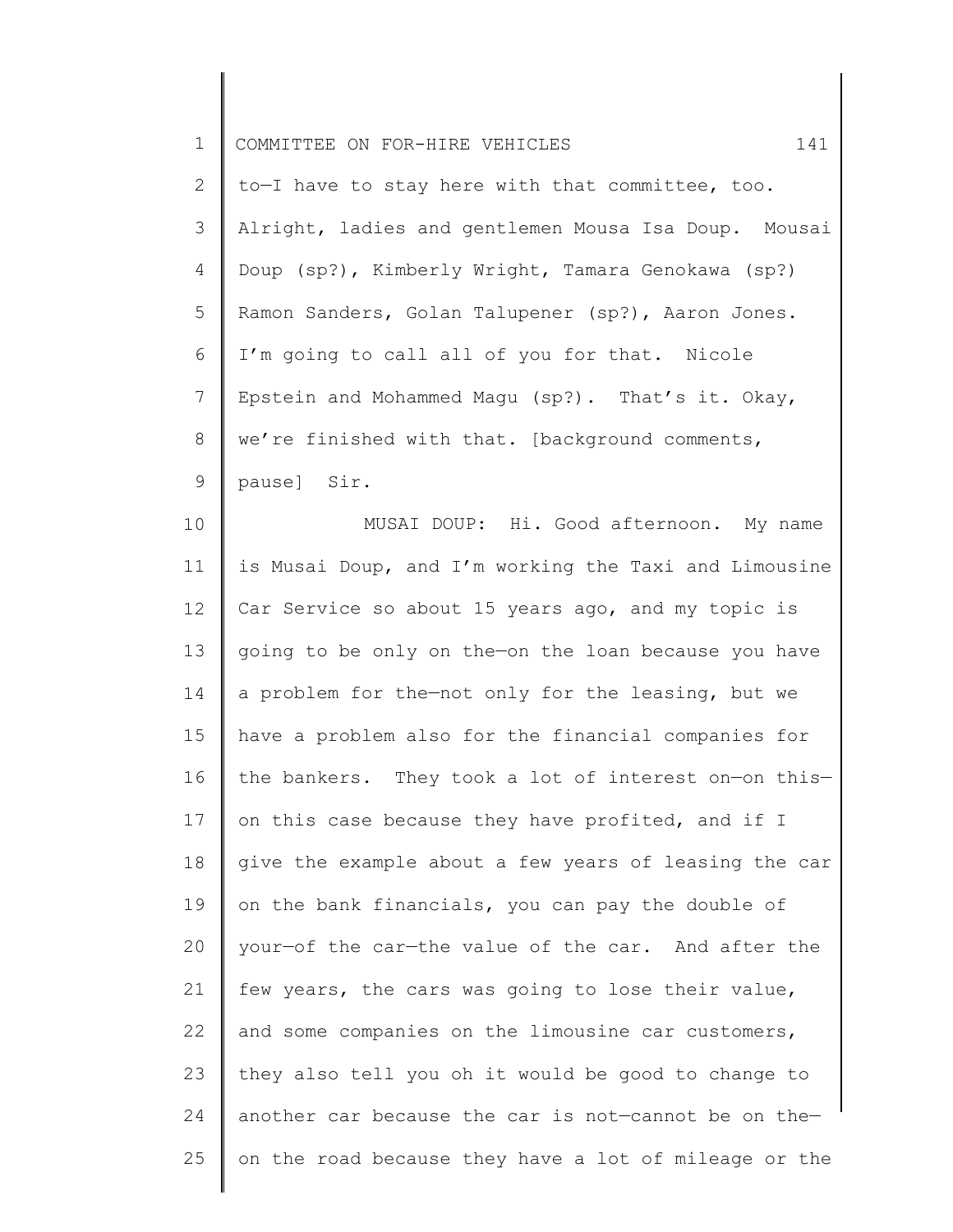|  | COMMITTEE ON FOR-HIRE VEHICLES<br>Ш |  |  |  |  |  |  |
|--|-------------------------------------|--|--|--|--|--|--|
|--|-------------------------------------|--|--|--|--|--|--|

2 3 4 5 6 7 8 9 10 11 12 13 14 15 16 17 car, this would be difficult. This also you have to take attention about it and help the people to—to—to regulate for the—for the bank payment on—on these—in these cases because the loan is very high. The rate is very high, and it's only bad for-for the immigrant people, and this one is something you have to take care about it, and we—we hope so to take—to take a lot of things about the loan, the financial loan, the rent, the leasing to going to be really high for the people because it's something you cannot be leading on this situation. And I hope so you—you're taking a lot of things also to be on this bill to—to regulate about the—the bankers and the-- It's not only for the people renting, but only or the bank also have a part on the financial tactic of this leasing for the drivers. Thank you.

18 19 20 21 22 23 24 25 KIMBERLY WRIGHT: Good afternoon, Committee Council. My name is Kimberly Wright, and I currently lease my vehicle for \$450 a week, and that is equal to \$450 x 5 is \$2,500 a month, and if I just do four weeks that's equal to \$1,800. Yes, yes. So, I am around. I make around \$550. This leaves me only \$100 after I pay my lease vehicle. I am asking the City Council to cap the lease price at least \$350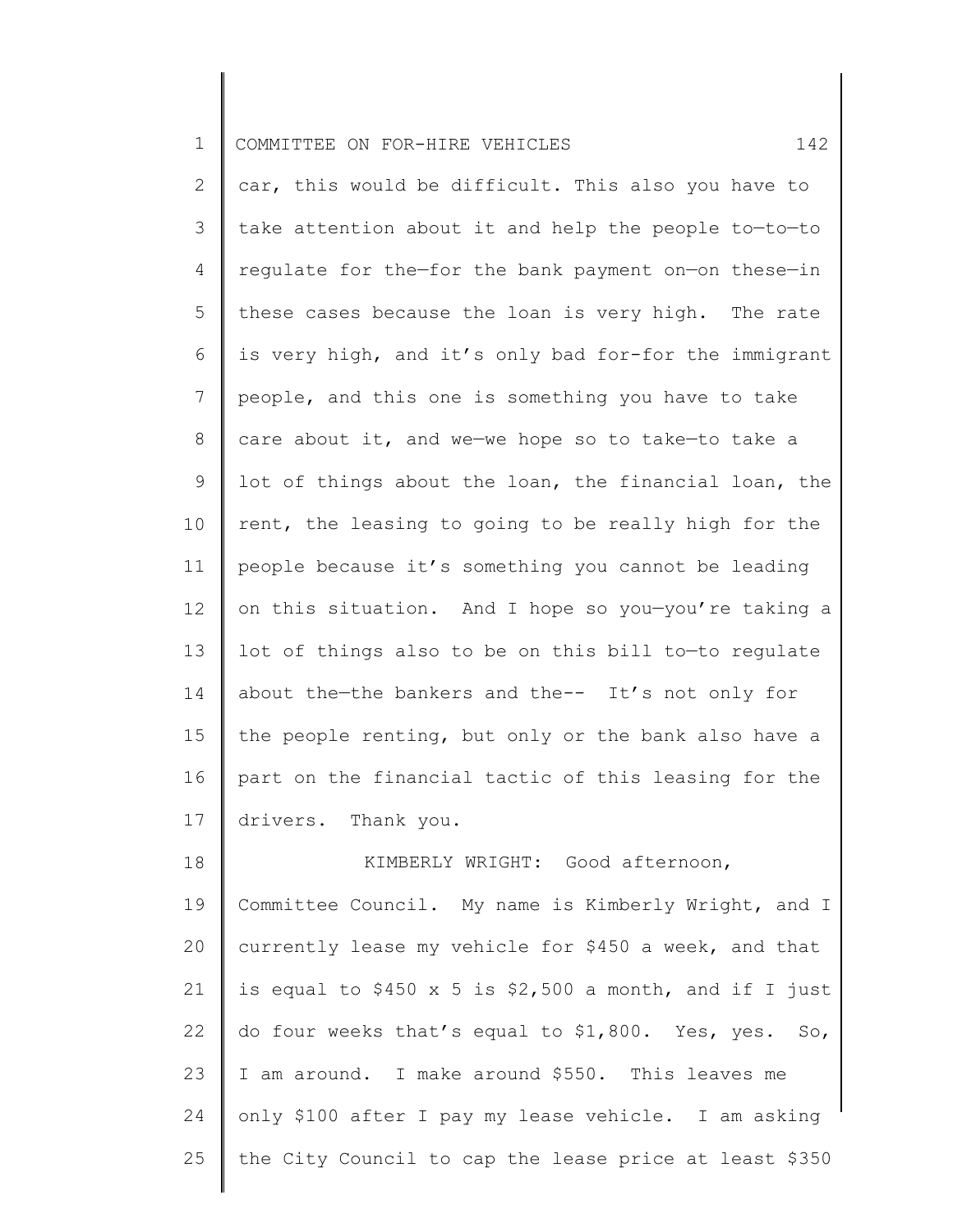| $\mathbf 1$  | 143<br>COMMITTEE ON FOR-HIRE VEHICLES                 |
|--------------|-------------------------------------------------------|
| $\mathbf{2}$ | in order for me to survive as FHV driver. Okay? And   |
| 3            | also, with the help of the Independent Driver group   |
| 4            | who heard my pain on pricing, I'm here today to not   |
| 5            | let their hard work in vain.                          |
| 6            | CHAIRPERSON DIAZ: Very good.                          |
| 7            | KIMBERLY WRIGHT: Thank you, sir.                      |
| $8\,$        | [background comments, pause]                          |
| $\mathsf 9$  | NICOLE EPSTEIN: Hi. Thank you,                        |
| 10           | Chairman. My name is Nicole Epstein. I'm with         |
| 11           | Gotham Government Relations and, you know, I just     |
| 12           | want to take a second to discuss something that       |
| 13           | hasn't been brought up yet, which is let's think      |
| 14           | about these Uber car partner dealerships. Clearly     |
| 15           | bad actors. I think it's fair to say. So what type    |
| 16           | of quality car, you know, does everyone think they're |
| 17           | getting. Okay, there's passenger safety issues here.  |
| 18           | Simple Yelp reviews. I mean there's hundreds of       |
| 19           | them. I don't know how maybe the TLC hasn't, you      |
| 20           | know, taken a look at it yet, but for example here we |
| 21           | go and here's one: I had to take my car back and      |
| 22           | yesterday I was almost involved in car accident       |
| 23           | because the brakes did not work. I had a customer in  |
| 24           | my car. Okay, and the vehicle is no longer starting.  |
| 25           | I have only had this vehicle for two days. When you   |
|              |                                                       |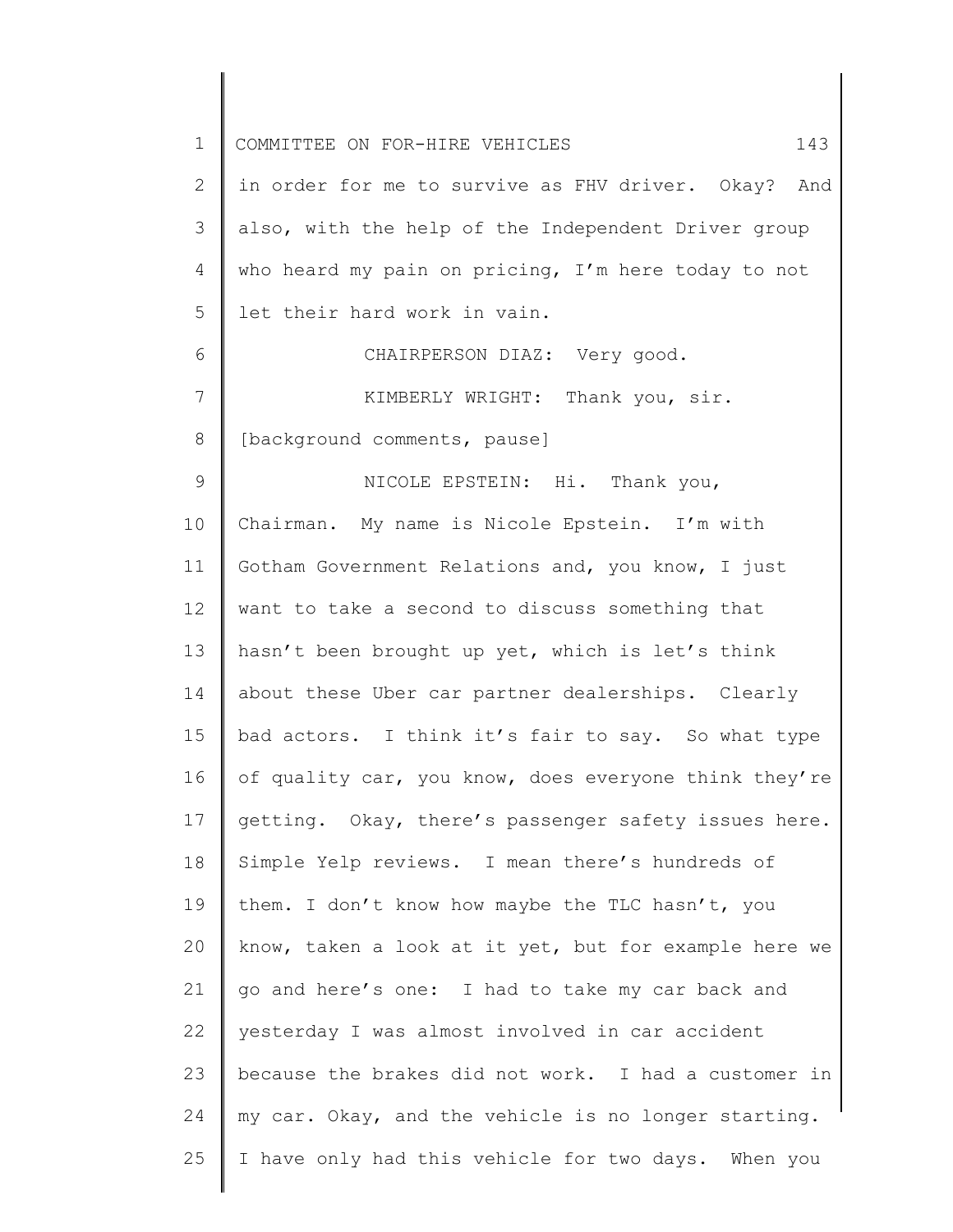| $\mathbf 1$    | COMMITTEE ON FOR-HIRE VEHICLES<br>144                 |
|----------------|-------------------------------------------------------|
| 2              | want to see the cars they show you, the cars on the   |
| 3              | parking lot, and they say to you, oh, yes, you like   |
| 4              | those that look regular, but then the one I received  |
| 5              | was in horrible condition. Okay. Here's another.      |
| 6              | One more. They are quick to take your money, and      |
| $\overline{7}$ | give you a dirty broken down car. They said the TLC   |
| 8              | Commissioner not only is totally ignoring the fact    |
| 9              | that these people are paying the price of Lamborghini |
| 10             | rental. Okay, either if it's a lease to won or a      |
| 11             | rental short-term, they're both equally as bad.       |
| 12             | They're forcing us to pay this money and then totally |
| 13             | not even thinking about passenger safety most         |
| 14             | importantly. So, I don't know if the TLC              |
| 15             | Commissioner has any duties, but I can't see any that |
| 16             | have been enforced or followed up upon because it     |
| 17             | seems like everything is out of whack here. And I     |
| 18             | also testified the same exact thing, exactly a year   |
| 19             | ago to the date, the same thing I just said now, and  |
| 20             | on one has the reaction that you had today, and so    |
| 21             | thank you so much for listening and one more thing.   |
| 22             | Just so you know, Uber does basically-they're like    |
| 23             | garnishing wages because they're taking the payments  |
| 24             | out from the rental agreements basically saying yes   |
| 25             | you must work for us, [bell] but then the             |
|                |                                                       |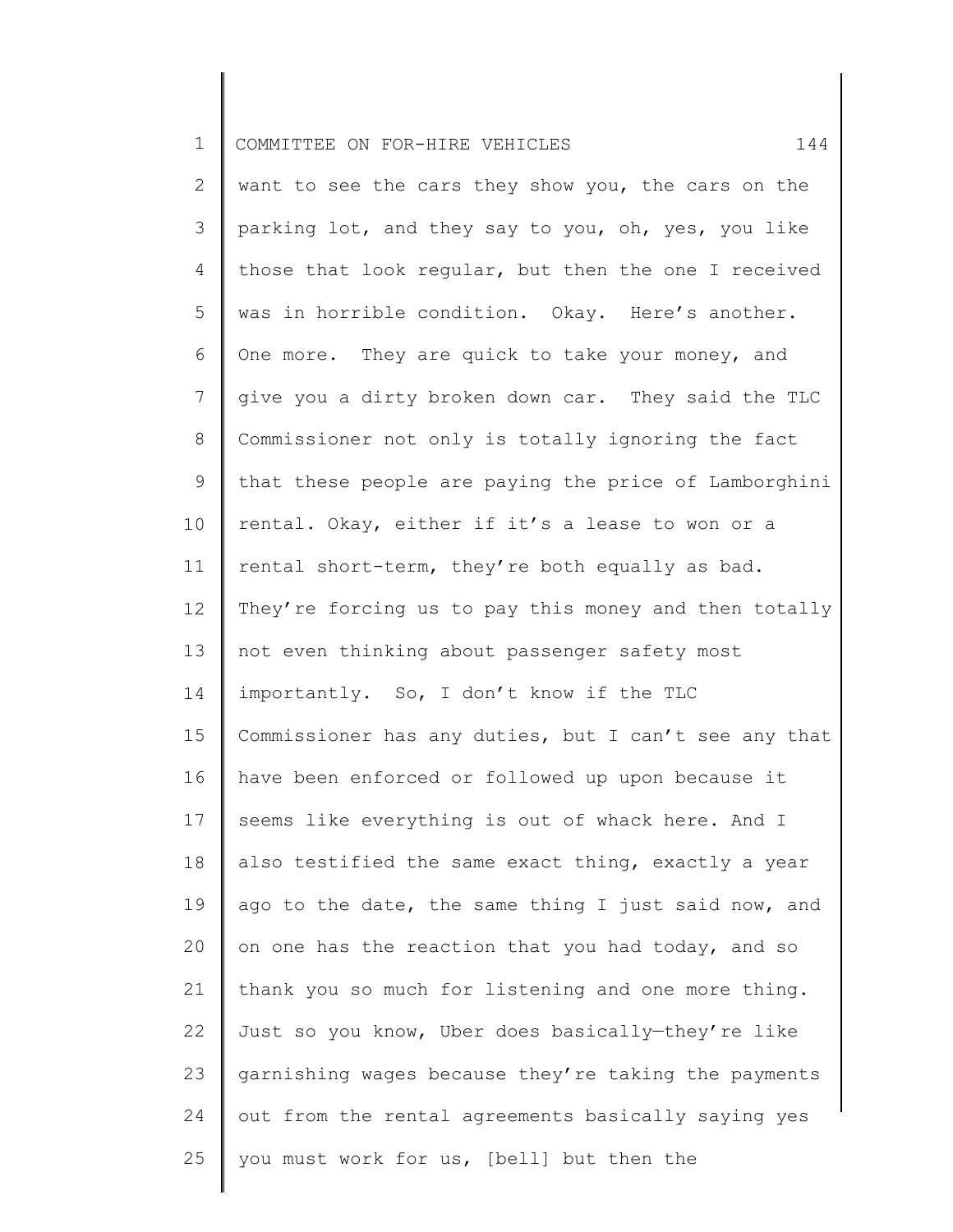| 1  | 145<br>COMMITTEE ON FOR-HIRE VEHICLES                 |
|----|-------------------------------------------------------|
| 2  | Commissioner wants to talk about frost (sic)          |
| 3  | dispatching and toys. You have things like this       |
| 4  | going on that's been overlooked, you know.            |
| 5  | CHAIRPERSON DIAZ: Maybe one of these                  |
| 6  | days when you have a little time, you can come to the |
| 7  | Bronx and meet with me.                               |
| 8  | NICOLE EPSTEIN: Yep.                                  |
| 9  | CHAIRPERSON DIAZ: And Jenny, and we                   |
| 10 | would like to-we would like to talk to you to see     |
| 11 | what we could do to work this out.                    |
| 12 | MALE SPEAKER: Thank you for allowing me               |
| 13 | to speak, Commissioner. I'm going to reiterate what   |
| 14 | has been said previously by many drivers and owners.  |
| 15 | For example, my pay and my pay out, my pay out for    |
| 16 | my-for my finances, \$700 a month, \$400 a month for  |
| 17 | insurance, \$340 a month for health insurance,        |
| 18 | CHAIRPERSON DIAZ: [interposing] Sir,                  |
| 19 | sir.                                                  |
| 20 | MALE SPEAKER: \$300 a week for gas.                   |
| 21 | CHAIRPERSON DIAZ: Sir, sir, your                      |
| 22 | microphone is off.                                    |
| 23 | MALE SPEAKER: It's off?                               |
| 24 | CHAIRPERSON DIAZ: Say your name again.                |
| 25 |                                                       |
|    |                                                       |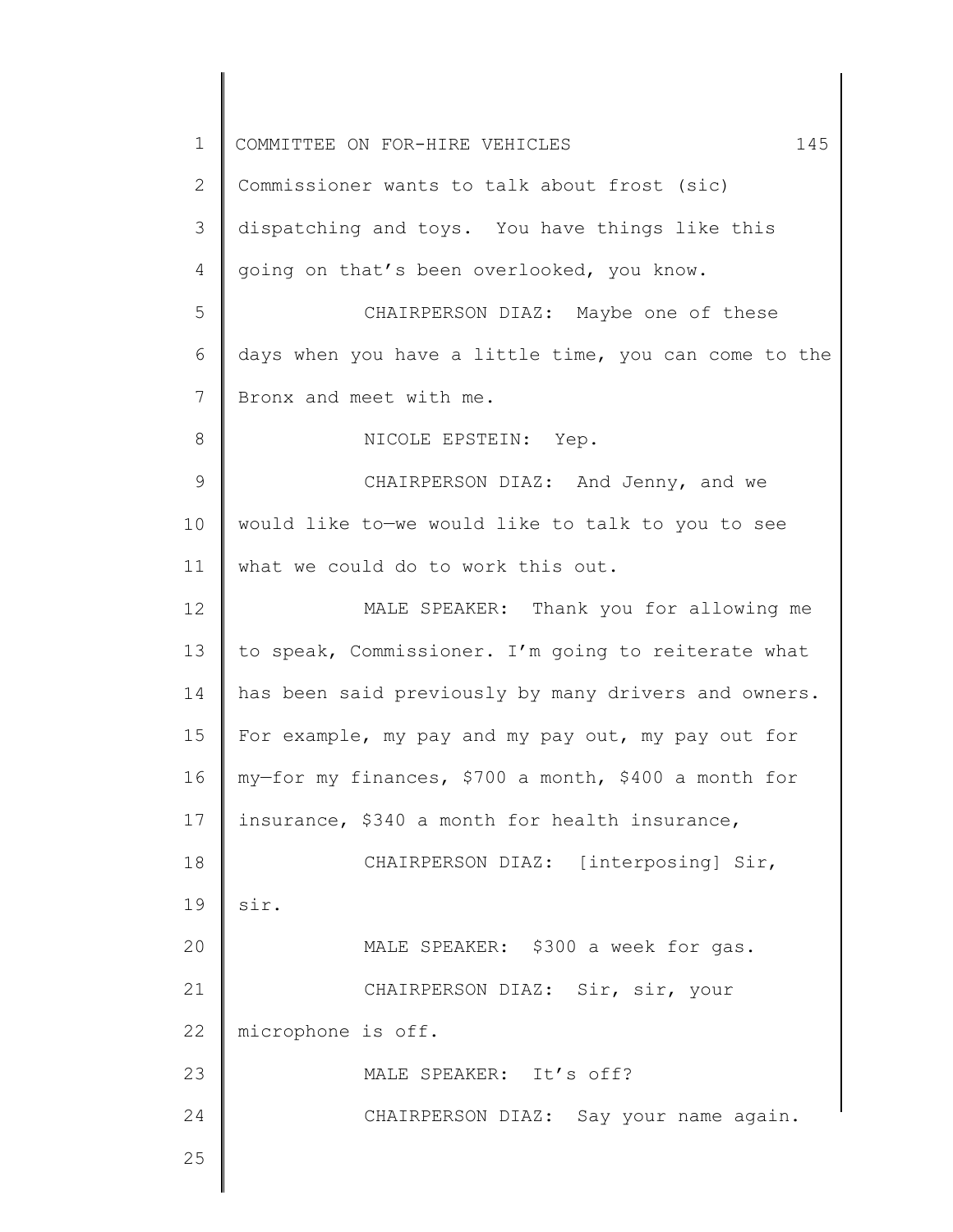1 2 3 4 5 6 7 8 9 10 11 12 13 14 15 16 17 18 19 20 21 22 23 24 25 COMMITTEE ON FOR-HIRE VEHICLES 600 146 MALE SPEAKER: Can you give me my time back. CHAIRPERSON DIAZ: Say your name MALE SPEAKER: [on mic] Give me my time back, please. CHAIRPERSON DIAZ: We are going-- MALE SPEAKER: Hello. Can you hear me? CHAIRPERSON DIAZ: Now. MALE SPEAKER: My financing is \$700, my insurance is \$400, \$340 for health, \$300 for gas. This a week for gas, \$1,000 for my rent, \$400 for my utilities, \$300 for food and \$300 and more for repairs. This is for one that can afford financing. For those that cannot afford financing has to leave. This is like \$4,340 a month for payout. (coughing) I'm bringing in a little bit above that maybe \$4,800, sometimes \$5,000. I am so stressed out where I refused to go to work every day now. I used to work six days a week. Before the—before the—the regulations, it was seven days week I worked. Now, I'm working three, four days a week because I am so stressed, don't want to work, can't make no money. I have to watch my back with the passengers. If I press my brake hard, I'm being written up. I have so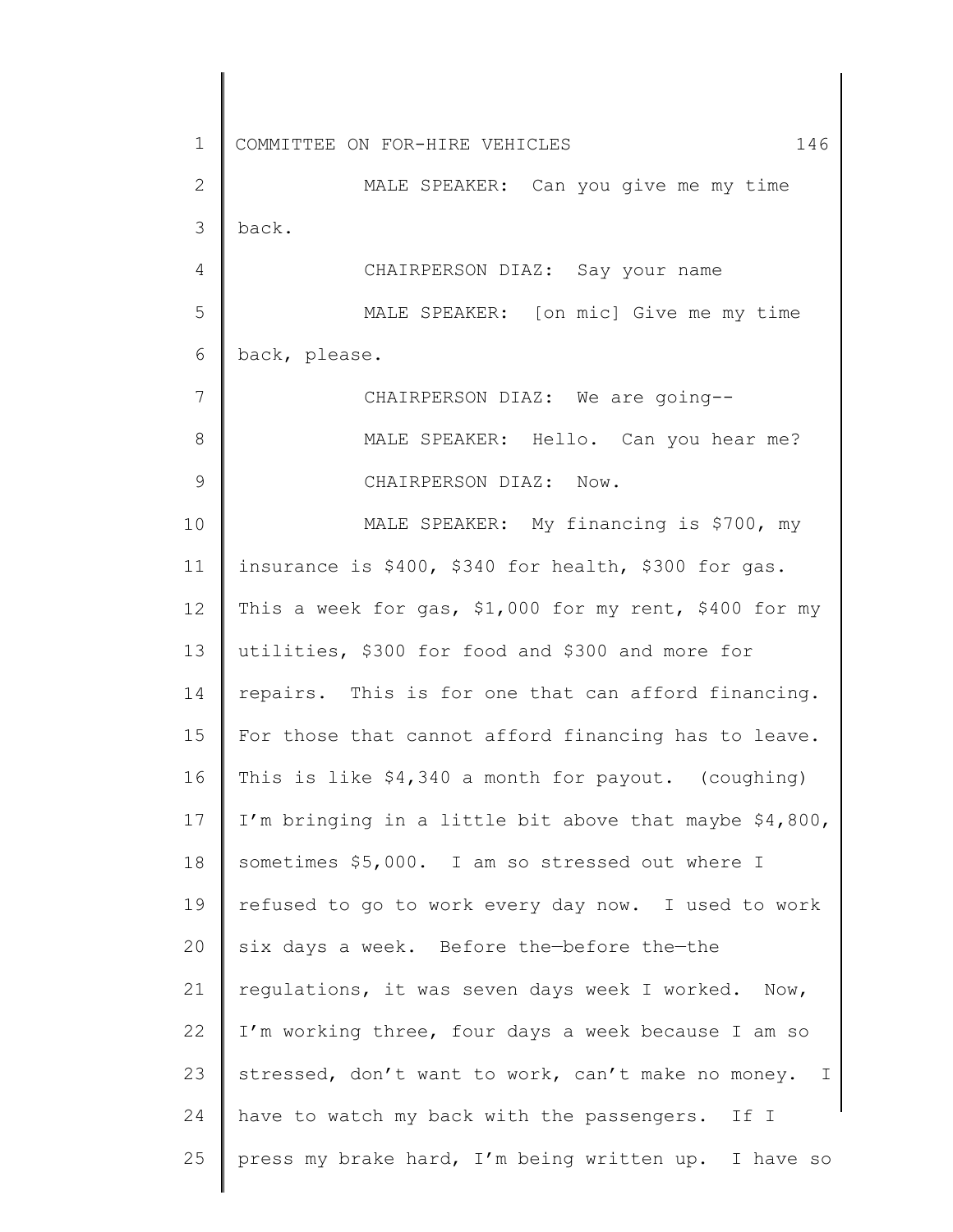| $\mathbf 1$    | 147<br>COMMITTEE ON FOR-HIRE VEHICLES                 |
|----------------|-------------------------------------------------------|
| 2              | much stress that it's hard to go to work. So, I'm     |
| 3              | making less money. I had over \$30,000 in my bank two |
| $\overline{4}$ | years ago. Now I'm down to \$4,000. I'm living off    |
| 5              | my bank account, and I'm afraid that I'm going to     |
| 6              | have to soon get Medicaid and food stamps and have    |
| 7              | somebody pay my rent through the government           |
| 8              | assistance. Thank you very much.                      |
| 9              | FEMALE SPEAKER: Okay. I am here. Do                   |
| 10             | you hear me?                                          |
| 11             | FEMALE SPEAKER: No.                                   |
| 12             | FEMALE SPEAKER: Okay. I am here as one                |
| 13             | of the 6,000 taxi owners that saw an opportunity to   |
| 14             | invest in a city franchise that promised financial    |
| 15             | stability. We paid hundreds of thousands of dollars   |
| 16             | for public-for publicly protected city franchise that |
| 17             | would quarantee our future. The City of New York      |
| 18             | betrayed us. In the space of a very short time, we    |
| 19             | lost everything. We lost our investment. We lost      |
| 20             | our retirement. We lost our income. We have no time   |
| 21             | to start from scratch. What was a well regulated and  |
| 22             | well established public conveyance that existed for   |
| 23             | 86 years has been mutilated. Thousands of us small    |
| 24             | business owners had our investment protected with     |
| 25             | failed regulations. We are here to testify on Intro   |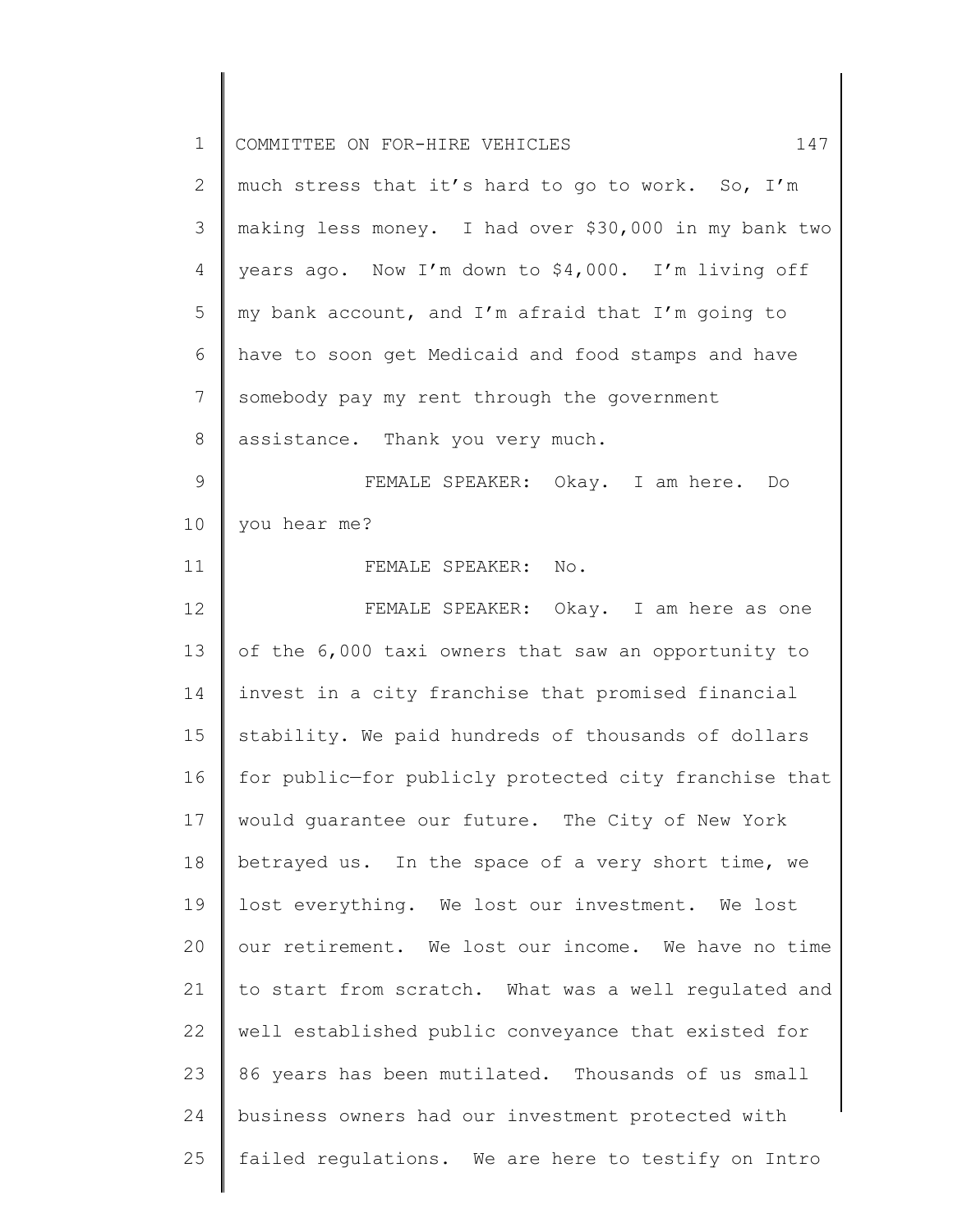| $\mathbf 1$    | 148<br>COMMITTEE ON FOR-HIRE VEHICLES                 |
|----------------|-------------------------------------------------------|
| $\mathbf{2}$   | 1069. The idea is worthwhile, but how can you give    |
| 3              | the authority to examine this problem to the very     |
| 4              | agency that contributed to said problem? One crucial  |
| 5              | step is necessary, put the TLC under the new          |
| 6              | management. The new management that is willing to     |
| $7\phantom{.}$ | control the newcomers as tightly as they control our  |
| 8              | Yellow Taxi. As part of the new deal, all Ubers and   |
| 9              | Lyft need to be connected to a central TLC computer   |
| 10             | without this connection, the agency cannot make rules |
| 11             | with truly and not the legislation that this Council  |
| 12             | has created especially Intro 838 that can reduce the  |
| 13             | number of vehicles so that everybody can earn a       |
| 14             | living. We agreed that the Council leadership has     |
| 15             | taken some very bold steps, but your work has just    |
| 16             | bequn. Your legislation will slowly decay [bell] if   |
| 17             | it's left to the car and TLC to implement its         |
| 18             | provision. Please don't put our faith in Meer         |
| 19             | Joshi's hands.                                        |
| 20             | CHAIRPERSON DIAZ: Thank you. The last                 |
| 21             | one.                                                  |
| 22             | AARON JONES: Good afternoon, Chari Diaz               |
| 23             | and committee members. My name is Aaron Jones. I'm    |
| 24             | a Policy Analyst for SEIU 32BJ. On behalf of our      |
| 25             | 85,000 New York City members thank you for the        |
|                |                                                       |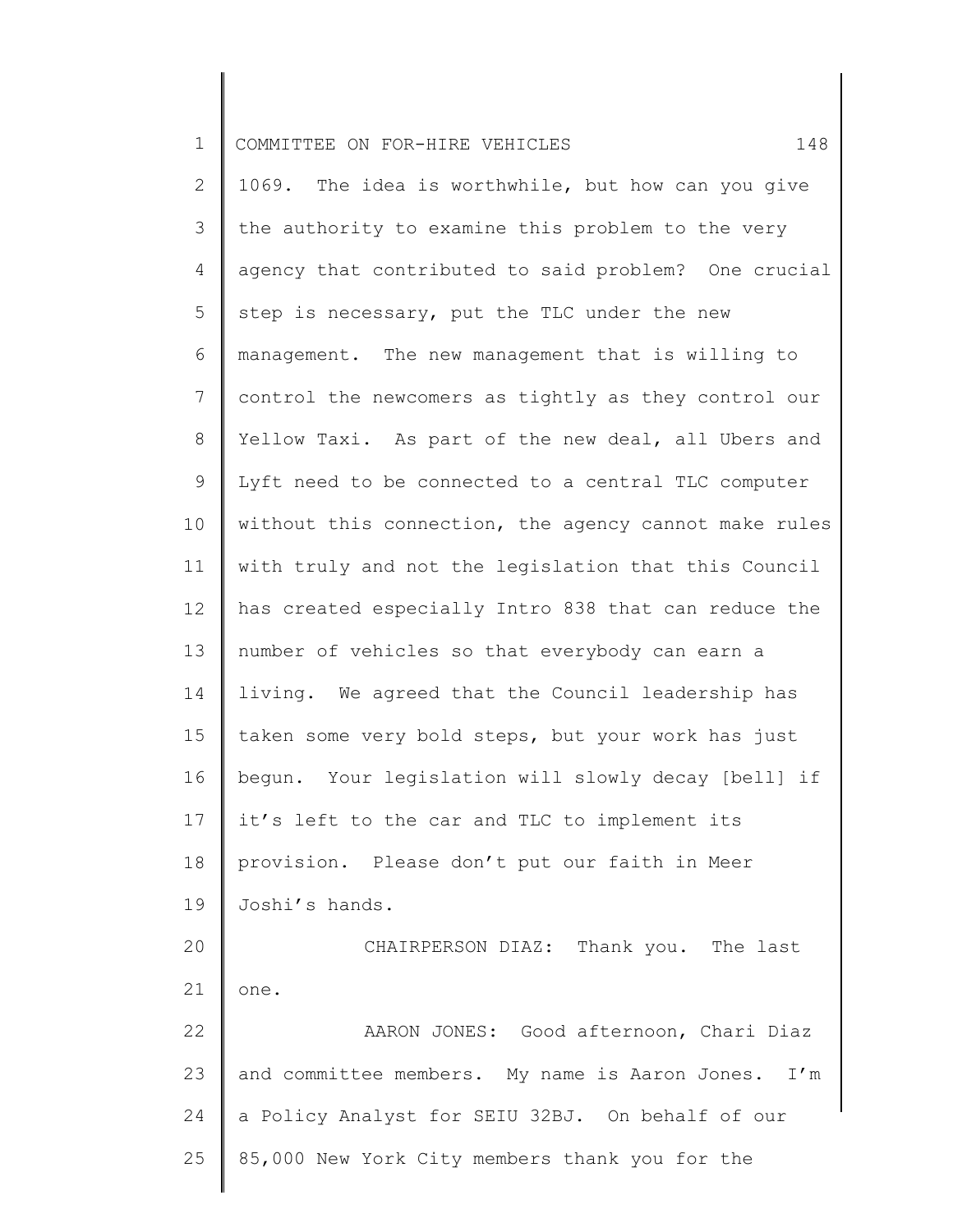| $\mathbf 1$ | 149<br>COMMITTEE ON FOR-HIRE VEHICLES                 |
|-------------|-------------------------------------------------------|
| 2           | opportunity to testify here today and your efforts    |
| 3           | thus far in driving reform in this industry. Our      |
| 4           | members work in residential buildings, commercial     |
| 5           | spaces, airports, and major areas in the city. Every  |
| 6           | day our members work side-by-side with taxi and app-  |
| 7           | based drivers. Countless rides start and end with     |
| 8           | the help of a 32BJ member. We're proud to stand with  |
| 9           | our brothers and sisters who driver for living and we |
| 10          | are pleased to issue you support for this important   |
| 11          | package of bills. Collectively, that will help to     |
| 12          | end some of the most financially exploitive practices |
| 13          | in the industry, promote a fair and successful        |
| 14          | experience for passengers, and empower drivers to     |
| 15          | better understand and control the financial risks     |
| 16          | present in the industry. In particular, we emphasize  |
| 17          | our support for Intro 1052, 1070, and 1079. In        |
| 18          | relation to 1052, we note that we offer our support   |
| 19          | alternative and complementary mechanisms to support a |
| 20          | benefits package. New York City has been at the       |
| 21          | epicenter of the expansion of the FHV market. With-   |
| 22          | with these bills, New York will further establish     |
| 23          | itself as a global leader in setting fair and         |
| 24          | progressive rules that shape and regulate the         |
| 25          | industry's operation. On behalf of our members, and   |
|             |                                                       |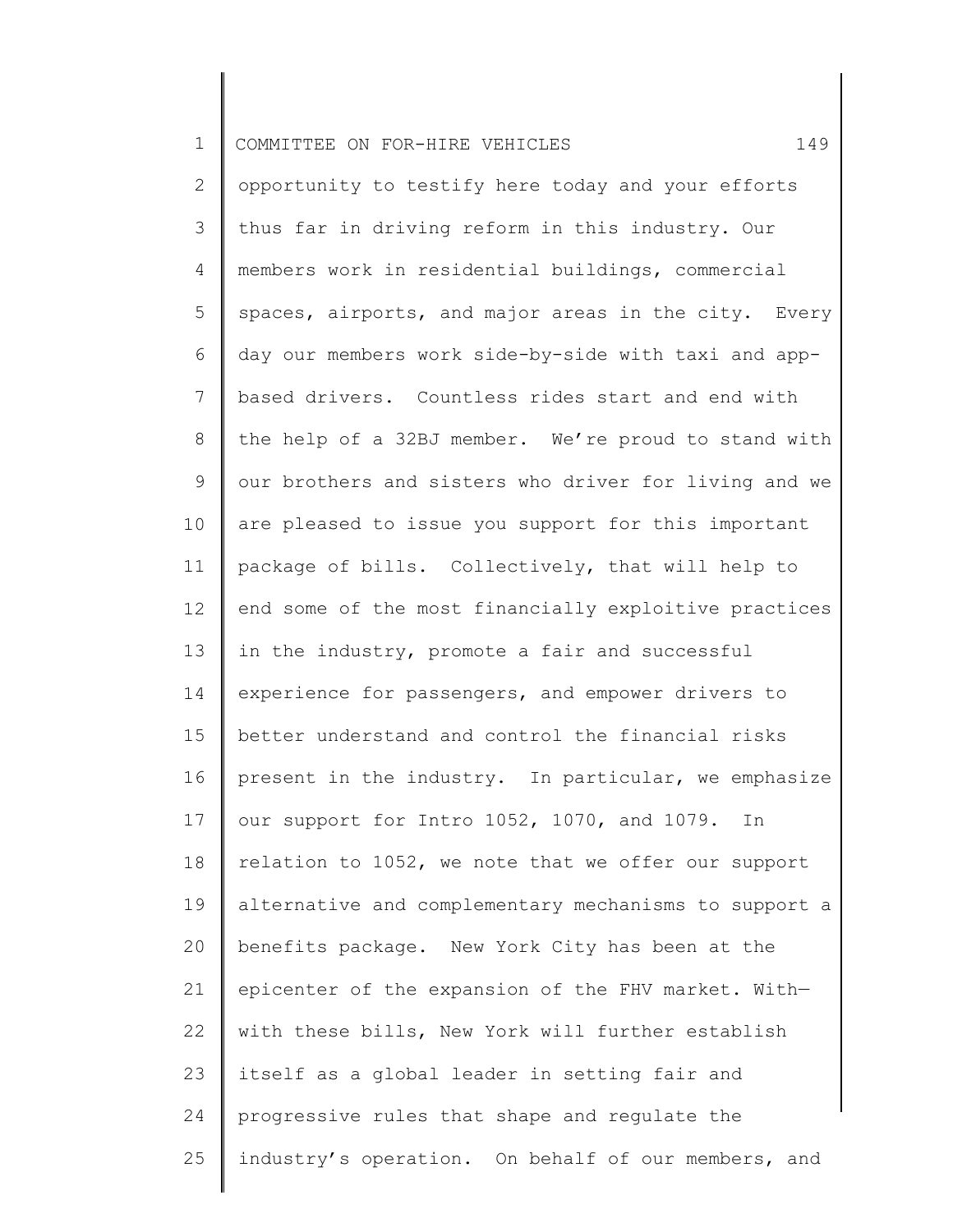1 2 3 4 5 COMMITTEE ON FOR-HIRE VEHICLES 150 the communities we share with New York's taxi and app-based drivers, I think you again for your time and for you efforts in advancing these vital measures.

6 7 8 9 10 11 12 13 14 15 16 17 18 19 20 21 22 23 24 25 CHAIRPERSON DIAZ: Thank you, sir. To all of you, I appreciate your support, and I see—I think that this committee has one of the greatest full hearings as attending—attendance. All of our media (sic) were attending and you come here in the morning. Sometime—one time we were here from 3:00 to 9:00, and today we had a nice hearing. So, I appreciate your support to all of you. Thank you very much, and again my office has a—has an office. My office has an office to deal with taxi—with taxi and limousine problems, and with the drivers from all over city. You don't have to be from the Bronx. You don't have to be—this is the only one in the city, but you don't have to live in the Bronx. You don't have to live in my district. You are—if you have business with the TLC, we have an office especially dedicated to help you with that as much as we can. Sometime we are positive and we could solve the problem. Sometimes we cannot, but we-that's-that's the office. So, please come and Jenny is there, and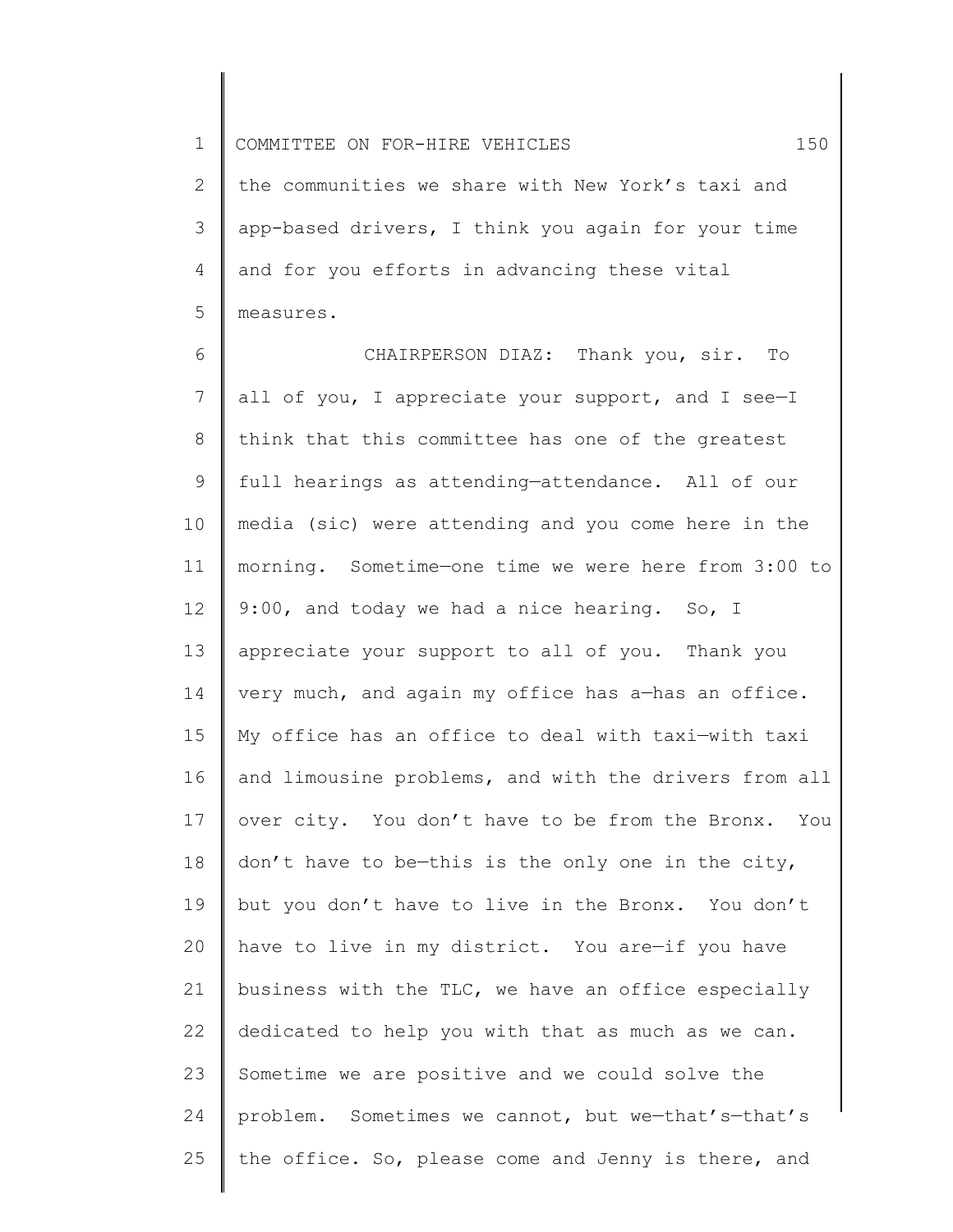| $1\,$          | 151<br>COMMITTEE ON FOR-HIRE VEHICLES                 |
|----------------|-------------------------------------------------------|
| $\mathbf{2}$   | she-she knows, she knows and she-and the TLC has      |
| $\mathcal{S}$  | opened the door, and the-what's the other department, |
| $\overline{4}$ | $the--$                                               |
| 5              | FEMALE SPEAKER: The OATH. (sic)                       |
| $\sqrt{6}$     | CHAIRPERSON DIAZ: The OATH, too. So, to               |
| $\overline{7}$ | all of you, thank you. So, ladies and gentlemen,      |
| $\,8\,$        | this meeting is [gavel] adjourned.                    |
| $\mathsf 9$    | FEMALE SPEAKER: Thank you. [background                |
| 10             | comments]                                             |
| 11             |                                                       |
| 12             |                                                       |
| 13             |                                                       |
| 14             |                                                       |
| 15             |                                                       |
| 16             |                                                       |
| 17             |                                                       |
| $1\,8$         |                                                       |
| 19             |                                                       |
| 20             |                                                       |
| 21             |                                                       |
| 22             |                                                       |
| 23             |                                                       |
| 24             |                                                       |
| 25             |                                                       |